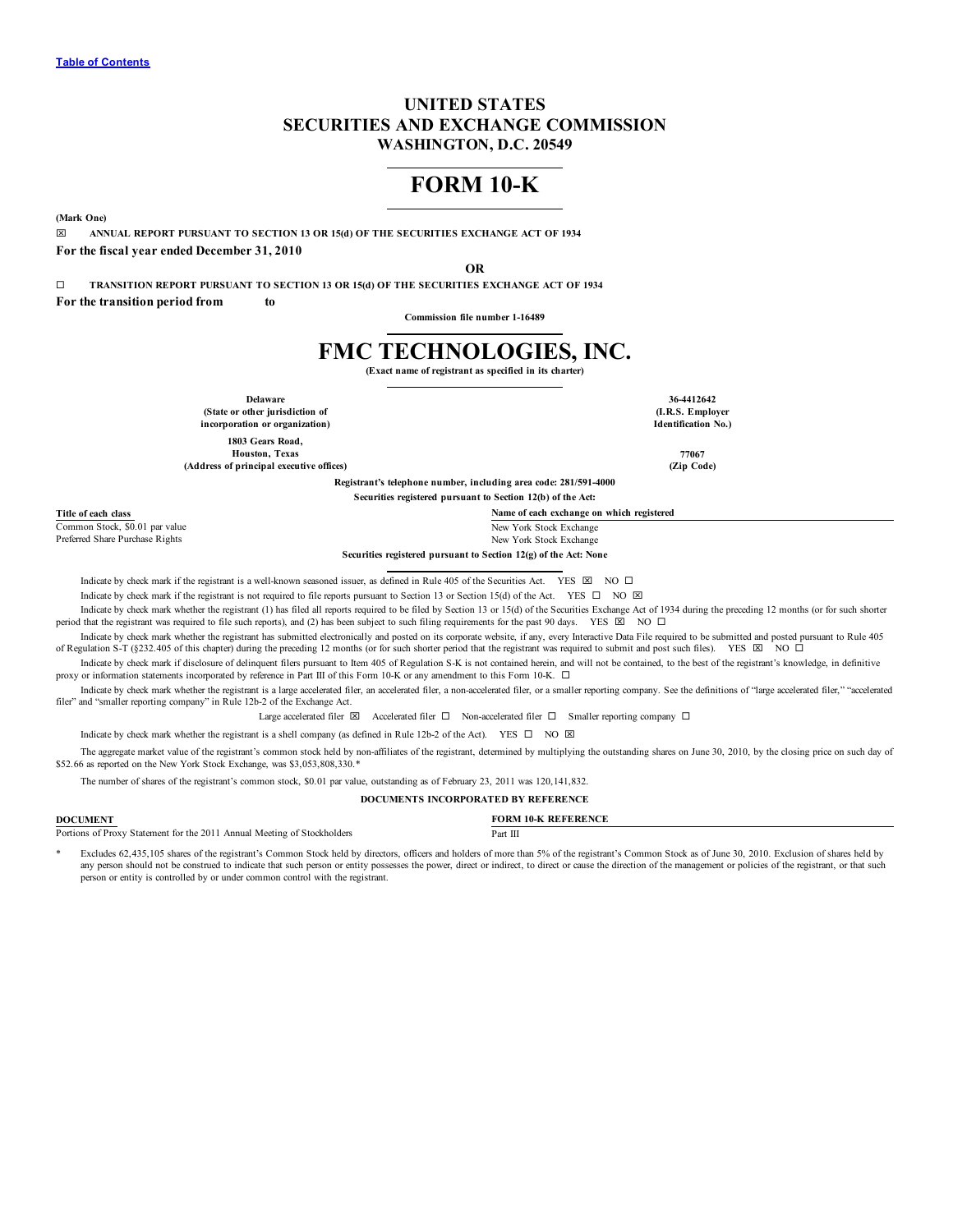# **TABLE OF CONTENTS**

<span id="page-1-0"></span>

|                                                                                                                      | Page |
|----------------------------------------------------------------------------------------------------------------------|------|
| <b>PART I</b>                                                                                                        |      |
| Item 1. Business                                                                                                     | 3    |
| Item 1A. Risk Factors                                                                                                | 10   |
| Item 1B. Unresolved Staff Comments                                                                                   | 15   |
| Item 2. Properties                                                                                                   | 16   |
| Item 3. Legal Proceedings                                                                                            | 17   |
| Item 4. [Removed and Reserved]                                                                                       | 17   |
| <b>PART II</b>                                                                                                       |      |
| Item 5. Market for Registrant's Common Equity, Related Stockholder Matters and Issuer Purchases of Equity Securities | 17   |
| Item 6. Selected Financial Data                                                                                      | 20   |
| Item 7. Management's Discussion and Analysis of Financial Condition and Results of Operations                        | 21   |
| Item 7A. Qualitative and Quantitative Disclosures About Market Risk                                                  | 39   |
| Item 8. Financial Statements and Supplementary Data                                                                  | 40   |
| Item 9. Changes in and Disagreements with Accountants on Accounting and Financial Disclosure                         | 82   |
| Item 9A. Controls and Procedures                                                                                     | 82   |
| Item 9B. Other Information                                                                                           | 82   |
| <b>PART III</b>                                                                                                      |      |
| Item 10. Directors, Executive Officers and Corporate Governance                                                      | 83   |
| Item 11. Executive Compensation                                                                                      | 83   |
| Item 12. Security Ownership of Certain Beneficial Owners and Management and Related Stockholder Matters              | 83   |
| Item 13. Certain Relationships and Related Transactions, and Director Independence                                   | 83   |
| Item 14. Principal Accountant Fees and Services                                                                      | 83   |
| <b>PART IV</b>                                                                                                       |      |
| Item 15. Exhibits and Financial Statement Schedules                                                                  | 84   |
| <b>Signatures</b>                                                                                                    | 86   |
|                                                                                                                      |      |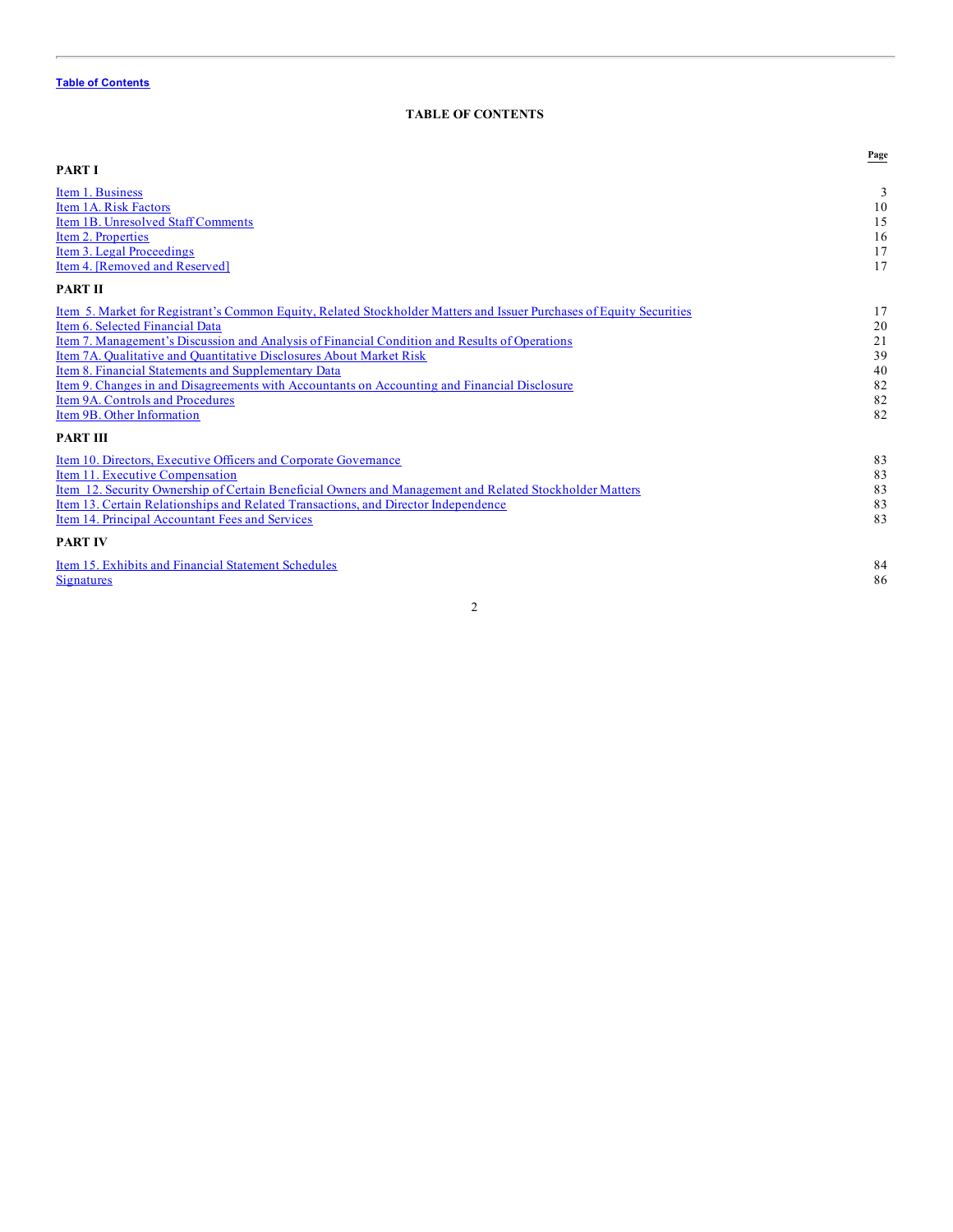## <span id="page-2-0"></span>**Cautionary Note Regarding Forward-Looking Statements**

Statement under the safe harbor provisions of the Private Securities Litigation Reform Act of 1995: FMC Technologies, Inc. and its representatives may from time to time make written or oral statements that are "forward-looking" and provide information that is not historical in nature, including statements that are or will be contained in this report, the notes to our consolidated financial statements, our other filings with the Securities and Exchange Commission, our press releases and conference call presentations and our other communications to our stockholders. These statements involve known and unknown risks, uncertainties and other factors that may be outside of our control and may cause actual results to differ materially from any results, levels of activity, performance or achievements expressed or implied by any forward-looking statement. These factors include, among other things, those described under Risk Factors in Item 1A, Management's Discussion and Analysis of Financial Condition and Results of Operations in Item 7 and Quantitative and Qualitative Disclosures about Market Risk in Item 7A of this Annual Report on Form 10-K.

In some cases, forward-looking statements can be identified by such words or phrases as "will likely result," "is confident that," "expects," "should," "could," "may," "will continue to," "believes," "anticipates," "predicts," "forecasts," "estimates," "projects," "potential," "intends" or similar expressions identifying "forward-looking statements" within the meaning of the Private Securities Litigation Reform Act of 1995, including the negative of those words and phrases. Such forward-looking statements are based on our current views and assumptions regarding future events, future business conditions and our outlook based on currently available information. We wish to caution you not to place undue reliance on any such forward-looking statements, which speak only as of the date made and involve judgments. We undertake no obligation to publicly update or revise any forward-looking statements after the dates they are made, whether as a result of new information, future events, or otherwise, except to the extent required by law.

## **PART I**

## **ITEM 1. BUSINESS**

#### **OVERVIEW**

We are a global provider of technology solutions for the energy industry. We design, manufacture and service technologically sophisticated systems and products including subsea production and processing systems, surface wellhead production systems, high pressure fluid control equipment, measurement solutions, and marine loading systems for the oil and gas industry. Our operations are aggregated into two reportable segments: Energy Production Systems and Energy Processing Systems. Financial information about our business segments is incorporated herein by reference from Note 19 to our consolidated financial statements included in Item 8 of this Annual Report on Form 10-K.

We were incorporated in November 2000 under Delaware law and were a wholly owned subsidiary of FMC Corporation until our initial public offering in June 2001, when 17% of our common stock was sold to the public. On December 31, 2001, FMC Corporation distributed its remaining 83% ownership of our stock to FMC Corporation's stockholders in the form of a dividend.

In July 2008, we spun-off our FoodTech and Airport Systems businesses, which are now known as John Bean Technologies Corporation ("JBT"), through a tax-free dividend to our shareholders. The results of JBT have been reported as discontinued operations for all periods presented. For additional information related to the spin-off of JBT, see Note 3 to our consolidated financial statements included in Item 8 of this Annual Report on Form 10-K.

Our principal executive offices are located at 1803 Gears Road, Houston, Texas 77067. As used in this report, except where otherwise stated or indicated by the context, all references to "FMC Technologies," "we," "us," or "our" are to FMC Technologies, Inc. and its consolidated subsidiaries.

Our Annual Reports on Form 10-K, Quarterly Reports on Form 10-Q and Current Reports on Form 8-K and amendments to those reports filed or furnished pursuant to Section 13(a) or 15(d) of the Securities Exchange Act of 1934, as amended, are available free of charge through our website at www.fmctechnologies.com, under

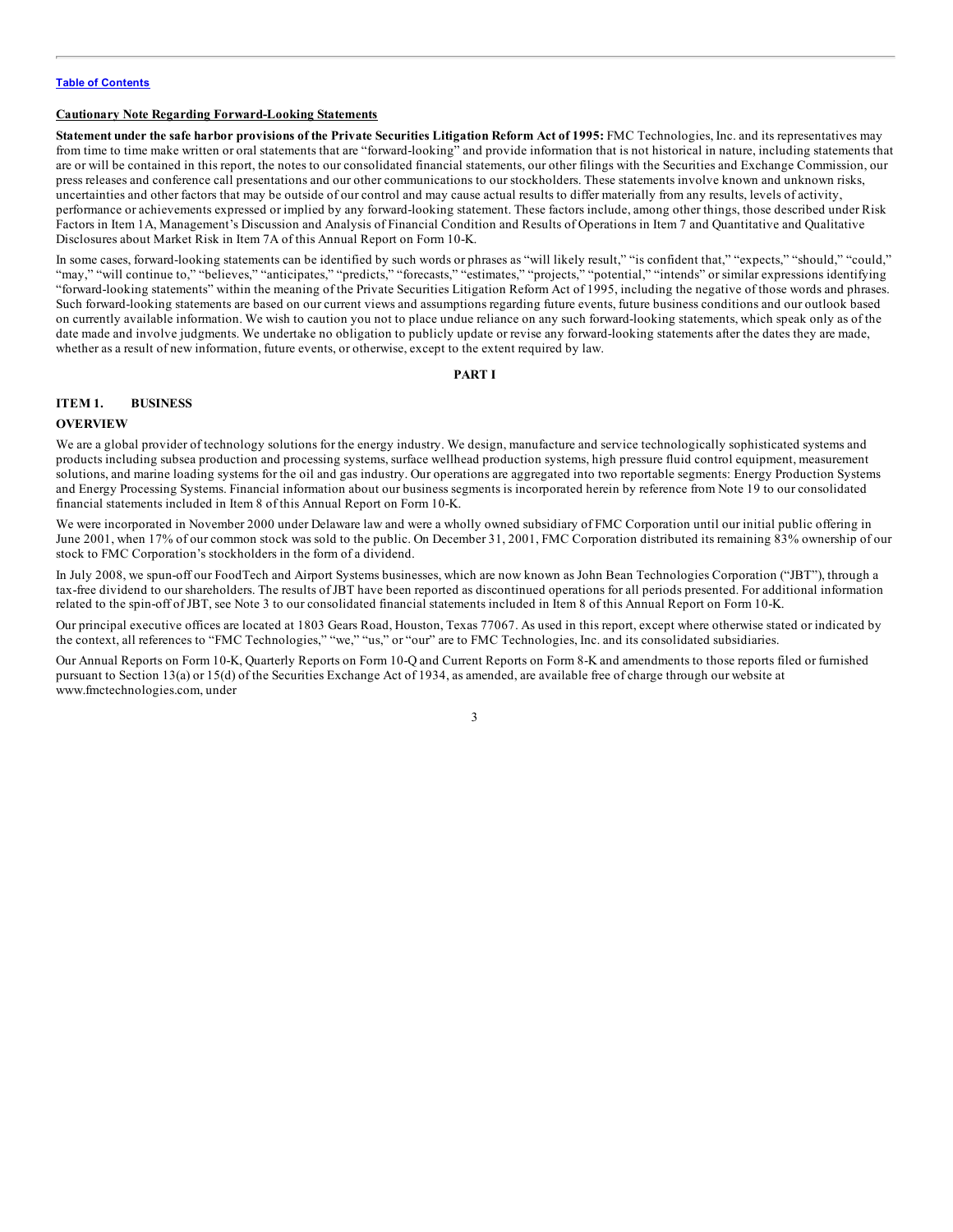"Investors—Financial Information—SEC Filings." Our Annual Report on Form 10-K for the year ended December 31, 2010, is also available in print to any stockholder free of charge upon written request submitted to Jeffrey W. Carr, Senior Vice President, General Counsel and Secretary, FMC Technologies, Inc., 1803 Gears Road, Houston, Texas 77067.

Throughout this Annual Report on Form 10-K, we incorporate by reference certain information from our Proxy Statement for the 2011 Annual Meeting of Stockholders. The Securities and Exchange Commission ("SEC") allows us to disclose important information by referring to it in that manner. We provide stockholders with an annual report containing financial information that has been examined and reported upon, with an opinion expressed thereon by an independent registered public accounting firm. On or about March 30, 2011, our Proxy Statement for the 2011 Annual Meeting of Stockholders will be available on our website under "Investors—Financial Information—SEC Filings." Similarly, our 2010 Annual Report to Stockholders will be available on our website under "Investors—Financial Information—Annual Reports."

#### **BUSINESS SEGMENTS**

#### **Energy Production Systems**

Energy Production Systems designs and manufactures products and systems and provides services used by oil and gas companies involved in land and offshore, including deepwater, exploration and production of crude oil and natural gas. The foundation of this segment is our technology and engineering expertise. Our production systems control the flow of oil and gas from producing wells. We specialize in offshore production systems and have manufacturing facilities near most of the world's principal offshore oil and gas producing basins. We market our products primarily through our own technical sales organization. Energy Production Systems revenue comprised approximately 81%, 84% and 81% of our consolidated revenue in 2010, 2009 and 2008, respectively.

#### *Principal Products and Services*

Subsea Systems. Subsea systems represented approximately 66%, 70% and 66% of our consolidated revenues in 2010, 2009 and 2008, respectively. Our systems are used in the offshore production of crude oil and natural gas. Subsea systems are placed on the seafloor and are used to control the flow of crude oil and natural gas from the reservoir to a host processing facility, such as a floating production facility, a fixed platform, or an onshore facility. Our subsea equipment is controlled by the host processing facility.

The design and manufacture of our subsea systems require a high degree of technical expertise and innovation. Some of our systems are designed to withstand exposure to the extreme hydrostatic pressure that deepwater environments present as well as internal pressures of up to 15,000 pounds per square inch ("psi") and temperatures in excess of 350º F.

The development of our integrated subsea systems usually includes initial engineering design studies, subsea trees, control systems, manifolds, seabed template systems, flowline connection and tie-in systems, pumping and boosting capabilities and subsea wellheads. In order to provide these products, systems and services, we utilize engineering, project management, global procurement, manufacturing, assembly and testing capabilities.

Finally, we also provide installation and workover tools, service technicians for installation assistance and field support for commissioning, intervention and maintenance of our subsea systems throughout the life of the oilfield. This scope of activity also includes providing tools such as our light well intervention system for certain well workover and intervention tasks.

Surface Wellhead. In addition to our subsea systems, we provide a full range of surface wellheads and production systems for both standard service and critical service applications. Surface production systems, or trees, are used to control and regulate the flow of oil and gas from the well. Our surface products and systems are used worldwide on both land and offshore platforms and can be used in difficult climatic conditions, including arctic cold or desert high temperatures. We support our customers through engineering, manufacturing, field installation support, and aftermarket services. Surface products and systems represented approximately 15%, 14% and 14% of our consolidated revenues in 2010, 2009 and 2008, respectively.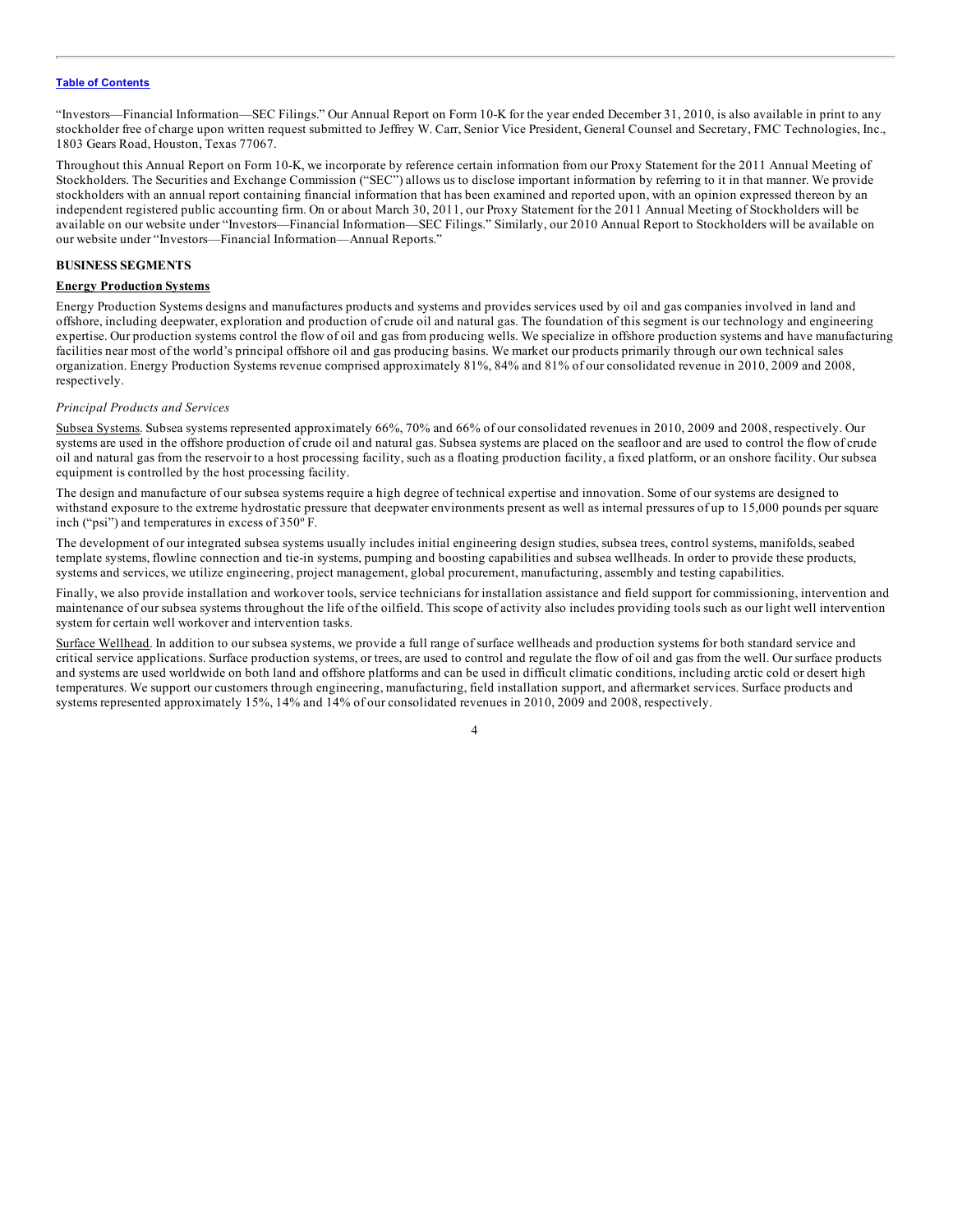Separation Systems. We design and manufacture systems that separate production flows from wells into oil, gas, sand and water. Our separation technology improves upon conventional separation technologies by moving the flow in a spiral, spinning motion. This causes the elements of the flow stream to separate more efficiently. These systems are currently capable of operating onshore or offshore.

Multi Phase Meters ("MPM"). We design and manufacture multiphase meters with applications that include production and surface well testing, reservoir monitoring, remote operation, fiscal allocation, process monitoring and control, and turbine and compressor monitoring. This technology delivers high accuracy and self-calibrating multiphase meters, with low maintenance features to meet our customers' increasingly demanding requirements for subsea applications as well as topside applications. The MPM product line augments our portfolio of technologies for optimizing oil and gas recovery.

#### *Product Development*

We continue to advance technology development for subsea processing applications. Subsea processing offers significant opportunities for new technologies, which we believe provide considerable benefits to oil and gas producers. When separation and pumping is performed on the seabed, the hydrostatic pressure of the fluid going from the seabed to the surface is reduced for the gas stream and overcome via pumps for the liquid stream. This allows the well to flow more efficiently against a lower backpressure, accelerating production and enabling higher recoveries from the subsea reservoir. Also, seabed separation can significantly reduce the capital investment required for floating vessels or platforms, since certain processing functionality can be undertaken on the subsea rather than at surface. To further realize the benefits of this approach, we have undertaken development projects to improve the efficiency of subsea processing by expanding our portfolio of InLine separation technologies and enhancing boosting capabilities. The prototype Inline ElectroCoalescer promotes faster separation of water from oil enabling high-efficiency separation while lowering both capital expenditures and operating expenditures through its compact size, minimal maintenance requirements, and low power consumption. To improve the efficiency of solids removal, the subsea InLine DeSander offers compact size and operational simplicity to remove sand. This technology will be deployed for the first time as part of the production stream integrated into a subsea separation system for Petrobras' Marlim project.

As more complex operations are performed on the seafloor, the need for advanced monitoring capabilities has grown. We have adopted a comprehensive approach to instrumentation, communication and control with our subsea systems capabilities. We are developing solutions for 'intelligent energy' that satisfy needs to intelligently make decisions throughout the value chain surrounding oilfield operations including sensing, communications, data analysis and taking action on information. A number of advancements were made during the year by our instrumentation groups. Our subsidiary, MPM, worked toward optimizing the design of its subsea meter based on customer feedback to reduce the size and weight of the meter. The new design will offer better serviceability and a simplified manufacturing and assembly process that will improve product delivery time. Additionally, we strengthened our real-time monitoring and flow analysis capabilities by expanding our FlowManager<sup>™</sup> product line by launching two new software modules, FlowManager™ Dynamic and FlowManager™ Performance.

Throughout the world, operators continue to seek technology to develop High-Pressure/High-Temperature ("HP/HT") fields. As a leading provider of equipment for HP/HT applications, we continue to increase our system capabilities to offer subsea production equipment capable of 15,000 psi and 350° F. The program also has future targets of delivering technology for extreme and ultra HP/HT applications as the market demands these solutions. To support these objectives, we have made significant advancements in our valve and sealing technologies. Additionally, we are expanding our subsea choke product line, adding versions for HP/HT service.

#### *Capital Intensity*

Most of the systems and products that we supply for subsea applications are highly engineered to meet the unique demands of our customers and are typically ordered one to two years prior to installation. We commonly receive advance and progress payments from our customers in order to fund initial development and our working capital requirements. In addition, due to factors such as higher engineering content and our manufacturing strategy of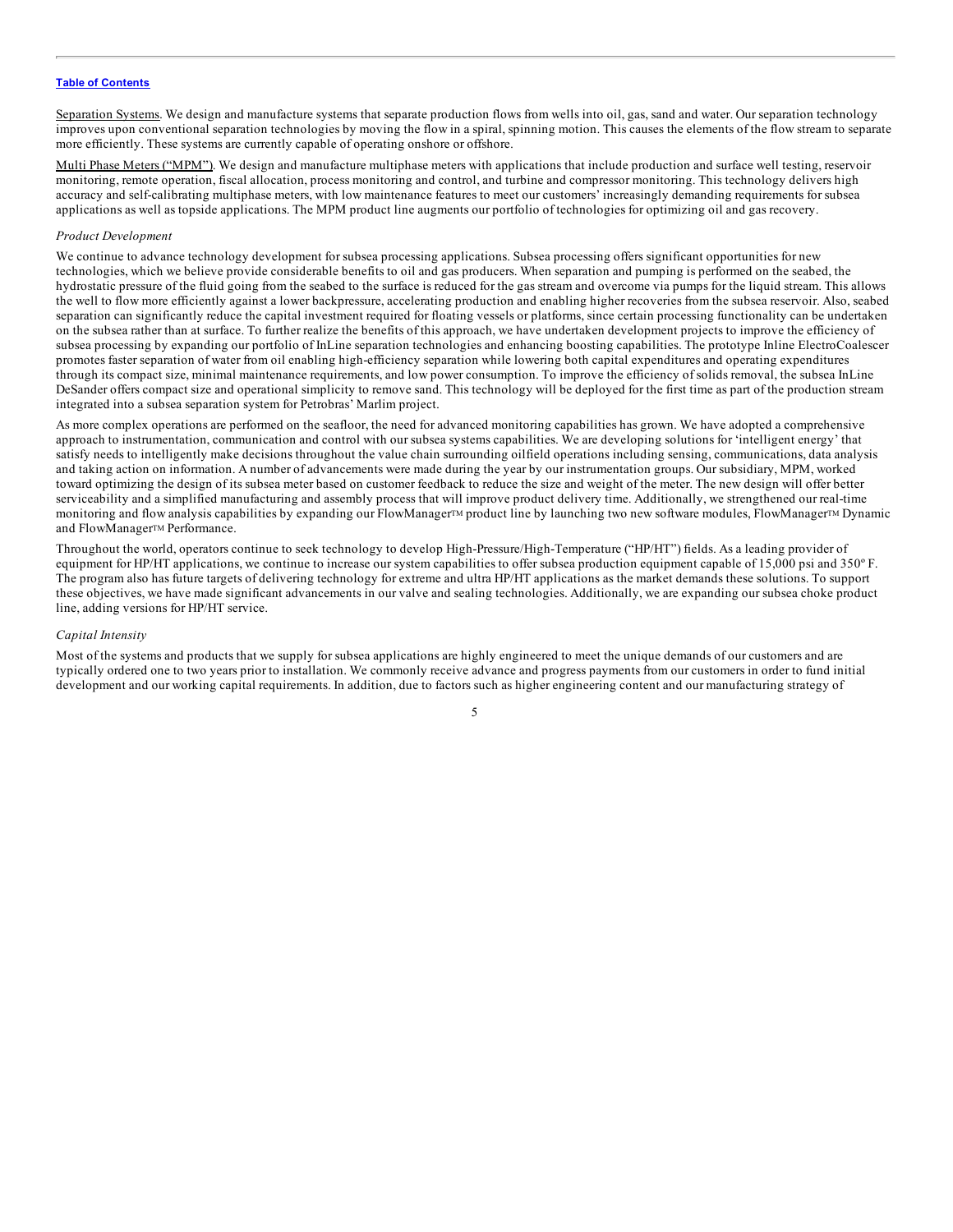outsourcing certain low value-added manufacturing activities, we believe that our Energy Production Systems business is less capital intensive than our competitors' businesses.

## *Dependence on Key Customers*

Generally, our customers in this segment are major integrated oil or exploration and production companies.

With our integrated systems for subsea production, we have aggressively pursued alliances with oil and gas companies that are actively engaged in the subsea development of crude oil and natural gas. Development of subsea fields, particularly in deepwater environments, involves substantial capital investments by our customers. Our customers have sought the security of alliances with us to ensure timely and cost-effective delivery of subsea and other energy-related systems that provide an integrated solution to their needs. Our alliances establish important ongoing relationships with our customers. While our alliances do not always contractually commit our customers to purchase our systems and services, they have historically led to, and we expect that they will continue to result in such purchases. For instance, we have an alliance of this type with Statoil. In 2010, we generated approximately 13% of our consolidated revenues from Statoil. Additionally, we generated approximately 10% of our consolidated revenues from Total S.A. in 2010.

The loss of one or more of our significant oil and gas company customers could have a material adverse effect on our Energy Production Systems business segment.

## *Competition*

Energy Production Systems competes with other companies that supply subsea systems, surface production equipment and separation systems, and with smaller companies that are focused on a specific application, technology or geographical niche in which we operate. Companies such as Cameron International Corporation, GE Oil & Gas, Aker Solutions, and Wood Group compete with us in the marketplace across our various product lines.

Some of the factors on which we compete include reliability, cost-effective technology, execution and delivery. Our competitive strengths include our intellectual capital, experience base and breadth of technologies and products that enable us to design a unique solution for our customers' project requirements while incorporating standardized components to contain costs. We have a strong presence in all of the major producing basins. Our deepwater expertise, experience and technology help us to maintain a leadership position in subsea systems.

## **Energy Processing Systems**

Energy Processing Systems designs, manufactures and supplies technologically advanced high pressure valves and fittings for oilfield service customers. We also manufacture and supply liquid and gas measurement and transportation equipment and systems to customers involved in the production, transportation and processing of crude oil, natural gas and petroleum-based refined products. We sell to the end-user through authorized representatives, distributor networks and our own technical sales organization. The segment's products include fluid control, measurement solutions, loading systems, material handling systems, blending and transfer systems and high performance permanent magnet motors and bearings. Energy Processing Systems revenue comprised approximately 19%, 16% and 19% of our consolidated revenue in 2010, 2009 and 2008, respectively.

## *Principal Products and Services*

Fluid Control. We design and manufacture flowline products, under the Weco<sup>®</sup>/Chiksan<sup>®</sup> trademarks, and pumps and valves used in well completion and stimulation activities by major oilfield service companies, such as Schlumberger Limited, BJ Services Company (now a Baker Hughes Incorporated company), Halliburton Company and Weatherford International Ltd.

Our flowline products are used in equipment that pumps corrosive and/or erosive fluid into a well during the well construction, hydraulic fracturing or other stimulation processes. Our reciprocating pump product line includes Duplex, Triplex and Quintuplex pumps utilized in a variety of applications. The performance of this business typically rises and falls with variations in the active rig count throughout the world.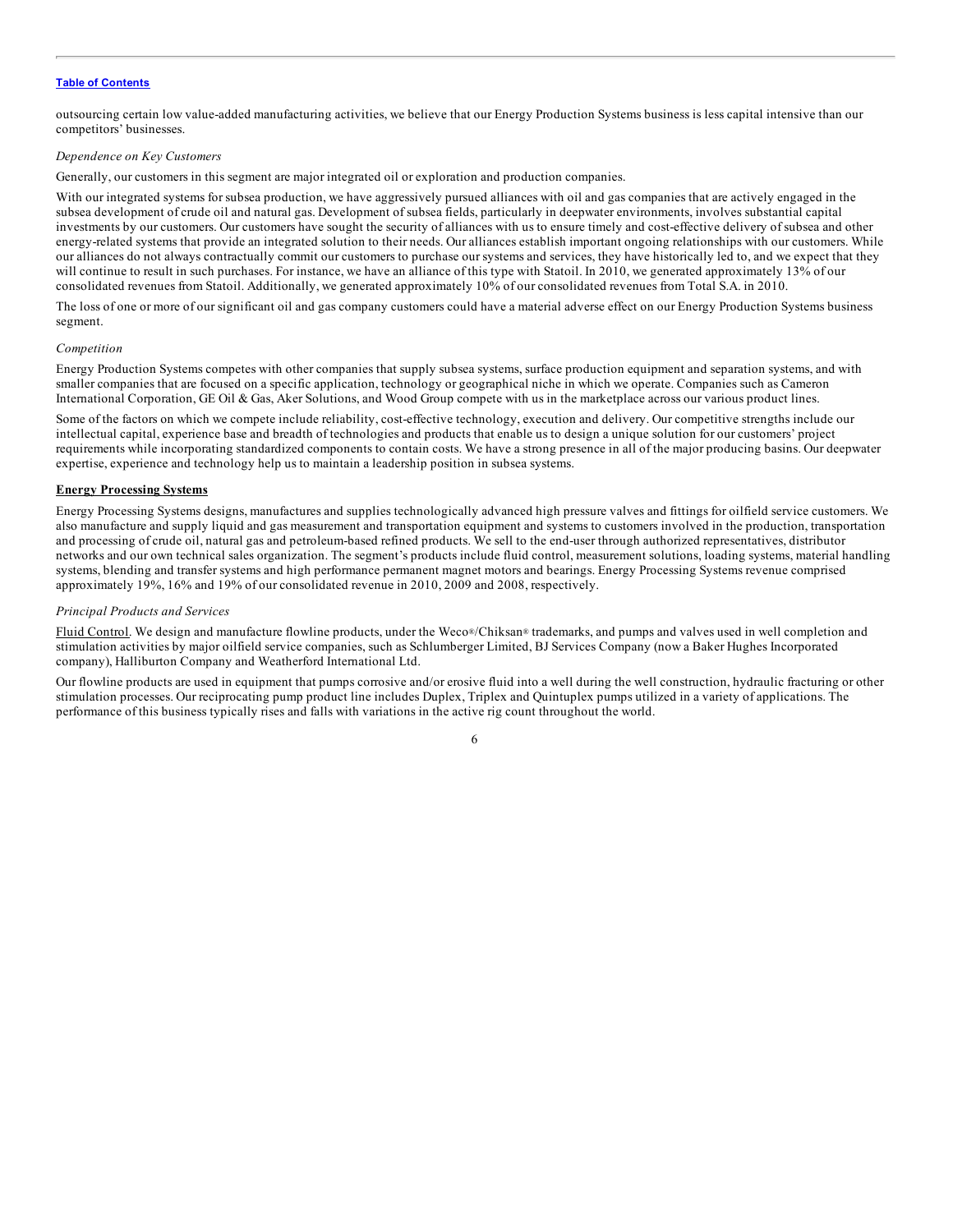Measurement Solutions. Our measurement systems provide solutions for use in custody transfer of crude oil, natural gas and refined products. We combine advanced measurement technology with state-of-the-art electronics and supervisory control systems to provide the measurement of both liquids and gases for purposes of verifying ownership and determining revenue and tax obligations. Our Smith Meter® product lines are well-established in the industry.

Loading Systems. We provide land- and marine-based fluid loading and transfer systems primarily to the oil and gas industry. Our systems are capable of loading and offloading marine vessels transporting a wide range of fluids, including crude oil, liquefied natural gas ("LNG") and refined products. While these systems are typically constructed on a fixed jetty platform, we have also developed advanced loading systems that can be mounted on a vessel or structure to facilitate ship-to-ship or tandem loading and offloading operations in open seas or exposed locations.

Material Handling Systems. We provide material handling systems, including bulk conveying systems to the power generation industry. We provide innovative solutions for conveying, feeding, screening and orienting bulk product for customers in diverse industries. Our process, engineering, mechanical design and project management expertise enable us to execute these projects on a turnkey basis.

Blending and Transfer Systems. We provide engineering, design and construction management services in connection with the application of blending technology, process controls and automation for manufacturers in the lubricant, petroleum, additive, fuel and chemical industries.

Direct Drive Systems. We develop and manufacture high-performance permanent magnet motors and bearings. We provide operationally superior machines for a variety of primary energy-related applications, including integral motors and related system components for compression and pumping for natural gas pipelines, offshore platform and subsea processing markets. The compact size, efficiency and reliability of the motors make them ideal for these demanding applications.

## *Product Development*

We continue to expand our energy processing capabilities to meet the demanding needs of shale gas applications and LNG transportation with the development of the Articulating Frac Arm Manifold ("AFAM") trailer and the Articulated Tandem Offshore Loader ("ATOL"). For performing hydraulic fracturing ("frac") operations, the AFAM trailer integrates the Articulating Frac Arm ("AFA") onto a single manifold trailer solution to assist in the transport of frac fluids from the pump truck to the well. The AFAM trailer offers significant time and cost savings while improving health, safety and environmental conditions for personnel performing the frac operation. The ATOL employs a robust marine loading arm with a unique targeted guiding system enabling the safe transfer of LNG cargoes between two floating vessels. This innovative solution can connect, disconnect, undertake emergency release operations, and operate under the challenging conditions created by high and rapid waves.

#### *Dependence on Key Customers*

No single Energy Processing Systems customer accounts for 10% or more of our annual consolidated revenue.

#### *Competition*

Energy Processing Systems currently is a market share leader for its primary products and services. Some of the factors upon which we compete include technological innovation, reliability and product quality. Energy Processing Systems competes with a number of companies primarily in the gas and liquid custody transfer, high-pressure pumping services, and fluid loading and transfer systems industries.

## **OTHER BUSINESS INFORMATION RELEVANT TO OUR BUSINESS SEGMENTS**

#### Order Backlog

Information regarding order backlog is incorporated herein by reference from the section entitled "Inbound Orders and Order Backlog" in Item 7 of this Annual Report on Form 10-K.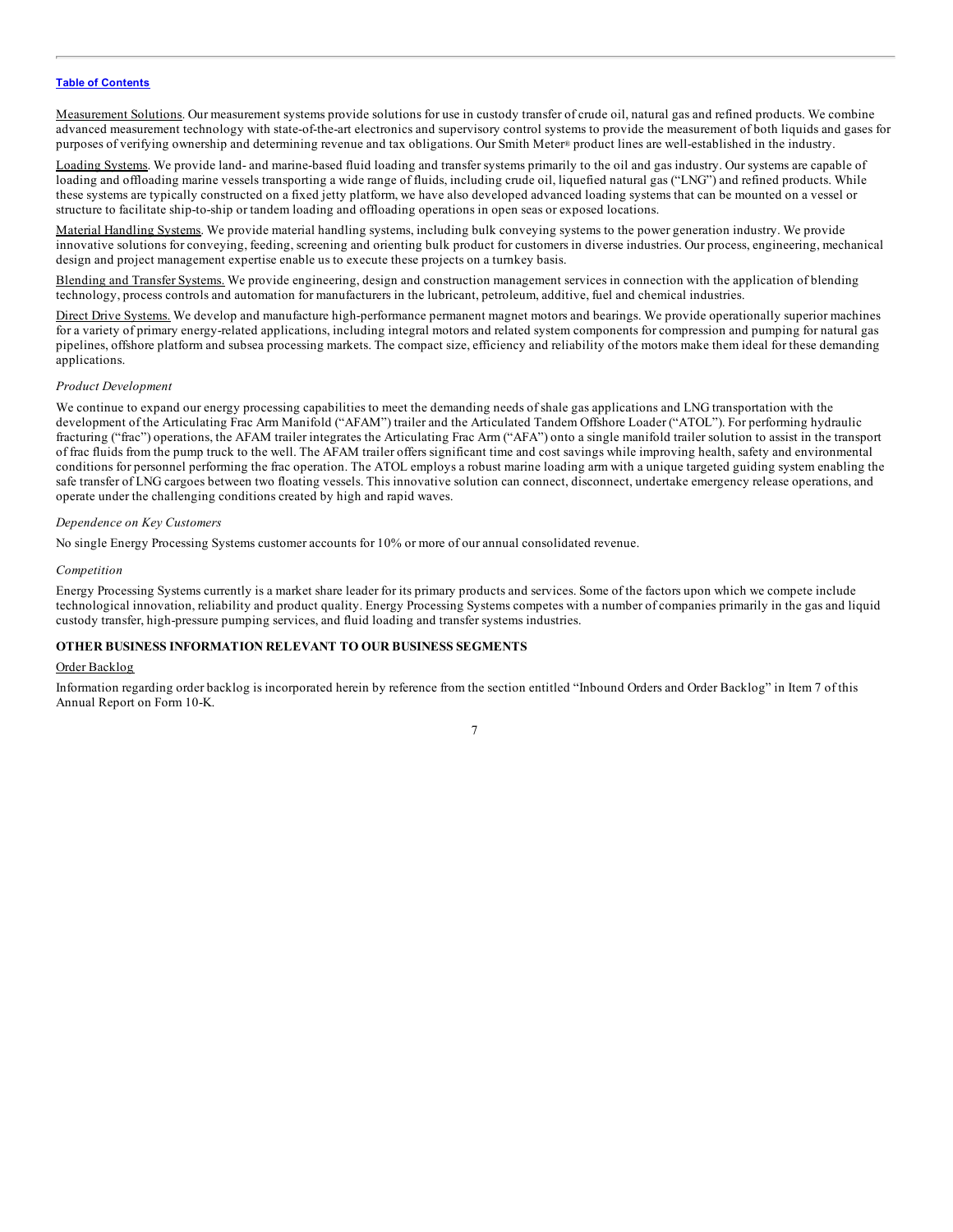## Sources and Availability of Raw Materials

Our business segments purchase carbon steel, stainless steel, aluminum and steel castings and forgings both domestically and internationally. We do not use single source suppliers for the majority of our raw material purchases and believe the available supplies of raw materials are adequate to meet our needs.

## Research and Development

We are engaged in research and development ("R&D") activities directed largely toward the improvement of existing products and services, the design of specialized products to meet customer needs and the development of new products, processes and services. A large part of our product development spending in the past has focused on the standardization of our subsea and surface product lines. With standardized products, we can minimize engineering content, improve inventory utilization and reduce cost through value engineering. Additional financial information about Company-sponsored research and development activities is incorporated herein by reference from Note 19 to our consolidated financial statements included in Item 8 of this Annual Report on Form 10-K.

#### Patents, Trademarks and Other Intellectual Property

We own a number of U.S. and foreign patents, trademarks and licenses that are cumulatively important to our businesses. As part of our ongoing research and development, we seek patents when appropriate for new products and product improvements. We have approximately 1,035 issued patents and pending patent applications worldwide. Further, we license intellectual property rights to or from third parties. We also own numerous U.S. and foreign trademarks and trade names and have approximately 260 registrations and pending applications in the United States and abroad.

We protect and promote our intellectual property portfolio and take those actions we deem appropriate to enforce our intellectual property rights and to defend our right to sell our products. We do not believe, however, that the loss of any one patent, trademark or license, or group of related patents, trademarks or licenses would have a material adverse effect on our overall business.

#### Employees

As of December 31, 2010, we had approximately 11,500 full-time employees; approximately 3,500 in the United States and 8,000 in non-U.S. locations. A small percentage of our U.S. employees are represented by labor unions.

## International Operations

A few of our non-U.S. subsidiaries have engaged in transactions with countries subject to U.S. restrictions; however, the aggregate amount of such sales has not exceeded 1.0% of our consolidated annual revenue. As such, we consider these sales immaterial. Even though our non-U.S. subsidiaries may, under applicable laws and regulations, engage in transactions with various countries, in 2009, like many other companies, we adopted a policy directing our non-U.S. subsidiaries to effectuate an orderly withdrawal from doing business with the various countries. This policy prohibited entering into new commitments involving these countries, but did not require the non-U.S. subsidiaries to cease performance of existing commitments, provided such commitments could be performed in compliance with all applicable laws and regulations. As a result of this policy decision, non-U.S. subsidiary sales to these countries accounted for less than 1.0% of our consolidated revenue in 2010. Furthermore, we expect all remaining outstanding commitments to be substantially completed during 2011 and that revenue related to these sales will not be significant. While some residual service-related sales may occur after 2011, we expect these will be insignificant.

#### Financial Information about Geographic Areas

The majority of our consolidated revenue and segment operating profits are generated in markets outside of the United States. Energy Production Systems and Energy Processing Systems revenue is dependent upon worldwide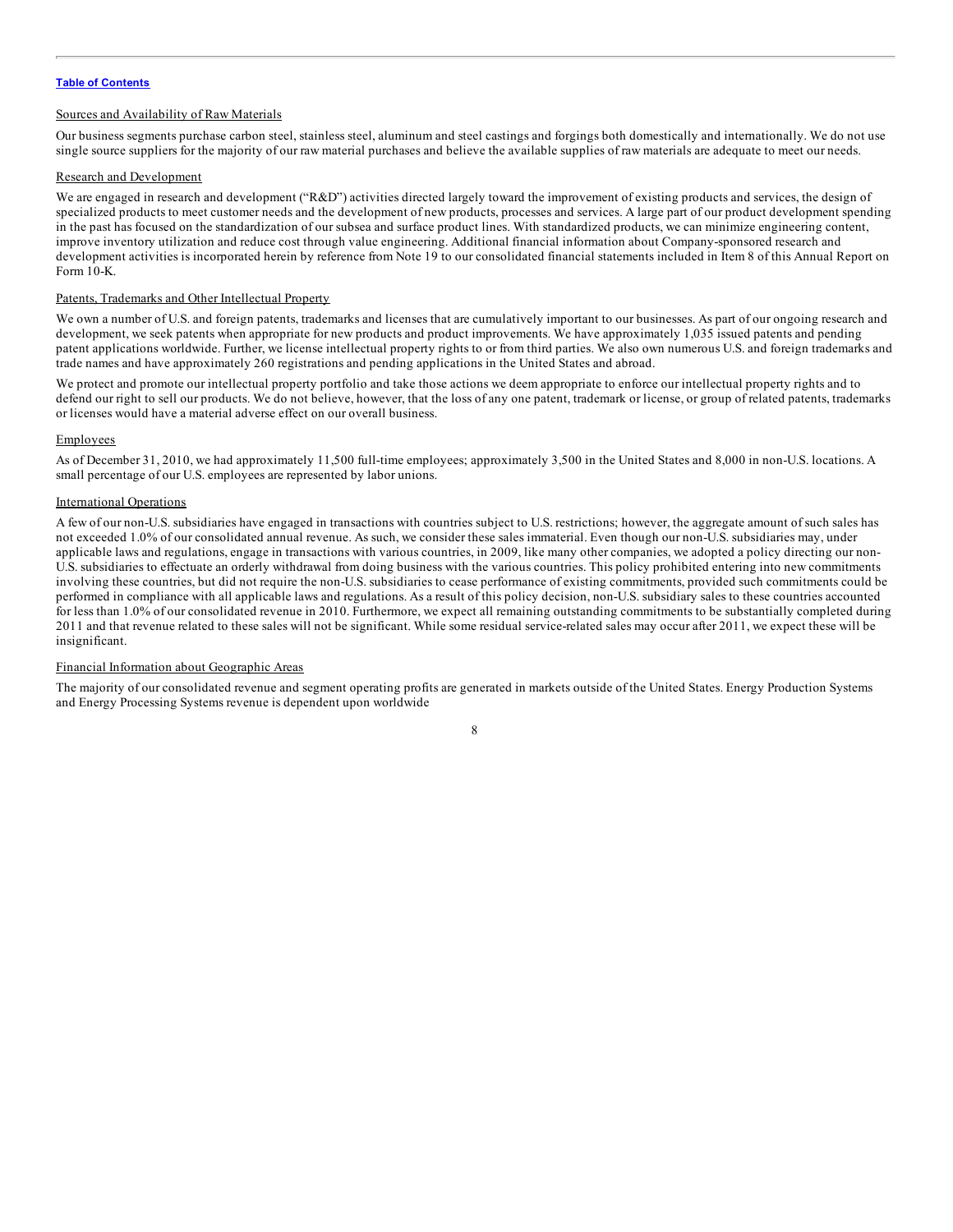oil and gas exploration and production activity. Financial information about geographic areas is incorporated herein by reference from Note 19 to our consolidated financial statements in Item 8 of this Annual Report on Form 10-K.

## **EXECUTIVE OFFICERS OF THE REGISTRANT**

Pursuant to General Instruction G(3), the information regarding our executive officers called for by Item 401(b) of Regulation S-K is hereby included in Part I of this Form 10-K.

The executive officers of FMC Technologies, together with the offices currently held by them, their business experience and their ages as of February 28, 2011, are as follows:

| Name                     | Age | Office, year of election and other information for past five years                                     |
|--------------------------|-----|--------------------------------------------------------------------------------------------------------|
| Peter D. Kinnear         | 63  | Chairman and Chief Executive Officer (2010); Chairman, President and Chief Executive Officer (2008);   |
|                          |     | President and Chief Executive Officer (2007); President and Chief Operating Officer (2006); Executive  |
|                          |     | Vice President (2004); Vice President (2001)                                                           |
| John T. Gremp            | 59  | President and Chief Operating Officer (2010); Executive Vice President—Energy Systems (2007); Vice     |
|                          |     | President and Group Manager—Energy Production (2004), General Manager (2002)                           |
| William H. Schumann, III | 60  | Executive Vice President and Chief Financial Officer (2007); Senior Vice President and Chief Financial |
|                          |     | Officer (2001); Treasurer (2010, 2002-2004)                                                            |
| Robert L. Potter         | 60  | Executive Vice President—Energy Systems (2010); Senior Vice President—Energy Processing and            |
|                          |     | Global Surface Wellhead (2007); Vice President—Energy Processing Systems (2001)                        |
| Tore Halvorsen           | 56  | Senior Vice President—Global Subsea Production Systems (2007); Vice President—Subsea Systems           |
|                          |     | Eastern Hemisphere (2004); Managing Director of FMC Kongsberg Subsea AS (1994)                         |
| Jeffrey W. Carr          | 54  | Senior Vice President, General Counsel and Secretary (2010); Vice President, General Counsel and       |
|                          |     | Secretary (2001)                                                                                       |
| Maryann T. Seaman        | 48  | Vice President, Treasurer and Deputy Chief Financial Officer (2010); Vice President, Administration    |
|                          |     | (2007); Director of Investor Relations and Corporate Development (2003)                                |
| Mark J. Scott            | 57  | Vice President, Administration (2010); Senior Vice President of Human Resources for Dresser, Inc.      |
|                          |     | (2004)                                                                                                 |
| Jay A. Nutt              | 47  | Vice President and Controller (2009); Controller (2008); Controller—Energy Systems (2007);             |
|                          |     | Controller—Energy Production Systems (2001)                                                            |
| Bradley D. Beitler       | 57  | Vice President, Technology (2009); Director of Technology (2006); Director of Business Development     |
|                          |     | (2001)                                                                                                 |
| Johan Pfeiffer           | 46  | Vice President—Global Surface Wellhead (2010); General Manager for Subsea activities in Europe,        |
|                          |     | Africa, and the Common Wealth of Independent States (CIS) (2007); General Manager for Surface in the   |
|                          |     | Americas (2005); Managing Director of FMC Kongsberg Subsea AS (2003)                                   |

No family relationships exist among any of the above-listed officers, and there are no arrangements or understandings between any of the above-listed officers and any other person pursuant to which they serve as an officer. During the past five years, none of the above-listed officers have been involved in any legal proceedings as defined in Item 401(f) of Regulation S-K. All officers are elected by the Board of Directors to hold office until their successors are elected and qualified.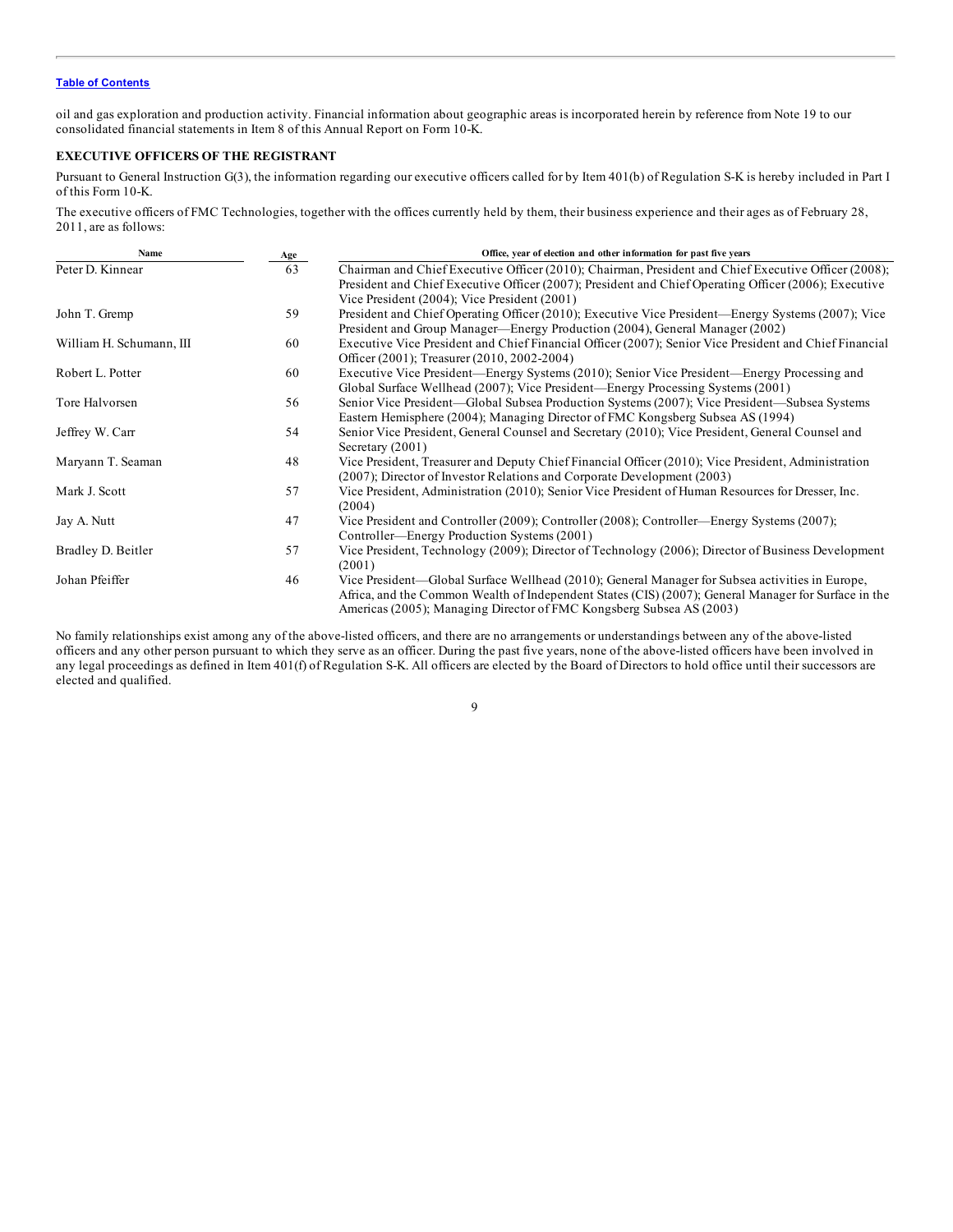#### <span id="page-9-0"></span>**ITEM 1A. RISK FACTORS**

Important risk factors that could impact our ability to achieve our anticipated operating results and growth plan goals are presented below. The following risk factors should be read in conjunction with discussions of our business and the factors affecting our business located elsewhere in this Annual Report on Form 10-K and in our other filings with the SEC.

## **INDUSTRY-RELATED RISKS**

Demand for the systems and services provided by our businesses depends on oil and gas industry activity and expenditure levels, which are **directly affected by trends in the demand for and price of crude oil and natural gas.**

We are substantially dependent on conditions in the oil and gas industry, including the industry's willingness and ability to spend capital on the exploration for and development of crude oil and natural gas. Any substantial or extended decline in these expenditures may result in the reduced pace of discovery and development of new reserves of oil and gas and the reduced exploitation of existing wells, which could adversely affect demand for our systems and services and, in certain instances, result in the cancellation, modification or rescheduling of existing orders. These factors could have an adverse effect on our revenue and profitability. The level of spending is generally dependent on current and anticipated supply and demand for crude oil and natural gas and the corresponding impact on prices which have been volatile in the past.

The industries in which we operate or have operated expose us to potential liabilities arising out of the installation or use of our systems that could **adversely affect our financial condition.**

We are subject to equipment defects, malfunctions and failures, equipment misuse and natural disasters, the occurrence of which may result in uncontrollable flows of gas or well fluids, fires and explosions. Although we have obtained insurance against many of these risks, our insurance may not be adequate to cover our liabilities. Further, the insurance may not generally be available in the future or, if available, premiums may not be commercially justifiable. If we incur substantial liability and the damages are not covered by insurance or are in excess of policy limits, or if we were to incur liability at a time when we are not able to obtain liability insurance, our business, results of operations or financial condition could be materially adversely affected.

## **• Our customers' industries are undergoing continuing consolidation that may impact our results of operations.**

Some of our largest customers have consolidated and are using their size and purchasing power to achieve economies of scale and pricing concessions. This consolidation may result in reduced capital spending by such customers or the acquisition of one or more of our other primary customers, which may lead to decreased demand for our products and services. We cannot assure you that we will be able to maintain our level of sales to any customer that has consolidated or replaced that revenue with increased business activities with other customers. As a result, this consolidation activity could have a significant negative impact on our results of operations or financial condition. We are unable to predict what effect consolidations in the industries may have on prices, capital spending by our customers, our selling strategies, our competitive position, our ability to retain customers or our ability to negotiate favorable agreements with our customers.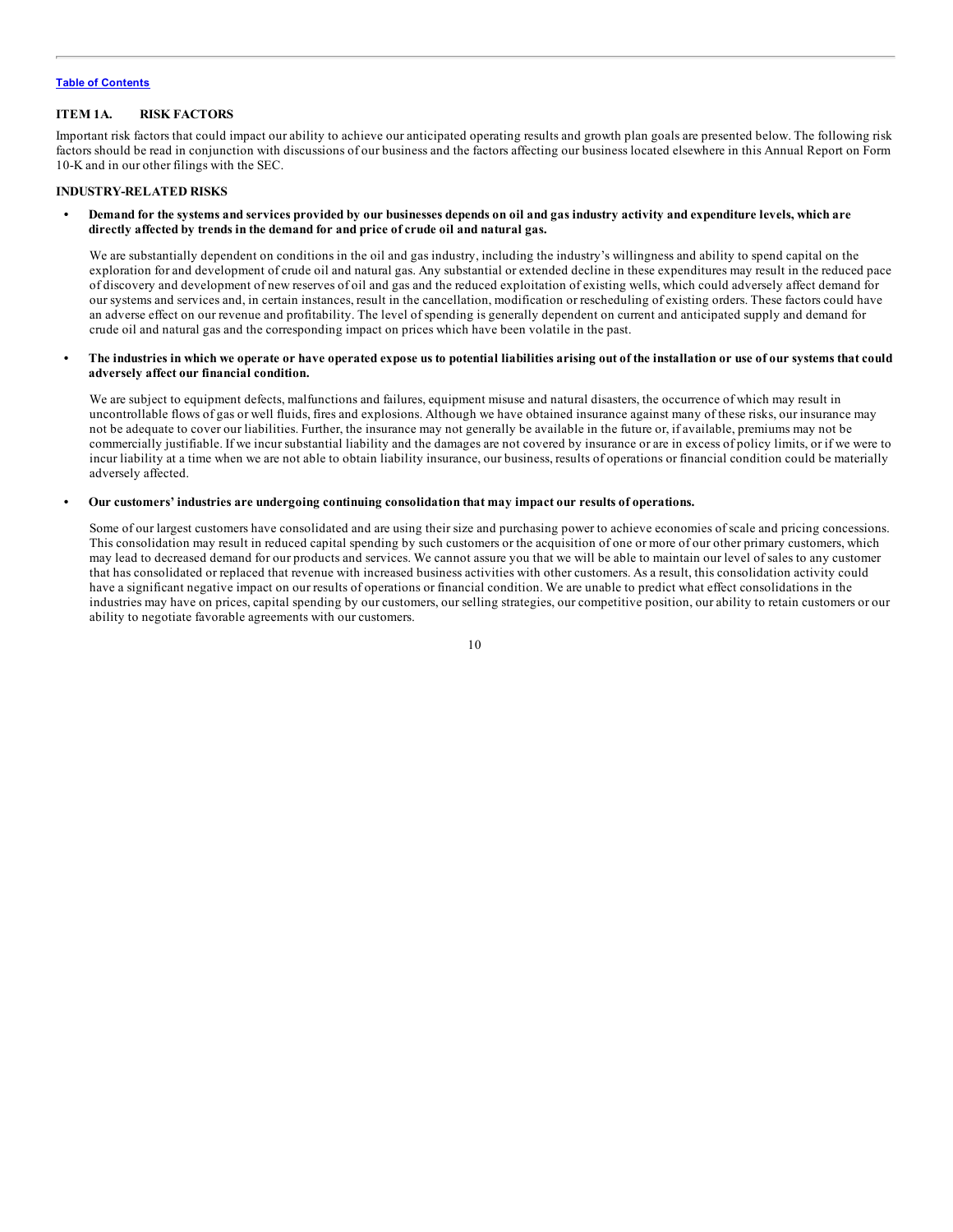Our operations and the industries in which we operate are subject to a variety of U.S. and international laws and regulations that may increase **our costs, limit the demand for our products and services or restrict our operations.**

We depend on the demand for our products, systems and services from oil and gas companies. This demand is affected by changing taxes, price controls and other laws and regulations relating to the oil and gas industry. For example, the adoption of laws and regulations curtailing exploration and development of drilling for crude oil and natural gas in our areas of operation for economic, environmental or other reasons could adversely affect our operations by limiting demand for our systems and services. In light of our foreign operations and sales, we are also subject to changes in foreign laws and regulations that may encourage or require hiring of local contractors or require foreign contractors to employ citizens of, or purchase supplies from, a particular non-U.S. jurisdiction.

In addition, environmental laws and regulations affect the systems and services we design, market and sell, as well as the facilities where we manufacture our systems. We are required to invest financial and managerial resources to comply with environmental laws and regulations and anticipate that we will continue to be required to do so in the future. Because these laws and regulations change frequently, we are unable to predict the cost or impact that they may have on our businesses. The modification of existing laws or regulations or the adoption of new laws or regulations imposing more stringent environmental restrictions could adversely affect our operations.

In December 2009, the United States Environmental Protection Agency (EPA) announced an endangerment finding under the United States Clean Air Act that greenhouse gas emissions endanger public health and welfare. The EPA also enacted regulations in September 2009, which became effective January 1, 2010, requiring monitoring and reporting by certain facilities and companies of greenhouse gas emissions. Carbon emission reporting and reduction programs have also expanded in recent years at the state, regional and national levels with certain countries having already implemented various types of cap-and-trade programs aimed at reducing carbon emissions from companies that currently emit greenhouse gases such as electric power generators and utilities.

To the extent we are subject to any of these or other similar proposed or newly enacted laws and regulations, we expect that our efforts to monitor, report and comply with such laws and regulations, and any related taxes imposed by such programs, will increase our cost of doing business in certain jurisdictions, including the United States. To the extent our customers are subject to any of these or other similar proposed or newly enacted laws and regulations, we are exposed to risks that the additional costs by customers to comply with such laws and regulations could impact their ability or desire to continue to operate at similar levels in certain jurisdictions as historically seen or as currently anticipated which could negatively impact our operations in those same jurisdictions. If the proposed or newly enacted laws dampen demand for oil and gas production, they could lower spending by our customers for our products and services.

The Deepwater Horizon event and its aftermath, including any additional regulations that cause delays or deter new drilling, could adversely **affect our financial position, results of operations and cash flows.**

As a result of the Deepwater Horizon explosion and related oil leak last April 2010 in the U.S. Gulf of Mexico, the Secretary of the U.S. Department of the Interior directed the Bureau of Ocean Energy Management, Regulation and Enforcement ("BOEMRE") to issue a suspension, until November 30, 2010, of drilling activities for specified drilling configurations and technologies. Although this moratorium was lifted on October 12, 2010, we cannot predict with certainty when drilling operations will fully resume in the U.S. Gulf of Mexico. The BOEMRE has also issued new guidelines and regulations regarding safety, environmental matters, drilling equipment and decommissioning applicable to drilling in the U.S. Gulf of Mexico, and may take other additional steps that could increase the costs of exploration and production,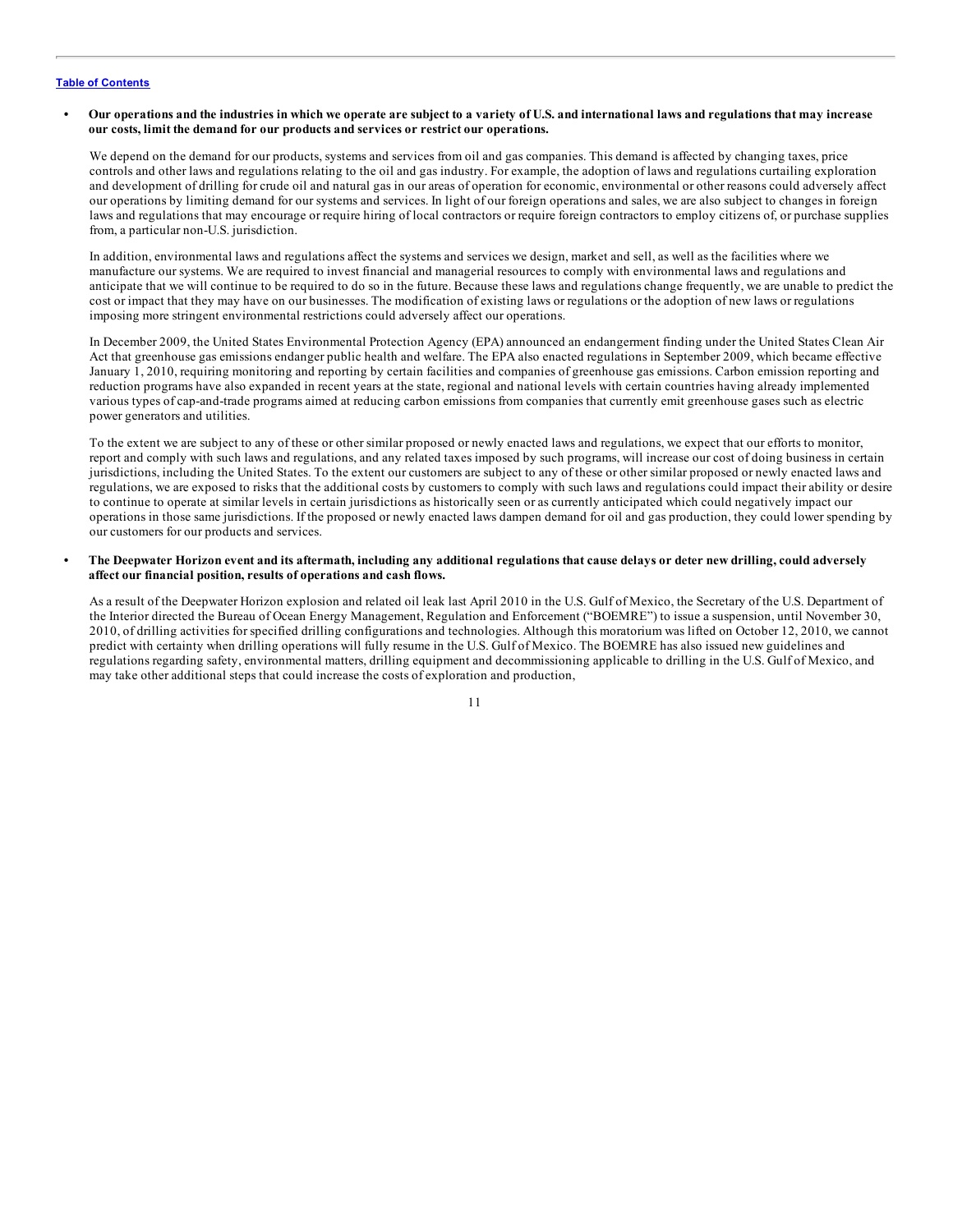reduce the area of operations and result in permitting delays. Notwithstanding the lifting of the moratorium, we anticipate that there will continue to be delays in the resumption of drilling-related activities, including delays in the issuance of drilling permits, as these various regulatory initiatives are implemented.

In addition to the new requirements recently imposed by the BOEMRE, there have been a variety of proposals to change existing laws and regulations, including the proposal to significantly increase the ability to demonstrate the minimum financial responsibility under the Federal Oil Pollution Act of 1990, that could adversely affect our operations and cause us to incur increased costs. Implementation of any one or more of the various proposed changes could materially adversely affect operations in the U.S. Gulf of Mexico by raising operating costs, increasing insurance premiums, delaying drilling operations and increasing regulatory requirements, and, further, could lead to a wide variety of other unforeseeable consequences that make operations in the U.S. Gulf of Mexico and other offshore waters more difficult, more time consuming, and more costly. Furthermore, customers may seek to shift more responsibility to us, as a supplier, for pollution-related and other significant claims and liabilities. Any one or more of these factors that lead to an increase in the cost of operations in offshore waters or any decrease or delay in offshore exploration and production activity could adversely affect our financial condition, cash flows and results of operations.

## **COMPANY-RELATED RISKS**

Disruptions in the political, regulatory, economic and social conditions of the foreign countries in which we conduct business could adversely **affect our business or results of operations.**

We operate manufacturing facilities in 15 countries outside of the United States and approximately 77% of our 2010 revenue was generated internationally. Instability and unforeseen changes in the international markets in which we conduct business, including economically and politically volatile areas such as North Africa, West Africa, the Middle East, Latin America and the Asia Pacific region, could cause or contribute to factors that could have an adverse effect on the demand for our systems and services, our financial condition or our results of operations. These factors include:

- nationalization and expropriation;
- potentially burdensome taxation;
- inflationary and recessionary markets, including capital and equity markets;
- civil unrest, labor issues, political instability, terrorist attacks, military activity and wars;
- supply disruptions in key oil producing countries;
- ability of the Organization of Petroleum Exporting Countries (OPEC) to set and maintain production levels and pricing;
- trade restrictions, trade protection measures or price controls;
- foreign ownership restrictions;
- import or export licensing requirements;
- restrictions on operations, trade practices, trade partners and investment decisions resulting from domestic and foreign laws and regulations;
- changes in and the administration of laws and regulations;
- inability to repatriate income or capital;
- reductions in the availability of qualified personnel;
- foreign currency fluctuations or currency restrictions; and
- fluctuations in the interest rate component of forward foreign currency rates.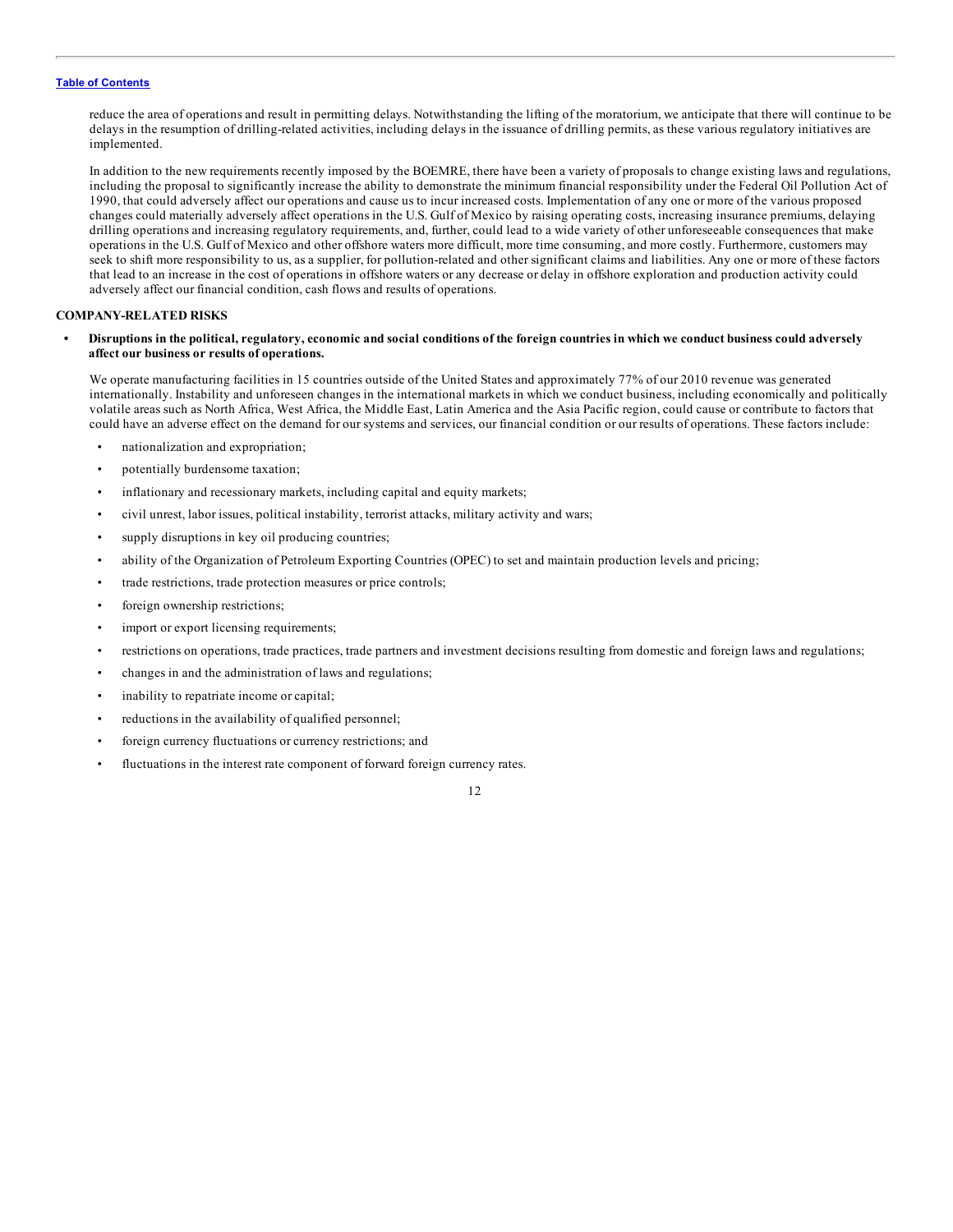Because a significant portion of our revenue is denominated in foreign currencies, changes in exchange rates will produce fluctuations in our revenues, costs and earnings, and may also affect the book value of our assets located outside of the United States and the amount of our stockholders' equity. Although it is our policy to seek to minimize our currency exposure by engaging in hedging transactions where appropriate, our efforts may not be successful. To the extent we sell our products and services in foreign markets, currency fluctuations may result in our products and services becoming too expensive for foreign customers.

## Our businesses are subject to a variety of governmental regulations, violations of which could have a material adverse effect on our financial **condition and results of operations.**

We are exposed to a variety of federal, state, local and international laws and regulations relating to matters such as environmental, health and safety, labor and employment, import/export control, currency exchange, bribery and corruption and taxation. These laws and regulations are complex, change frequently and have tended to become more stringent over time. In the event the scope of these laws and regulations expand in the future, the incremental cost of compliance could adversely impact our financial condition, results of operations or cash flows.

Our operations outside the United States require us to comply with a number of U.S. and international regulations. For example, our operations in countries outside the United States are subject to the Foreign Corrupt Practices Act ("FCPA"), which prohibits U.S. companies or their agents and employees from providing anything of value to a foreign official for the purposes of influencing any act or decision of these individuals in their official capacity to help obtain or retain business, direct business to any person or corporate entity, or obtain any unfair advantage. We have internal control policies and procedures and have implemented training and compliance programs for our employees and agents with respect to the FCPA. However, our policies, procedures and programs may not always protect us from reckless or criminal acts committed by our employees or agents, and severe criminal or civil sanctions would be the result of violations of the FCPA. We are also subject to the risks that our employees, joint venture partners, and agents outside of the United States may fail to comply with other applicable laws.

Compliance with U.S. regulations on trade sanctions and embargoes poses a risk to us since our business is conducted on a worldwide basis through various subsidiaries. The U.S. government restricts sales of goods and services and certain other transactions with various countries for policy and national security reasons. While these restrictions apply to U.S. entities, they do not apply to non-U.S. subsidiaries of U.S. companies so long as those entities involved comply with restrictions on U.S. content and U.S. personnel approval and facilitation. A few of our non-U.S. subsidiaries have engaged in transactions with countries subject to the U.S. restrictions; however, the aggregate amount of such sales has not exceeded 1% of our consolidated annual revenue. Even though our non-U.S. subsidiaries may, under applicable laws and regulations, engage in transactions with various countries, in 2009, we adopted a policy directing our non-U.S. subsidiaries to effectuate an orderly withdrawal from doing business with these countries. This policy prohibited entering into new commitments involving these countries, but did not require the non-U.S. subsidiaries to cease performance of existing commitments provided such commitments could be performed in compliance with all applicable laws and regulations. During the second quarter of 2010, we received inquiries from the SEC and the Office of Foreign Assets Control ("OFAC") related to transactions with certain restricted countries with a specific focus on Sudan and Iran. We have provided information to both agencies in response to these requests. The SEC notified us during the third quarter of 2010 that it has closed its inquiry and we have had no further communications from OFAC.

#### **• We may lose money on fixed-price contracts.**

As is customary for the business areas in which we operate, we often agree to provide products and services under fixed-price contracts. Under these contracts, we are typically responsible for cost overruns. Our actual costs and any gross profit realized on these fixed-price contracts may vary from the estimated amounts on

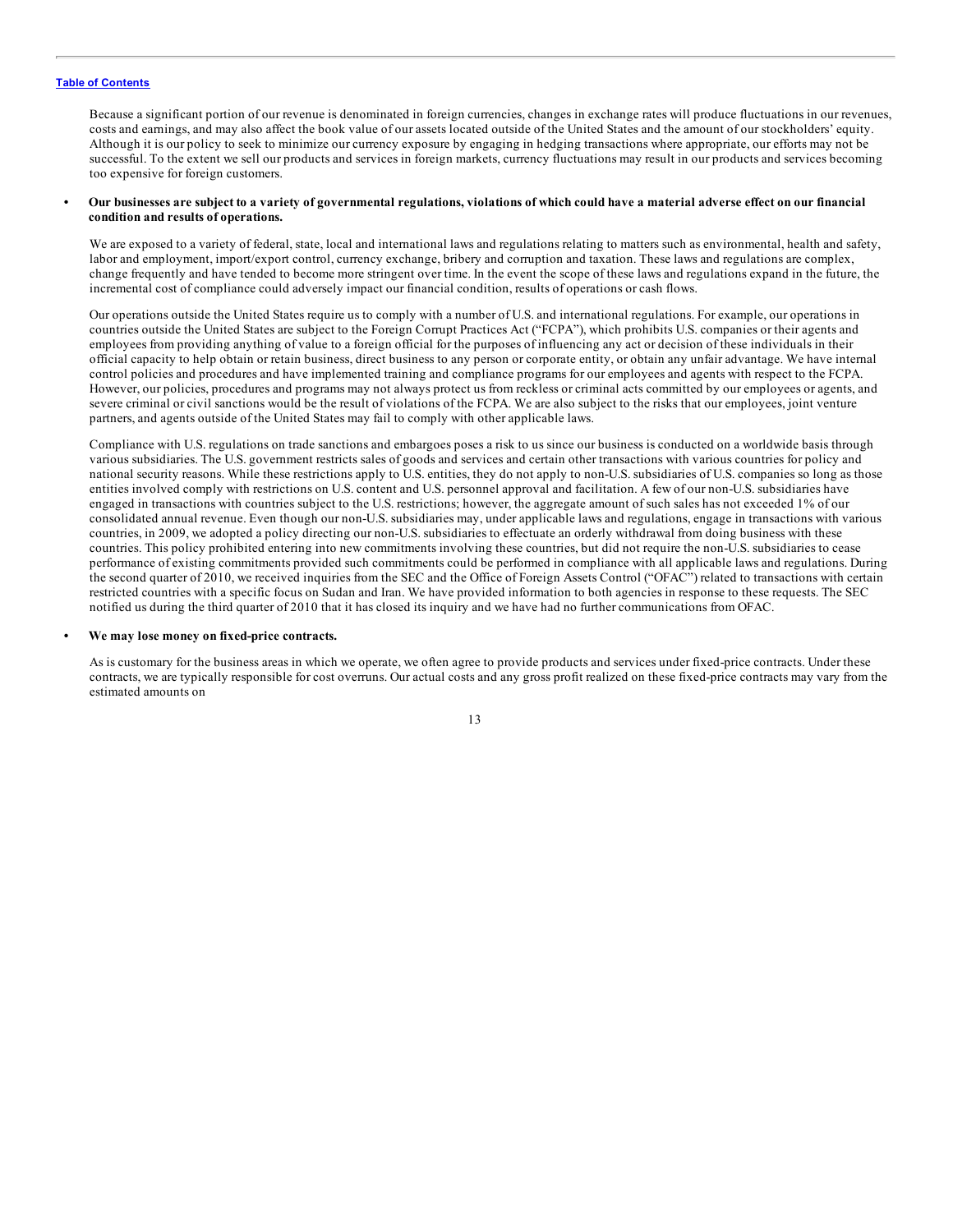which these contracts were originally based. There is inherent risk in the estimation process, including significant unforeseen technical and logistical challenges or longer than expected lead times. A fixed-price contract may prohibit our ability to mitigate the impact of unanticipated increases in raw material prices (including the price of steel) through increased pricing. Depending on the size of a project, variations from estimated contract performance could have a significant impact on our operating results.

## Due to the types of contracts we enter into, the cumulative loss of several major contracts or alliances may have an adverse effect on our results of **operations.**

We often enter into large, long-term contracts that, collectively, represent a significant portion of our revenue. For example, we have an alliance of this type with Statoil, and we generated approximately 13% of our consolidated revenues from Statoil in 2010. These agreements, if terminated or breached, may have a larger impact on our operating results or our financial condition than shorter-term contracts due to the value at risk. If we were to lose several key alliances or agreements over a relatively short period of time we could experience a significant adverse impact on our financial condition or results of operations.

## **• Our businesses are dependent on the continuing services of certain of our key managers and employees.**

We depend on our senior executive officers and other key personnel. The loss of any of these officers or key management could adversely impact our business if we are unable to implement key strategies or transactions in their absence. In addition, competition for qualified employees among companies that rely heavily on engineering and technology (as we do) is intense. The loss of qualified employees or an inability to attract, retain and motivate additional highly-skilled employees required for the operation and expansion of our business could hinder our ability to conduct research activities successfully and develop marketable products and services.

## Increased costs of raw materials and other components may result in increased operating expenses and adversely affect our results of operations **and cash flows.**

Our results of operations may be adversely affected by our inability to manage the rising costs and availability of raw materials and components used in our wide variety of products and systems. Unexpected changes in the size and timing of regional and/or product markets, particularly for short leadtime products, could affect our results of operations and our cash flows.

#### **• Our success depends on our ability to implement new technologies and services.**

Our success depends on the ongoing development and implementation of new product designs and improvements, and on our ability to protect and maintain critical intellectual property assets related to these developments. If we are not able to obtain patent or other protection of our technology, we may not be able to continue to develop systems, services and technologies to meet evolving industry requirements, and if so, at prices acceptable to our customers.

Some of our competitors are large national and multinational companies that may be able to devote greater financial, technical, manufacturing and marketing resources to research and development of new systems, services and technologies than we are able to do. If we are unable to compete effectively given these risks, our business, results of operations and financial condition could be adversely affected.

## We may be subject to litigation if another party claims that we have infringed upon its intellectual property rights.

The tools, techniques, methodologies, programs and components we use to provide our services may infringe upon the intellectual property rights of others. Infringement claims generally result in significant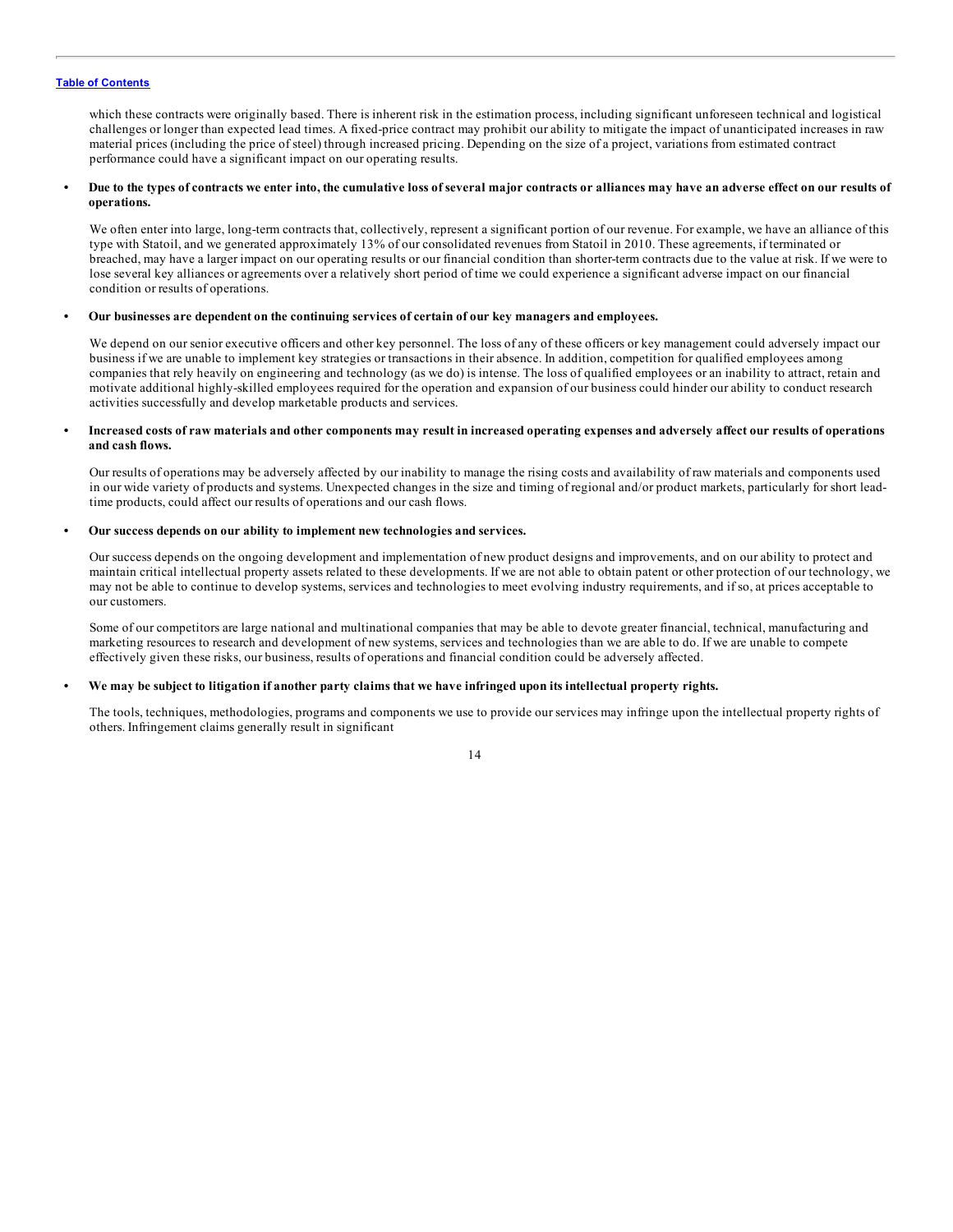<span id="page-14-0"></span>legal and other costs and may distract management from running our core business. Royalty payments under licenses from third parties, if available, would increase our costs. If a license were not available we might not be able to continue providing a particular service or product, which could adversely affect our financial condition, results of operation and cash flows. Additionally, developing non-infringing technologies would increase our costs.

## Disruptions in the timely delivery of our backlog could affect our future sales, profitability, and our relationships with our customers.

Many of the contracts we enter into with our customers require long manufacturing lead times and may contain penalty clauses relating to on-time delivery. A failure by us to deliver in accordance with customer expectations could subject us to financial penalties and may result in damage to existing customer relationships. Additionally, we include our expectations regarding the timing of delivery of product currently in backlog within our earnings guidance to the financial markets. Failure to deliver backlog in accordance with expectations could negatively impact our financial performance.

## Many of our customers' activity levels, spending for our products and services, and ability to pay amounts owed us may be impacted by **disruptions in the financial and credit markets as well as volatility in commodity prices.**

Many of our customers finance their activities through cash flow from operations, the incurrence of debt or the issuance of equity. Limited access to external sources of funding may cause our customers to reduce their capital spending plans. A reduction of cash flow resulting from declines in commodity prices, a reduction in borrowing bases under reserve-based credit facilities, or the lack of availability of debt or equity financing may result in a significant reduction in our customers' spending for our products and services. While crude oil price and natural gas prices have increased since their lows during early 2009, such prices are lower than they were during much of 2008 and continue to experience volatility. An extended worldwide economic recession could lead to further reductions in demand for energy and thus lower oil and natural gas prices. Any prolonged reduction in oil and natural gas prices is likely to depress short-term exploration, development, production and expenditure levels. Oil and gas company perceptions of longer-term lower oil and natural gas prices may reduce or defer major expenditures on long-term, large-scale development projects. Lower levels of activity and expenditures in the oil and gas industry could result in a decline in demand for our systems and services and could have an adverse effect on our revenue and profitability. These same factors may result in our customers' inability to fulfill their contractual obligations to us.

## **ITEM 1B. UNRESOLVED STAFF COMMENTS**

None.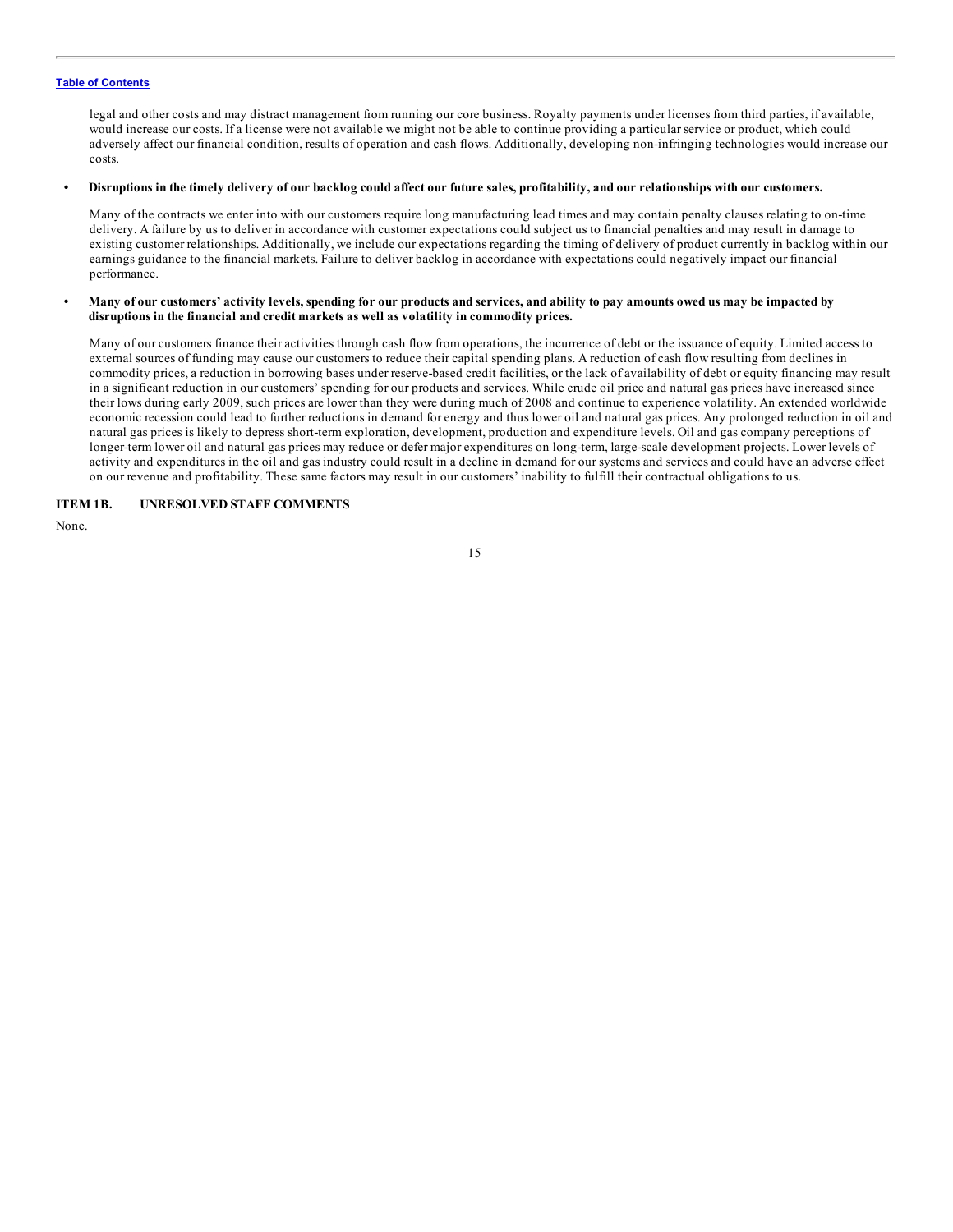# <span id="page-15-0"></span>**ITEM 2. PROPERTIES**

We lease our executive offices in Houston, Texas. We operate 27 production facilities in 16 countries.

We believe our properties and facilities meet present requirements and are in good operating condition and that each of our significant production facilities is operating at a level consistent with the requirements of the industry in which it operates. We also believe that our leases are at competitive or market rates and do not anticipate any difficulty in leasing suitable additional space upon expiration of our current lease terms.

The significant production properties for the Energy Production Systems operations currently are:

| Location                | <b>Square Feet</b><br>(approximate) | <b>Leased or</b><br>Owned |
|-------------------------|-------------------------------------|---------------------------|
| <b>United States:</b>   |                                     |                           |
| Houston, Texas          | 563,000                             | Leased/Owned              |
| Oklahoma City, Oklahoma | 57,000                              | Leased/Owned              |
| International:          |                                     |                           |
| *Kongsberg, Norway      | 831,000                             | Leased                    |
| Nusajaya, Malaysia      | 390,000                             | Owned                     |
| Rio de Janeiro, Brazil  | 325,000                             | Owned                     |
| Singapore               | 263,000                             | Leased                    |
| Bergen, Norway          | 254,000                             | Leased/Owned              |
| Dunfermline, Scotland   | 243,000                             | Leased/Owned              |
| *Sens, France           | 198,000                             | Owned                     |
| Pasir Gudang, Malaysia  | 118,000                             | Leased                    |
| Macaé, Brazil           | 84,000                              | Owned                     |
| Collecchio, Italy       | 68,000                              | Leased                    |
| Maracaibo, Venezuela    | 62,000                              | Owned                     |
| Stavanger, Norway       | 58,000                              | Leased                    |
| Edmonton, Canada        | 57,000                              | Leased                    |
| Luanda, Angola          | 53,000                              | Leased                    |
| Jakarta, Indonesia      | 53,000                              | Leased                    |
| Aberdeen, Scotland      | 31,000                              | Owned                     |
| Port Harcourt, Nigeria  | 25,000                              | Leased                    |
| Arnhem, The Netherlands | 23,000                              | Owned                     |

\*These facilities are production properties for both Energy Production Systems and Energy Processing Systems.

The significant production properties for the Energy Processing Systems operations currently are:

| Location              | <b>Square Feet</b><br>(approximate) | Leased or<br>Owned |
|-----------------------|-------------------------------------|--------------------|
| <b>United States:</b> |                                     |                    |
| Tupelo, Mississippi   | 354,000                             | Owned              |
| Stephenville, Texas   | 261,000                             | Owned              |
| Erie, Pennsylvania    | 258,000                             | Owned              |
| Corpus Christi, Texas | 53,000                              | Leased/Owned       |
| Fullerton, California | 51,000                              | Leased             |
| International:        |                                     |                    |
| Ellerbek, Germany     | 131.000                             | Owned              |
| Changshu, China       | 64,000                              | Leased             |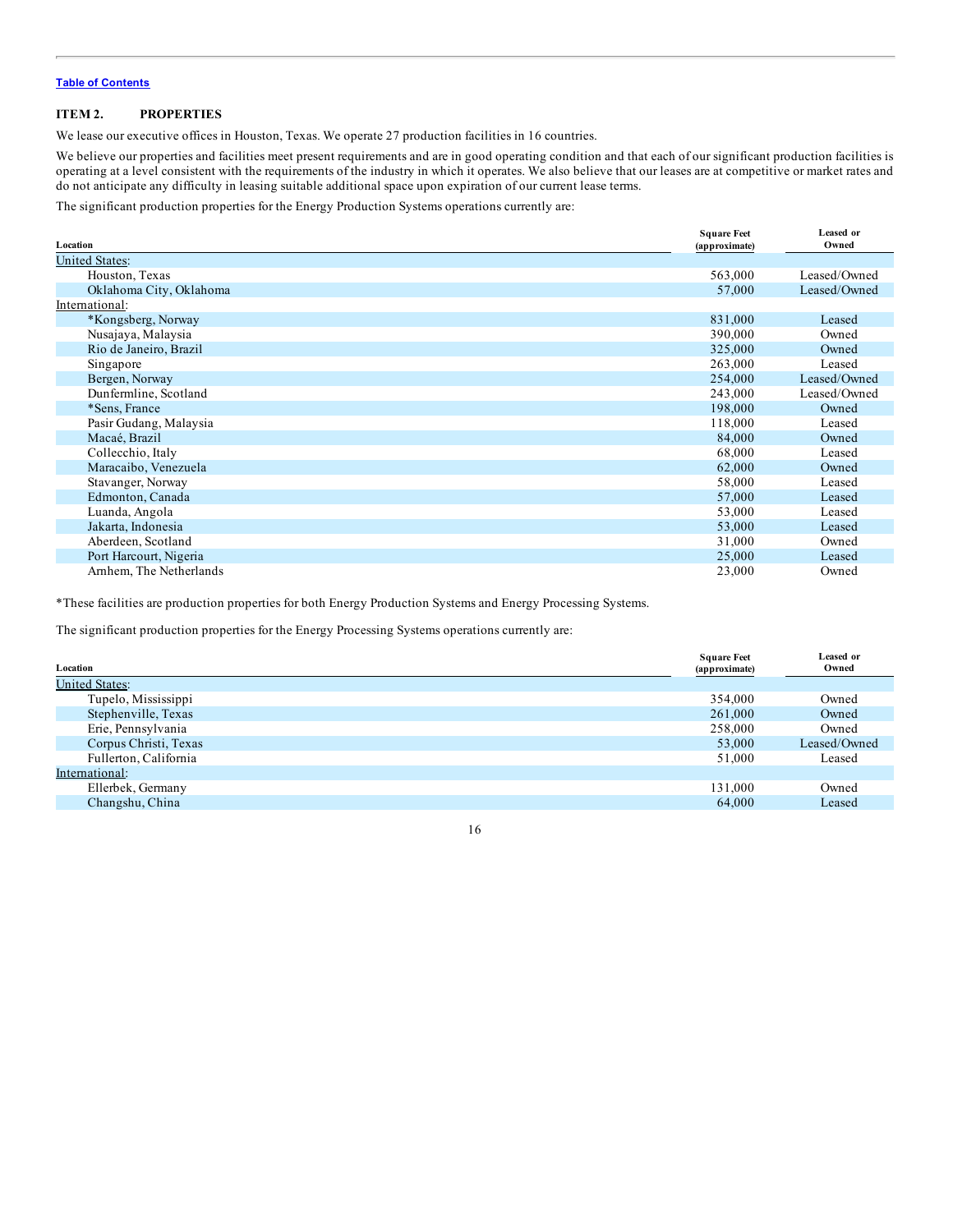## <span id="page-16-0"></span>**ITEM 3. LEGAL PROCEEDINGS**

We are the named defendant in a number of lawsuits; however, while the results of litigation cannot be predicted with certainty, management believes that the most probable, ultimate resolution of these matters will not have a material adverse effect on our consolidated financial position, results of operations or cash flows.

#### **ITEM 4. [REMOVED AND RESERVED]**

## **PART II**

## **ITEM 5. MARKET FOR REGISTRANT'S COMMON EQUITY, RELATED STOCKHOLDER MATTERS, AND ISSUER PURCHASES OF EQUITY SECURITIES**

Our common stock is listed on the New York Stock Exchange under the symbol FTI. Market information with respect to our common stock is incorporated herein by reference from Note 20 to our consolidated financial statements in Item 8 of this Annual Report on Form 10-K.

As of February 23, 2011, there were 3,493 holders of record of FMC Technologies' common stock. On February 23, 2011, the last reported sales price of our common stock on the New York Stock Exchange was \$91.16.

We have not declared or paid cash dividends in 2010 or 2009, and we do not currently have a plan to pay cash dividends in the future.

As of December 31, 2010, our securities authorized for issuance under equity compensation plans were as follows:

|                                         | Number of Securities to be<br><b>Issued Upon Exercise of</b><br>Outstanding Options,<br><b>Warrants and Rights</b> | <b>Weighted Average Exercise</b><br>Price of Outstanding Options,<br><b>Warrants and Rights</b> | <b>Number of Securities</b><br><b>Remaining Available</b><br>for Future Issuance<br>under Equity<br><b>Compensation Plans</b> |
|-----------------------------------------|--------------------------------------------------------------------------------------------------------------------|-------------------------------------------------------------------------------------------------|-------------------------------------------------------------------------------------------------------------------------------|
| Equity compensation plans approved by   |                                                                                                                    |                                                                                                 |                                                                                                                               |
| security holders                        | 280,204(1)                                                                                                         | 10.11                                                                                           | 13,471,057(2)                                                                                                                 |
| Equity compensations plans not approved |                                                                                                                    |                                                                                                 |                                                                                                                               |
| by security holders                     |                                                                                                                    |                                                                                                 |                                                                                                                               |
| Total                                   | 280.204(1)                                                                                                         | 10.11                                                                                           | 13.471.057(2)                                                                                                                 |

(1) The table includes the number of shares that may be issued upon the exercise of outstanding options to purchase shares of our common stock under the Amended and Restated FMC Technologies Incentive Compensation and Stock Plan (the "Plan"). The table does not include shares of restricted stock that have been awarded under the Plan but which have not yet vested.

(2) The table includes shares of our common stock available for future issuance under the Plan, excluding the shares quantified in the first column. This number includes 2,497,149 shares available for issuance for nonvested stock awards that vest after December 31, 2010.

We had no unregistered sales of equity securities during the year ended December 31, 2010.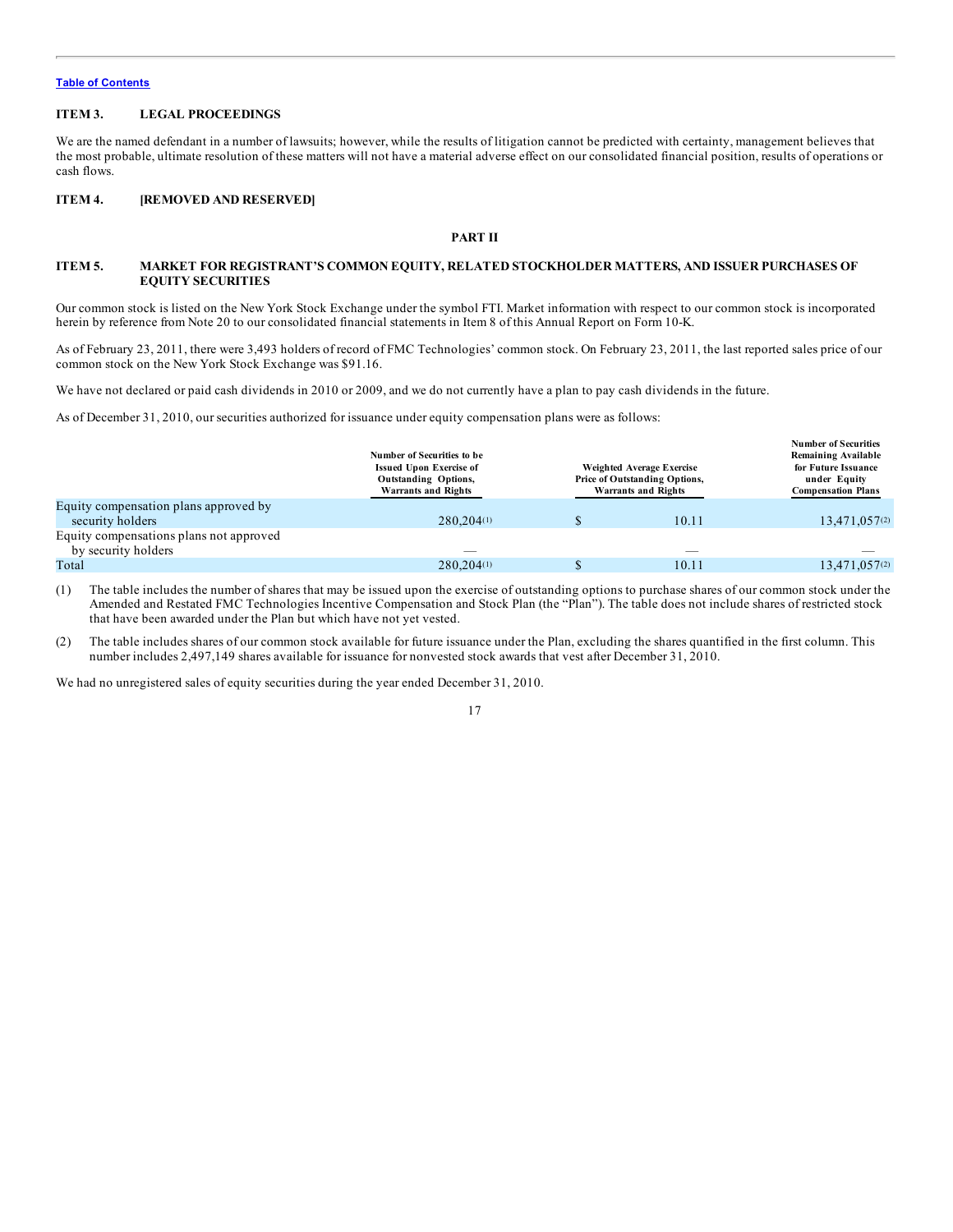The following table summarizes repurchases of our common stock during the three months ended December 31, 2010.

## Issuer Purchases of Equity Securities

|                                        |                     |                                        |       |                                      | <b>Maximum</b>               |  |  |  |  |
|----------------------------------------|---------------------|----------------------------------------|-------|--------------------------------------|------------------------------|--|--|--|--|
|                                        |                     |                                        |       |                                      | Number                       |  |  |  |  |
|                                        |                     |                                        |       | <b>Total Number of</b>               | of Shares that               |  |  |  |  |
|                                        |                     |                                        |       | <b>Shares Purchased as</b>           | may yet be                   |  |  |  |  |
|                                        | <b>Total Number</b> |                                        |       | <b>Part of Publicly</b><br>Announced | Purchased<br>under the Plans |  |  |  |  |
|                                        | of Shares           | <b>Average Price Paid</b><br>per Share |       | Plans or                             | or Programs                  |  |  |  |  |
| Period                                 | Purchased (a)       |                                        |       |                                      |                              |  |  |  |  |
| October 1, 2010 – October 31, 2010     | 4.300               |                                        | 72.37 |                                      | 2,512,794                    |  |  |  |  |
| November $1, 2010 -$ November 30, 2010 | 315                 |                                        | 75.78 |                                      | 2,512,794                    |  |  |  |  |
|                                        |                     |                                        |       |                                      |                              |  |  |  |  |
| December $1,2010$ – December 31, 2010  | 1,070               |                                        | 86.62 |                                      | 2,512,794                    |  |  |  |  |

(a) Represents shares of common stock purchased and held in an employee benefit trust established for the FMC Technologies, Inc. Non-Qualified Savings and Investment Plan. In addition to these shares purchased on the open market, we sold 75,484 shares of registered common stock held in this trust, as directed by the beneficiaries during the three months ended December 31, 2010.

(b) In 2005, we announced a repurchase plan approved by our Board of Directors authorizing the repurchase of up to two million shares of our issued and outstanding common stock through open market purchases. The Board of Directors authorized extensions of this program, adding five million shares in February 2006 and eight million shares in February 2007 for a total of 15 million shares of common stock authorized for repurchase. As a result of the two-for-one stock split on August 31, 2007, the authorization was increased to 30 million shares. In July 2008, in connection with the JBT spin-off, and as required by the Internal Revenue Service ("IRS"), the Board of Directors authorized the repurchase of \$95.0 million of our outstanding common stock in addition to the 30 million shares described above.

18

(c) As of December 31, 2010, there were no remaining shares available for purchase under the July 2008 Board of Directors authorization.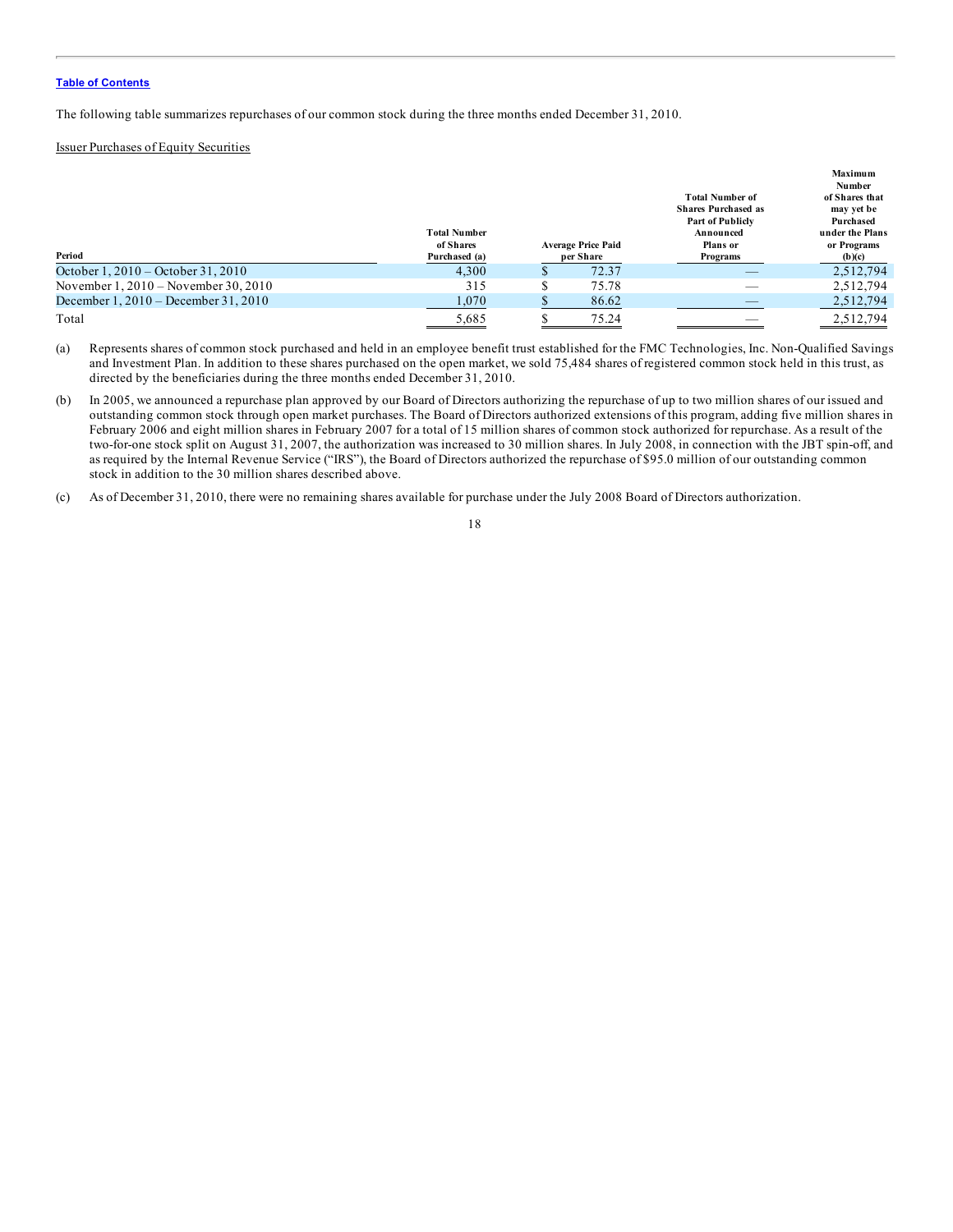The following Performance Graph and related information shall not be deemed "soliciting material" or "filed" with the SEC, nor shall such information be incorporated by reference into any future filing under the Securities Act of 1933 or the Exchange Act, each as amended, except to the extent that we specifically incorporate it by reference into such filing.



The chart compares the percentage change in the cumulative stockholder return on our common stock against the cumulative total return of the Philadelphia Oil Service Sector Index ("OSX") and the S&P Composite 500 Stock Index. The comparison is for a period beginning December 31, 2005 and ending December 31, 2010. The chart assumes the investment of \$100 on December 31, 2005 and the reinvestment of all dividends, including the reinvestment of the JBT stock dividend paid to our shareholders on July 31, 2008.

|                        | 2005  | 2006  | 2007  | 2008              | 2009  | 2010  |
|------------------------|-------|-------|-------|-------------------|-------|-------|
| FMC TECHNOLOGIES, INC. | \$100 | \$144 | \$264 | \$117             | \$284 | \$436 |
| <b>OSX</b>             | \$100 | \$114 |       | \$168 \$68 \$109  |       | \$139 |
| S&P 500                | \$100 | \$116 |       | \$122 \$ 77 \$ 97 |       | \$112 |
|                        |       |       |       |                   |       |       |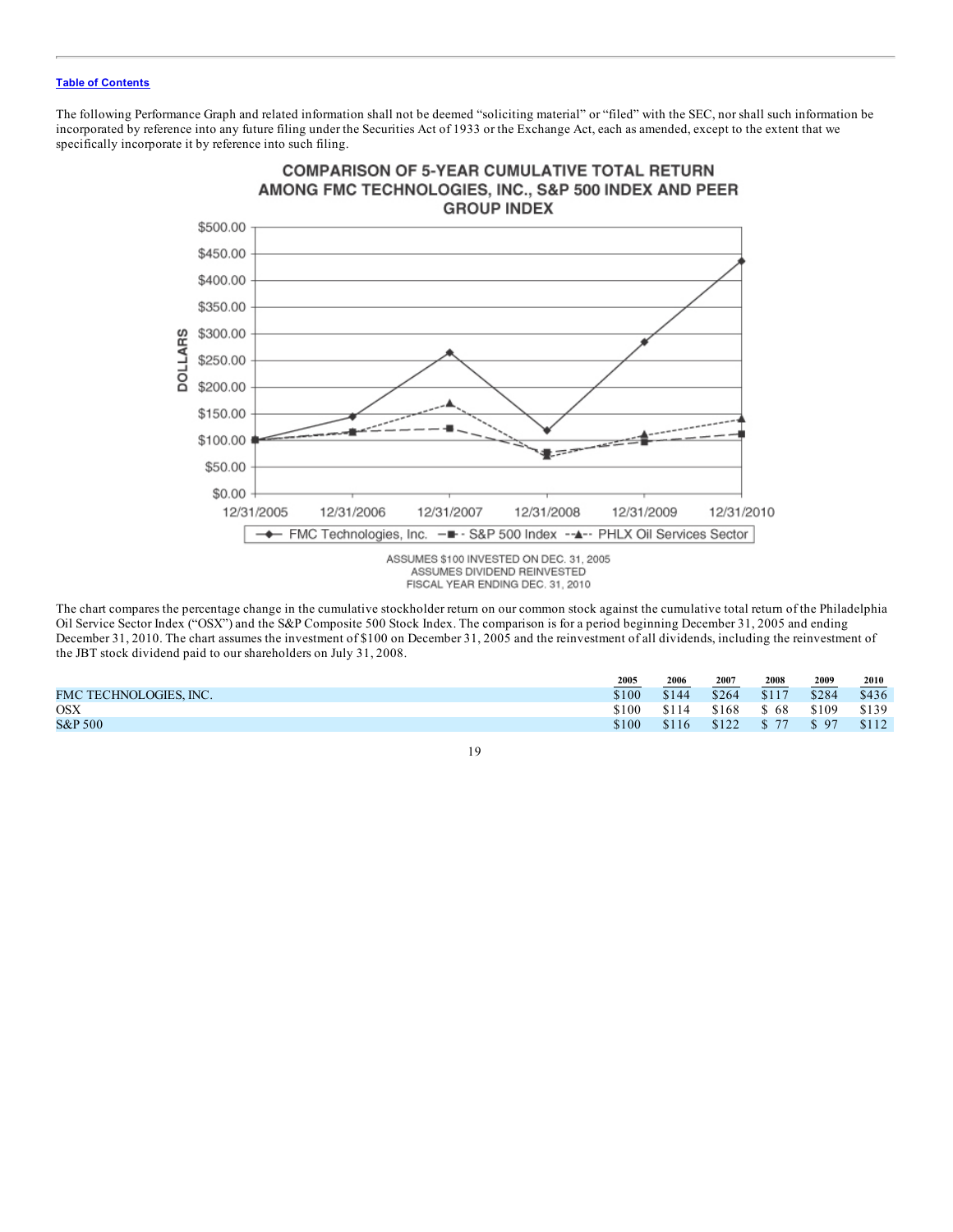## <span id="page-19-0"></span>**ITEM 6. SELECTED FINANCIAL DATA**

The following table sets forth selected financial data derived from our audited financial statements. Audited financial statements for the years ended December 31, 2010, 2009 and 2008 and as of December 31, 2010 and 2009 are included elsewhere in this report.

| (In millions)                                                                  |            |             |             |                         |                       |
|--------------------------------------------------------------------------------|------------|-------------|-------------|-------------------------|-----------------------|
| <b>Years Ended December 31</b>                                                 | 2010       | 2009        | 2008        | 2007                    | 2006                  |
| Revenue:                                                                       |            |             |             |                         |                       |
| <b>Energy Production Systems</b>                                               | \$3,355.7  | \$3,721.9   | \$3,670.7   | \$2,882.2               | \$2,249.5             |
| <b>Energy Processing Systems</b>                                               | 775.5      | 698.4       | 883.2       | 767.7                   | 672.3                 |
| Other revenue and intercompany eliminations                                    | (5.6)      | (14.9)      | (3.0)       | (1.0)                   | (6.4)                 |
| Total revenue                                                                  | \$4,125.6  | \$4,405.4   | \$4,550.9   | \$3,648.9               | \$2,915.4             |
| Cost of sales                                                                  | \$3,074.0  | \$3,434.5   | \$3,623.1   | \$2,921.9               | \$2,370.0             |
| Selling, general and administrative expense                                    | 432.0      | 389.5       | 351.7       | 310.6                   | 271.0                 |
| Research and development expense                                               | 68.0       | 51.3        | 45.3        | 40.8                    | 33.0                  |
| Total costs and expenses                                                       | 3,574.0    | 3,875.3     | 4,020.1     | 3,273.3                 | 2,674.0               |
| Other income (expense), net                                                    | (4.9)      | (2.7)       | (23.0)      | 29.9                    | (7.0)                 |
| Income from continuing operations before net interest expense and income taxes | 546.7      | 527.4       | 507.8       | 405.5                   | 234.4                 |
| Net interest expense                                                           | (8.8)      | (9.5)       | (1.5)       | (9.3)                   | (6.7)                 |
| Income from continuing operations before income taxes                          | 537.9      | 517.9       | 506.3       | 396.2                   | 227.7                 |
| Provision for income taxes                                                     | 159.6      | 155.1       | 152.0       | 134.5                   | 62.7                  |
| Income from continuing operations                                              | 378.3      | 362.8       | 354.3       | 261.7                   | 165.0                 |
| Income (loss) from discontinued operations, net of income taxes                | (0.4)      | 0.5         | 8.4         | 42.2                    | 113.8                 |
| Net income                                                                     | 377.9      | 363.3       | 362.7       | 303.9                   | 278.8                 |
| Less: net income attributable to noncontrolling interests                      | (2.4)      | (1.5)       | (1.4)       | (1.1)                   | (2.5)                 |
| Net income attributable to FMC Technologies, Inc.                              | \$375.5    | \$361.8     | \$361.3     | \$302.8                 | \$276.3               |
| (In millions, except per share data)<br><b>Years Ended December 31</b>         | 2010       | 2009        | 2008        | 2007                    | 2006                  |
| Diluted earnings per share attributable to FMC Technologies:                   |            |             |             |                         |                       |
| Income from continuing operations                                              | 3.06<br>S  | 2.87<br>\$  | 2.72<br>\$  | \$<br>1.95              | 1.16<br>\$            |
| Diluted earnings per share                                                     | \$<br>3.06 | \$.<br>2.88 | 2.78<br>\$  | 2.26<br><sup>\$</sup>   | $\mathcal{S}$<br>1.97 |
| Diluted weighted average shares outstanding                                    | 122.7      | 125.7       | 129.7       | 133.8                   | 140.3                 |
| Common stock price range:                                                      |            |             |             |                         |                       |
| High                                                                           | S<br>89.12 | 58.84<br>\$ | 80.86<br>S. | $\mathbb{S}^-$<br>66.86 | \$35.67               |

20

Cash dividends declared  $\begin{array}{cccc} \text{S} & - & \text{S} & - & \text{S} & - & \text{S} & - \\ \end{array}$ 

Low  $8\,47.60\,8\,23.79\,8\,20.34\,8\,27.76\,8\,22.50$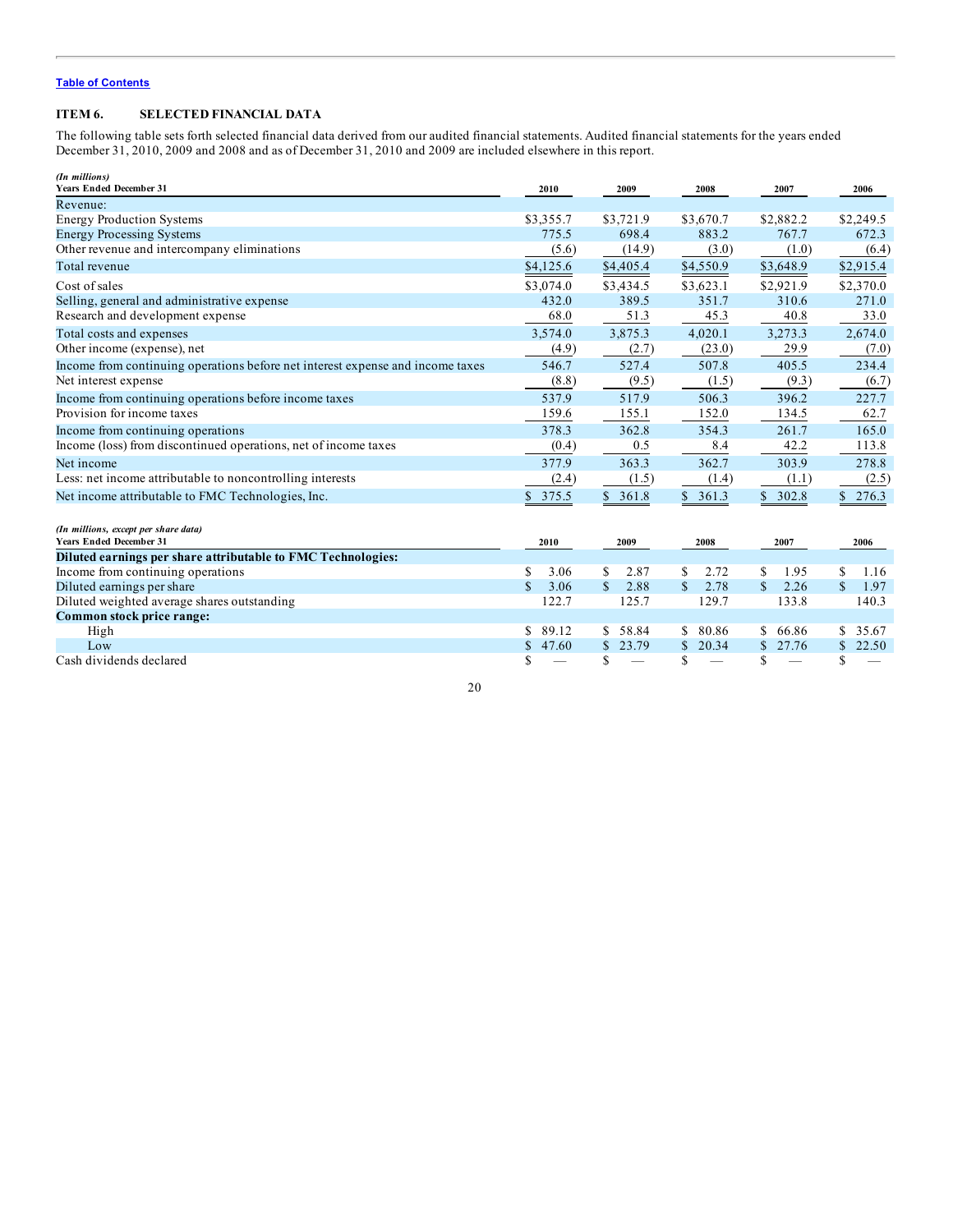<span id="page-20-0"></span>

| As of December 31                                                    | 2010               | 2009       | 2008      | 2007      | 2006                  |
|----------------------------------------------------------------------|--------------------|------------|-----------|-----------|-----------------------|
| <b>Balance sheet data:</b>                                           |                    |            |           |           |                       |
| Total assets $(1)$                                                   | \$3,644.2          | \$3,556.4  | \$3,580.9 | \$3,211.1 | \$2,487.8             |
| Net $(debt) cash (2)$                                                | $\frac{(47.8)}{2}$ | 40.6<br>S. | \$(154.9) | 0.2<br>S. | \$(138.9)             |
| Long-term debt, less current portion                                 | \$351.1            | \$391.6    | \$472.0   | \$112.2   | \$212.6               |
| Total FMC Technologies, Inc. stockholders' equity                    | \$1,311.7          | \$1,102.8  | \$690.4   | \$1,021.7 | \$886.0               |
| <b>Years Ended December 31</b>                                       | 2010               | 2009       | 2008      | 2007      | 2006                  |
| Other financial information:                                         |                    |            |           |           |                       |
| Capital expenditures                                                 | \$112.5            | \$110.0    | \$165.0   | \$179.6   | \$115.6               |
| Cash flows provided by operating activities of continuing operations | \$194.8            | \$596.6    | \$261.7   | \$542.8   | 51.7<br><sup>\$</sup> |
| Segment operating capital employed (3)                               | \$1,722.8          | \$1,369.6  | \$1,160.1 | \$920.6   | \$964.6               |
| Order backlog $(4)$                                                  | \$4,171.5          | \$2,545.4  | \$3,651.2 | \$4,490.7 | \$2,332.0             |

<sup>(1)</sup> We reclassified \$46.9 million from current and deferred tax liabilities to current and deferred tax assets in our December 31, 2009 consolidated balance sheet to differentiate between tax jurisdictions.

- (2) Net (debt) cash consists of short-term debt, long-term debt and the current portion of long-term debt less cash and cash equivalents. Net (debt) cash is a non-GAAP measure that management uses to evaluate our capital structure and financial leverage. See "Liquidity and Capital Resources" in Item 7 of this Annual Report on Form 10-K for additional discussion of net (debt) cash.
- (3) We view segment operating capital employed, which consists of assets, net of liabilities, as the primary measure of segment capital. Segment operating capital employed excludes corporate debt facilities and certain investments, pension liabilities, deferred and currently payable income taxes and lastin, first-out ("LIFO") inventory reserves. See additional financial information about segment operating capital employed in Note 19 to our consolidated financial statements in Item 8 of this Annual Report on Form 10-K.
- (4) Order backlog is calculated as the estimated sales value of unfilled, confirmed customer orders at the reporting date.

## **ITEM 7. MANAGEMENT'S DISCUSSION AND ANALYSIS OF FINANCIAL CONDITION AND RESULTS OF OPERATIONS**

## **Executive Overview**

We design, manufacture and service sophisticated machinery and systems for customers in the energy industry. We have manufacturing operations worldwide, strategically located to facilitate delivery of our products, systems and services to our customers. Our operations are aggregated into two reportable segments: Energy Production Systems and Energy Processing Systems. We focus on economic and industry-specific drivers and key risk factors affecting our business segments as we formulate our strategic plans and make decisions related to allocating capital and human resources. The following discussion provides examples of the kinds of economic and industry factors and key risks that we consider.

The results of our businesses are primarily driven by changes in exploration and production spending by oil and gas companies, which in part depend upon current and anticipated future crude oil and natural gas demand, production volumes, and consequently prices. Our Energy Production Systems business is affected by trends in land and offshore oil and natural gas production, including shallow and deepwater development. Our Energy Processing Systems business results reflect spending by oilfield service companies and engineering construction companies for equipment and systems that facilitate the flow, measurement and transportation of crude oil and natural gas. We use crude oil and natural gas prices as an indicator of demand. The level of production activity worldwide influences spending decisions, and we use rig count as an additional indicator of demand.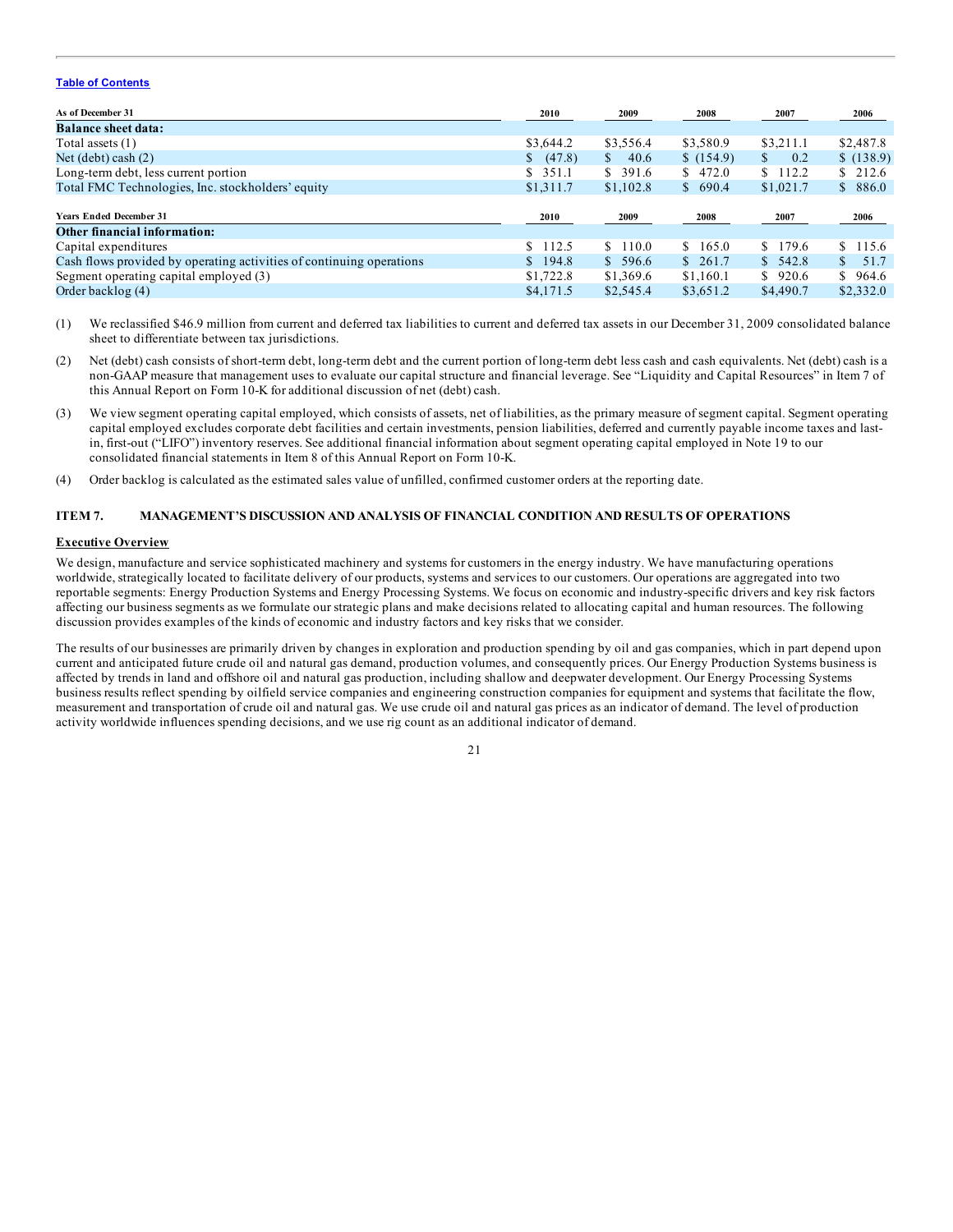We also focus on key risk factors when determining our overall strategy and making decisions for allocating capital. These factors include risks associated with the global economic outlook, product obsolescence, and the competitive environment. We address these risks in our business strategies, which incorporate continuing development of leading edge technologies and cultivating strong customer relationships.

In 2009, we expanded our portfolio of technology offerings through the acquisitions of DDS and MPM. DDS is a California-based manufacturer of highperformance permanent magnet motors and bearings for the oil and gas industry. MPM is a Norway-based manufacturer of high-performance multiphase flow meters.

We have developed close working relationships with our customers in our business segments. Our Energy Production Systems business results reflect our ability to build long-term alliances with oil and natural gas companies that are actively engaged in offshore deepwater development, and to provide solutions for their needs in a timely and cost-effective manner. We have formed similar collaborative relationships with oilfield service companies in Energy Processing Systems. We believe that by working closely with our customers we enhance our competitive advantage, strengthen our market positions and improve our results.

As we evaluate our operating results, we view our business segments by product line and consider performance indicators like segment revenue, operating profit and capital employed, in addition to the level of inbound orders and order backlog. A significant proportion of our revenues are recognized under the percentage of completion method of accounting. Our payments for such arrangements are generally received according to milestones achieved under stated contract terms. Consequently, the timing of revenue recognition is not always highly correlated with the timing of customer payments. We may structure our contracts to receive advance payments which we typically use to fund engineering efforts and inventory purchases. Working capital (excluding cash) and net (debt) cash are therefore key performance indicators of cash flows.

In July 2008, we spun-off our FoodTech and Airport Systems businesses, which are now known as JBT, through a tax-free dividend to our shareholders. The results of JBT have been reported as discontinued operations for all periods presented. For additional information related to the spin-off of JBT, see Note 3 to our consolidated financial statements included in Item 8 of this Annual Report on Form 10-K.

In our segments, we serve customers from around the world. During 2010, approximately 77% of our total sales were to non-U.S. locations. We evaluate international markets and pursue opportunities that fit our technological capabilities and strategies. For example, we have targeted opportunities in West Africa, Brazil, Russia and the Asia Pacific region because of the expected offshore drilling potential in those regions.

#### **Business Outlook**

Management remains optimistic about business activity for 2011. The current oil market is reflective of stabilizing global economies and firming expectations of increased energy demand. As a result of the rising expectations for energy demand, oil prices have steadily increased from the depressed levels witnessed in 2009 to a level that we consider to be conducive to deepwater economics. The strength in oil prices is expected to continue into 2011. Additionally, expansion of the floating rig fleet is also a critical enabler for our customers to expand their capacity to complete subsea wells. After growing 27% since 2007, the fleet is expected to grow another 20% over the next two years. As a consequence, demand for exploration and production activity is also improving, leading to expectations of ongoing strength for 2011. Preliminary estimates for the major oil and gas producers indicate capital spending will continue to increase in 2011, driven in large part by deepwater activity. Overall, we believe that the subsea market will remain robust, particularly for international operations.

There continues to be some uncertainty about the long term effect of the recently lifted deepwater drilling moratorium in the U.S. Gulf of Mexico. Notwithstanding the lifting of the moratorium, we anticipate that there will continue to be delays in the issuance of drilling permits and resumption of drilling-related activities, as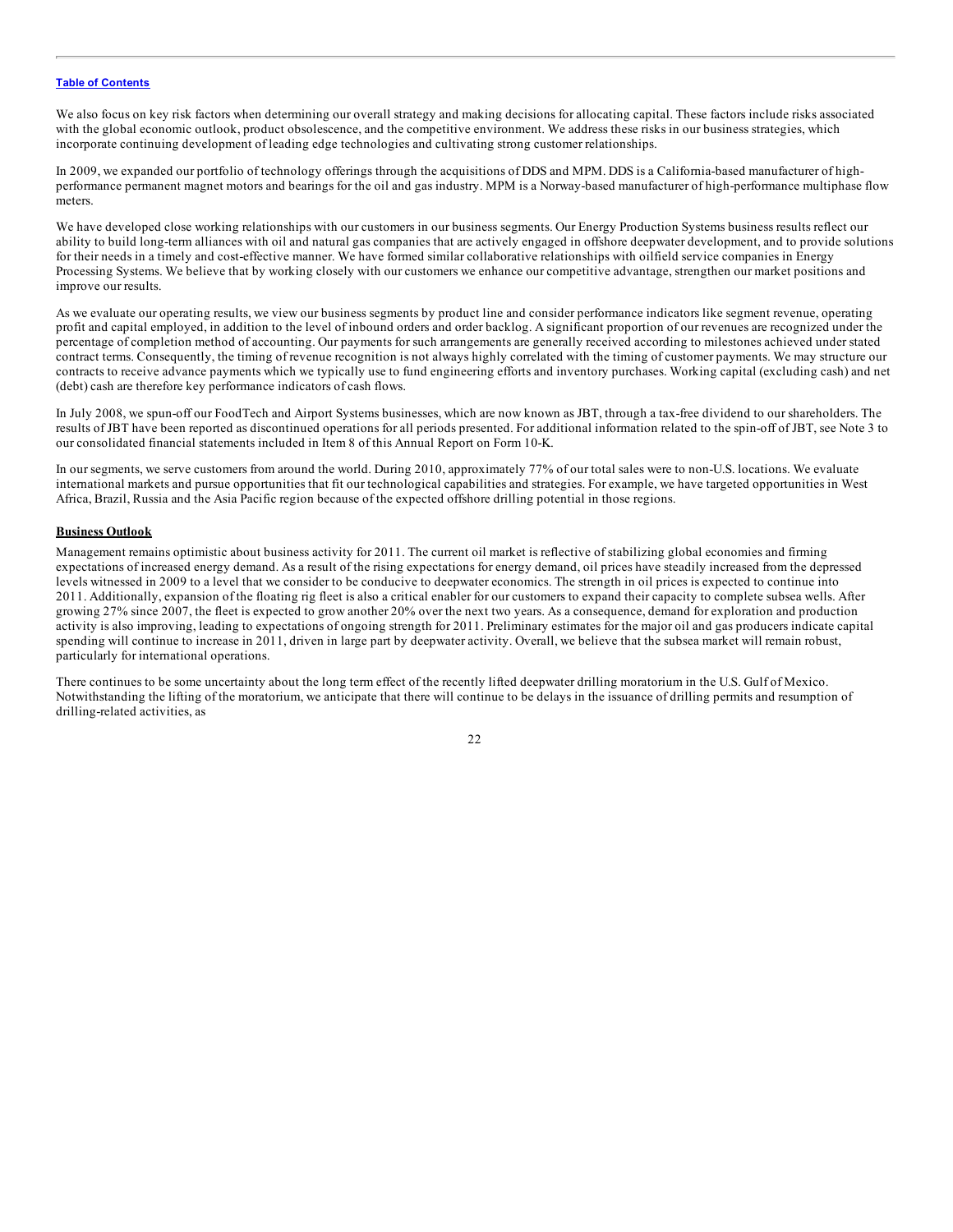certain regulatory initiatives are implemented. Management continues to monitor the impact of the moratorium on business operations. However, our subsea U.S. Gulf of Mexico revenue represented approximately 11% and 12% of our consolidated revenue in 2010 and 2009, respectively.

## **CONSOLIDATED RESULTS OF OPERATIONS YEARS ENDED DECEMBER 31, 2010, 2009 AND 2008**

| Year Ended December 31,                                         |           |           | Change    |               |                |               |                |
|-----------------------------------------------------------------|-----------|-----------|-----------|---------------|----------------|---------------|----------------|
| (\$ in millions)                                                | 2010      | 2009      | 2008      | 2010 vs. 2009 |                | 2009 vs. 2008 |                |
| Revenue                                                         | \$4,125.6 | \$4,405.4 | \$4,550.9 | \$(279.8)     | $(6)\%$        | \$(145.5)     | $(3)\%$        |
| Costs and expenses:                                             |           |           |           |               |                |               |                |
| Cost of sales                                                   | 3,074.0   | 3,434.5   | 3,623.1   | (360.5)       | (11)           | (188.6)       | (5)            |
| Selling, general and administrative expense                     | 432.0     | 389.5     | 351.7     | 42.5          | 11             | 37.8          | 11             |
| Research and development expense                                | 68.0      | 51.3      | 45.3      | 16.7          | 33             | 6.0           | 13             |
| Total costs and expenses                                        | 3,574.0   | 3,875.3   | 4,020.1   | (301.3)       | (8)            | (144.8)       | (4)            |
| Other expense, net                                              | (4.9)     | (2.7)     | (23.0)    | (2.2)         | (81)           | 20.3          | 88             |
| Net interest expense                                            | (8.8)     | (9.5)     | (1.5)     | 0.7           |                | (8.0)         | $\ast$         |
| Income before income taxes                                      | 537.9     | 517.9     | 506.3     | 20.0          | $\overline{4}$ | 11.6          | $\overline{2}$ |
| Provision for income taxes                                      | 159.6     | 155.1     | 152.0     | 4.5           | 3              | 3.1           | $\overline{2}$ |
| Income from continuing operations                               | 378.3     | 362.8     | 354.3     | 15.5          | $\overline{4}$ | 8.5           | $\overline{2}$ |
| Income (loss) from discontinued operations, net of income taxes | (0.4)     | 0.5       | 8.4       | (0.9)         | *              | (7.9)         | $\ast$         |
| Net income                                                      | 377.9     | 363.3     | 362.7     | 14.6          | 4              | 0.6           |                |
| Less: net income attributable to noncontrolling interests       | (2.4)     | (1.5)     | (1.4)     | (0.9)         | (60)           | (0.1)         | (7)            |
| Net income attributable to FMC Technologies, Inc.               | 375.5     | 361.8     | 361.3     | 13.7          | 4%             | 0.5           | $\frac{0}{0}$  |

\* Not meaningful

## *2010 Compared With 2009*

Revenue for the year ended December 31, 2010, decreased by \$279.8 million compared to the prior year. Total revenue for 2010 included an \$81.5 million favorable impact of foreign currency translation, as compared to 2009. Excluding the impact of foreign currency translation, total revenue declined by \$361.3 million year-over-year. We entered the year in 2010 with a lower backlog driven by the weak global economic climate of 2009. The impact of the lower backlog coming into 2010, combined with less progress in the early stages of subsea projects awarded in the first half of 2010, resulted in decreased revenue for Energy Production Systems year-over-year. The impact of the drilling moratorium imposed in the U.S. Gulf of Mexico also resulted in some delay in project orders and service activities, further reducing subsea revenue in 2010. Additionally, within Energy Processing Systems, our material handling systems and loading systems businesses experienced decreased revenue which was more than offset by an increased demand for products in our fluid control business which benefited from strengthening oil and gas prices as well as strong North American oil and gas land-based activity.

Gross profit (revenue less cost of sales) increased as a percentage of sales from 22.0% in 2009 to 25.5% in 2010. The margin improvement was driven primarily by continued progress on some of the more profitable projects in our subsea backlog. Additionally, oil and gas prices strengthened and North American oil and gas land-based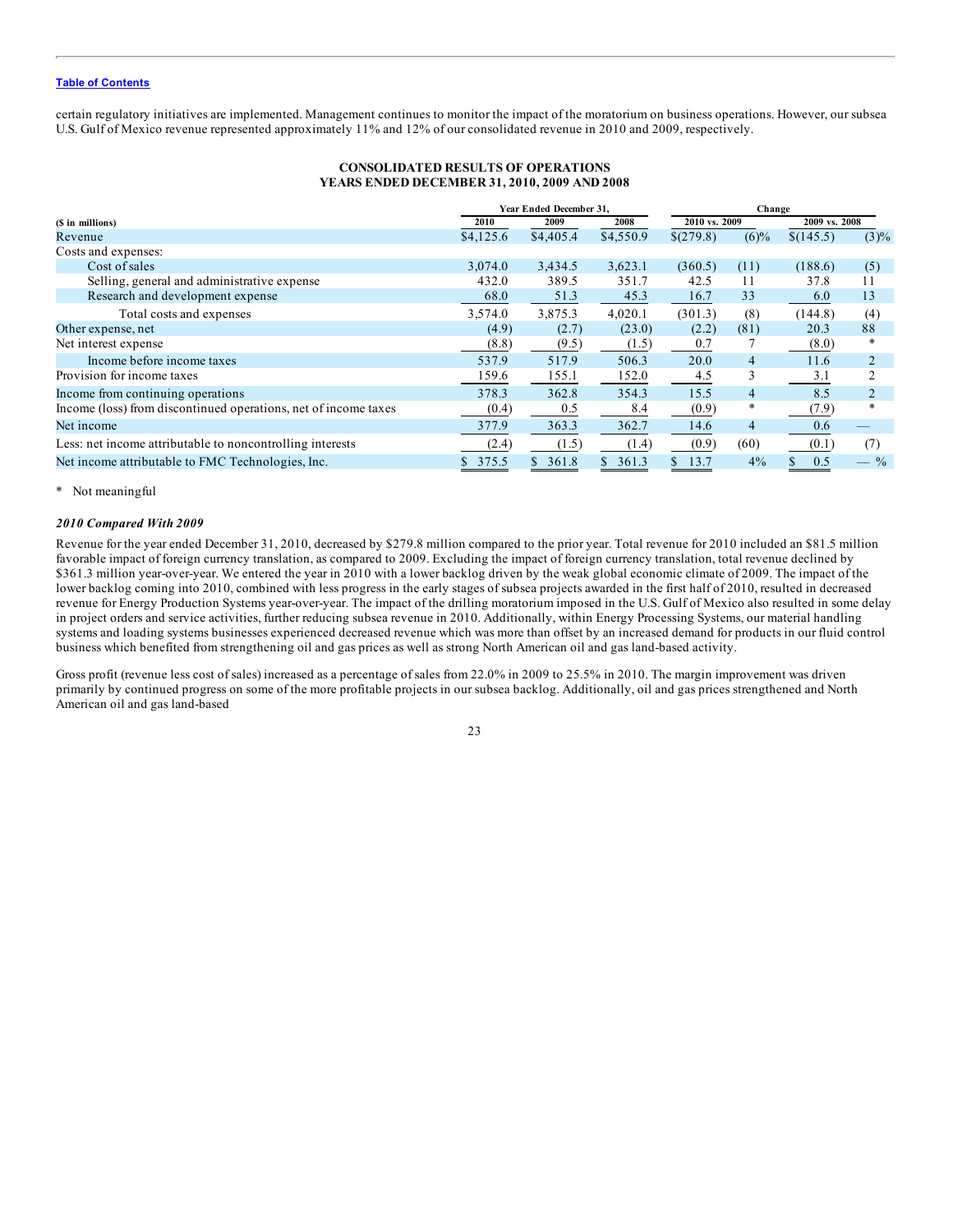activity improved year-over-year, resulting in higher sales volume and margin improvement in our fluid control business.

Selling, general and administrative ("SG&A") expense increased by \$42.5 million year-over-year, driven by increased bid activity and additional staffing to support operations. Current year expense also includes a full year of activities in 2010 related to businesses acquired during the fourth quarter of 2009.

R&D expense increased year-over-year, as we continue to advance new technologies pertaining to subsea processing capabilities. The current year expense also reflects a full year of R&D activity related to businesses acquired during the fourth quarter of 2009.

Other expense, net, reflected non-operating, net mark-to-market losses of \$6.9 million and \$6.3 million related to foreign currency exposures for the years ended December 31, 2010 and 2009, respectively. This was partially offset by \$2.6 million and \$3.5 million in gains associated with investments held in an employee benefit trust for our non-qualified deferred compensation plan during the years ended December 31, 2010 and 2009, respectively. Further discussion of our derivative instruments is incorporated herein by reference from Note 14 to our consolidated financial statements included in Item 8 of this Annual Report on Form 10-K.

Our provision for income taxes reflected an effective tax rate of 29.8% in 2010. In 2009, our effective tax rate was 30.0%. Compared to 2009, our 2010 effective tax rate reflected a favorable change in the country mix of earnings, partially offset by an increase in the U.S. tax cost of foreign earnings repatriation, including an increase in the provision of U.S. tax on the undistributed earnings of certain foreign subsidiaries that we have determined are not indefinitely reinvested. In 2010, we also recorded a benefit of \$27.6 million related to both the resolution of an IRS appeal for our 2004 and 2005 tax years with respect to our treatment of intercompany transfer pricing and the associated impact of remeasuring reserves related to intercompany transfer pricing for all other open tax years. This benefit was more than offset by charges related to additional reserves for uncertain tax positions related to the current and prior years. The difference between the effective tax rate and the statutory U.S. federal income tax rate related primarily to differing foreign and state tax rates and the impact of foreign earnings repatriation.

## *2009 Compared With 2008*

Our total revenue for the year ended December 31, 2009, decreased by \$145.5 million compared to the prior year. Total revenue for 2009 included a \$355.0 million unfavorable impact of foreign currency translation, as compared to 2008. Excluding the impact of foreign currency translation, total revenue grew by \$209.5 million during 2009, compared to the prior year, as a result of our Energy Production Systems' businesses. The revenue increase was partially offset by a decline in Energy Processing Systems' revenue, largely driven by the weaker year-over-year North American oil and gas land-based activity due to the deterioration of oil and gas prices in early 2009.

Gross profit (revenue less cost of sales) increased as a percentage of sales from 20.4% in 2008 to 22.0% in 2009. The margin improvement was largely attributable to a more profitable mix of projects in our subsea business, net of additional contract-related charges during 2009. On an absolute dollar basis, gross profit increased by \$43.1 million during the year ended December 31, 2009, as compared to the prior year. Excluding the impact of foreign currency translation, gross profit increased \$100.4 million in 2009 as compared to 2008.

SG&A expense increased as a percentage of sales from 7.7% in 2008 to 8.8% in 2009. SG&A expense for 2009 included a \$13.9 million favorable impact from foreign currency translation. The improvement in our common stock price held in an employee benefit trust for our nonqualified deferred compensation plan resulted in \$8.5 million of compensation expense in 2009, compared to a gain of \$11.4 million in 2008. We also had increased pension expense of \$11.4 million year-over-year as a result of lower plan asset performance during 2008.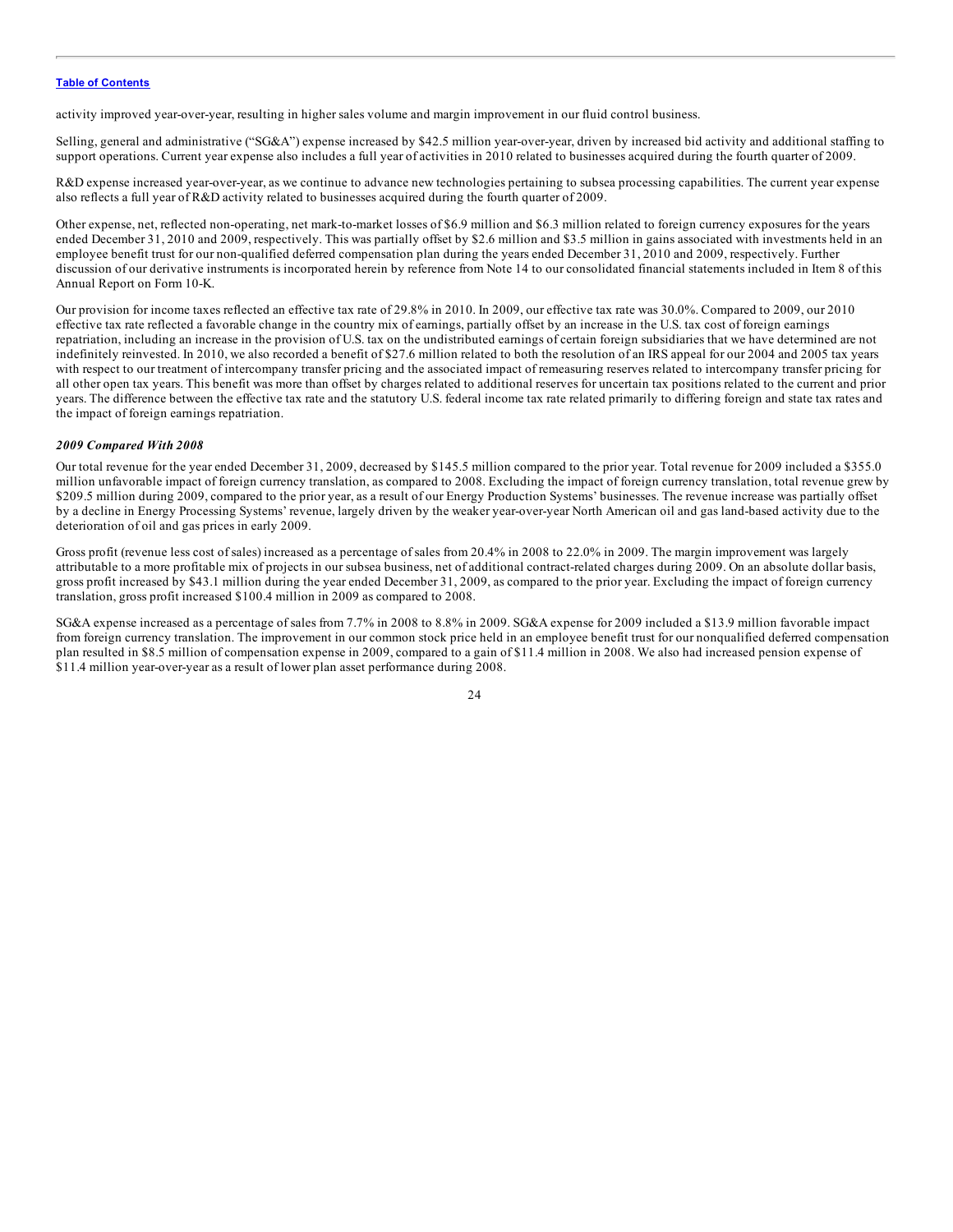Additionally, we had increased spending in Energy Production Systems due to increased bid activity for projects awarded in 2010.

We increased our R&D activities in 2009 as we continue to advance new technologies for subsea processing capabilities.

Other expense, net, reflected non-operating losses of \$6.3 million and \$15.7 million on foreign currency exposures and derivative instruments, for which hedge accounting is not applied, for the years ended December 31, 2009 and 2008, respectively. Additionally, we recognized \$3.5 million in gains during 2009, compared to \$7.3 million in expense during 2008, associated with investments held in an employee benefit trust for our non-qualified deferred compensation plan. Further discussion of our derivative instruments is incorporated herein by reference from Note 14 to our consolidated financial statements included in Item 8 of this Annual Report on Form 10-K.

Net interest expense was higher in 2009, primarily due to lower interest income in 2009, as compared to 2008, driven by lower yields on cash investments.

Our provision for income taxes reflected an effective tax rate of 30.0% in 2009. In 2008, our effective tax rate was 30.1%. The change in the effective rate in 2009 was primarily related to a favorable change in country mix of earnings, partially offset by a provision of U.S. tax on the undistributed earnings of certain foreign subsidiaries that we have determined are not indefinitely reinvested, an increase in the U.S. tax cost of deemed and actual dividends from foreign subsidiaries, and an increased provision of U.S. tax on unrecognized tax benefits. The difference between the effective tax rate and the statutory U.S. federal income tax rate related primarily to differing foreign and state tax rates and the impact of foreign earnings repatriation.

#### **Operating Results of Business Segments**

Segment operating profit is defined as total segment revenue less segment operating expenses. The following items have been excluded in computing segment operating profit: corporate staff expense, interest income and expense associated with corporate debt facilities and investments, income taxes and other revenue and other (expense), net.

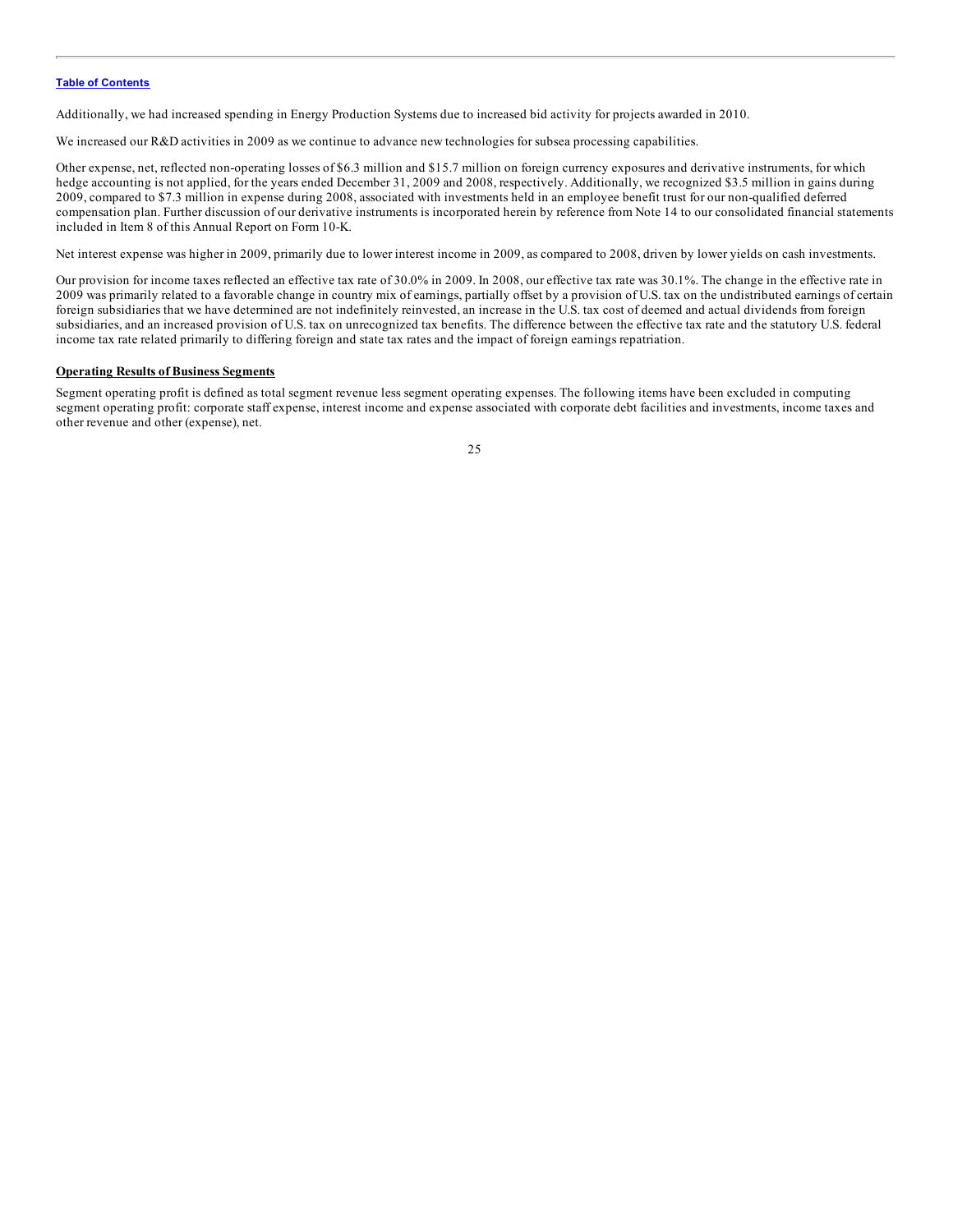The following table summarizes our operating results for the years ended December 31, 2010, 2009 and 2008:

|                                                                 | Year Ended December 31. |             | Favorable/(Unfavorable) |               |                |               |               |
|-----------------------------------------------------------------|-------------------------|-------------|-------------------------|---------------|----------------|---------------|---------------|
| (\$ in millions)                                                | 2010                    | 2009        | 2008                    | 2010 vs. 2009 |                | 2009 vs. 2008 |               |
| <b>Revenue</b>                                                  |                         |             |                         |               |                |               |               |
| <b>Energy Production Systems</b>                                | \$3,355.7               | \$3,721.9   | \$3,670.7               | \$(366.2)     | $(10)\%$       | S.<br>51.2    | $1\%$         |
| <b>Energy Processing Systems</b>                                | 775.5                   | 698.4       | 883.2                   | 77.1          | 11             | (184.8)       | (21)          |
| Other revenue and intercompany eliminations                     | (5.6)                   | (14.9)      | (3.0)                   | 9.3           |                | (11.9)        | $\ast$        |
| Total revenue                                                   | \$4,125.6               | \$4,405.4   | \$4,550.9               | \$(279.8)     | $(6)\%$        | \$(145.5)     | $(3)\%$       |
| Net income                                                      |                         |             |                         |               |                |               |               |
| Segment operating profit                                        |                         |             |                         |               |                |               |               |
| <b>Energy Production Systems</b>                                | 498.6<br>S.             | 516.1<br>S. | 420.7<br>S.             | \$(17.5)      | $(3)\%$        | \$<br>95.4    | 23%           |
| <b>Energy Processing Systems</b>                                | 134.8                   | 102.4       | 165.5                   | 32.4          | 32             | (63.1)        | (38)          |
| Total segment operating profit                                  | 633.4                   | 618.5       | 586.2                   | 14.9          | 2              | 32.3          | 6             |
| Corporate items:                                                |                         |             |                         |               |                |               |               |
| Corporate expense                                               | (40.2)                  | (35.4)      | (37.5)                  | (4.8)         | (14)           | 2.1           | 6             |
| Other revenue and other (expense), net                          | (48.9)                  | (57.2)      | (42.3)                  | 8.3           | 15             | (14.9)        | (35)          |
| Net interest expense                                            | (8.8)                   | (9.5)       | (1.5)                   | 0.7           |                | (8.0)         | $\ast$        |
| Total corporate items                                           | (97.9)                  | (102.1)     | (81.3)                  | 4.2           | $\overline{4}$ | (20.8)        | (26)          |
| Income from continuing operations before income taxes           | 535.5                   | 516.4       | 504.9                   | 19.1          | 4              | 11.5          | 2             |
| Provision for income taxes                                      | 159.6                   | 155.1       | 152.0                   | (4.5)         | (3)            | (3.1)         | (2)           |
| Income from continuing operations                               | 375.9                   | 361.3       | 352.9                   | 14.6          | 4              | 8.4           | 2             |
| Income (loss) from discontinued operations, net of income taxes | (0.4)                   | 0.5         | 8.4                     | (0.9)         | $\ast$         | (7.9)         | $\ast$        |
| Net income attributable to FMC Technologies, Inc.               | 375.5                   | 361.8<br>S. | 361.3                   | 13.7          | $4\%$          | 0.5           | $\frac{0}{0}$ |

#### \* Not meaningful

We report our results of operations in U.S. dollars; however, our earnings are generated in a number of currencies worldwide. We generate a significant amount of revenue, and incur a significant amount of costs, in Norwegian krone, Brazilian real, and the euro, for example. The earnings of subsidiaries functioning in their local currencies are translated into U.S. dollars based upon the average exchange rate for the period, in order to provide worldwide consolidated results. While the U.S. dollar results reported reflect the actual economics of the period reported upon, the variances from prior periods include the impact of translating earnings at different rates.

## *Energy Production Systems*

## **2010 Compared With 2009**

Energy Production Systems' revenue was \$366.2 million lower for the year ended December 31, 2010, compared to the prior year. Revenue for 2010 included an \$86.9 million favorable impact of foreign currency translation, as compared to 2009. Excluding the impact of foreign currency translation, total revenue declined by \$453.1 million during 2009, compared to the prior year. Segment revenue is impacted by the level of backlog and trends in land and offshore oil and gas exploration and production, including shallow and deepwater development. The decline in oil and gas exploration activity during 2009, and consequently, the reduction in our subsea backlog during the prior year, combined with early stage progress on subsea projects awarded in the first half of 2010, resulted in the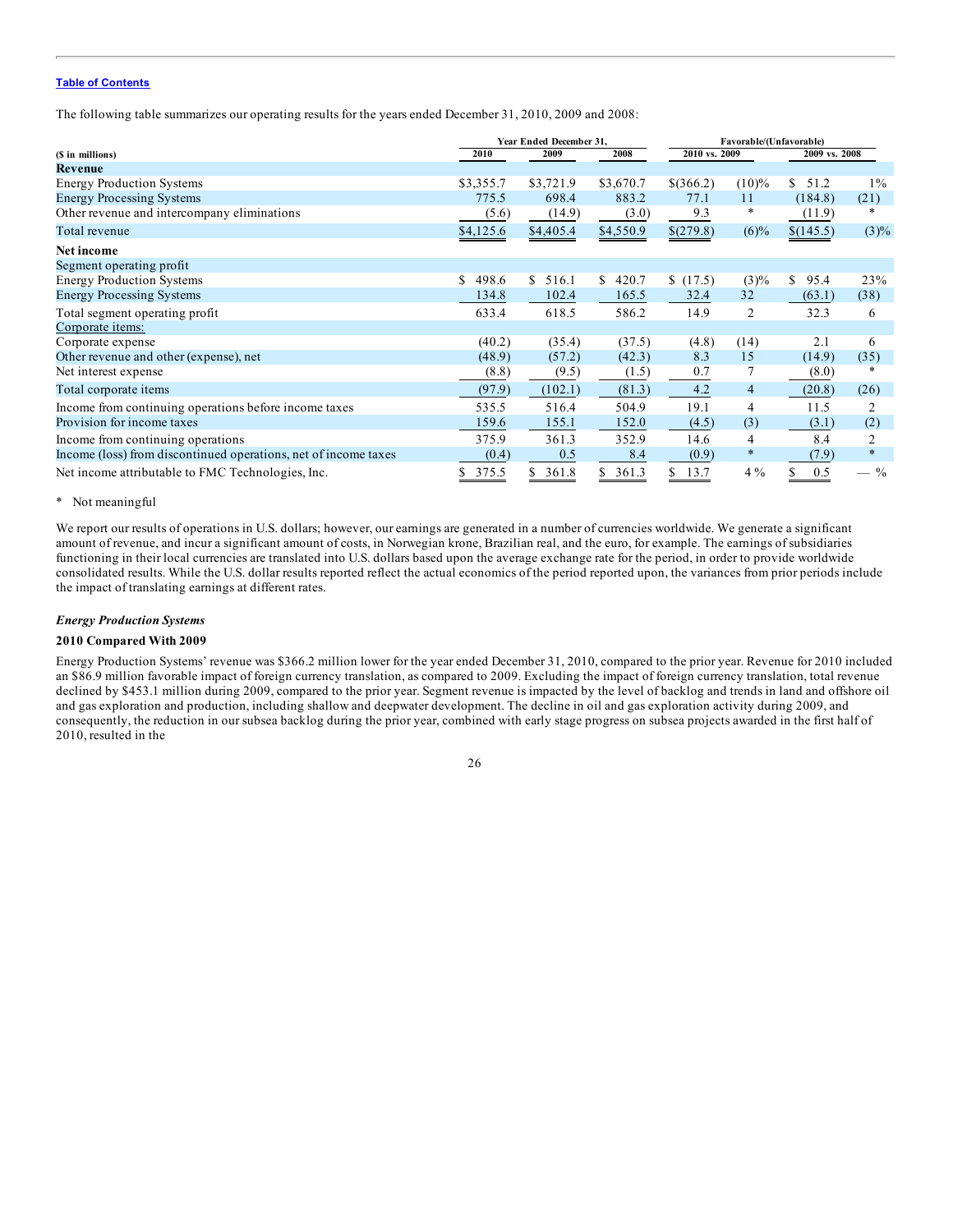decline in revenue year-over-year. The impact of the drilling moratorium imposed in the U.S. Gulf of Mexico in 2010, also resulted in some delay in project orders and service activities, further reducing 2010 subsea revenue.

Energy Production Systems' operating profit totaled \$498.6 million, or 14.9% of revenues, for the year ended December 31, 2010, and as a percentage of revenue was 1.0 percentage points above the prior year level. The margin improvement was driven primarily by continued progress on some of the more profitable projects in our subsea backlog. This improvement was partially offset by higher SG&A expense resulting from increased bid activity and staffing expense in 2010, combined with a full year of expenses associated with a business acquired during the fourth quarter of 2009. Foreign currency translation favorably impacted operating profit for the year ended December 31, 2010, by \$9.1 million compared to the prior year.

## **2009 Compared With 2008**

Energy Production Systems' revenue was \$51.2 million higher for the year ended December 31, 2009, compared to the same period in 2008. Revenue for 2009 included a \$340.0 million unfavorable impact of foreign currency translation, as compared to 2008. Excluding the impact of foreign currency translation, total revenue grew by \$391.2 million during 2009, compared to the prior year. The increase was driven primarily by the conversion of subsea backlog to revenue during the year. Subsea volumes increased primarily as a result of progress on new and ongoing projects worldwide; notably projects located in the North Sea, in the U.S. Gulf of Mexico, West Africa and offshore Brazil. Further, international activity levels in our surface wellhead business have seen modest improvement, but this was more than offset by the decline in the North American surface wellhead markets.

Energy Production Systems' operating profit totaled \$516.1 million, or 13.9% of revenue, for the year ended December 31, 2009, and as a percentage of revenue was 2.4 percentage points above the prior year. The margin improvement resulted primarily from a more profitable mix of projects in our subsea business, net of additional contract-related charges during 2009. On an absolute dollar basis, operating profit increased by \$95.4 million in 2009, as compared to 2008. Excluding the impact of foreign currency translation, operating profit increased \$135.2 million during 2009, as compared to the prior year.

## *Energy Processing Systems*

#### **2010 Compared With 2009**

Energy Processing Systems' revenue increased \$77.1 million for the year ended December 31, 2010, compared to the year ended December 31, 2009. Fluid control volume increased in 2010 compared to 2009, driven by higher demand for Weco®/Chiksan® equipment coupled with an increased demand for well service pumps due to the strength in North American oil and gas land-based activity. The increase was partially offset by a weakened demand for coal-fired power generation which negatively impacted revenue for our material handling business. Further, the postponement of LNG infrastructure projects in 2009 and early 2010 resulted in lower revenue for our loading systems business.

Energy Processing Systems' operating profit totaled \$134.8 million, or 17.4% of revenue, for the year ended December 31, 2010, and as a percentage of revenue was 2.7 percentage points above the prior year level. The margin improvement was driven primarily by higher sales volume and margin improvement in our fluid control business as a result of strengthening in North American oil and gas land-based activity. The margin improvement was partially offset by a full year of expenses in 2010 associated with a business acquired during the fourth quarter of 2009.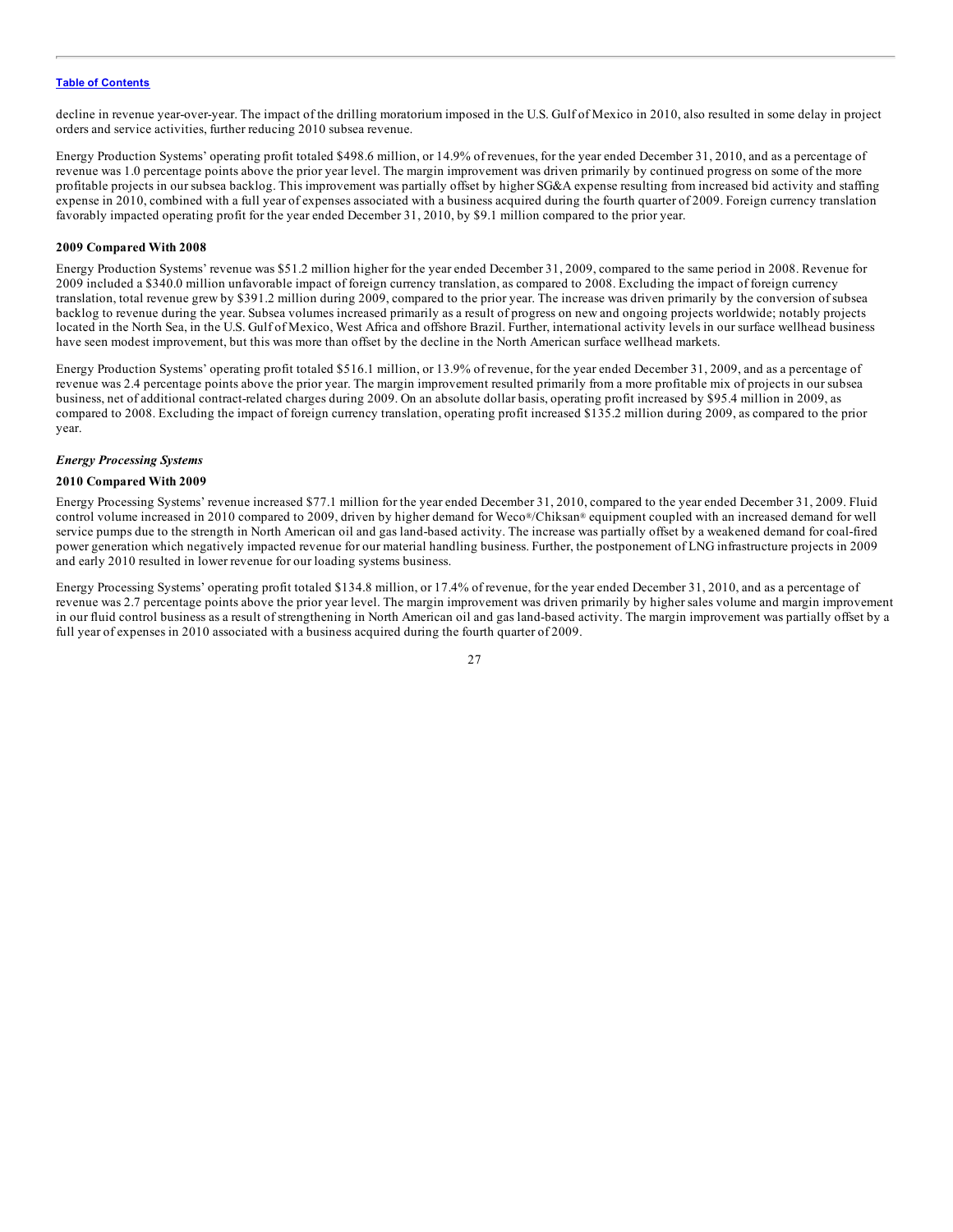## **2009 Compared With 2008**

Energy Processing Systems' revenue decreased \$184.8 million for the year ended December 31, 2009, compared to the year ended December 31, 2008. The decrease was driven largely by reduced demand for fluid control products, resulting from weaker oil and gas prices which led to the decline in the North American oil and gas land-based activity experienced during the first half of 2009. Additionally, material handling revenues were negatively impacted due to a weakened demand for coal-fired power generation and, to a lesser extent, the measurement solutions business had several large product shipments during 2008 which did not repeat in 2009. The decreases also reflected the impact of a strengthening U.S. dollar in 2009, as compared to 2008.

Energy Processing Systems' operating profit for the year ended December 31, 2009, decreased \$63.1 million compared to the same period of 2008, primarily reflecting the decline in product sales volumes.

#### *Corporate Items*

#### **2010 Compared With 2009**

Our corporate items reduced earnings by \$97.9 million in 2010, compared to \$102.1 million in 2009. The decrease primarily reflects lower pension expense of \$7.9 million resulting from a higher expected return on plan assets in 2010 compared to 2009. Also, despite higher average debt balances during 2010, interest expense, net, decreased due to lower average interest rates in 2010 compared to 2009. The decrease was partially offset by an increase in corporate staffing and expenses of \$4.8 million year-over-year.

#### **2009 Compared With 2008**

Our corporate items reduced earnings by \$102.1 million in 2009, compared to \$81.3 million in 2008. We recognized \$5.0 million in expense during 2009, compared to \$4.1 million in gains during 2008, associated with investments held in an employee benefit trust for our non-qualified deferred compensation plan. We also had increased pension expense of \$8.6 million year-over-year as a result of lower plan asset performance during 2008 and an \$8.0 million increase in interest expense, net, primarily due to lower interest income in 2009, as compared to 2008, driven by lower yields on cash investments. These costs were partially offset by favorable adjustments to our LIFO reserve of \$5.3 million, attributable to lower inventory levels and lower cost indexes and a decrease in other corporate costs of \$2.1 million resulting from cost containment efforts to align staffing with current business activities.

## *Inbound Orders and Order Backlog*

Inbound orders represent the estimated sales value of confirmed customer orders received during the reporting period.

|                                  |           | <b>Inbound Orders</b>   |
|----------------------------------|-----------|-------------------------|
|                                  |           | Year Ended December 31. |
| (In millions)                    | 2010      | 2009(1)                 |
| <b>Energy Production Systems</b> | \$4,820.9 | \$2,353.2               |
| <b>Energy Processing Systems</b> | 855.5     | 600.1                   |
| Intercompany eliminations        | (1.6)     | (17.7)                  |
| <b>Total inbound orders</b>      | \$5,674.8 | \$2,935.6               |

(1) Inbound orders for 2009 have been revised to exclude the effects of foreign currency translation on backlog. Prior to 2010, our practice was to include backlog translation effects as a component of inbound orders.

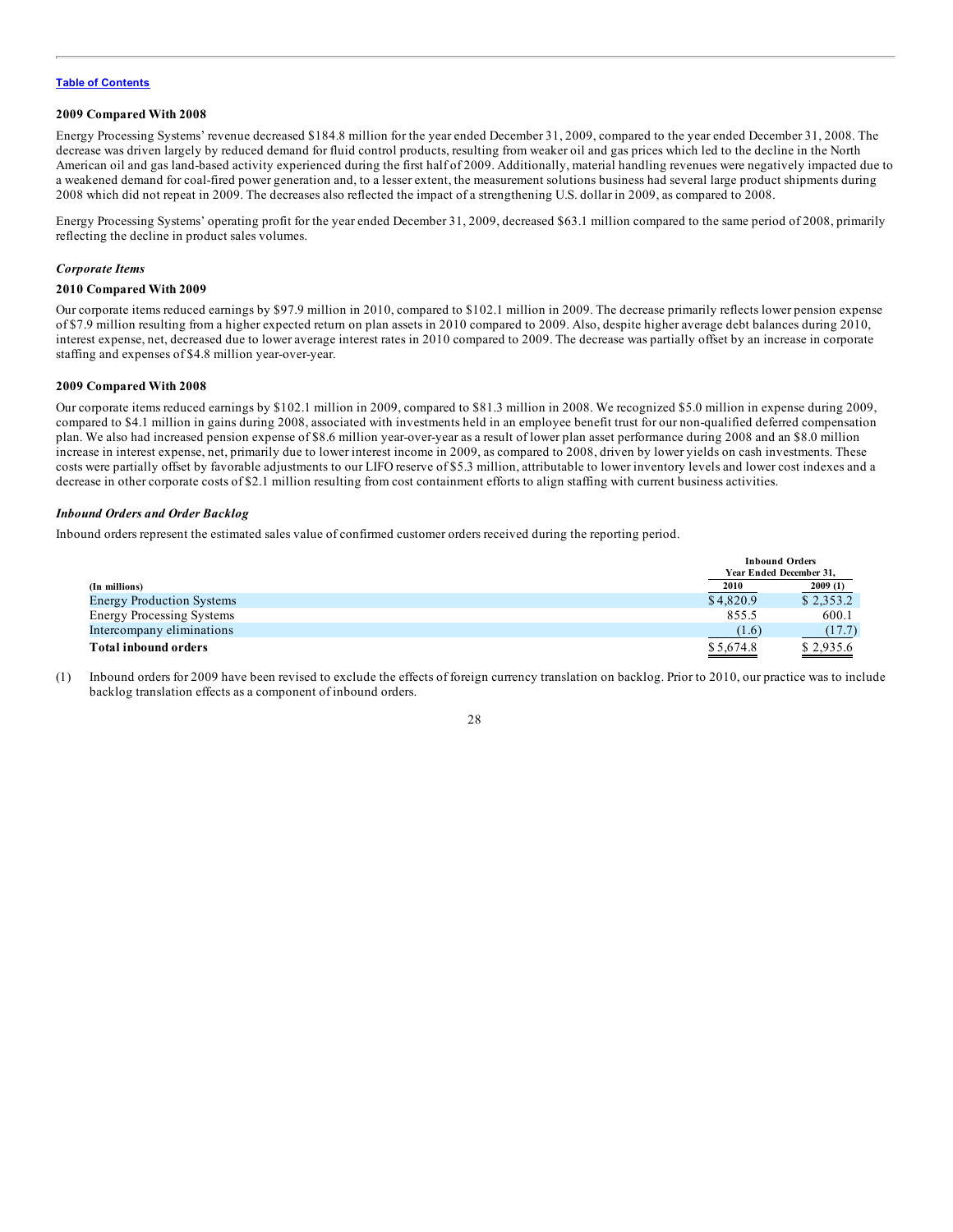Order backlog is calculated as the estimated sales value of unfilled, confirmed customer orders at the reporting date. Translation positively affected orders by \$80.4 million and \$363.3 million in the years ended December 31, 2010 and 2009, respectively.

|                                  |           | Order Backlog<br>December 31. |  |  |
|----------------------------------|-----------|-------------------------------|--|--|
|                                  |           |                               |  |  |
| (In millions)                    | 2010      | 2009                          |  |  |
| <b>Energy Production Systems</b> | \$3,879.7 | \$2,332.6                     |  |  |
| <b>Energy Processing Systems</b> | 296.0     | 221.1                         |  |  |
| Intercompany eliminations        | (4.2)     | (8.3)                         |  |  |
| Total order backlog              | \$4,171.5 | \$2,545.4                     |  |  |

Order backlog for Energy Productions Systems at December 31, 2010, increased by \$1.5 billion compared to year-end 2009, reflecting strong inbound of subsea projects in 2010. Backlog of \$3.9 billion at December 31, 2010, included various subsea projects for BP; Gazprom's Kirinskoye; Petrobras' Marlim and Tree and Manifold Frame Agreements; Shell's Parque das Conchas (also known as BC-10), Bonga Northwest, West Boreas and Cardamom Deep; Statoil's Katla, Marulk, Visund South (also known as Pan Pandora) and Vigdis North-East; and Total's CLOV, GirRI, Pazflor and Laggan-Tormore subsea projects. We expect to convert approximately 66% of December 31, 2010 backlog into revenue during 2011.

Order backlog for Energy Processing Systems at December 31, 2010, increased by 34% compared to year-end 2009, driven by increased demand for fluid control products attributable to the strength of North American oil and gas land-based activity in 2010. This increase was partially offset by the weaker demand for loading systems products resulting from the postponement of LNG infrastructure projects in 2009 and early 2010. We expect to convert approximately 97% of the December 31, 2010 backlog into revenue during 2011.

## **Liquidity and Capital Resources**

We generate our capital resources largely through operations and, when needed, through various credit facilities.

Our net debt at December 31, 2010, was \$47.8 million, compared with net cash of \$40.6 million at December 31, 2009. Net debt, or net cash, is a non-GAAP measure reflecting debt, net of cash and cash equivalents. Management uses this non-GAAP measure to evaluate our capital structure and financial leverage. We believe that net debt, or net cash, is a meaningful measure which will assist investors in understanding our results and recognizing underlying trends. Net (debt) cash should not be considered as an alternative to, or more meaningful than, cash and cash equivalents as determined in accordance with GAAP or as an indicator of our operating performance or liquidity.

The following represents a reconciliation of our cash and cash equivalents to net (debt) cash for the periods presented.

| (In millions)                                         | December 31.<br>2010 | December 31,<br>2009 |  |  |
|-------------------------------------------------------|----------------------|----------------------|--|--|
| Cash and cash equivalents                             | 315.5                | 460.7                |  |  |
| Short-term debt and current portion of long-term debt | (12.2)               | (28.5)               |  |  |
| Long-term debt, less current portion                  | (351.1)              | (391.6)              |  |  |
| Net (debt) cash                                       | (47.8)               | 40.6                 |  |  |

The change in our net (debt) cash position was primarily due to the repurchase of our common stock and capital expenditures for the year-ended December 31, 2010, partially offset by cash generated from operating activities.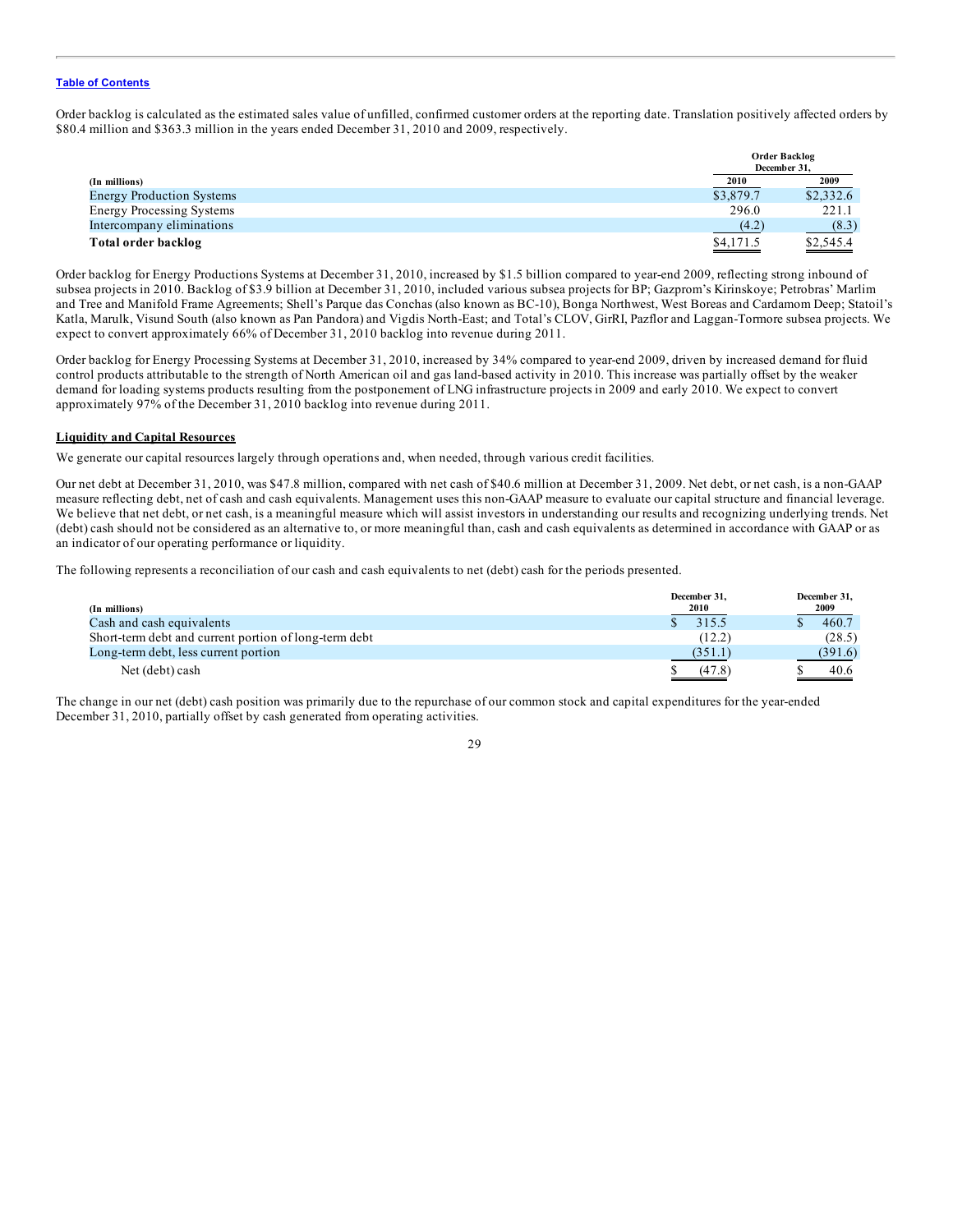Cash flows for each of the years in the three-year period ended December 31, 2010, were as follows:

|                                                                |           | Year Ended December 31. |         |  |  |
|----------------------------------------------------------------|-----------|-------------------------|---------|--|--|
| (In millions)                                                  | 2010      | 2009                    | 2008    |  |  |
| Cash provided by operating activities of continuing operations | \$194.8   | \$596.6                 | \$261.7 |  |  |
| Cash required by investing activities of continuing operations | (109.4)   | (253.7)                 | (282.9) |  |  |
| Cash required by financing activities                          | (230.8)   | (237.6)                 | 252.7   |  |  |
| Cash provided (required) by discontinued operations            | 0.5       | (2.1)                   | (15.8)  |  |  |
| Effect of exchange rate changes on cash and cash equivalents   | (0.3)     | 17.4                    | (5.1)   |  |  |
| Increase (decrease) in cash and cash equivalents               | \$(145.2) | \$120.6                 | \$210.6 |  |  |

## *Operating Cash Flows*

During the year ended December 31, 2010, we generated \$194.8 million in cash flows from operating activities of continuing operations, which represented a \$401.8 million decrease compared to the prior year. Our cash flows from operating activities in 2009 were \$334.9 million higher than 2008. The year-overyear changes were due primarily to changes in our working capital driven by our portfolio of projects. Our working capital balances can vary significantly depending on the payment terms and timing on key contracts.

## *Investing Cash Flows*

Our cash requirements for investing activities of continuing operations in 2010 were \$109.4 million, primarily reflecting our investment in tooling, rental tools, equipment upgrades and capacity expansion. We also began construction of a technology center in Brazil in late 2010.

Our cash requirements for investing activities of continuing operations were \$253.7 million and \$282.9 million during 2009 and 2008, respectively, primarily consisting of amounts to fund acquisitions and capital expenditures. Acquisition funding in 2009, which largely related to the purchase of DDS and MPM, resulted in cash outflows, net of cash acquired of \$120.2 million and \$32.4 million, respectively. We spent \$121.3 million on investments in 2008, related primarily to our purchase of a 45% interest in Schilling Robotics, LLC. Capital expenditures, net of cash proceeds associated with certain asset and investment disposals, decreased year-over-year, reflecting lower spending on subsea capacity additions and offshore tooling and the completion of intervention assets in early 2009 for Energy Production Systems.

## *Financing Cash Flows*

Cash required by financing activities was \$230.8 million in 2010. Our strong operating cash flow performance enabled the funding of investing activities and share repurchases, while still having sufficient availability to reduce net borrowings by \$57.9 million.

Cash required by financing activities was \$237.6 million in 2009, compared to cash provided of \$252.7 million for 2008. We reduced our net borrowings by \$80.2 million in 2009, compared to increased net borrowings of \$369.4 million in 2008. Additionally, we received proceeds from JBT of \$196.2 million in 2008, in conjunction with the spin-off of JBT. Cash was used for both years to repurchase common stock under our share repurchase authorization program.

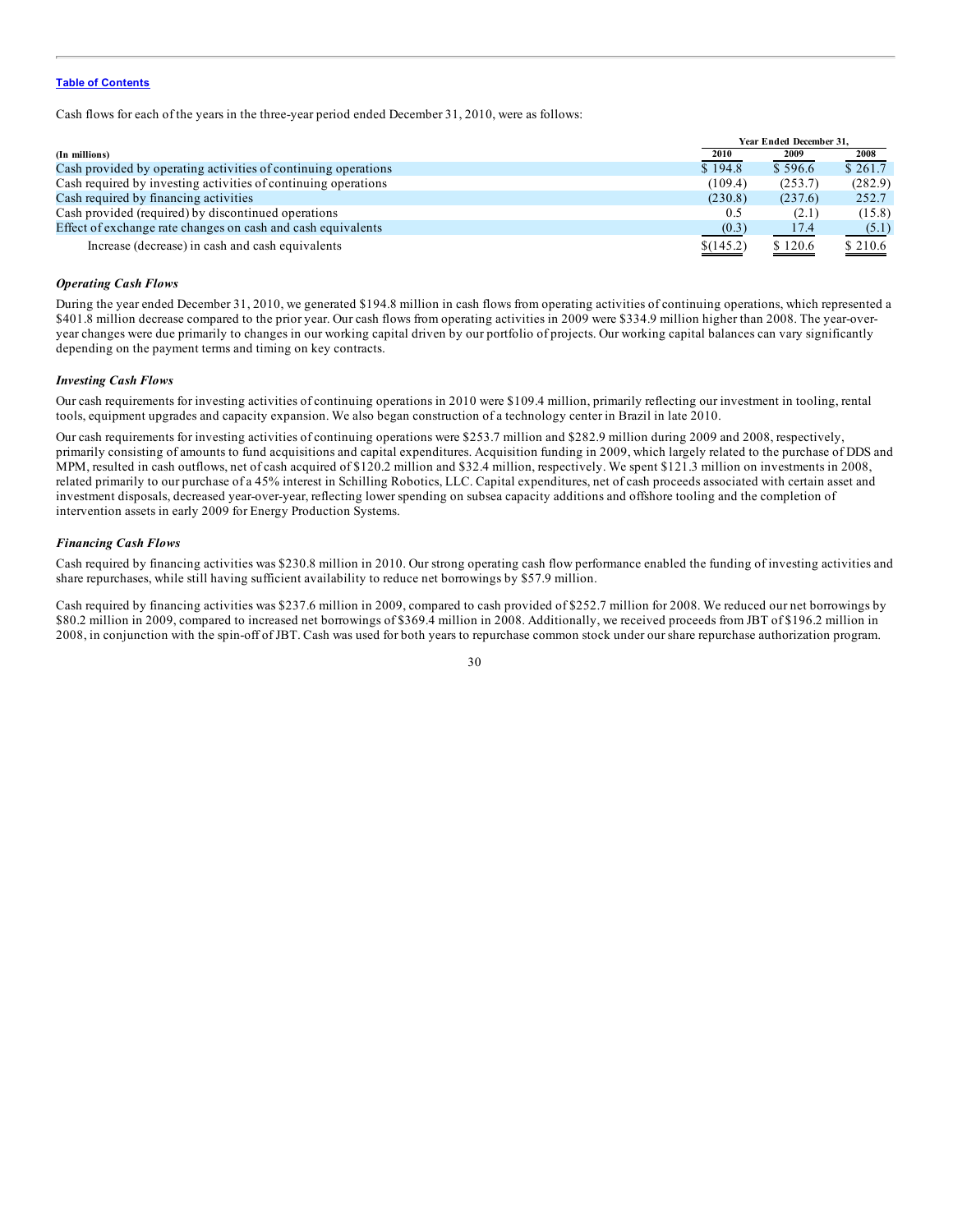## *Debt and Liquidity*

Total borrowings at December 31, 2010 and 2009, comprised the following:

|                               | December 31. |                       |  |
|-------------------------------|--------------|-----------------------|--|
| (In millions)                 | <b>2010</b>  | $\frac{2009}{$100.0}$ |  |
| Revolving credit facilities   | \$100.0      |                       |  |
| Commercial paper              | 211.0        | 278.7                 |  |
| Term loan                     | 32.8         |                       |  |
| Uncommitted credit facilities | 6.6          | 28.1                  |  |
| Property financing            | 7.7          | 8.1                   |  |
| Other                         | 5.2          | $-5.2$                |  |
| Total borrowings              | \$363.3      | \$420.1               |  |
|                               |              |                       |  |

The following is a summary of our credit facilities at December 31, 2010:

|                                                 |         |             | Commercial      |           |          |               |
|-------------------------------------------------|---------|-------------|-----------------|-----------|----------|---------------|
| (In millions)                                   |         | Debt        | Paper           | Letters   | Unused   |               |
| <b>Description</b>                              | Amount  | Outstanding | Outstanding (a) | of Credit | Capacity | Maturity      |
| Five-year committed revolving credit facility   | \$600.0 | 100.0       | 211.0           | 16.1      | \$272.9  | December 2012 |
| Three-year committed revolving credit agreement | 350.0   | __          |                 |           | 350.0    | January 2013  |
|                                                 | \$950.0 | 100.0       | 211.0           | 16.1      | \$622.9  |               |

(a) Under our commercial paper program, we have the ability to access up to \$750.0 million of financing through our commercial paper dealers. Our available capacity under our revolving credit facilities is reduced by any outstanding commercial paper.

Committed credit available under our five- and three-year revolving credit facilities provides the ability to issue our commercial paper obligations on a longterm basis. We had \$211.0 million of commercial paper issued under this facility at December 31, 2010. Since we had both the ability and intent to refinance these obligations on a long-term basis, our commercial paper borrowings were classified as long-term on the consolidated balance sheets at December 31, 2010.

Our \$600 million five-year revolving credit agreement maturing in December 2012, with JPMorgan Chase Bank, N.A., as Administrative Agent, accrues interest at a rate equal to, at our option, either (a) a base rate determined by reference to the higher of (1) the agent's prime rate and (2) the federal funds rate plus 1/2 of 1% or (b) an interest rate of 45 basis points above the London Interbank Offered Rate ("LIBOR"). The margin over LIBOR is variable and is determined based on our debt rating.

On January 13, 2010, we entered into a \$350 million revolving credit agreement maturing on January 14, 2013, with Bank of America, N.A., as Administrative Agent. Under the credit agreement, interest accrues at a rate equal to, at our option, either (a) a base rate determined by reference to the higher of (1) the agent's prime rate, (2) the federal funds rate plus /2 of 1% or (3) the London Interbank Offered Rate ("LIBOR") plus 1.00% or (b) LIBOR plus 12.75%. The margin over LIBOR is variable and is determined based on our debt rating.

Among other restrictions, the terms of the credit agreements include negative covenants related to liens and a financial covenant related to the debt-toearnings ratio. We were in compliance with all restrictive covenants as of December 31, 2010.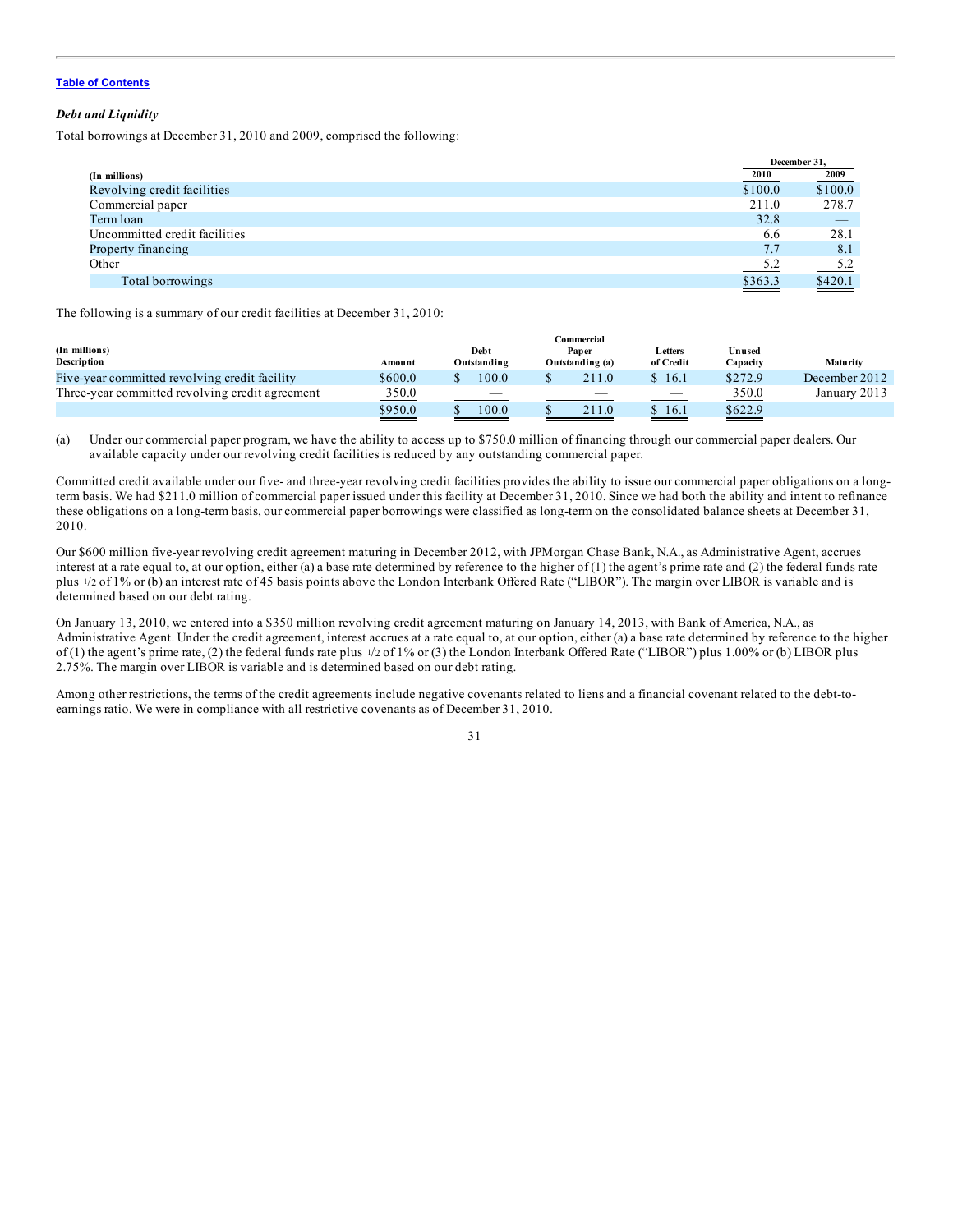## *Outlook for 2011*

Historically, we have generated our capital resources primarily through operations and, when needed, through credit facilities. We continue to witness volatility in the credit, equity and commodity markets that began in 2008. While this creates some degree of uncertainty for our business, management believes we have secured sufficient credit capacity to mitigate potential negative impacts on our operations. We expect to continue to meet our cash requirements with a combination of cash on hand, cash generated from operations and our credit facilities.

We are projecting to spend approximately \$225.0 million to \$275.0 million during 2011 for capital expenditures, largely for enhancements to our manufacturing capabilities and tools necessary to expand offshore service capabilities. We expect to make contributions of approximately \$28.0 million to our international pension plans in 2011. We may also make discretionary contributions of up to \$35.0 million to our domestic qualified pension plan in 2011. Further, we expect to continue our stock repurchases authorized by our Board, with the timing and amounts of these repurchases dependent upon market conditions and liquidity.

We have \$622.9 million in capacity available under our bank lines that we expect to utilize if working capital temporarily increases in response to market demand, and when opportunities for business acquisitions meet our standards. Our intent is to maintain a level of financing sufficient to meet this objective. We continue to evaluate acquisitions, divestitures and joint ventures in the ordinary course of business.

#### **Contractual Obligations**

The following is a summary of our contractual obligations at December 31, 2010:

|                                               |           | <b>Payments Due by Period</b> |         |            |         |
|-----------------------------------------------|-----------|-------------------------------|---------|------------|---------|
| (In millions)                                 | Total     | Less than                     | $1 - 3$ | $3 - 5$    | After 5 |
| Contractual obligations                       | payments  | 1 year                        | years   | years      | years   |
| Long-term debt $(a)$                          | \$356.7   | 5.6<br>S.                     | \$344.7 | -6.4<br>S. |         |
| Short-term debt                               | 6.6       | 6.6                           |         |            |         |
| Operating leases                              | 528.2     | 76.6                          | 128.0   | 100.2      | 223.4   |
| Purchase obligations (b)                      | 566.7     | 543.0                         | 23.7    |            |         |
| Pension and other postretirement benefits (c) | 28.0      | 28.0                          |         |            |         |
| Unrecognized tax benefits (d)                 | 18.8      | 18.8                          | __      |            |         |
| Total contractual obligations                 | \$1,505.0 | \$678.6                       | \$496.4 | \$106.6    | \$223.4 |

(a) Our available long-term debt is dependent upon our compliance with covenants, including negative covenants related to liens, and a financial covenant related to the debt-to-earnings ratio. Any violation of covenants or other events of default, which are not waived or cured, or changes in our credit rating could have a material impact on our ability to maintain our committed financing arrangements.

Interest on long-term debt is not included in the table. As of December 31, 2010, we had commercial paper borrowings with short-term maturities that we have both the ability and intent to refinance on a long-term basis. However, we are uncertain as to the level of commercial paper or other borrowings and market interest rates that will be applicable throughout 2011. During 2010, we paid \$12.5 million for interest charges, net of interest capitalized.

(b) In the normal course of business, we enter into agreements with our suppliers to purchase raw materials or services. These agreements include a requirement that our supplier provide products or services to our specifications and require us to make a firm purchase commitment to our supplier. As substantially all of these commitments are associated with purchases made to fulfill our customers' orders, the costs associated with these agreements will ultimately be reflected in cost of sales on our consolidated statements of income.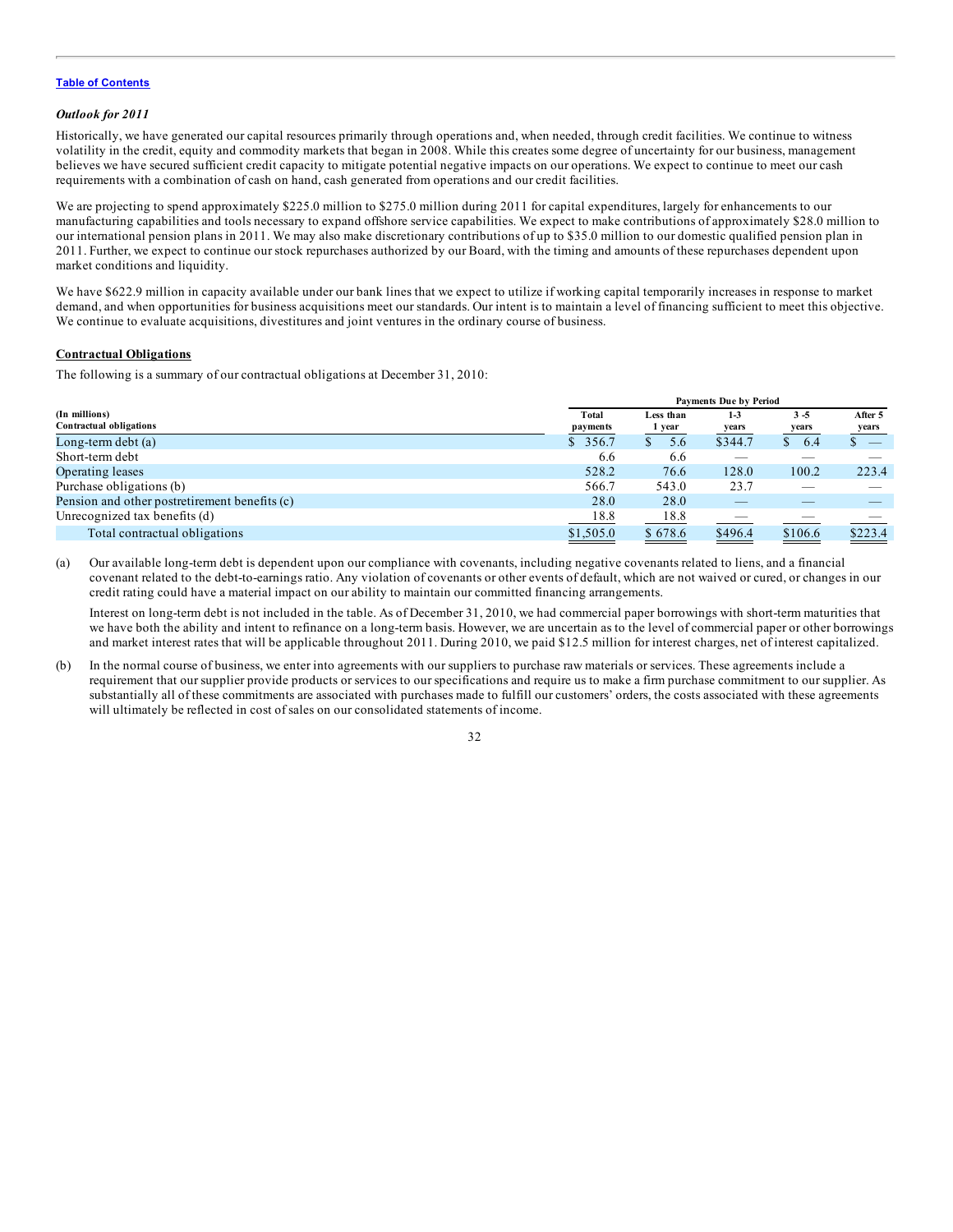- (c) We expect to make approximately \$28.0 million in contributions to our pension and other postretirement benefit plans, during 2011. This amount does not include discretionary contributions to our U.S. qualified pension plan. Required contributions for future years depend on factors that cannot be determined at this time.
- (d) As of December 31, 2010, we had a liability for unrecognized tax benefits, net of deferred income tax benefits, of \$43.3 million. It is reasonably possible that \$18.8 million of the liability will be settled during 2011, and this amount is reflected in income taxes payable in our consolidated balance sheet as of December 31, 2010. Due to the high degree of uncertainty regarding the timing of potential future cash flows associated with the remaining \$24.5 million in liabilities, we are unable to make a reasonable estimate of the period in which such liabilities might be paid.

## **Other Off-Balance Sheet Arrangements**

The following is a summary of other off-balance sheet arrangements at December 31, 2010:

|                                            |         | Amount of Commitment Expiration per Period |                          |        |         |  |
|--------------------------------------------|---------|--------------------------------------------|--------------------------|--------|---------|--|
| (In millions)                              | Total   | Less than                                  | $1 - 3$                  | $3-5$  | After 5 |  |
| Other off-balance sheet arrangements       | amount  | 1 year                                     | years                    | vears  | years   |  |
| Letters of credit and bank guarantees      | \$773.7 | \$310.0                                    | \$279.3                  | \$67.0 | \$117.4 |  |
| Surety bonds                               |         |                                            | $\overline{\phantom{a}}$ |        |         |  |
| Total other off-balance sheet arrangements | \$775.4 | \$ 311.7                                   | \$279.3                  | \$67.0 | \$117.4 |  |

As collateral for our performance on certain sales contracts or as part of our agreements with insurance companies, we are liable under letters of credit, surety bonds and other bank guarantees. In order to obtain these financial instruments, we pay fees to various financial institutions in amounts competitively determined in the marketplace. Our ability to generate revenue from certain contracts is dependent upon our ability to obtain these off-balance sheet financial instruments. These off-balance sheet financial instruments may be renewed, revised or released based on changes in the underlying commitment. Historically, our commercial commitments have not been drawn upon to a material extent; consequently, management believes it is not likely that there will be claims against these commitments that will have a negative impact on our key financial ratios or our ability to obtain financing.

## **Qualitative and Quantitative Disclosures about Market Risk**

We are subject to financial market risks, including fluctuations in foreign currency exchange rates and interest rates. In order to manage and mitigate our exposure to these risks, we may use derivative financial instruments in accordance with established policies and procedures. We do not use derivative financial instruments where the objective is to generate profits solely from trading activities. At December 31, 2010 and 2009, our derivative holdings consisted of foreign currency forward contracts, foreign currency instruments embedded in purchase and sale contracts and interest rate swap agreements.

These forward-looking disclosures only address potential impacts from market risks as they affect our financial instruments. They do not include other potential effects which could impact our business as a result of changes in foreign currency exchange rates, interest rates, commodity prices or equity prices.

#### *Foreign Currency Exchange Rate Risk*

We conduct operations around the world in a number of different currencies. Most of our significant foreign subsidiaries have designated the local currency as their functional currency. Our earnings are therefore subject to change due to fluctuations in foreign currency exchange rates when the earnings in foreign currencies are translated into U.S. dollars. We do not hedge these fluctuations in earnings. A 10% increase or decrease in the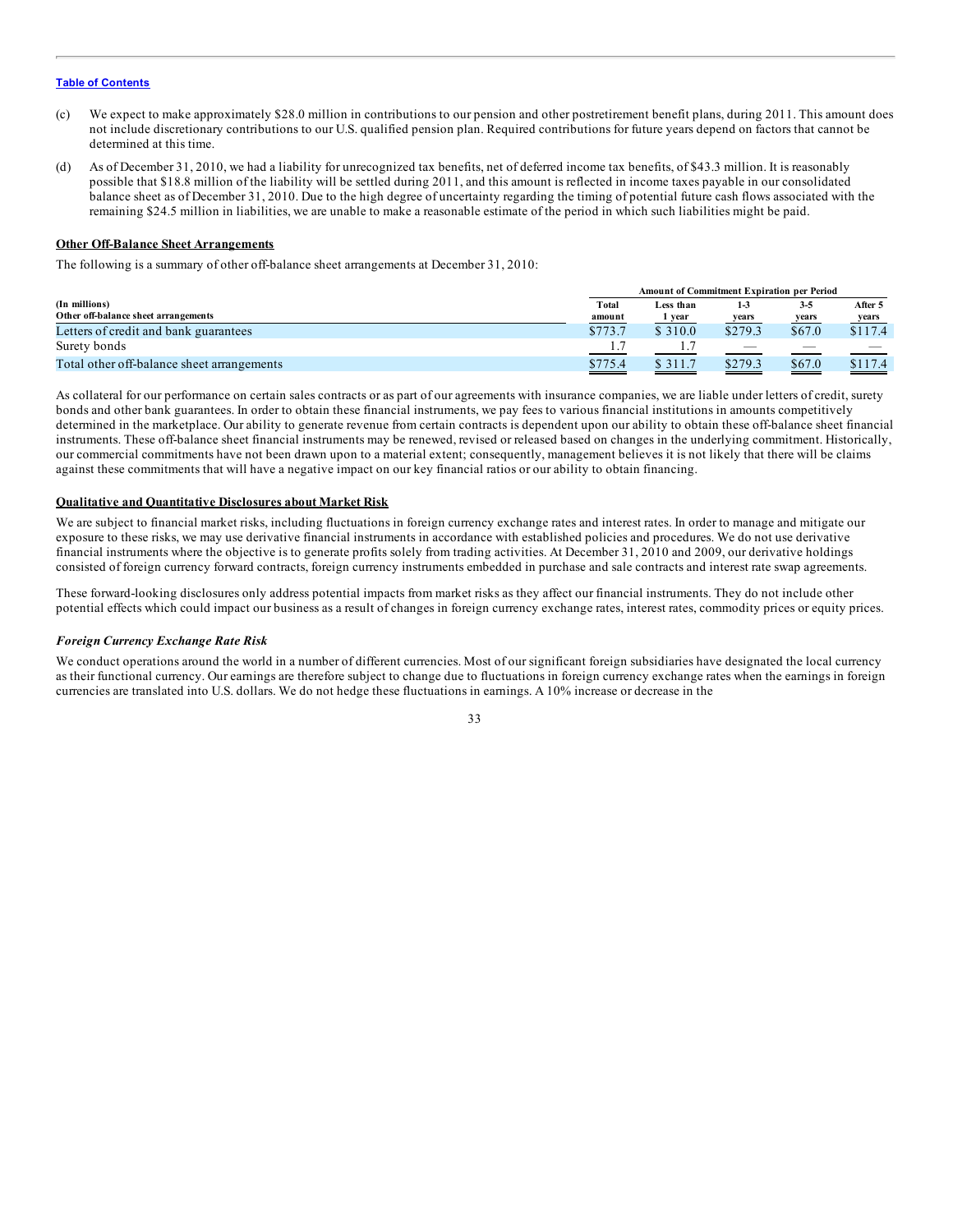average exchange rates of all foreign currencies at December 31, 2010 would have changed our revenue and income from continuing operations by approximately 6% and 4%, respectively.

When transactions are denominated in currencies other than our subsidiaries respective functional currencies, we manage these exposures through the use of derivative instruments to mitigate our risk. We use foreign currency forward contracts to hedge the foreign currency fluctuation associated with firmly committed and forecasted foreign currency denominated payments and receipts. The derivative instruments are designated and qualify as cash flow hedges, and as such their gains and losses are recorded in other comprehensive income until such time that the underlying transactions are recognized. When a forecasted transaction in a currency other than the functional currency of an entity is recognized as an asset or liability on the balance sheet, we also hedge the foreign currency fluctuation with derivative instruments after netting our exposures worldwide. These derivative instruments do not qualify as cash flow hedges.

Occasionally, we enter into contracts or other arrangements that are subject to foreign exchange fluctuations that qualify as embedded derivative instruments. In those situations, we enter into derivative foreign exchange contracts that hedge the price fluctuations due to movements in the foreign exchange rates. These hedges are not treated as cash flow hedges.

We have prepared a sensitivity analysis of our foreign currency forward contracts hedging anticipated transactions that are accounted for as cash flow hedges. This analysis assumes that each foreign currency rate would change 10% against a stronger and then weaker U.S. dollar. A 10% increase in the value of the U.S. dollar would result in an additional loss of \$74.8 million in the net fair value of cash flow hedges reflected on our balance sheet at December 31, 2010. Changes in the derivative fair value will not have an immediate impact on our results of operations since their gains and losses are recorded in other comprehensive income unless these contracts are deemed to be ineffective. When the anticipated transactions occur, these changes in value of derivatives instrument positions will be offset against changes in the value of the underlying transaction.

## *Interest Rate Risk*

Our debt instruments subject us to market risk associated with movements in interest rates. In March 2009, we entered into three floating-to-fixed interest rate swaps hedging interest payments on \$100.0 million of our variable rate revolving debt. The effect of these interest rate swaps is to fix the effective annual interest rate on these borrowings at an average rate of 2.1%.

We use a sensitivity analysis to measure the impact on fair values (for interest rate swaps) of an immediate adverse movement in the interest rates of 50 basis points. This analysis was based on a modeling technique that measures the hypothetical market value resulting from a 50 basis point change in interest rates. This adverse change in the applicable interest rates would result in a decrease of \$0.9 million in the net fair value of our interest rate swaps at December 31, 2010.

At December 31, 2010, we had unhedged variable rate debt of \$217.0 million, with an average interest rate of 0.37%. Using sensitivity analysis to measure the impact of a 10% adverse movement in the interest rate, or 4 basis points, would result in an increase to interest expense of \$0.1 million.

We assess effectiveness of forward foreign currency contracts designated as cash flow hedges based on changes in fair value attributable to changes in spot rates. We exclude the impact attributable to changes in the difference between the spot rate and the forward rate for the assessment of hedge effectiveness, and recognize the change in fair value of this component immediately in earnings. Considering that the difference between the spot rate and the forward rate is proportional to the differences in the interest rates of the countries of the currencies being traded, we have exposure to relative changes in interest rates between countries in our results of operations. To the extent the U.S. interest rates increase by 10% across all tenors and other countries' interest rates remain fixed,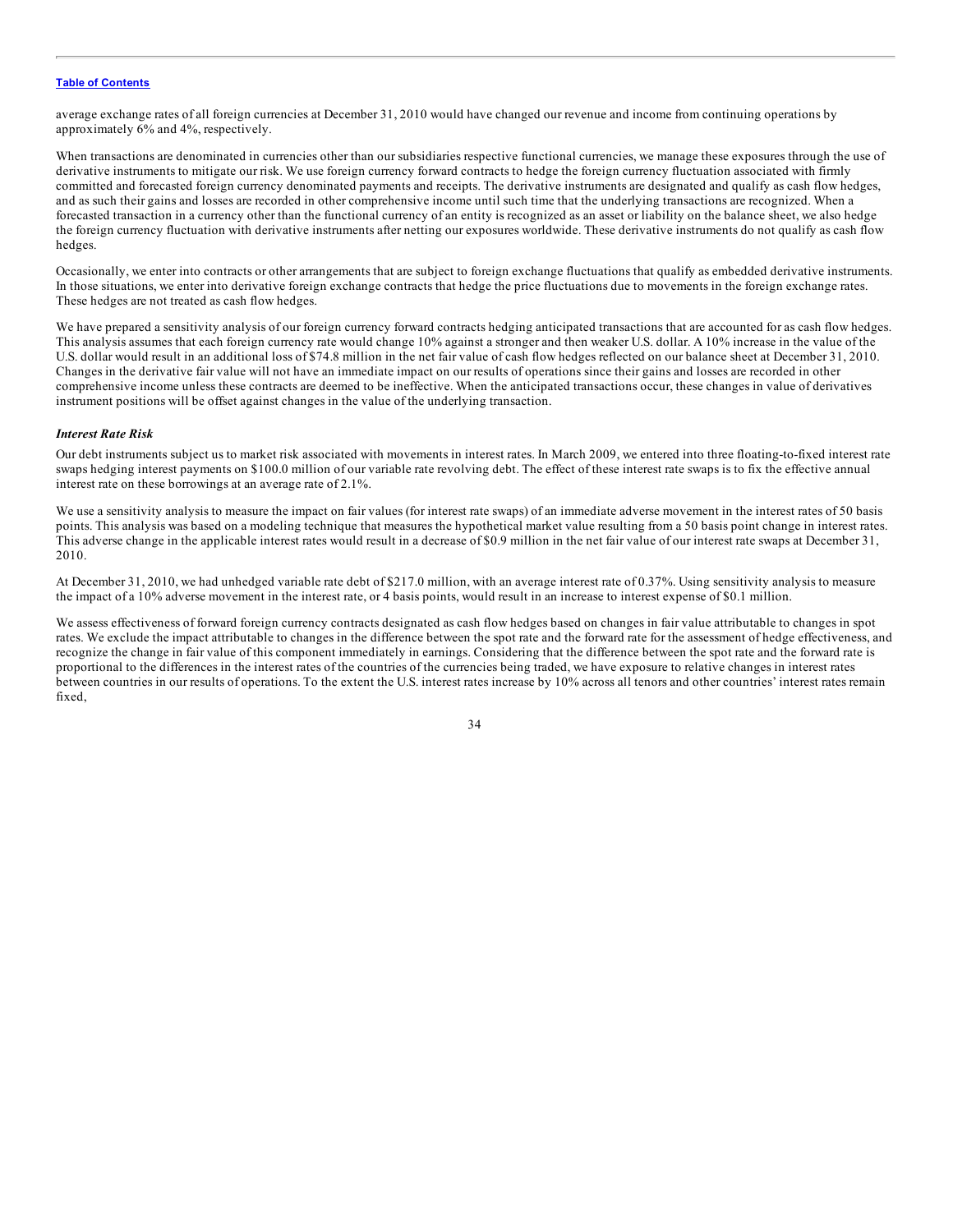and assuming no change in discount rates, we would expect to recognize a decrease of \$3.1 million in earnings in the period of change. Based on our portfolio as of December 31, 2010, we have exposure to the interest rates in the United States, Brazil, the United Kingdom, Australia, Canada, Singapore, the European Community and Norway.

## **Critical Accounting Estimates**

We prepare our consolidated financial statements in conformity with U.S. generally accepted accounting principles. As such, we are required to make certain estimates, judgments and assumptions about matters that are inherently uncertain. On an ongoing basis, our management re-evaluates these estimates, judgments and assumptions for reasonableness because of the critical impact that these factors have on the reported amounts of assets and liabilities at the dates of the financial statements and the reported amounts of revenues and expenses during the periods presented. Management has discussed the development and selection of these critical accounting estimates with the Audit Committee of our Board of Directors and the Audit Committee has reviewed this disclosure. We believe that the following are the critical accounting estimates used in preparing our financial statements.

## *Percentage of Completion Method of Accounting*

We record revenue on construction-type manufacturing projects using the percentage of completion method, where revenue is recorded as work progresses on each contract. There are several acceptable methods of measuring progress toward completion. Most frequently, we use the ratio of costs incurred to date to total estimated contract costs at completion to measure this progress.

We execute contracts with our customers that clearly describe the equipment, systems and/or services that we will provide and the amount of consideration we will receive. After analyzing the drawings and specifications of the contract requirements, our project engineers estimate total contract costs based on their experience with similar projects and then adjust these estimates for specific risks associated with each project, such as technical risks associated with a new design. Costs associated with specific risks are estimated by assessing the probability that conditions will arise that will affect our total cost to complete the project. After work on a project begins, assumptions that form the basis for our calculation of total project cost are examined on a monthly basis and our estimates are updated to reflect new information as it becomes available.

Revenue recorded using the percentage of completion method amounted to \$2,194.6 million, \$2,731.3 million and \$2,999.9 million for the years ended December 31, 2010, 2009 and 2008, respectively.

A significant portion of our total revenue recorded under the percentage of completion method relates to the Energy Production Systems business segment, primarily for subsea petroleum exploration equipment projects that involve the design, engineering, manufacturing and assembly of complex, customerspecific systems. The systems are not entirely built from standard bills of material and typically require extended periods of time to design and construct.

Total estimated contract cost affects both the revenue recognized in a period as well as the reported profit or loss on a project. The determination of profit or loss on a contract requires consideration of contract revenue, change orders and claims, less costs incurred to date and estimated costs to complete. Anticipated losses on contracts are recorded in full in the period in which they are identified. Profits are recorded based on the estimated project profit multiplied by the percentage complete.

The total estimated contract cost in percentage of completion accounting is a critical accounting estimate because it can materially affect revenue and cost of sales, and it requires us to make judgments about matters that are uncertain. There are many factors, including, but not limited to, resource price inflation, labor availability, productivity and weather, that can affect the accuracy of our cost estimates and ultimately our future profitability.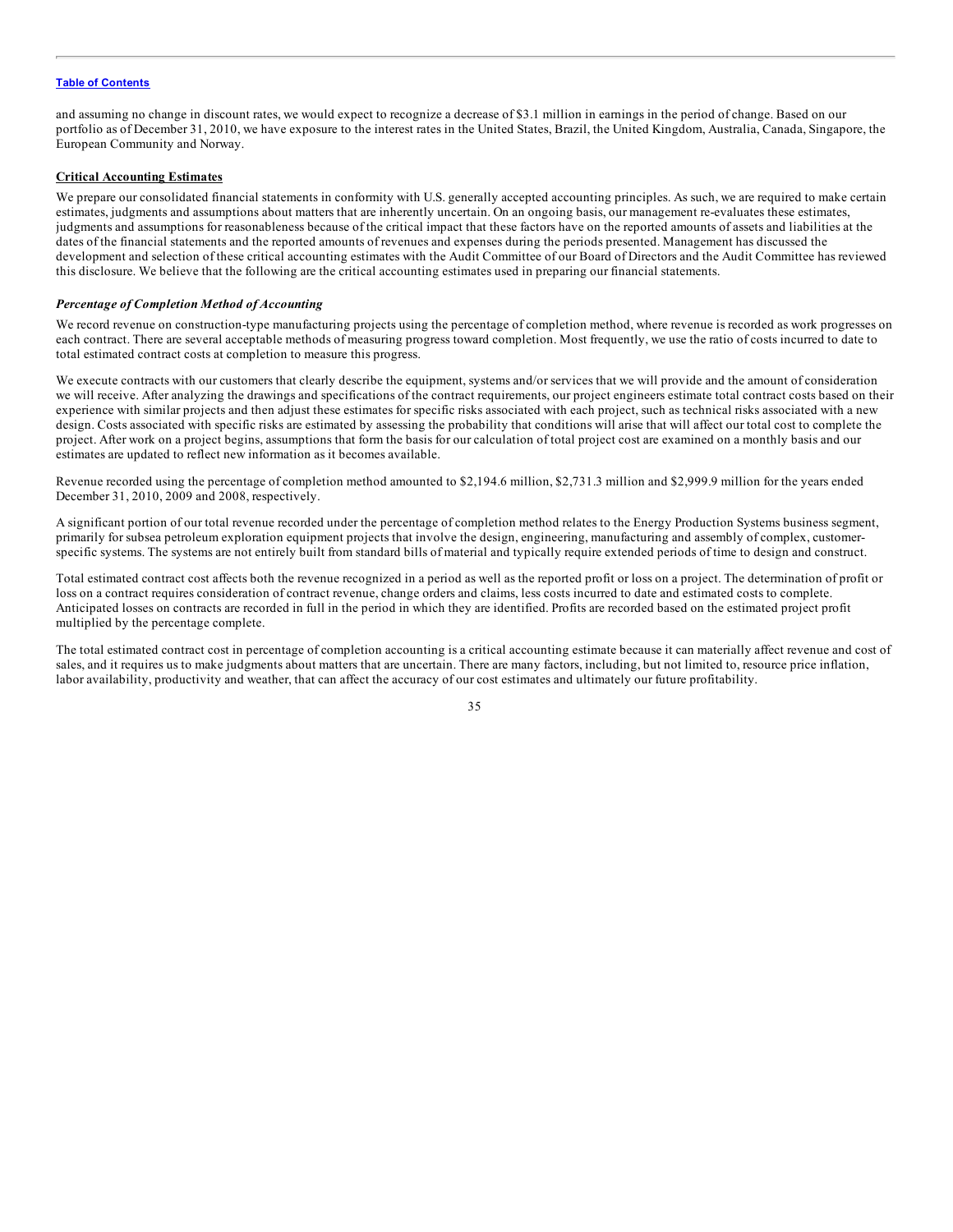In the past, we have realized both lower and higher than expected margins and have incurred losses as a result of unforeseen changes in our project costs.

The amount of revenue recognized using the percentage of completion method is sensitive to our changes in estimates of total contract costs. If we had used a different estimate of total contract costs for each contract in progress at December 31, 2010, a 1% increase or decrease in the estimated margin earned on each contract would have increased or decreased total revenue and pre-tax income for the year ended December 31, 2010 by \$20.7 million.

#### *Inventory Valuation*

Inventory is recorded at the lower of cost or net realizable value. In order to determine net realizable value, we evaluate each component of inventory on a regular basis to determine whether it is excess or obsolete. We record the decline in the carrying value of estimated excess or obsolete inventory as a reduction of inventory and as an expense included in cost of sales in the period in which it is identified. Our estimate of excess and obsolete inventory is a critical accounting estimate because it is highly susceptible to change from period to period. In addition, it requires management to make judgments about the future demand for inventory.

In order to quantify excess or obsolete inventory, we begin by preparing a candidate listing of the components of inventory that have a quantity on hand in excess of usage within the most recent two-year period. This list is then reviewed with sales, engineering, production and materials management personnel to determine whether this list of potential excess or obsolete inventory items is accurate. Management considers as part of this evaluation whether there has been a change in the market for finished goods, whether there will be future demand for on-hand inventory items and whether there are components of inventory that incorporate obsolete technology. Finally, an assessment is made of historical usage of inventory previously written off as excess or obsolete and a further adjustment to the estimate is made based on this historical experience. As a result, our estimate of excess or obsolete inventory is sensitive to changes in assumptions about future usage of the inventory.

## *Impairment of Long-Lived and Intangible Assets*

Long-lived assets, including property, plant and equipment, identifiable intangible assets being amortized and capitalized software costs are reviewed for impairment whenever events or changes in circumstances indicate that the carrying amount of the long-lived asset may not be recoverable. The carrying amount of a long-lived asset is not recoverable if it exceeds the sum of the undiscounted cash flows expected to result from the use and eventual disposition of the asset. The determination of future cash flows as well as the estimated fair value of long-lived assets involves significant estimates on the part of our management. If it is determined that an impairment loss has occurred, the loss is measured as the amount by which the carrying amount of the long-lived asset exceeds its fair value.

#### *Goodwill and Other Intangible Assets*

We record the excess of purchase price over fair value of the tangible and the identifiable intangible assets acquired as goodwill. Goodwill is not subject to amortization but is tested for impairment on an annual basis, or more frequently if impairment indicators arise. We have established October 31 as the date of our annual test for impairment of goodwill.

Impairment losses are calculated at the reporting unit level and represent the excess of the carrying value of reporting unit goodwill over its implied fair value. The implied fair value of goodwill is determined by a two-step process. The first compares the fair value of the reporting unit, measured as the present value of expected future cash flows, to its carrying amount. If the fair value of the reporting unit is less than its carrying amount, a second step is performed. In this step, the fair value of the reporting unit is allocated to its assets and liabilities to determine the implied fair value of goodwill, which is used to measure the impairment loss.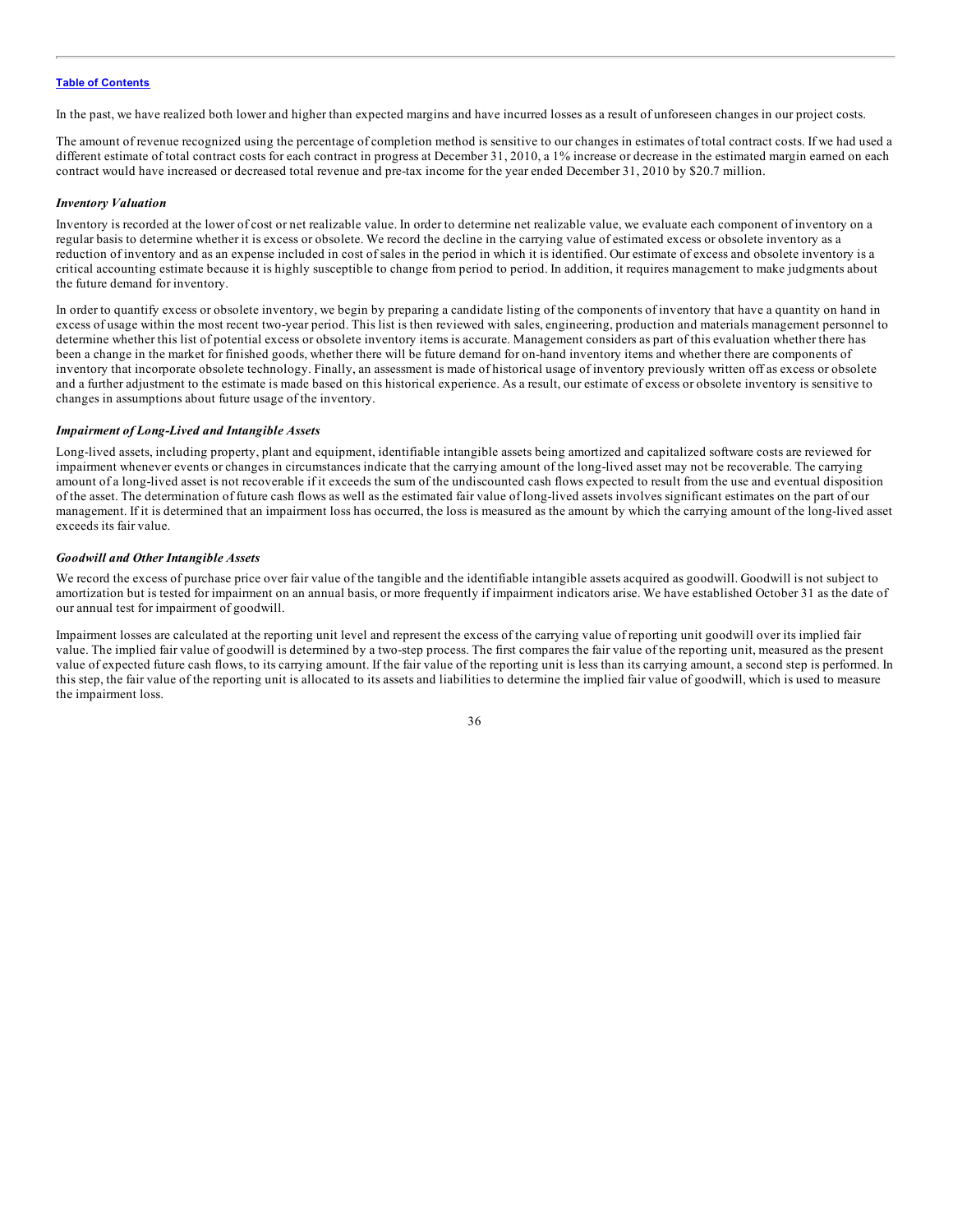Determining the fair value of a reporting unit is judgmental in nature and involves the use of significant estimates and assumptions. These estimates and assumptions include revenue growth rates and operating margins used to calculate projected future cash flows, discount rates and future economic and market conditions. Our estimates are based upon assumptions believed to be reasonable, but which are inherently uncertain and unpredictable and do not reflect unanticipated events and circumstances that may occur.

A lower fair-value estimate in the future for any of these reporting units could result in goodwill impairments. Factors that could trigger a lower fair-value estimate include sustained price declines, cost increases, regulatory or political environment changes, and other changes in market conditions such as decreased prices in market-based transactions for similar assets. We have not recognized any impairment for the years ended December 31, 2010 or 2009, as the fair values of our reporting units with goodwill balances substantially exceed our carrying amounts. In addition, there were no negative conditions, or triggering events, that occurred in 2010 or 2009 requiring us to perform additional impairment reviews.

#### *Accounting for Income Taxes*

Our income tax expense, deferred tax assets and liabilities, and reserves for uncertain tax positions reflect management's best assessment of estimated future taxes to be paid. We are subject to income taxes in the United States and numerous foreign jurisdictions. Significant judgments and estimates are required in determining our consolidated income tax expense.

In determining our current income tax provision, we assess temporary differences resulting from differing treatments of items for tax and accounting purposes. These differences result in deferred tax assets and liabilities, which are recorded in our consolidated balance sheets. When we maintain deferred tax assets, we must assess the likelihood that these assets will be recovered through adjustments to future taxable income. To the extent we believe recovery is not likely, we establish a valuation allowance. We record an allowance reducing the asset to a value we believe will be recoverable based on our expectation of future taxable income. We believe the accounting estimate related to the valuation allowance is a critical accounting estimate because it is highly susceptible to change from period to period. It requires management to make assumptions about our future income over the lives of the deferred tax assets, and the impact of increasing or decreasing the valuation allowance is potentially material to our results of operations.

Forecasting future income requires us to use a significant amount of judgment. In estimating future income, we use our internal operating budgets and longrange planning projections. We develop our budgets and long-range projections based on recent results, trends, economic and industry forecasts influencing our segments' performance, our backlog, planned timing of new product launches, and customer sales commitments. Significant changes in the expected realizability of a deferred tax asset would require that we adjust the valuation allowance applied against the gross value of our total deferred tax assets, resulting in a change to net income.

As of December 31, 2010, we believe that it is not more likely than not that we will generate future taxable income in certain foreign jurisdictions in which we have cumulative net operating losses and, therefore, we have provided a valuation allowance against the related deferred tax assets. As of December 31, 2010, we believe that it is more likely than not that we will have future taxable income in the United States to utilize our domestic deferred tax assets. Therefore, we have not provided a valuation allowance against any domestic deferred tax assets.

The need for a valuation allowance is sensitive to changes in our estimate of future taxable income. If our estimate of future taxable income was 15% lower than the estimate used, we would still generate sufficient taxable income to utilize such domestic deferred tax assets.

The calculation of our income tax expense involves dealing with uncertainties in the application of complex tax laws and regulations in numerous jurisdictions in which we operate. We recognize tax benefits related to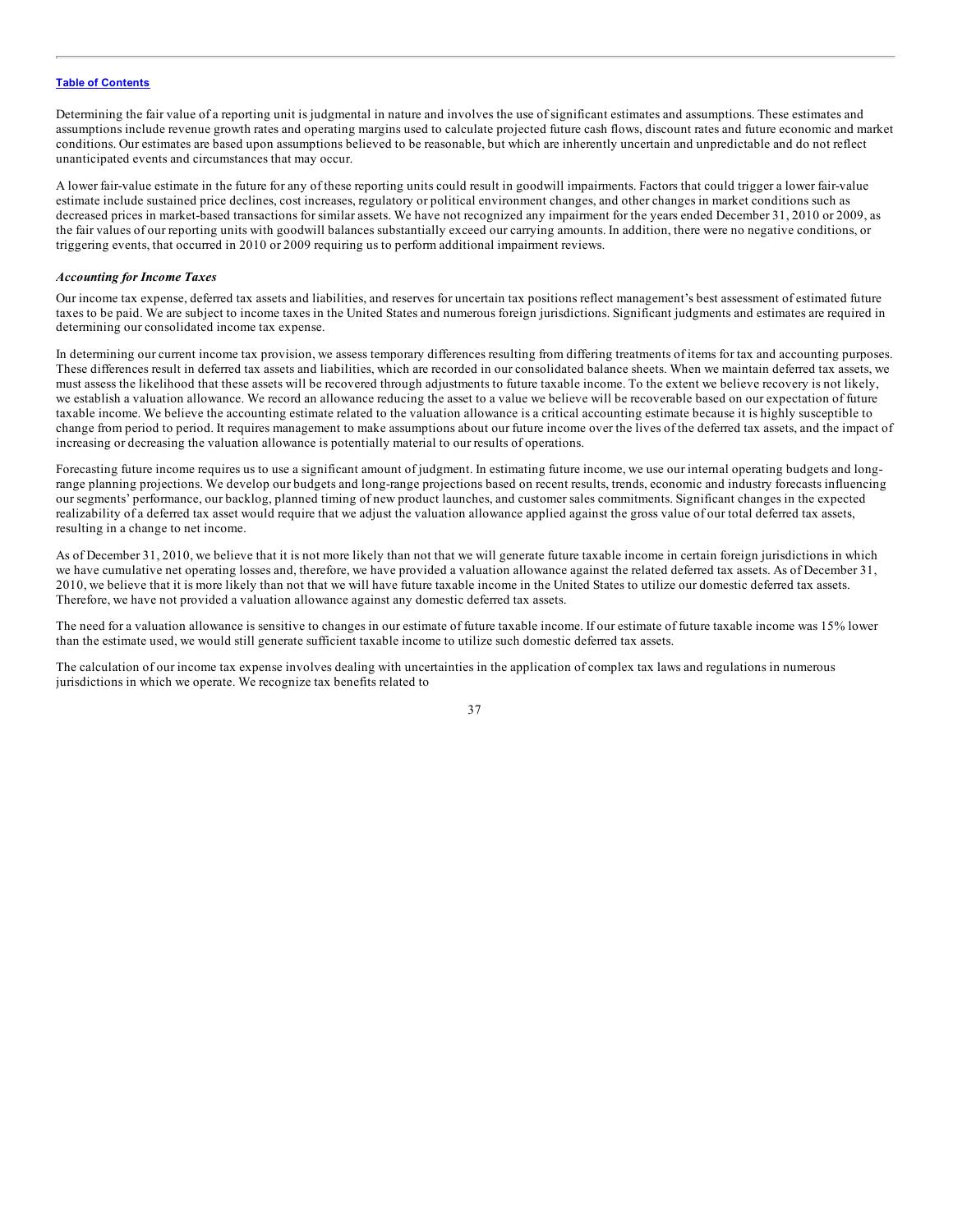uncertain tax positions when, in our judgment, it is more likely than not that such positions will be sustained on examination, including resolutions of any related appeals or litigation, based on the technical merits. We adjust our liabilities for uncertain tax positions when our judgment changes as a result of new information previously unavailable. Due to the complexity of some of these uncertainties, their ultimate resolution may result in payments that are materially different from our current estimates. Any such differences will be reflected as adjustments to income tax expense in the periods in which they are determined.

#### *Retirement Benefits*

Our retirement (pension) and postretirement (health care and life insurance) obligations are described in Note 11 to our consolidated financial statements included in Item 8 of this Annual Report on Form 10-K. In order to measure the expense and obligations associated with our retirement benefits, management must make a variety of estimates, including discount rates used to value certain liabilities, expected return on plan assets set aside to fund these costs, rate of compensation increase, employee turnover rates, retirement rates, mortality rates and other factors. We update these estimates on an annual basis or more frequently upon the occurrence of significant events. These accounting estimates bear the risk of change due to the uncertainty associated with the estimate as well as the fact that these estimates are difficult to measure. Different estimates used by management could result in our recognizing different amounts of expense over different periods of time.

We use third-party specialists to assist management in evaluating our assumptions as well as appropriately measuring the costs and obligations associated with these retirement benefits. The discount rate and expected return on plan assets are based primarily on investment yields available and the historical performance of our plan assets. These elements are critical accounting estimates because they are subject to management's judgment and can materially affect net income.

Pension expense was \$35.7 million, \$45.4 million and \$34.0 million for the years ended December 31, 2010, 2009 and 2008, respectively.

The discount rate used affects the interest cost component of net periodic pension cost. The discount rate is based on rates at which the pension benefit obligation could effectively be settled on a present value basis. To determine the weighted average discount rate, we review long-term, high quality ("AA" rated) corporate bonds at our determination date and use a model that matches the projected benefit payments for our plans to coupons and maturities from high quality bonds. Significant changes in the discount rate, such as those caused by changes in the yield curve, the mix of bonds available in the market, the duration of selected bonds and the timing of expected benefit payments, may result in volatility in pension expense and pension liabilities. The weighted average discount rate used to compute net periodic benefit cost decreased from 5.92% in 2009 to 5.76% in 2010.

Our pension expense is sensitive to changes in our estimate of discount rate. Holding other assumptions constant, for a 50 basis point reduction in the discount rate, annual pension expense would increase by approximately \$7.0 million before taxes. Holding other assumptions constant, for a 50 basis point increase in the discount rate, annual pension expense would decrease by approximately \$6.4 million before taxes.

Net periodic pension cost includes an underlying expected long-term rate of asset return. Our estimate of the expected rate of return on plan assets is based primarily on the historical performance of plan assets, current market conditions, our asset allocation and long-term growth expectations. We assumed a weighted average expected rate of return for our pension plans of 8.30% and 8.35% in 2010 and 2009, respectively. The expected return on plan assets is recognized as part of the net periodic pension cost. The difference between the expected return and the actual return on plan assets is amortized over the expected remaining service life of employees, so there is a lag time between the market's performance and its impact on plan results. Holding other assumptions constant, an increase of 50 basis points in the expected rate of return on plan assets would decrease annual pension expense by approximately \$3.6 million before taxes. Holding other assumptions constant, a decrease of 50 basis points in the expected rate of return on plan assets would increase annual pension expense by approximately \$3.3 million before taxes.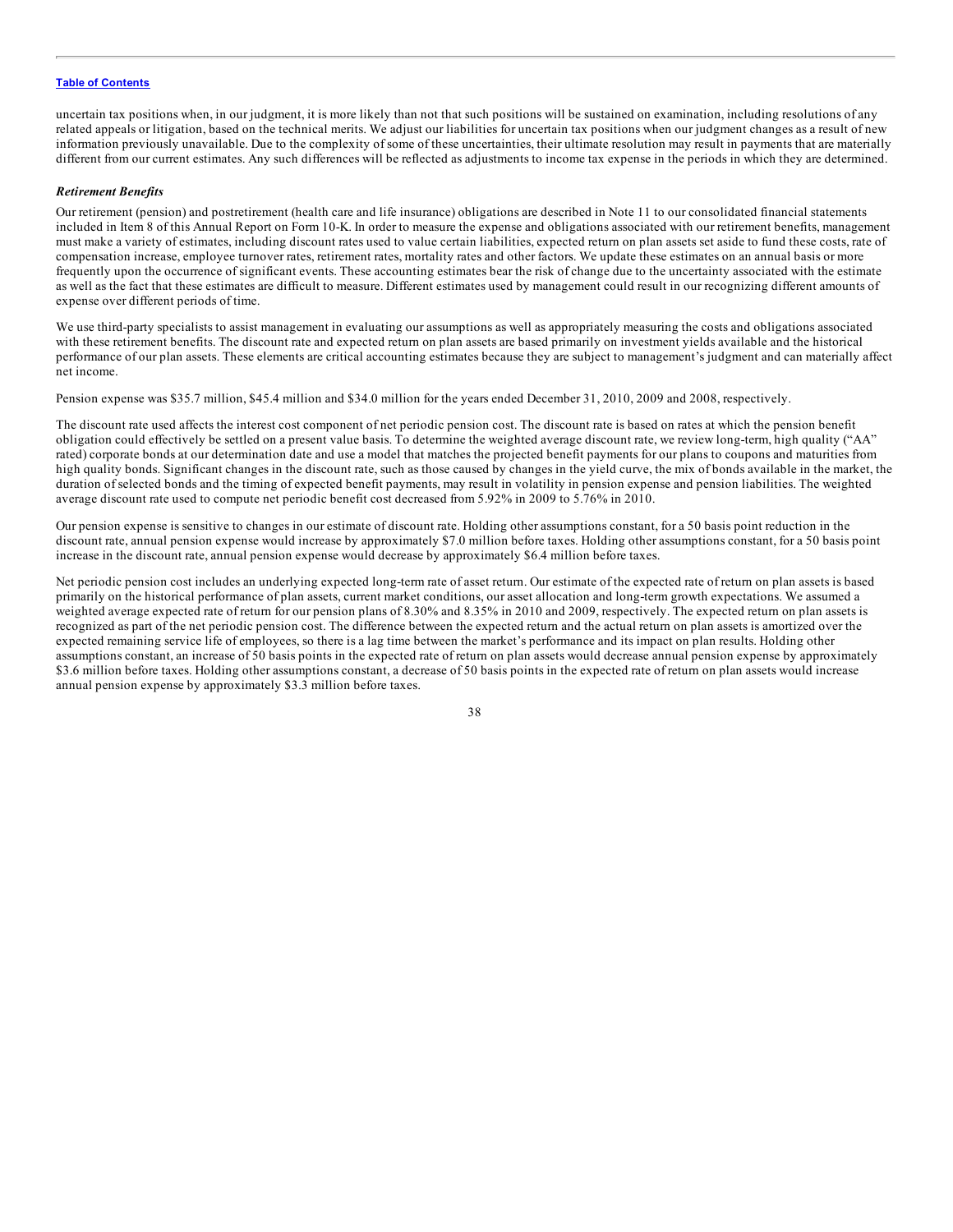### **Recently Issued Accounting Standards**

In October 2009, the Financial Accounting Standards Board issued an update to existing guidance on revenue recognition for arrangements with multiple deliverables. This update will allow companies to allocate consideration received for qualified separate deliverables based on estimated selling price for both delivered and undelivered items when vendor-specific or third-party evidence is unavailable. Additionally, disclosure of the nature of multiple element arrangements, the types of deliverables under the arrangements, the general timing of their delivery and significant factors and estimates used to determine estimated selling prices are required. We will adopt this update for new revenue arrangements entered into or materially modified beginning January 1, 2011. We do not expect the adoption of this guidance to have a significant impact on our consolidated financial statements.

Management believes that other recently issued accounting standards, which are not yet effective, will not have a material impact on our consolidated financial statements upon adoption.

## **ITEM 7A. QUALITATIVE AND QUANTITATIVE DISCLOSURES ABOUT MARKET RISK**

Information regarding market risks is incorporated herein by reference from the section entitled "Qualitative and Quantitative Disclosures about Market Risk" in Item 7 of this Annual Report on Form 10-K.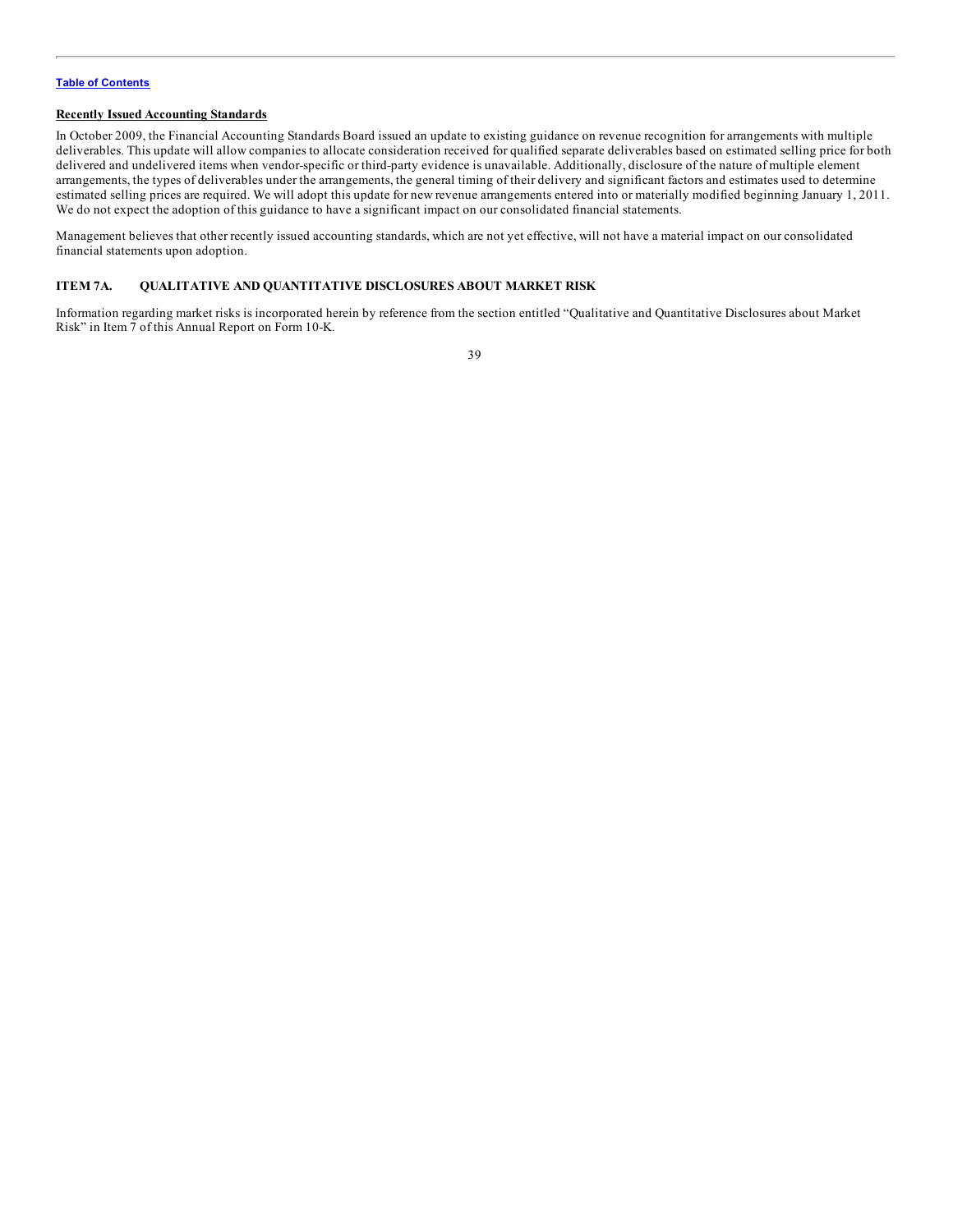#### **ITEM 8. FINANCIAL STATEMENTS AND SUPPLEMENTARY DATA**

## **REPORT OF INDEPENDENT REGISTERED PUBLIC ACCOUNTING FIRM**

### The Board of Directors and Stockholders of FMC Technologies, Inc.:

We have audited FMC Technologies, Inc.'s internal control over financial reporting as of December 31, 2010, based on criteria established in Internal Control—Integrated Framework issued by the Committee of Sponsoring Organizations of the Treadway Commission (COSO). FMC Technologies, Inc.'s management is responsible for maintaining effective internal control over financial reporting and for its assessment of the effectiveness of internal control over financial reporting, included in the accompanying Management's Annual Report on Internal Control over Financial Reporting. Our responsibility is to express an opinion on the FMC Technologies, Inc.'s internal control over financial reporting based on our audit.

We conducted our audit in accordance with the standards of the Public Company Accounting Oversight Board (United States). Those standards require that we plan and perform the audit to obtain reasonable assurance about whether effective internal control over financial reporting was maintained in all material respects. Our audit included obtaining an understanding of internal control over financial reporting, assessing the risk that a material weakness exists, and testing and evaluating the design and operating effectiveness of internal control based on the assessed risk. Our audit also included performing such other procedures as we considered necessary in the circumstances. We believe that our audit provides a reasonable basis for our opinion.

A company's internal control over financial reporting is a process designed to provide reasonable assurance regarding the reliability of financial reporting and the preparation of financial statements for external purposes in accordance with generally accepted accounting principles. A company's internal control over financial reporting includes those policies and procedures that (1) pertain to the maintenance of records that, in reasonable detail, accurately and fairly reflect the transactions and dispositions of the assets of the company; (2) provide reasonable assurance that transactions are recorded as necessary to permit preparation of financial statements in accordance with generally accepted accounting principles, and that receipts and expenditures of the company are being made only in accordance with authorizations of management and directors of the company; and (3) provide reasonable assurance regarding prevention or timely detection of unauthorized acquisition, use, or disposition of the company's assets that could have a material effect on the financial statements.

Because of its inherent limitations, internal control over financial reporting may not prevent or detect misstatements. Also, projections of any evaluation of effectiveness to future periods are subject to the risk that controls may become inadequate because of changes in conditions, or that the degree of compliance with the policies or procedures may deteriorate.

In our opinion, FMC Technologies, Inc. maintained, in all material respects, effective internal control over financial reporting as of December 31, 2010, based on criteria established in Internal Control—Integrated Framework issued by the Committee of Sponsoring Organizations of the Treadway Commission.

We also have audited, in accordance with the standards of the Public Company Accounting Oversight Board (United States), the consolidated balance sheets of FMC Technologies, Inc. and subsidiaries as of December 31, 2010 and 2009, and the related consolidated statements of income, cash flows, and changes in stockholders' equity for each of the years in the three-year period ended December 31, 2010, and our report dated February 28, 2011 expressed an unqualified opinion on those consolidated financial statements.

/s/ KPMG LLP

Houston, Texas February 28, 2011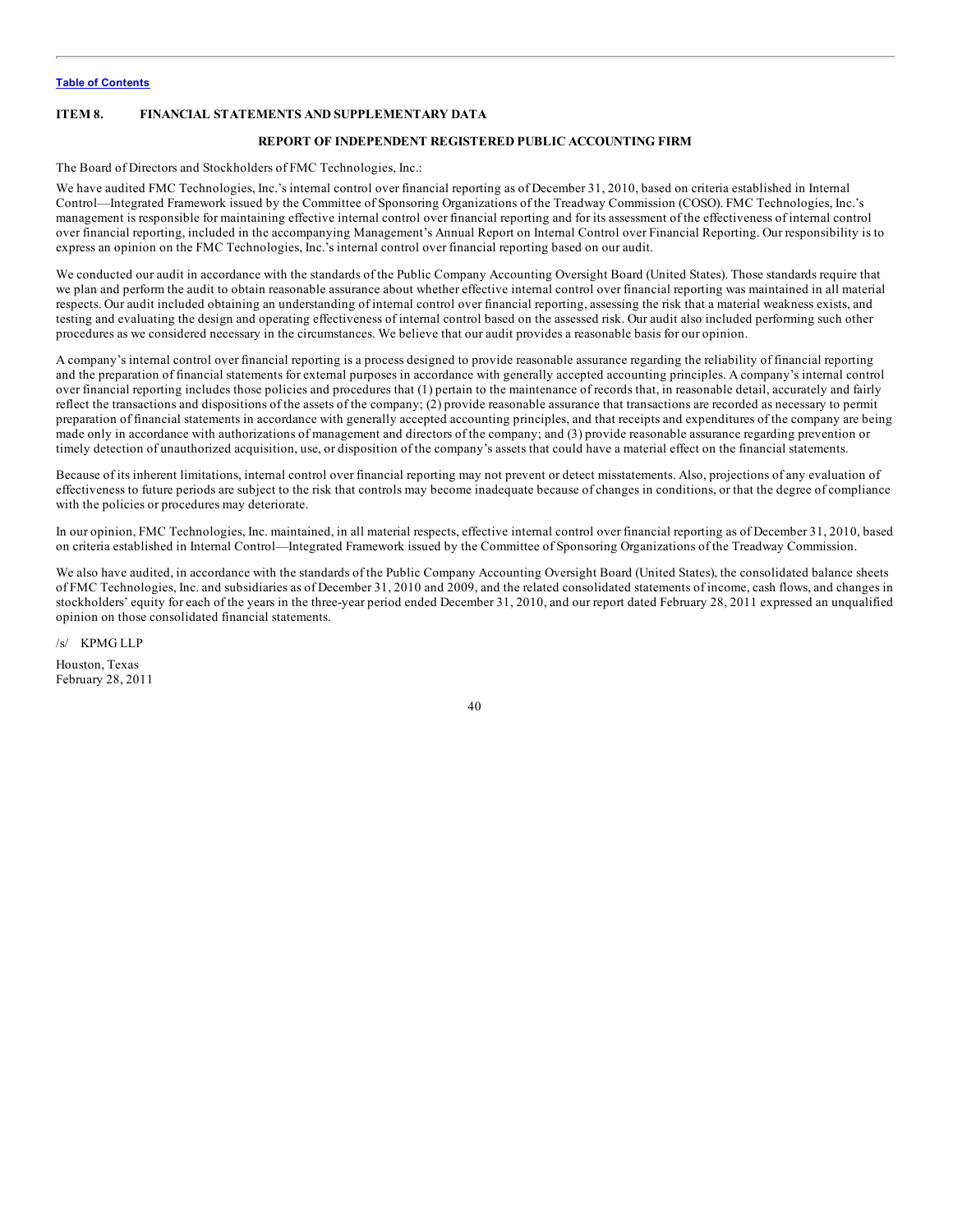#### **REPORT OF INDEPENDENT REGISTERED PUBLIC ACCOUNTING FIRM**

The Board of Directors and Stockholders of FMC Technologies, Inc.:

We have audited the accompanying consolidated balance sheets of FMC Technologies, Inc. and subsidiaries (the Company) as of December 31, 2010 and 2009, and the related consolidated statements of income, cash flows, and changes in stockholders' equity for each of the years in the three-year period ended December 31, 2010. In connection with our audits of the consolidated financial statements, we also have audited financial statement schedule II. These consolidated financial statements and financial statement schedule are the responsibility of the Company's management. Our responsibility is to express an opinion on these consolidated financial statements and financial statement schedule based on our audits.

We conducted our audits in accordance with the standards of the Public Company Accounting Oversight Board (United States). Those standards require that we plan and perform the audit to obtain reasonable assurance about whether the financial statements are free of material misstatement. An audit includes examining, on a test basis, evidence supporting the amounts and disclosures in the financial statements. An audit also includes assessing the accounting principles used and significant estimates made by management, as well as evaluating the overall financial statement presentation. We believe that our audits provide a reasonable basis for our opinion.

In our opinion, the consolidated financial statements referred to above present fairly, in all material respects, the financial position of the Company as of December 31, 2010 and 2009, and the results of their operations and their cash flows for each of the years in the three-year period ended December 31, 2010, in conformity with U.S. generally accepted accounting principles. Also in our opinion, the related financial statement schedule II, when considered in relation to the basic consolidated financial statements taken as a whole, presents fairly, in all material respects, the information set forth therein.

We also have audited, in accordance with the standards of the Public Company Accounting Oversight Board (United States), the Company's internal control over financial reporting as of December 31, 2010, based on criteria established in Internal Control—Integrated Framework issued by the Committee of Sponsoring Organizations of the Treadway Commission, and our report dated February 28, 2011 expressed an unqualified opinion on the effectiveness of the Company's internal control over financial reporting.

/s/ KPMG LLP

Houston, Texas February 28, 2011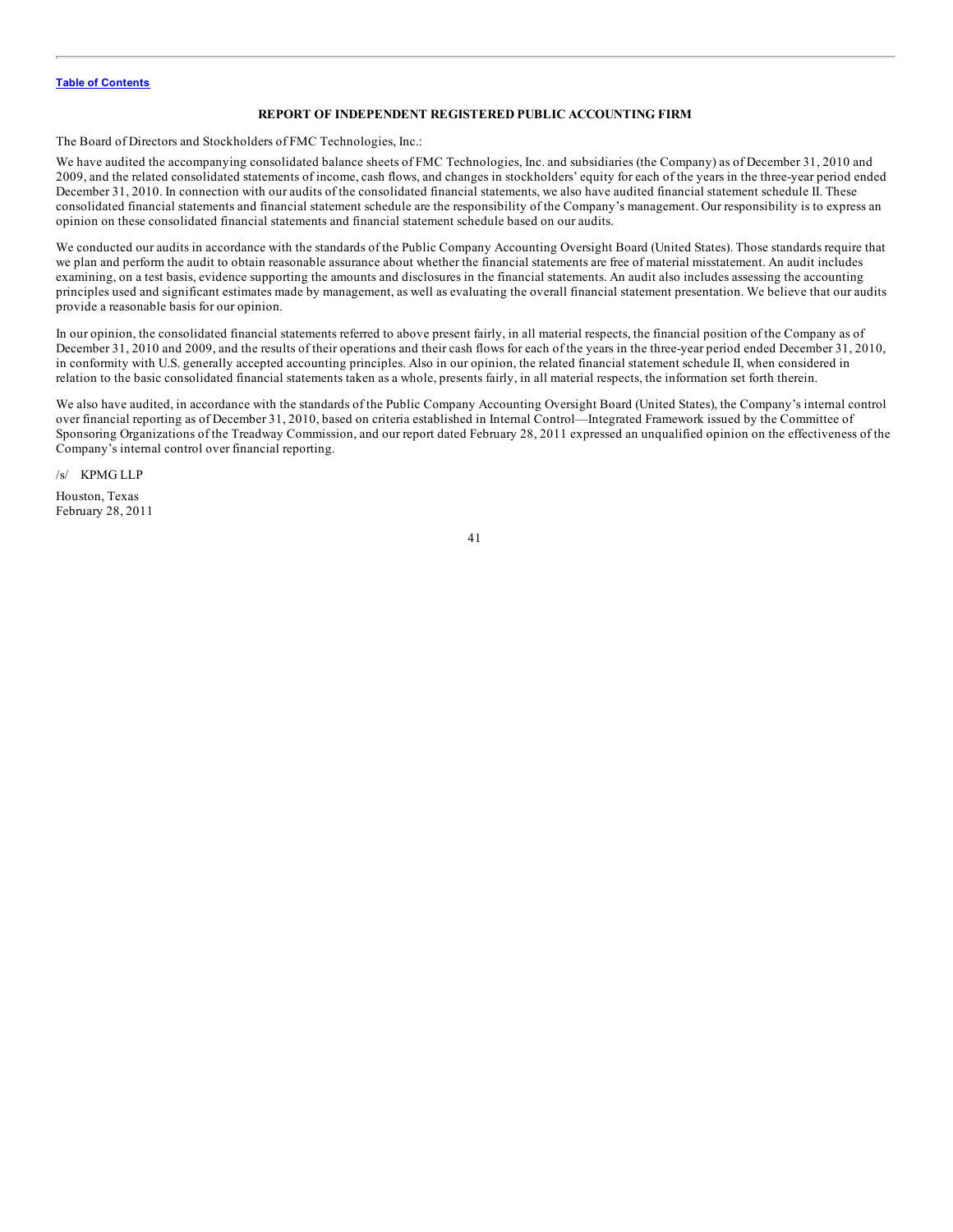# **FMC TECHNOLOGIES, INC. AND CONSOLIDATED SUBSIDIARIES CONSOLIDATED STATEMENTS OF INCOME**

|                                                                             |                       | Year Ended December 31, |                       |  |
|-----------------------------------------------------------------------------|-----------------------|-------------------------|-----------------------|--|
| (In millions, except per share data)                                        | 2010                  | 2009                    | 2008                  |  |
| Revenue:                                                                    |                       |                         |                       |  |
| Product revenue                                                             | \$3,556.7             | \$3,934.8               | \$4,166.5             |  |
| Service and other revenue                                                   | 568.9                 | 470.6                   | 384.4                 |  |
| Total revenue                                                               | 4,125.6               | 4,405.4                 | 4,550.9               |  |
| Costs and expenses:                                                         |                       |                         |                       |  |
| Cost of product revenue                                                     | 2,663.4               | 3,092.9                 | 3,344.6               |  |
| Cost of service and other revenue                                           | 410.6                 | 341.6                   | 278.5                 |  |
| Selling, general and administrative expense                                 | 432.0                 | 389.5                   | 351.7                 |  |
| Research and development expense                                            | 68.0                  | 51.3                    | 45.3                  |  |
| Total costs and expenses                                                    | 3,574.0               | 3,875.3                 | 4,020.1               |  |
| Other expense, net                                                          | (4.9)                 | (2.7)                   | (23.0)                |  |
| Income before interest income, interest expense and income taxes            | 546.7                 | 527.4                   | 507.8                 |  |
| Interest income                                                             | 2.3                   | 2.4                     | 6.6                   |  |
| Interest expense                                                            | (11.1)                | (11.9)                  | (8.1)                 |  |
| Income from continuing operations before income taxes                       | 537.9                 | 517.9                   | 506.3                 |  |
| Provision for income taxes                                                  | 159.6                 | 155.1                   | 152.0                 |  |
| Income from continuing operations                                           | 378.3                 | 362.8                   | 354.3                 |  |
| Income (loss) from discontinued operations, net of income taxes (Note 3)    | (0.4)                 | 0.5                     | 8.4                   |  |
| Net income                                                                  | 377.9                 | 363.3                   | 362.7                 |  |
| Less: net income attributable to noncontrolling interests                   | (2.4)                 | (1.5)                   | (1.4)                 |  |
| Net income attributable to FMC Technologies, Inc.                           | $\mathbb{S}$<br>375.5 | $\mathbb{S}$<br>361.8   | $\mathbb{S}$<br>361.3 |  |
| Basic earnings per share attributable to FMC Technologies, Inc. (Note 2):   |                       |                         |                       |  |
| Income from continuing operations                                           | 3.09<br>\$            | $\mathbb{S}$<br>2.91    | 2.76<br>$\mathcal{S}$ |  |
| Income (loss) from discontinued operations                                  |                       |                         | 0.07                  |  |
| Basic earnings per share                                                    | 3.09                  | 2.91<br>S               | \$<br>2.83            |  |
| Diluted earnings per share attributable to FMC Technologies, Inc. (Note 2): |                       |                         |                       |  |
| Income from continuing operations                                           | 3.06                  | \$<br>2.87              | \$<br>2.72            |  |
| Income (loss) from discontinued operations                                  |                       | 0.01                    | 0.06                  |  |
| Diluted earnings per share                                                  | 3.06                  | $\mathbb{S}$<br>2.88    | 2.78                  |  |
|                                                                             |                       |                         |                       |  |
| Weighted average shares outstanding (Note 2):<br><b>Basic</b>               | 121.5                 | 124.3                   | 127.8                 |  |
|                                                                             |                       |                         |                       |  |
| Diluted                                                                     | 122.7                 | 125.7                   | 129.7                 |  |
| Net income attributable to FMC Technologies, Inc.:                          |                       |                         |                       |  |
| Income from continuing operations                                           | 375.9<br>\$.          | 361.3<br>S.             | \$352.9               |  |
| Income (loss) from discontinued operations, net of income taxes             | (0.4)                 | 0.5                     | 8.4                   |  |
| Net income attributable to FMC Technologies, Inc.                           | \$375.5               | \$361.8                 | \$361.3               |  |

The accompanying notes are an integral part of the consolidated financial statements.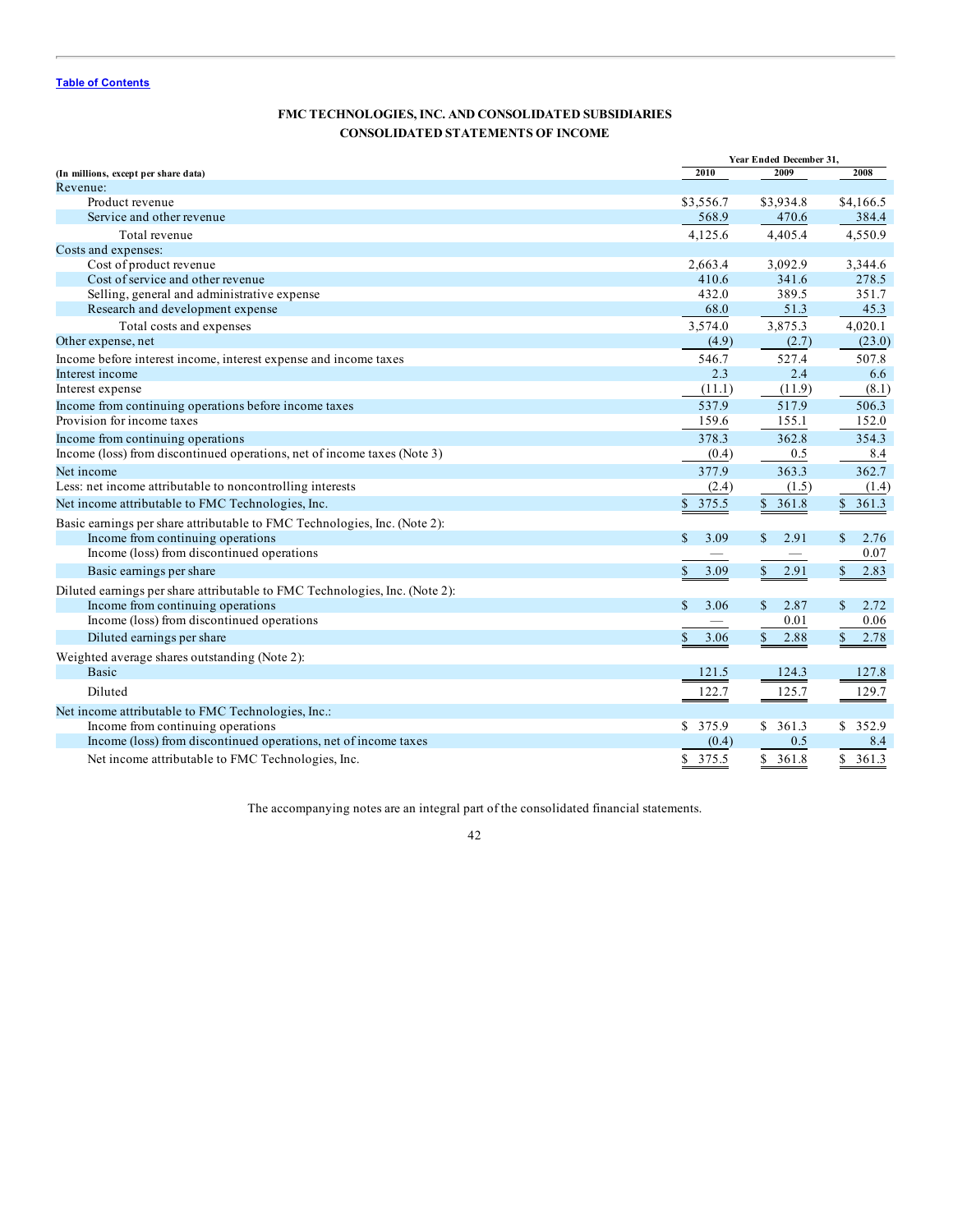# **FMC TECHNOLOGIES, INC. AND CONSOLIDATED SUBSIDIARIES CONSOLIDATED BALANCE SHEETS**

|                                                                                                                       | December 31.             |                      |
|-----------------------------------------------------------------------------------------------------------------------|--------------------------|----------------------|
| (In millions, except par value data)                                                                                  | 2010                     | 2009                 |
| <b>Assets</b>                                                                                                         |                          |                      |
| Current assets:                                                                                                       |                          |                      |
| Cash and cash equivalents                                                                                             | \$315.5                  | \$460.7              |
| Trade receivables, net of allowances of \$11.0 in 2010 and \$8.0 in 2009                                              | 1,103.4                  | 879.2                |
| Inventories, net (Note 5)                                                                                             | 566.5                    | 591.8                |
| Derivative financial instruments (Note 14)                                                                            | 73.8                     | 108.0                |
| Prepaid expenses                                                                                                      | 18.9                     | 20.5                 |
| Other current assets                                                                                                  | 164.3                    | 165.4                |
| Deferred income taxes (Note 10)                                                                                       | 61.7                     | 33.6                 |
| Income taxes benefit                                                                                                  | 41.2                     | 8.9                  |
| Total current assets                                                                                                  | 2.345.3                  | 2,268.1              |
| Investments                                                                                                           | 148.2                    | 141.8                |
| Property, plant and equipment, net (Note 6)                                                                           | 609.0                    | 581.9                |
| Goodwill (Note 7)                                                                                                     | 274.8                    | 272.7                |
| Intangible assets, net (Note 7)                                                                                       | 140.5                    | 154.6                |
| Deferred income taxes (Note 10)                                                                                       | 26.8                     | 74.2                 |
| Derivative financial instruments (Note 14)                                                                            | 60.1                     | 28.5                 |
| Other assets                                                                                                          | 39.5                     | 34.6                 |
| <b>Total assets</b>                                                                                                   | \$3,644.2                | \$3,556.4            |
|                                                                                                                       |                          |                      |
| Liabilities and equity<br>Current liabilities:                                                                        |                          |                      |
|                                                                                                                       | \$<br>12.2               | $\mathbb{S}$<br>28.5 |
| Short-term debt and current portion of long-term debt (Note 9)<br>Accounts payable, trade                             | 344.1                    | 343.9                |
| Advance payments and progress billings                                                                                | 556.4                    | 670.4                |
| Accrued payroll                                                                                                       | 145.8                    |                      |
| Derivative financial instruments (Note 14)                                                                            | 74.9                     | 139.8<br>111.5       |
| Income taxes payable                                                                                                  | 39.2                     | 58.6                 |
| Current portion of accrued pension and other postretirement benefits (Note 11)                                        | 3.9                      | 2.0                  |
| Deferred income taxes (Note 10)                                                                                       | 64.3                     | 92.9                 |
| Other current liabilities                                                                                             | 254.6                    | 273.4                |
|                                                                                                                       |                          |                      |
| Total current liabilities                                                                                             | 1.495.4                  | 1.721.0              |
| Long-term debt, less current portion (Note 9)                                                                         | 351.1                    | 391.6                |
| Accrued pension and other postretirement benefits, less current portion (Note 11)                                     | 177.7                    | 140.0                |
| Deferred income taxes (Note 10)                                                                                       | 93.9                     | 4.4                  |
| Other liabilities                                                                                                     | 157.7                    | 158.0                |
| Derivative financial instruments (Note 14)                                                                            | 46.1                     | 29.6                 |
| Commitments and contingent liabilities (Note 18)                                                                      |                          |                      |
| Stockholders' equity (Note 13):                                                                                       |                          |                      |
| Preferred stock, \$0.01 par value, 12.0 shares authorized; no shares issued in 2010 or 2009                           | $\overline{\phantom{a}}$ |                      |
| Common stock, \$0.01 par value, 300.0 shares authorized in 2010 and 2009; 143.2 shares issued in 2010 and 2009; 119.8 |                          |                      |
| and 121.8 shares outstanding in 2010 and 2009, respectively                                                           | 1.4                      | 1.4                  |
| Common stock held in employee benefit trust, at cost; 0.1 shares in 2010 and 2009                                     | (3.4)                    | (5.7)                |
| Common stock held in treasury, at cost, 23.3 and 21.2 shares in 2010 and 2009, respectively                           | (947.8)                  | (816.1)              |
| Capital in excess of par value of common stock                                                                        | 698.7                    | 710.1                |
| Retained earnings                                                                                                     | 1,814.9                  | 1,438.9              |
| Accumulated other comprehensive loss                                                                                  | (252.1)                  | (225.8)              |
| Total FMC Technologies, Inc. stockholders' equity                                                                     | 1,311.7                  | 1,102.8              |
| Noncontrolling interests                                                                                              | 10.6                     | 9.0                  |
| Total equity                                                                                                          | 1,322.3                  | 1,111.8              |
| <b>Total liabilities and equity</b>                                                                                   | \$3,644.2                | \$3,556.4            |
|                                                                                                                       |                          |                      |

The accompanying notes are an integral part of the consolidated financial statements.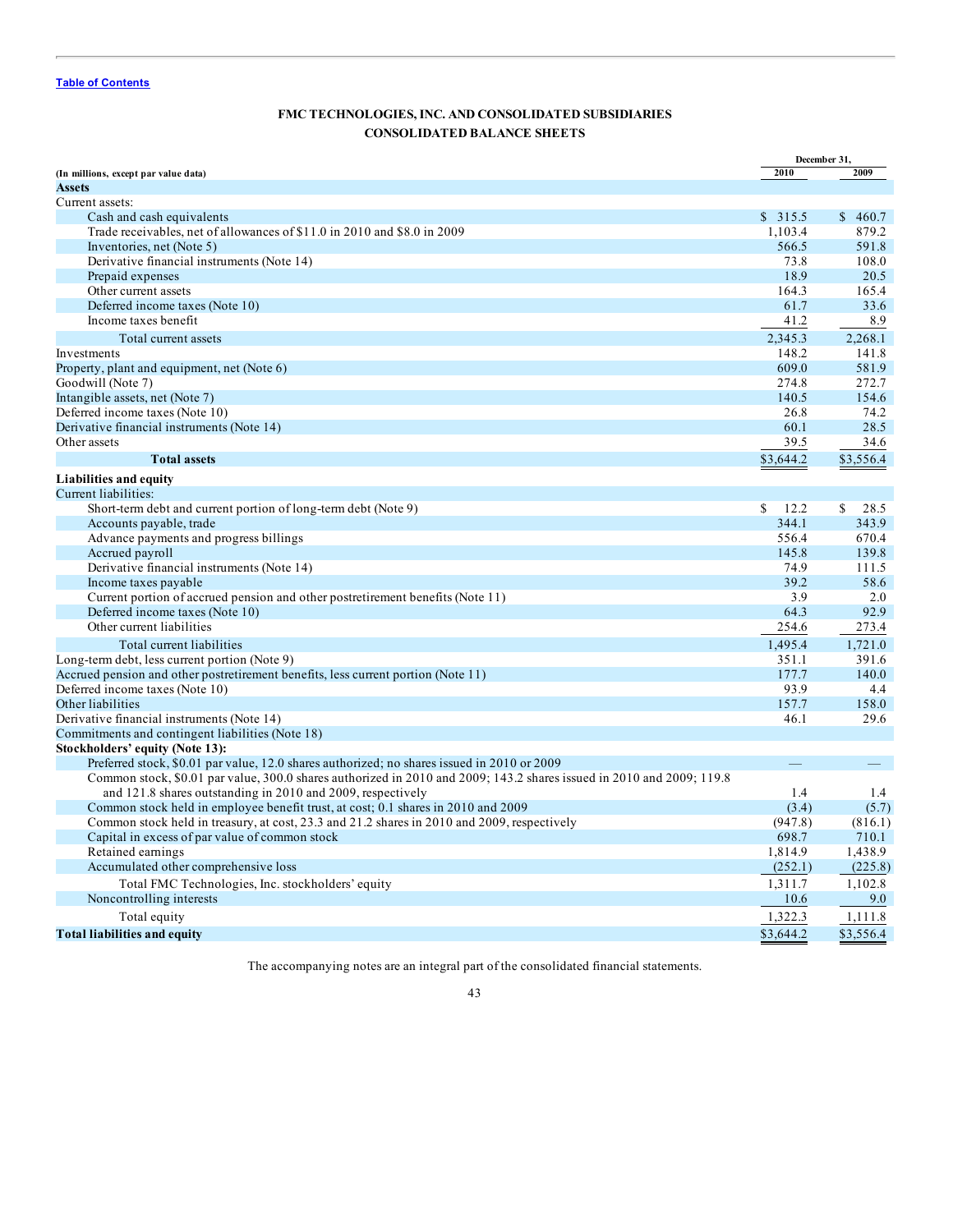# **FMC TECHNOLOGIES, INC. AND CONSOLIDATED SUBSIDIARIES CONSOLIDATED STATEMENTS OF CASH FLOWS**

|                                                                                                               |                          | Year Ended December 31, |                     |
|---------------------------------------------------------------------------------------------------------------|--------------------------|-------------------------|---------------------|
| (In millions)                                                                                                 | 2010                     | 2009                    | 2008                |
| Cash provided (required) by operating activities of continuing operations:                                    |                          |                         |                     |
| Net income attributable to FMC Technologies, Inc.                                                             | \$ 375.5                 | \$361.8                 | \$361.3             |
| Income (loss) from discontinued operations, net of income taxes                                               | 0.4                      | (0.5)                   | (8.4)               |
| Income from continuing operations                                                                             | 375.9                    | 361.3                   | 352.9               |
| Adjustments to reconcile income to cash provided (required) by operating activities of continuing operations: |                          |                         |                     |
| Depreciation                                                                                                  | 80.7                     | 78.3                    | 57.7                |
| Amortization                                                                                                  | 20.6                     | 14.7                    | 14.9                |
| Employee benefit plan and stock-based compensation costs                                                      | 66.0                     | 78.9                    | 57.0                |
| Deferred income tax provision                                                                                 | 86.6                     | 3.9                     | 63.4                |
| Unrealized loss on derivative instruments                                                                     | 11.5                     | 15.0                    | 8.8                 |
| Other                                                                                                         | 11.0                     | 3.6                     | 7.7                 |
| Changes in operating assets and liabilities, net of effects of acquisitions:                                  |                          |                         |                     |
| Trade receivables, net                                                                                        | (217.3)                  | 211.3                   | (322.7)             |
| Inventories, net                                                                                              | 19.4                     | 7.5                     | (77.1)              |
| Accounts payable, trade                                                                                       | 2.8                      | (142.8)                 | 140.9               |
| Advance payments and progress billings                                                                        | (111.7)                  | (182.4)                 | 207.6               |
| Other assets and liabilities, net                                                                             | (42.6)                   | 142.1                   | (101.8)             |
| Income taxes payable                                                                                          | (56.5)                   | 71.5                    | (48.2)              |
| Accrued pension and other postretirement benefits, net                                                        | (51.6)                   | (66.3)                  | (99.4)              |
| Cash provided by operating activities of continuing operations                                                | 194.8                    | 596.6                   | 261.7               |
| Cash provided (required) by discontinued operations—operating                                                 | 0.5                      | (2.1)                   | (11.1)              |
| Cash provided by operating activities                                                                         | 195.3                    | 594.5                   | 250.6               |
|                                                                                                               |                          |                         |                     |
| Cash provided (required) by investing activities:                                                             |                          |                         |                     |
| Capital expenditures                                                                                          | (112.5)                  | (110.0)                 | (165.0)             |
| Acquisitions, net of cash and cash equivalents acquired                                                       | $\overline{\phantom{m}}$ | (152.6)                 |                     |
| Noncontrolling equity investments                                                                             | $\qquad \qquad$          | (10.0)                  | (121.3)             |
| Proceeds from disposal of assets                                                                              | 3.1                      | 18.9                    | $3.4$               |
| Cash required by investing activities of continuing operations                                                | (109.4)                  | (253.7)                 | (282.9)             |
| Cash required by discontinued operations—investing                                                            |                          |                         | (4.7)               |
| Cash required by investing activities                                                                         | (109.4)                  | (253.7)                 | (287.6)             |
| Cash provided (required) by financing activities:                                                             |                          |                         |                     |
| Net increase (decrease) in short-term debt and current portion of long-term debt                              | (19.9)                   | 4.0                     | 14.5                |
| Net increase (decrease) in commercial paper                                                                   | (67.6)                   | 226.6                   | (51.0)              |
| Proceeds from issuance of long-term debt                                                                      | 30.0                     | 60.0                    | 447.0               |
| Repayments of long-term debt                                                                                  | (0.4)                    | (370.8)                 | (41.1)              |
| Proceeds from exercise of stock options                                                                       | 2.3                      | 3.1                     | 4.8                 |
| Purchase of treasury stock                                                                                    | (164.4)                  | (155.7)                 | (324.0)             |
| Excess tax benefits                                                                                           | 5.5                      | 2.0                     | 24.0                |
| Proceeds on spin-off of JBT Corporation and affiliates                                                        |                          | $\frac{1}{2}$           | 196.2               |
| Other                                                                                                         | (16.3)                   | (6.8)                   | (17.7)              |
| Cash provided (required) by financing activities                                                              | (230.8)                  | (237.6)                 | 252.7               |
| Effect of exchange rate changes on cash and cash equivalents                                                  | (0.3)                    | 17.4                    | (5.1)               |
|                                                                                                               |                          |                         |                     |
| Increase (decrease) in cash and cash equivalents                                                              | (145.2)                  | 120.6                   | 210.6               |
| Cash and cash equivalents, beginning of year                                                                  | 460.7                    | 340.1                   | 129.5               |
| Cash and cash equivalents, end of year                                                                        | \$315.5                  | \$460.7                 | \$340.1             |
| Supplemental disclosures of cash flow information:                                                            |                          |                         |                     |
| Cash paid for interest (net of interest capitalized)                                                          | \$12.5                   | \$10.4                  | $\mathbb{S}$<br>9.4 |
| Cash paid for income taxes (net of refunds received)                                                          | \$126.1                  | \$71.4                  | \$132.3             |

The accompanying notes are an integral part of the consolidated financial statements.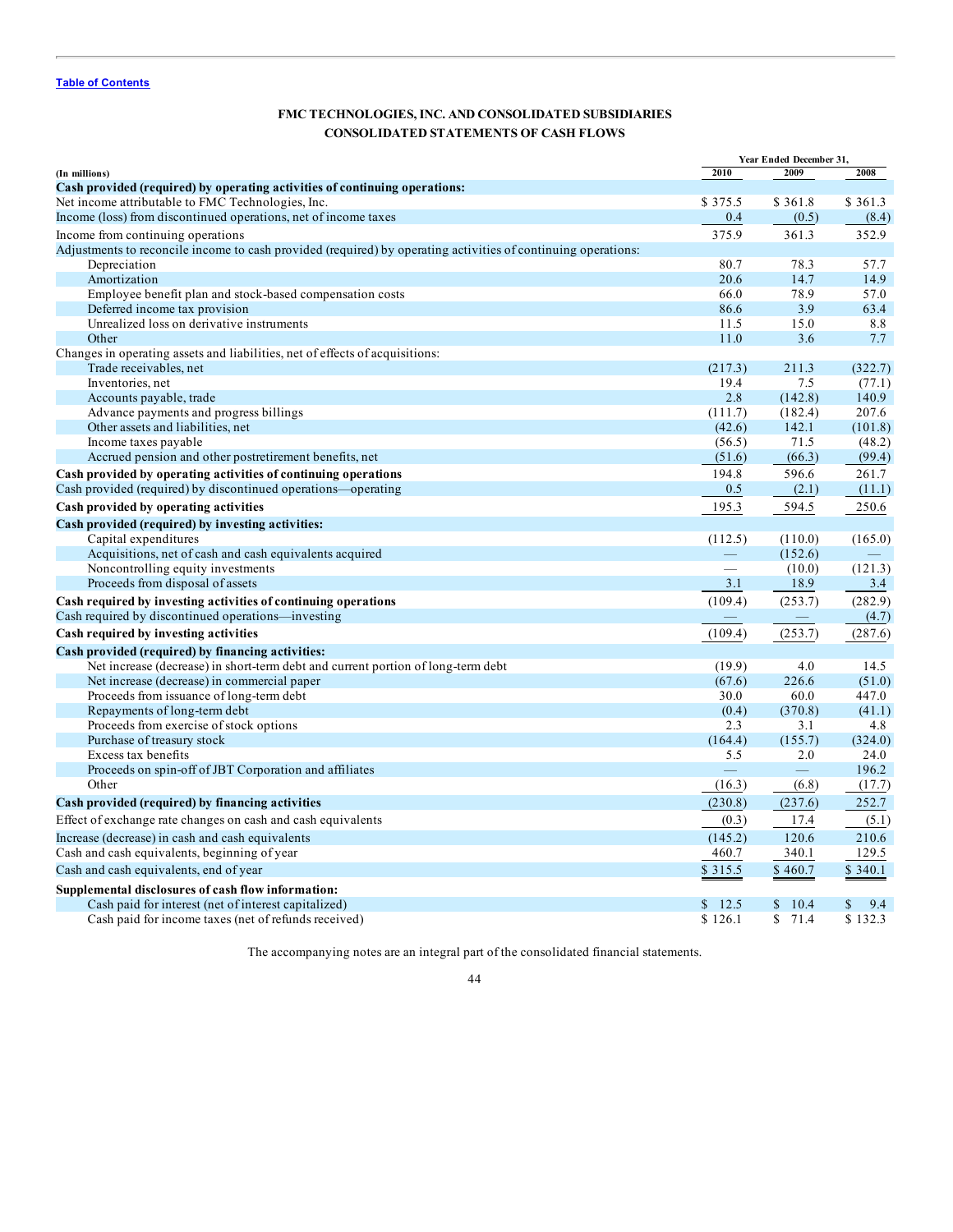# **FMC TECHNOLOGIES, INC. AND CONSOLIDATED SUBSIDIARIES CONSOLIDATED STATEMENTS OF CHANGES IN STOCKHOLDERS' EQUITY**

| (In millions)                                                                                          |               | Common<br><b>Stock</b>   |               | Common<br>stock held in<br>treasury and<br>employee<br>benefit<br>trust |               | Capital in<br>excess of par<br>value of<br>common stock | Retained<br>Earnings  | Accumulated<br>Other<br>Comprehensive<br>Income<br>(Loss) |               | <b>Total FMC</b><br>Technologies<br>Stockholders'<br>Equity |             | Non-<br>controlling<br>Interest |               | Total<br>Stockholders'<br>Equity |
|--------------------------------------------------------------------------------------------------------|---------------|--------------------------|---------------|-------------------------------------------------------------------------|---------------|---------------------------------------------------------|-----------------------|-----------------------------------------------------------|---------------|-------------------------------------------------------------|-------------|---------------------------------|---------------|----------------------------------|
| <b>Balance at December 31, 2007</b>                                                                    | $\mathbf S$   | 1.4                      | $\mathsf{s}$  | (428.1)                                                                 | <sup>\$</sup> | 724.0                                                   | 771.6<br>$\mathbb{S}$ | \$<br>(47.2)                                              | $\mathbf S$   | 1,021.7                                                     | $\mathbf S$ | 7.6                             | S             | 1,029.3                          |
| Net income                                                                                             |               |                          |               |                                                                         |               |                                                         | 361.3                 |                                                           |               | 361.3                                                       |             | 1.4                             |               | 362.7                            |
| Foreign currency translation adjustment                                                                |               |                          |               |                                                                         |               |                                                         |                       | (139.1)                                                   |               | (139.1)                                                     |             |                                 |               | (139.1)                          |
| Net deferral of hedging gains (net of income taxes of<br>\$64.8) (Note 14)                             |               |                          |               |                                                                         |               |                                                         |                       | (110.2)                                                   |               | (110.2)                                                     |             |                                 |               | (110.2)                          |
| Change in pension and other postretirement benefit losses<br>(net of income taxes of \$77.7) (Note 11) |               |                          |               |                                                                         |               |                                                         |                       | (137.9)                                                   |               | (137.9)                                                     |             |                                 |               | (137.9)                          |
| Changes in investments (net of income taxes of \$0.8)                                                  |               | -                        |               |                                                                         |               |                                                         |                       | (1.9)                                                     |               | (1.9)                                                       |             | $\overline{\phantom{0}}$        |               | (1.9)                            |
| Total comprehensive income (loss)                                                                      |               | $\overline{\phantom{m}}$ |               |                                                                         |               |                                                         | 361.3                 | (389.1)                                                   |               | (27.8)                                                      |             | 1.4                             |               | (26.4)                           |
| Issuance of common stock                                                                               |               | -                        |               | -                                                                       |               | 4.8                                                     |                       |                                                           |               | 4.8                                                         |             |                                 |               | 4.8                              |
| Excess tax benefits on stock-based payment arrangements                                                |               |                          |               |                                                                         |               | 24.0                                                    |                       |                                                           |               | 24.0                                                        |             |                                 |               | 24.0                             |
| Taxes withheld on issuance of stock-based awards                                                       |               |                          |               | ÷.                                                                      |               | (17.5)                                                  | -                     |                                                           |               | (17.5)                                                      |             | $\overline{\phantom{0}}$        |               | (17.5)                           |
| Purchases of treasury stock (Note 13)                                                                  |               |                          |               | (324.0)                                                                 |               |                                                         |                       |                                                           |               | (324.0)                                                     |             |                                 |               | (324.0)                          |
| Reissuances of treasury stock (Note 13)                                                                |               |                          |               | 40.7                                                                    |               | (40.7)                                                  |                       |                                                           |               |                                                             |             |                                 |               |                                  |
| Net purchases of common stock for employee benefit<br>trust                                            |               |                          |               | (1.5)                                                                   |               | 3.2                                                     |                       |                                                           |               | 1.7                                                         |             |                                 |               | 1.7                              |
| Stock-based compensation (Note 12)                                                                     |               |                          |               |                                                                         |               | 30.2                                                    |                       |                                                           |               | 30.2                                                        |             |                                 |               | 30.2                             |
| Spin-off of JBT                                                                                        |               |                          |               | 0.6                                                                     |               | 0.7                                                     | (52.2)                | 27.9                                                      |               | (23.0)                                                      |             |                                 |               | (23.0)                           |
| Other                                                                                                  |               |                          |               |                                                                         |               |                                                         | 0.3                   | -                                                         |               | 0.3                                                         |             | (0.7)                           |               | (0.4)                            |
| <b>Balance at December 31, 2008</b>                                                                    |               | 1.4                      | \$            | (712.3)                                                                 | \$            | 728.7                                                   | \$1,081.0             | \$<br>(408.4)                                             | \$            | 690.4                                                       | \$          | 8.3                             | $\mathbf S$   | 698.7                            |
| Net income                                                                                             |               |                          |               |                                                                         |               |                                                         | 361.8                 |                                                           |               | 361.8                                                       |             | 1.5                             |               | 363.3                            |
| Foreign currency translation adjustment                                                                |               |                          |               |                                                                         |               |                                                         |                       | 77.2                                                      |               | 77.2                                                        |             |                                 |               | 77.2                             |
| Net deferral of hedging gains (net of income taxes of<br>\$41.1) (Note 14)                             |               |                          |               |                                                                         |               |                                                         | -                     | 71.9                                                      |               | 71.9                                                        |             |                                 |               | 71.9                             |
| Change in pension and other postretirement benefit losses                                              |               |                          |               |                                                                         |               |                                                         |                       |                                                           |               |                                                             |             |                                 |               |                                  |
| (net of income taxes of $$16.0$ ) (Note 11)                                                            |               |                          |               |                                                                         |               |                                                         |                       | 31.6                                                      |               | 31.6                                                        |             |                                 |               | 31.6                             |
| Changes in investments (net of income taxes of \$0.8)                                                  |               |                          |               |                                                                         |               |                                                         |                       | 1.9                                                       |               | 1.9                                                         |             |                                 |               | 1.9                              |
| Total comprehensive income                                                                             |               |                          |               |                                                                         |               |                                                         | 361.8                 | 182.6                                                     |               | 544.4                                                       |             | 1.5                             |               | 545.9                            |
| Issuance of common stock                                                                               |               | -                        |               | ÷.                                                                      |               | 3.1                                                     | $\qquad \qquad$       | $\overline{\phantom{0}}$                                  |               | 3.1                                                         |             | $\qquad \qquad$                 |               | 3.1                              |
| Excess tax benefits on stock-based payment arrangements                                                |               |                          |               |                                                                         |               | 2.0                                                     |                       |                                                           |               | 2.0                                                         |             |                                 |               | 2.0                              |
| Taxes withheld on issuance of stock-based awards                                                       |               |                          |               |                                                                         |               | (7.3)                                                   | -                     | -                                                         |               | (7.3)                                                       |             | -                               |               | (7.3)                            |
| Purchases of treasury stock (Note 13)                                                                  |               |                          |               | (155.7)                                                                 |               |                                                         |                       |                                                           |               | (155.7)                                                     |             |                                 |               | (155.7)                          |
| Reissuances of treasury stock (Note 13)                                                                |               | -                        |               | 45.6                                                                    |               | (45.6)                                                  |                       | -                                                         |               |                                                             |             |                                 |               |                                  |
| Net purchases of common stock for employee benefit<br>trust                                            |               |                          |               | 0.6                                                                     |               | 0.2                                                     |                       |                                                           |               | 0.8                                                         |             |                                 |               | 0.8                              |
| Stock-based compensation (Note 12)                                                                     |               |                          |               |                                                                         |               | 29.2                                                    |                       |                                                           |               | 29.2                                                        |             | $\overline{\phantom{0}}$        |               | 29.2                             |
| Spin-off of JBT                                                                                        |               |                          |               |                                                                         |               |                                                         | (3.5)                 |                                                           |               | (3.5)                                                       |             |                                 |               | (3.5)                            |
| Other                                                                                                  |               |                          |               |                                                                         |               | (0.2)                                                   | (0.4)                 |                                                           |               | (0.6)                                                       |             | (0.8)                           |               | (1.4)                            |
| <b>Balance at December 31, 2009</b>                                                                    | $\mathcal{S}$ | 1.4                      | <sup>\$</sup> | (821.8)                                                                 | $\mathbf{s}$  | 710.1                                                   | \$1,438.9             | \$<br>(225.8)                                             | $\mathcal{S}$ | 1,102.8                                                     | \$          | 9.0                             | $\mathcal{S}$ | 1,111.8                          |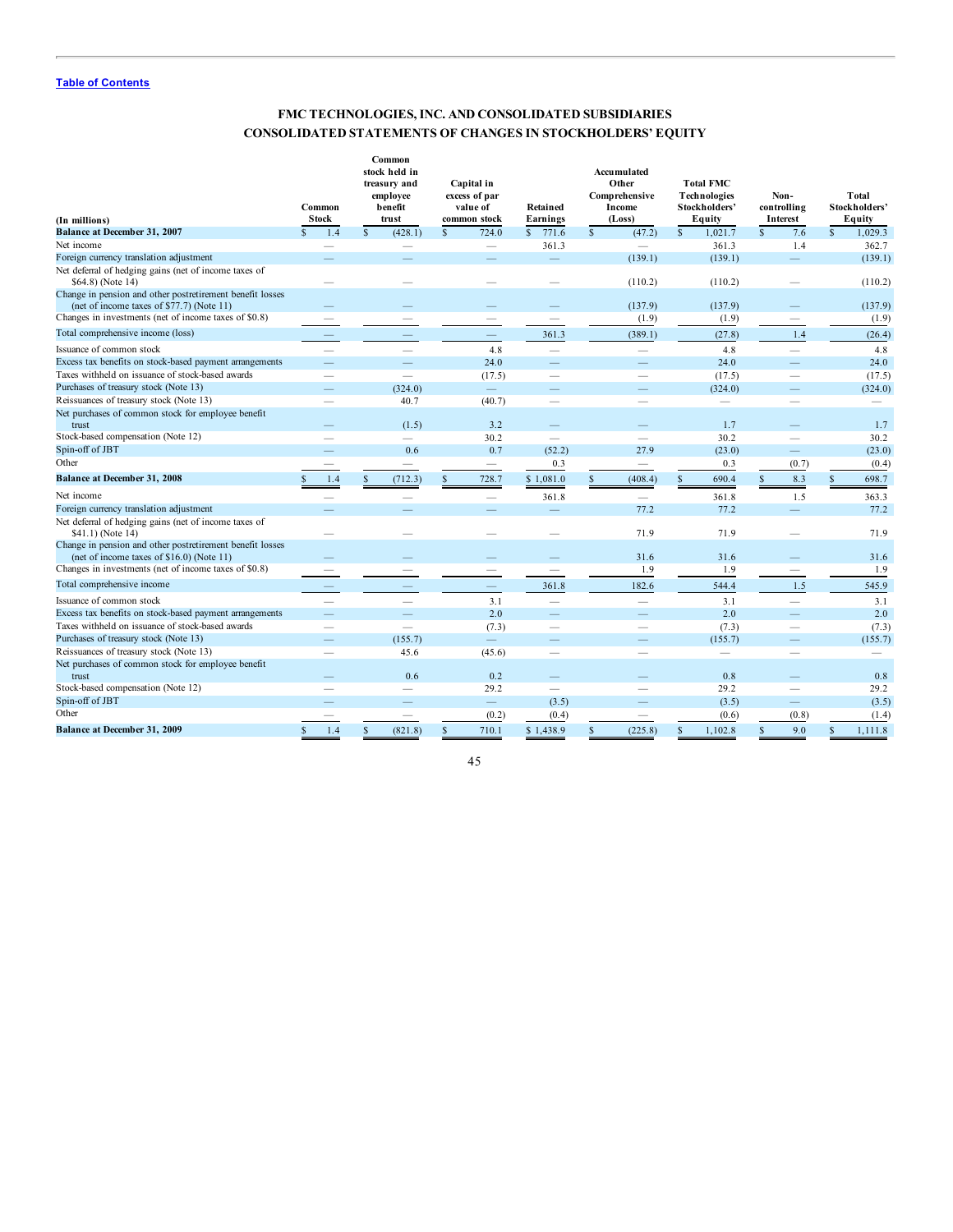| (In millions)                                                                                          | Common<br><b>Stock</b> | Common<br>stock held in<br>treasury and<br>employee<br>benefit<br>trust | Capital in<br>excess of par<br>value of<br>common stock | Retained<br>Earnings            | <b>Accumulated</b><br>Other<br>Comprehensive<br>Income<br>(Loss) | <b>Total FMC</b><br>Technologies<br>Stockholders'<br>Equity | Non-<br>controlling<br>Interest | Total<br>Stockholders'<br>Equity |
|--------------------------------------------------------------------------------------------------------|------------------------|-------------------------------------------------------------------------|---------------------------------------------------------|---------------------------------|------------------------------------------------------------------|-------------------------------------------------------------|---------------------------------|----------------------------------|
| Balance at December 31, 2009                                                                           | 1.4                    | (821.8)                                                                 | 710.1                                                   | \$1,438.9                       | (225.8)                                                          | 1,102.8                                                     | 9.0                             | 1,111.8                          |
| Net income                                                                                             |                        |                                                                         |                                                         | 375.5                           | -                                                                | 375.5                                                       | 2.4                             | 377.9                            |
| Foreign currency translation adjustment                                                                |                        |                                                                         |                                                         |                                 | (6.9)                                                            | (6.9)                                                       |                                 | (6.9)                            |
| Net deferral of hedging gains (net of income taxes of<br>$$11.1)$ (Note 14)                            |                        |                                                                         |                                                         |                                 | 19.1                                                             | 19.1                                                        |                                 | 19.1                             |
| Change in pension and other postretirement benefit losses<br>(net of income taxes of \$18.0) (Note 11) |                        |                                                                         |                                                         |                                 | (38.5)                                                           | (38.5)                                                      |                                 | (38.5)                           |
| Total comprehensive income (loss)                                                                      |                        |                                                                         |                                                         | 375.5                           | (26.3)                                                           | 349.2                                                       | 2.4                             | 351.6                            |
| Issuance of common stock                                                                               |                        |                                                                         | 2.3                                                     |                                 |                                                                  | 2.3                                                         |                                 | 2.3                              |
| Excess tax benefits on stock-based payment arrangements                                                | -                      |                                                                         | 5.5                                                     | $\overline{\phantom{a}}$        | $\overline{\phantom{a}}$                                         | 5.5                                                         |                                 | 5.5                              |
| Taxes withheld on issuance of stock-based awards                                                       |                        |                                                                         | (17.5)                                                  | $\overline{\phantom{a}}$        |                                                                  | (17.5)                                                      |                                 | (17.5)                           |
| Purchases of treasury stock (Note 13)                                                                  | -                      | (164.4)                                                                 |                                                         | $\overline{\phantom{a}}$        | -                                                                | (164.4)                                                     | -                               | (164.4)                          |
| Reissuances of treasury stock (Note 13)                                                                |                        | 32.6                                                                    | (32.6)                                                  | $\overline{\phantom{a}}$        |                                                                  |                                                             |                                 |                                  |
| Net purchases of common stock for employee benefit<br>trust                                            |                        | 2.4                                                                     | 3.4                                                     |                                 |                                                                  | 5.8                                                         |                                 | 5.8                              |
| Stock-based compensation (Note 12)                                                                     |                        | $\overline{\phantom{a}}$                                                | 27.5                                                    | $\hspace{0.1mm}-\hspace{0.1mm}$ | $\overline{\phantom{a}}$                                         | 27.5                                                        | $\overline{\phantom{a}}$        | 27.5                             |
| Other                                                                                                  |                        |                                                                         |                                                         | 0.5                             |                                                                  | 0.5                                                         | (0.8)                           | (0.3)                            |
| Balance at December 31, 2010                                                                           | 1.4                    | (951.2)                                                                 | 698.7                                                   | \$1,814.9                       | (252.1)                                                          | 1,311.7                                                     | 10.6                            | 1,322.3                          |

The accompanying notes are an integral part of the consolidated financial statements.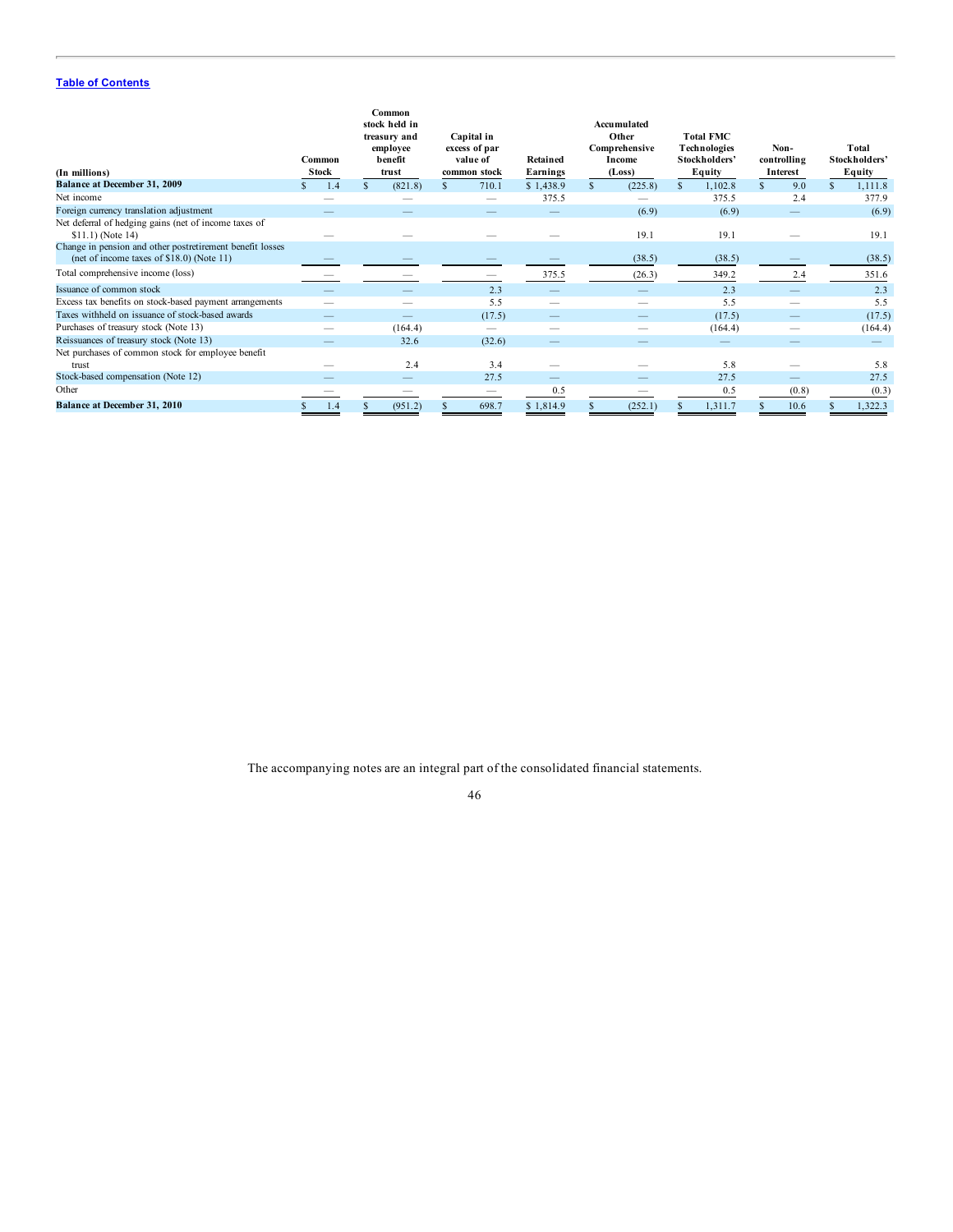# **FMC TECHNOLOGIES, INC. AND CONSOLIDATED SUBSIDIARIES NOTES TO CONSOLIDATED FINANCIAL STATEMENTS**

## **NOTE 1. BASIS OF PRESENTATION AND SUMMARY OF SIGNIFICANT ACCOUNTING POLICIES**

*Basis of presentation—*FMC Technologies, Inc. and consolidated subsidiaries ("FMC Technologies" or "we") designs, manufactures and services sophisticated machinery and systems for our customers through our business segments: Energy Production Systems and Energy Processing Systems. Our consolidated financial statements have been prepared in U.S. dollars and in accordance with U.S. generally accepted accounting principles ("GAAP").

In October 2007, we announced the intention to spin-off 100% of our FoodTech and Airport Systems businesses which are now known as John Bean Technologies Corporation ("JBT"). On July 12, 2008, our Board of Directors approved the spin-off of the businesses to our shareholders. The spin-off was accomplished on July 31, 2008, through a tax-free dividend of all outstanding shares of JBT, which is now an independent public company traded on the New York Stock Exchange (symbol JBT). The results of JBT have been reported as discontinued operations for all periods presented.

*Use of estimates*—The preparation of financial statements in conformity with GAAP requires management to make estimates and assumptions that affect the reported amounts of assets and liabilities and disclosures of contingent assets and liabilities at the date of the financial statements and the reported amounts of revenue and expenses during the reporting period. Actual results could differ from those estimates. We base our estimates on historical experience and on other assumptions that we believe to be relevant under the circumstances. In particular, judgment is used in areas such as revenue recognition using the percentage of completion method of accounting, making estimates associated with the valuation of inventory and income tax assets, and accounting for retirement benefits and contingencies.

*Principles of consolidation*—The consolidated financial statements include the accounts of FMC Technologies and its majority-owned subsidiaries and affiliates. Intercompany accounts and transactions are eliminated in consolidation. Investments in the common stock of affiliated companies in which our ownership is between 20% and 50% and in which we exercise significant influence over operating and financial policies, but do not have effective control, are accounted for using the equity method of accounting.

*Reclassifications*—Certain prior-year amounts have been reclassified to conform to the current year's presentation. We reclassified \$33.6 million from current deferred tax liabilities and \$4.4 million from long-term deferred tax assets to current deferred tax assets and long-term deferred tax liabilities, respectively, and \$8.9 million from income taxes payable to income taxes benefit in our December 31, 2009 consolidated balance sheet. The reclassification was made to differentiate tax assets and liabilities between jurisdictions.

*Revenue recognition*—Revenue from equipment sales is recognized either upon transfer of title to the customer (which is upon shipment or when customerspecific acceptance requirements are met) or under the percentage of completion method. Service revenue is recognized as the service is provided. We record our sales net of any value added, sales or use tax.

The percentage of completion method of accounting is used for construction-type manufacturing and assembly projects that involve significant design and engineering efforts in order to satisfy detailed customer-supplied specifications. Under the percentage of completion method, revenue is recognized as work progresses on each contract. We primarily apply the ratio of costs incurred to date to total estimated contract costs at completion to measure this ratio. If it is not possible to form a reliable estimate of progress toward completion, no revenues or costs are recognized until the project is complete or substantially complete. Any expected losses on construction-type contracts in progress are charged to earnings, in total, in the period the losses are identified.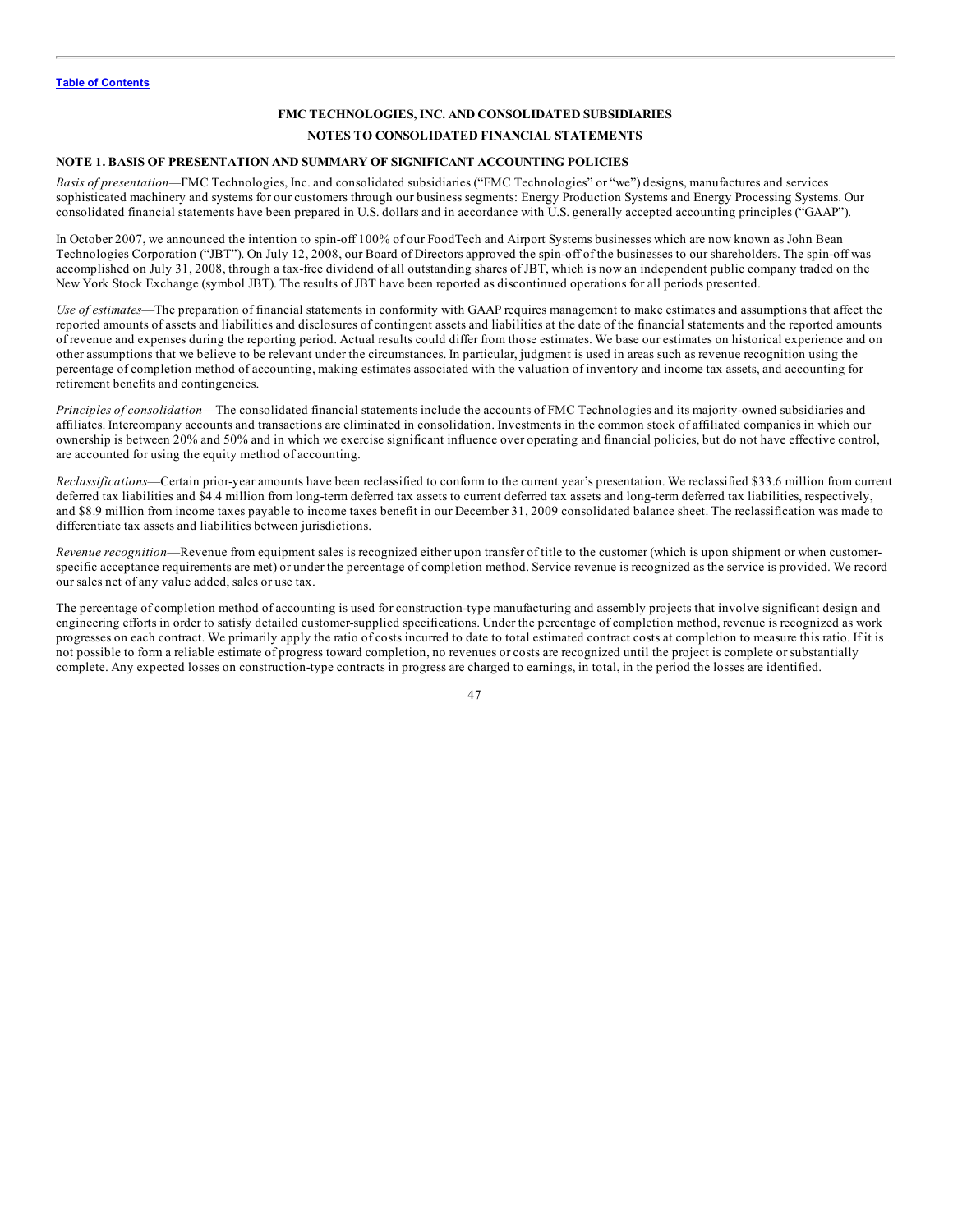Modifications to construction-type contracts, referred to as "change orders," effectively change the provisions of the original contract, and may, for example, alter the specifications or design, method or manner of performance, equipment, materials, sites, and/or period for completion of the work. If a change order represents a firm price commitment from a customer, we account for the revised estimate as if it had been included in the original estimate, effectively recognizing the pro rata impact of the new estimate on our calculation of progress toward completion in the period in which the firm commitment is received. If a change order is unpriced: (1) we include the costs of contract performance in our calculation of progress toward completion in the period in which the costs are incurred or become probable; and (2) when it is determined that the revenue is probable of recovery, we include the change order revenue, limited to the costs incurred to date related to the change order, in our calculation of progress toward completion. Unpriced change orders included in revenue were immaterial to our consolidated revenue for all periods presented. Margin is not recorded on unpriced change orders unless realization is assured beyond a reasonable doubt. The assessment of realization may be based upon our previous experience with the customer or based upon our receipt of a firm price commitment from the customer.

Progress billings generally are issued contingent on completion of certain phases of the work as stipulated in the contract. Revenue in excess of progress billings on contracts accounted for under the percentage of completion method amounted to \$285.5 million and \$236.2 million at December 31, 2010 and 2009, respectively. These unbilled receivables are reported in trade receivables on the consolidated balance sheets. Progress billings and cash collections in excess of revenue recognized on a contract are classified as advance payments and progress billings within current liabilities on the consolidated balance sheets.

*Fair Value*—We record our financial assets and financial liabilities at fair value. Fair value is defined as the price that would be received to sell an asset or paid to transfer a liability (an exit price) in an orderly transaction between market participants at the reporting date. The fair value framework requires the categorization of assets and liabilities into three levels based upon the assumptions (inputs) used to price the assets or liabilities. Level 1 provides the most reliable measure of fair value, whereas Level 3 generally requires significant management judgment. The three levels are defined as follows:

- *Level 1*: Unadjusted quoted prices in active markets for identical assets and liabilities.
- *Level 2*: Observable inputs other than those included in Level 1. For example, quoted prices for similar assets or liabilities in active markets or quoted prices for identical assets or liabilities in inactive markets.
- *Level 3*: Unobservable inputs reflecting management's own assumptions about the inputs used in pricing the asset or liability.

*Cash equivalents*—We consider investments in all highly-liquid debt instruments with original maturities of three months or less to be cash equivalents.

*Trade receivables*—We provide an allowance for doubtful accounts on trade receivables equal to the estimated uncollectible amounts. This estimate is based on historical collection experience and a specific review of each customer's trade receivable balance.

*Inventories*—Inventories are stated at the lower of cost or net realizable value. Inventory costs include those costs directly attributable to products, including all manufacturing overhead but excluding costs to distribute. Cost is determined on the last-in, first-out ("LIFO") basis for all significant domestic inventories, except certain inventories relating to construction-type contracts, which are stated at the actual production cost incurred to date, reduced by the portion of these costs identified with revenue recognized. The first-in, first-out ("FIFO") method is used to determine the cost for all other inventories.

*Impairment of long-lived and intangible assets*—Long-lived assets, including property, plant and equipment, identifiable intangible assets being amortized and capitalized software costs are reviewed for impairment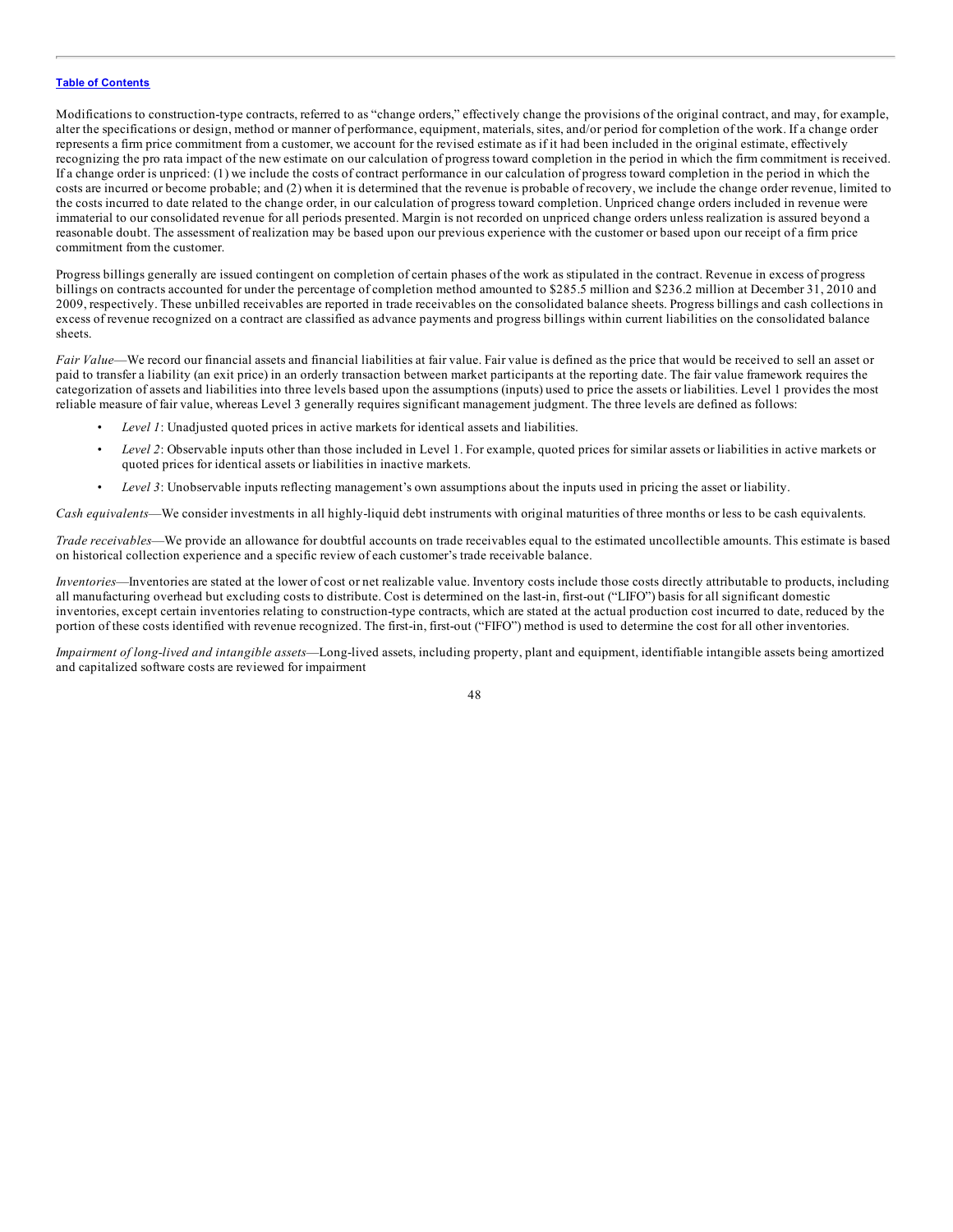whenever events or changes in circumstances indicate that the carrying amount of the long-lived asset may not be recoverable. The carrying amount of a long-lived asset is not recoverable if it exceeds the sum of the undiscounted cash flows expected to result from the use and eventual disposition of the asset. If it is determined that an impairment loss has occurred, the loss is measured as the amount by which the carrying amount of the long-lived asset exceeds its fair value.

Long-lived assets held for sale are reported at the lower of carrying value or fair value less cost to sell.

*Investments*—Investments in the common stock of affiliated companies in which our ownership is between 20% and 50% and in which we exercise significant influence over operating and financial policies, but do not have effective control, are accounted for using the equity method of accounting. We have a 45% interest in Schilling Robotics, LLC ("Schilling") which we account for the investment using the equity method. The carrying value of the investment at December 31, 2010 and 2009, was \$115.7 million and \$116.6 million, respectively, and is reported in the Energy Production segment.

We determine the appropriate classification of investments in marketable equity securities at the time of purchase and re-evaluate such designation as of each subsequent reporting date. Securities classified as available-for-sale are carried at fair value with unrealized holding gains and losses on these securities recognized in accumulated other comprehensive income (loss), net of related income tax. We had no available-for-sale securities at December 31, 2010.

Securities classified as trading securities are carried at fair value with gains and losses on these securities recognized through other income (expense), net. Trading securities are comprised primarily of marketable equity mutual funds that approximate a portion of our liability under our Non-Qualified Savings and Investment Plan ("Non-Qualified Plan"). Trading securities totaled approximately \$32.5 million and \$25.2 million at December 31, 2010 and 2009, respectively.

Investments are reviewed regularly to evaluate whether they have experienced an other than temporary decline in fair value. If we believe that an other than temporary decline exists, the investment is written down to the fair market value with a charge to earnings.

*Property, plant, and equipment*—Property, plant, and equipment is recorded at cost. Depreciation for financial reporting purposes is provided principally on the straight-line basis over the estimated useful lives of the assets (land improvements—20 to 35 years, buildings—20 to 50 years; and machinery and equipment—3 to 20 years). Gains and losses are reflected in income upon the sale or retirement of assets. Expenditures that extend the useful lives of property, plant and equipment are capitalized and depreciated over the estimated new remaining life of the asset.

*Capitalized software costs*—Other assets include the capitalized cost of internal use software (including Internet websites). The assets are stated at cost less accumulated amortization and totaled \$25.7 million and \$29.1 million at December 31, 2010 and 2009, respectively. These software costs include significant purchases of software and internal and external costs incurred during the application development stage of software projects. These costs are amortized on a straight-line basis over the estimated useful lives of the assets. For internal use software, the useful lives range from three to ten years. For Internet website costs, the estimated useful lives do not exceed three years.

*Goodwill and other intangible assets*—Goodwill is not subject to amortization but is tested for impairment on an annual basis (or more frequently if impairment indicators arise). We have established October 31 as the date of our annual test for impairment of goodwill. Impairment losses are calculated at the reporting unit level, and represent the excess of the carrying value of reporting unit goodwill over its implied fair value. The implied fair value of goodwill is determined by a two-step process. The first compares the fair value of the reporting unit (measured as the present value of expected future cash flows) to its carrying amount. If the fair value of the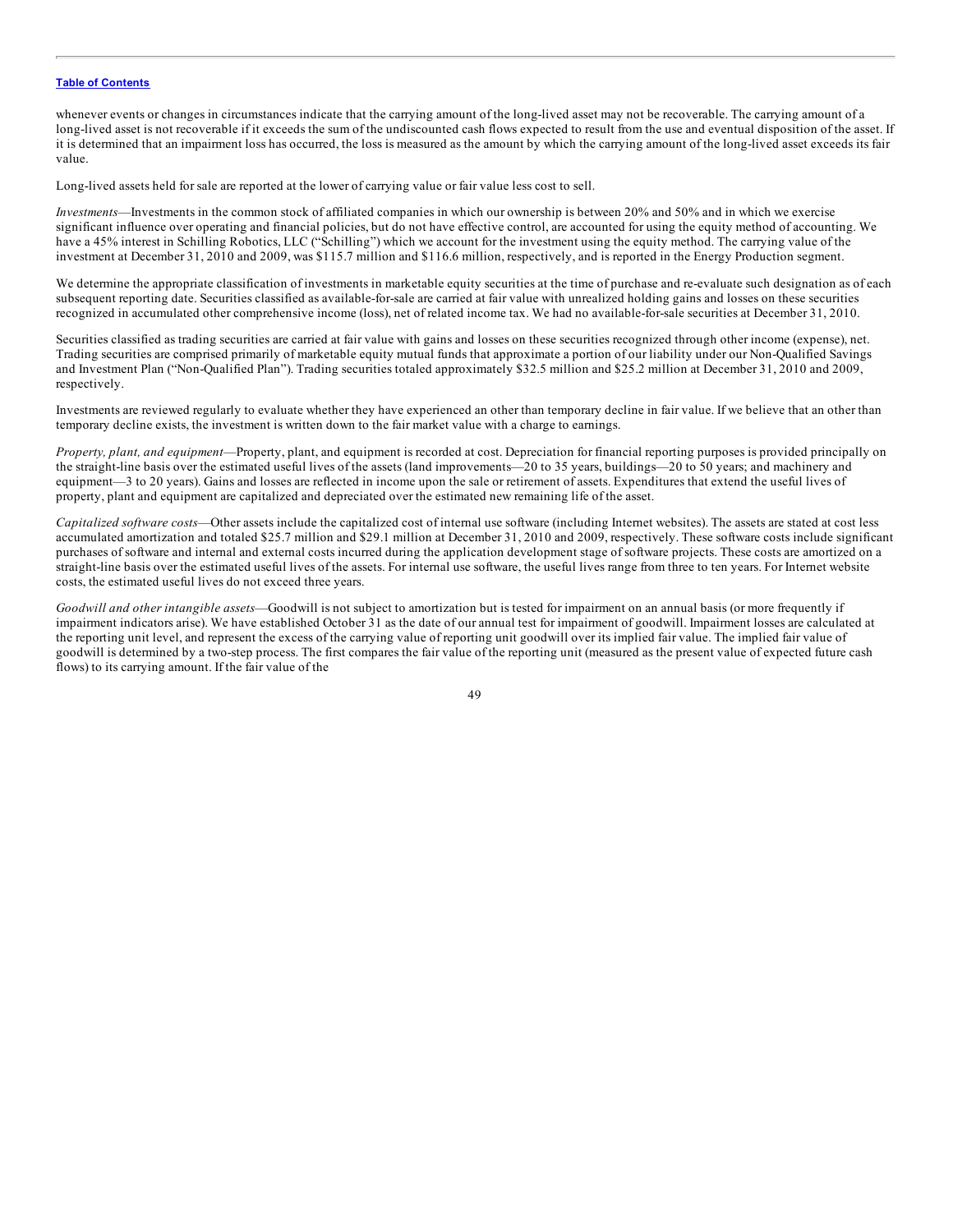reporting unit is less than its carrying amount, a second step is performed. In this step, the fair value of the reporting unit is allocated to its assets and liabilities to determine the implied fair value of goodwill, which is used to measure the impairment loss. We have not recognized any impairment for the years ended December 31, 2010 or 2009, as the fair values of our reporting units with goodwill balances exceed our carrying amounts. In addition, there were no negative conditions, or triggering events, that occurred in 2010 or 2009 requiring us to perform additional impairment reviews.

Our acquired intangible assets are being amortized on a straight-line basis over their estimated useful lives, which generally range from 7 to 40 years. None of our acquired intangible assets have indefinite lives.

*Income taxes*—Current income taxes are provided on income reported for financial statement purposes, adjusted for transactions that do not enter into the computation of income taxes payable in the same year. Deferred tax assets and liabilities are measured using enacted tax rates for the expected future tax consequences of temporary differences between the carrying amounts and the tax bases of assets and liabilities. A valuation allowance is established whenever management believes that it is more likely than not that deferred tax assets may not be realizable.

U.S. income taxes are not provided on our equity in undistributed earnings of foreign subsidiaries or affiliates to the extent we have determined that the earnings are indefinitely reinvested. U.S. income taxes are provided on such earnings in the period in which we can no longer support that such earnings are indefinitely reinvested.

*Stock-based employee compensation*—We measure compensation cost on restricted stock awards based on the market price at the grant date and the number of shares awarded. The compensation cost for each award is recognized ratably over the applicable service period, after taking into account estimated forfeitures.

*Common stock held in employee benefit trust*—Shares of our common stock are purchased by the plan administrator of the FMC Technologies, Inc. Non-Qualified Plan and placed in a trust owned by us. Purchased shares are recorded at cost and classified as a reduction of stockholders' equity in the consolidated balance sheets.

*Earnings per common share ("EPS")*—Basic EPS is computed using the weighted-average number of common shares outstanding. Diluted EPS gives effect to the potential dilution of earnings which could have occurred if additional shares were issued for stock option exercises and restricted stock under the treasury stock method. The treasury stock method assumes that proceeds that would be obtained upon exercise of common stock options and issuance of restricted stock are used to buy back outstanding common stock at the average market price during the period.

*Foreign currency*—Financial statements of operations for which the U.S. dollar is not the functional currency, and are located in non-highly inflationary countries, are translated into U.S. dollars prior to consolidation. Assets and liabilities are translated at the exchange rate in effect at the balance sheet date, while income statement accounts are translated at the average exchange rate for each period. For these operations, translation gains and losses are recorded as a component of accumulated other comprehensive income (loss) in stockholders' equity until the foreign entity is sold or liquidated. For operations in highly inflationary countries and where the local currency is not the functional currency, inventories, property, plant and equipment, and other non-current assets are converted to U.S. dollars at historical exchange rates, and all gains or losses from conversion are included in net income. Foreign currency effects on cash, cash equivalents, and debt in hyperinflationary economies are included in interest income or expense.

*Derivative financial instruments—*Derivatives are recognized in the consolidated balance sheets at fair value, with classification as current or non-current based upon the maturity of the derivative instrument. Changes in the fair value of derivative instruments are recorded in current earnings or deferred in accumulated other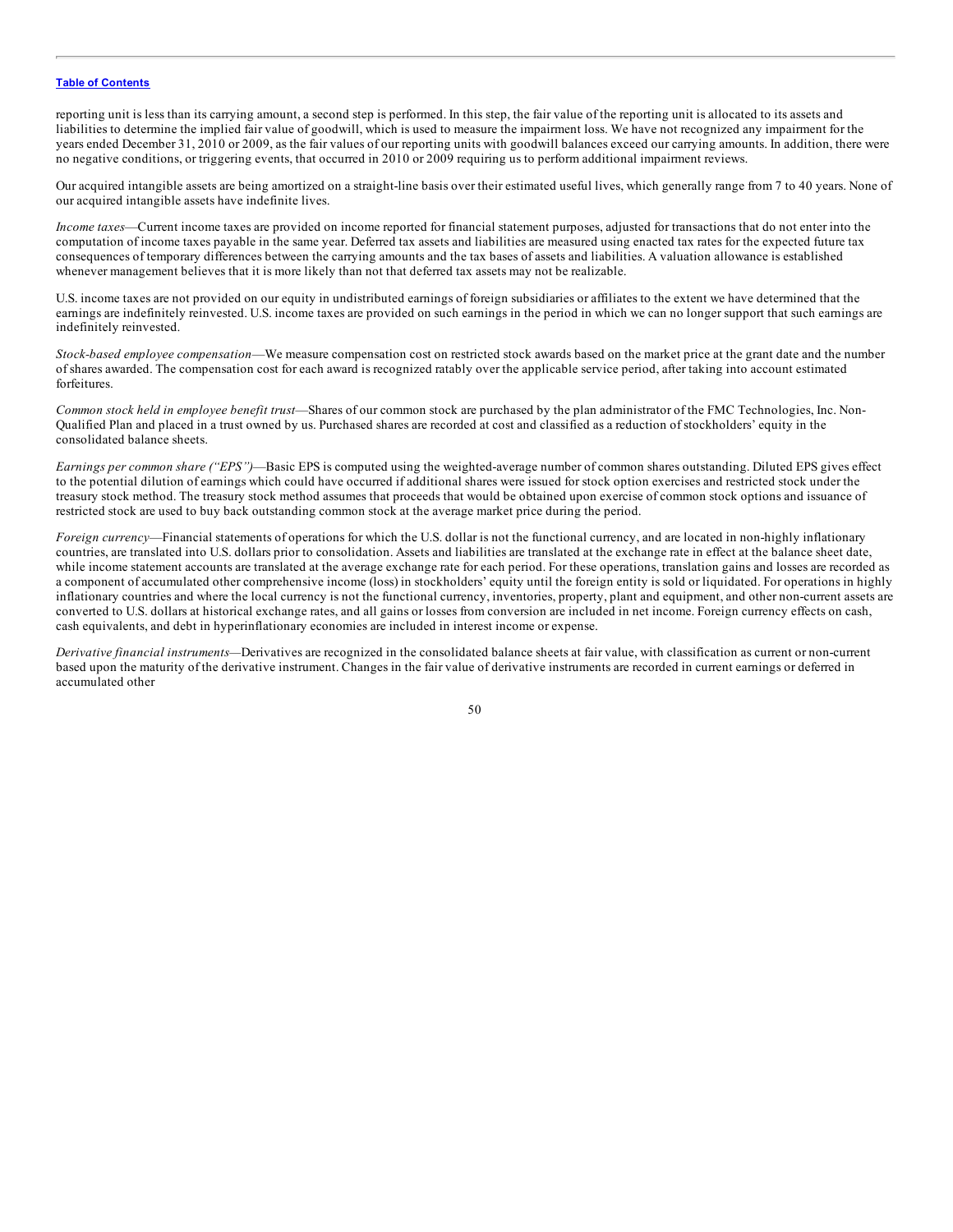comprehensive income (loss), depending on the type of hedging transaction and whether a derivative is designated as, and is effective as, a hedge.

Hedge accounting is only applied when the derivative is deemed to be highly effective at offsetting changes in anticipated cash flows of the hedged item or transaction. Changes in fair value of derivatives that are designated as cash flow hedges are deferred in accumulated other comprehensive income (loss) until the underlying transactions are recognized in earnings. At such time, related deferred hedging gains or losses are also recorded in operating earnings on the same line as the hedged item. Effectiveness is assessed at the inception of the hedge and on a quarterly basis. Effectiveness of forward contract cash flow hedges are assessed based solely on changes in fair value attributable to the change in the spot rate. The change in the fair value of the contract related to the change in forward rates is excluded from the assessment of hedge effectiveness. Changes in this excluded component of the derivative instrument, along with any ineffectiveness identified, are recorded in operating earnings as incurred. We document our risk management strategy and hedge effectiveness at the inception of, and during the term of, each hedge.

We also use forward contracts to hedge foreign currency assets and liabilities, for which we do not apply hedge accounting. The changes in fair value of these contracts are recognized in other income (expense), net, as they occur and offset gains or losses on the remeasurement of the related asset or liability.

Cash flows from derivative contracts are reported in the consolidated statements of cash flows in the same categories as the cash flows from the underlying transactions.

*Accounting standards recently adopted—*Effective January 1, 2010, we adopted guidance issued by the Financial Accounting Standards Board ("FASB") which provides amendments to previous guidance on the consolidation of variable interest entities. This guidance clarifies the characteristics that identify a variable interest entity ("VIE") and changes how a reporting entity identifies a primary beneficiary that would consolidate the VIE from a quantitative risk and rewards calculation to a qualitative approach based on which variable interest holder has controlling financial interest and the ability to direct the most significant activities that impact the VIE's economic performance. This guidance requires the primary beneficiary assessment to be performed on a continuous basis. It also requires additional disclosures about an entity's involvement with a VIE, restrictions on the VIE's assets and liabilities that are included in the reporting entity's consolidated balance sheet, significant risk exposures due to the entity's involvement with the VIE, and how the entity's involvement with a VIE impacts the reporting entity's consolidated financial statements. There was no impact on our consolidated financial statements from the adoption of this guidance.

Effective January 1, 2010, we adopted an update issued by the FASB which requires disclosures of significant transfers in and out of Levels 1 and 2. In addition, it clarifies existing disclosure requirements regarding inputs and valuation techniques as well as the appropriate level of disaggregation for fair value measurement disclosures. See Note 15. We will adopt the provisions of this update which require separate presentation of purchases, sales, issuances and settlements within the Level 3 reconciliation effective January 1, 2011.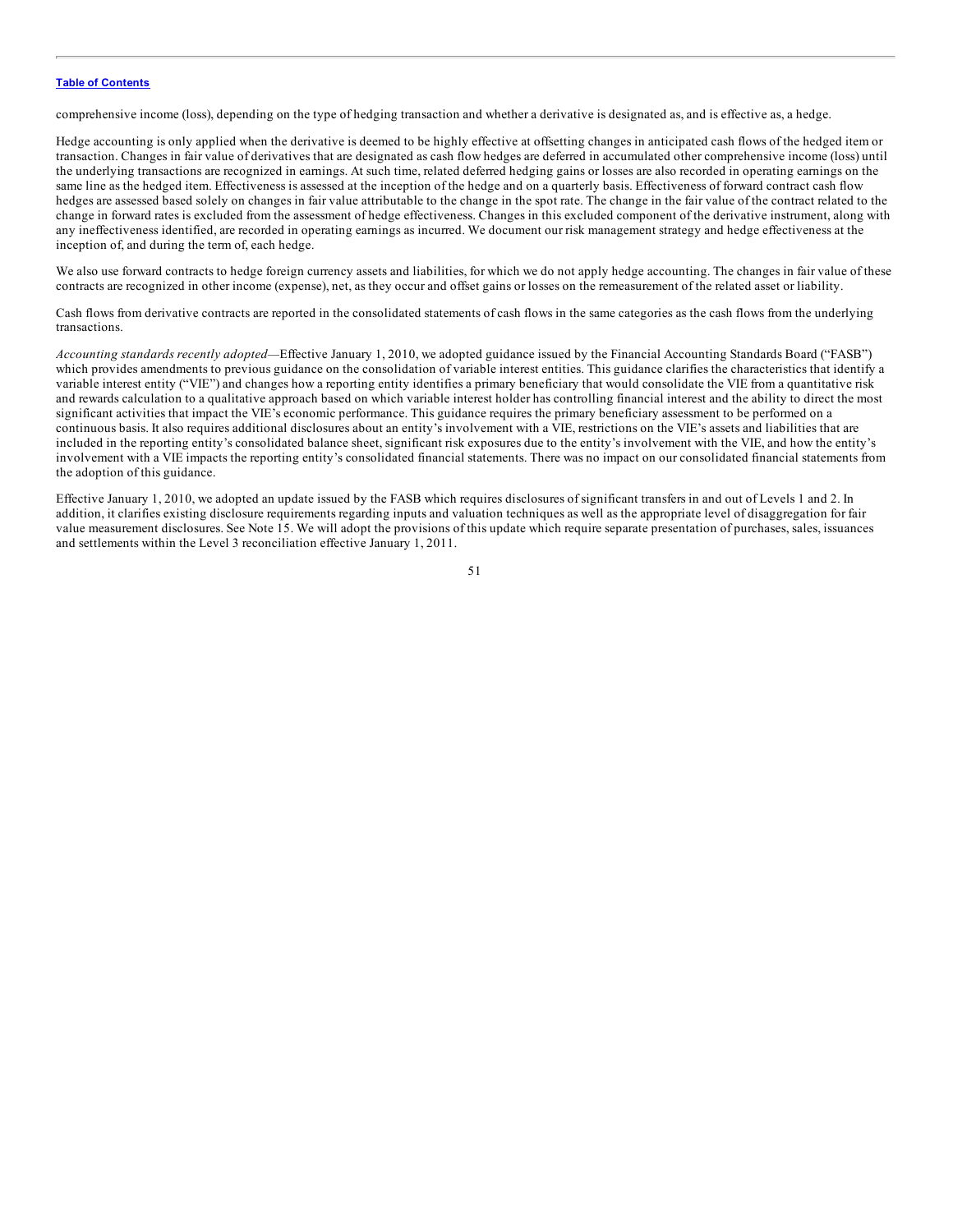#### **NOTE 2. EARNINGS PER SHARE**

Basic earnings per share ("EPS") are computed using the weighted average number of common shares outstanding during the period. Diluted EPS gives effect to the potential dilution of earnings that could have occurred if additional shares were issued for stock options and restricted stock awards under the treasury stock method.

|                                                              |         | Year Ended December 31. |         |
|--------------------------------------------------------------|---------|-------------------------|---------|
| (In millions, except per share data)                         | 2010    | 2009                    | 2008    |
| Basic earnings per share attributable to FMC Technologies:   |         |                         |         |
| Income from continuing operations                            | \$375.9 | \$361.3                 | \$352.9 |
| Weighted average number of shares outstanding                | 121.5   | 124.3                   | 127.8   |
| Basic earnings per share from continuing operations          | \$3.09  | \$2.91                  | \$2.76  |
| Diluted earnings per share attributable to FMC Technologies: |         |                         |         |
| Income from continuing operations                            | \$375.9 | \$361.3                 | \$352.9 |
| Weighted average number of shares outstanding                | 121.5   | 124.3                   | 127.8   |
| Effect of dilutive securities:                               |         |                         |         |
| Options on common stock                                      | 0.2     | 0.3                     | 0.5     |
| Restricted stock                                             | 1.0     | 1.1                     | 1.4     |
| Total shares and dilutive securities                         | 122.7   | 125.7                   | 129.7   |
| Diluted earnings per share from continuing operations        | \$3.06  | \$2.87                  | \$2.72  |

#### **NOTE 3. DISCONTINUED OPERATIONS**

We report businesses or asset groups as discontinued operations when we commit to a plan to divest the business or asset group and the sale of the business or asset group is deemed probable within the next 12 months.

In October 2007, we announced the intention to spin-off 100% of our FoodTech and Airport Systems businesses which are now known as JBT. On July 12, 2008, our Board of Directors approved the spin-off of the businesses to our shareholders. The spin-off was accomplished on July 31, 2008, through a tax-free dividend to our shareholders of 0.216 shares of JBT common stock for every share of our stock outstanding as of the close of business on July 22, 2008. We did not retain any shares of JBT common stock. JBT is now an independent public company traded on the New York Stock Exchange (symbol JBT).

Prior to the spin-off, we received necessary regulatory approvals, including a private letter ruling from the Internal Revenue Service ("IRS") regarding the taxfree status of the transaction for U.S. federal income tax purposes and a declaration of effectiveness from the SEC for JBT's registration statement on Form 10. The distribution resulted in a net decrease in our stockholders' equity of \$16.9 million which primarily represents a \$46.1 million decrease in retained earnings partially offset by a \$27.9 million decrease in accumulated other comprehensive loss. In connection with this transaction, JBT distributed \$196.2 million to us which was used to repurchase stock and reduce our outstanding debt, pursuant to certain terms of the IRS private letter ruling.

At the time of the spin-off of JBT, all outstanding stock options to purchase our common stock and all restricted stock shares awarded in 2007 and held by employees of JBT were cancelled. Restricted stock shares awarded prior to 2007 and held by employees of JBT were maintained by us and vested in 2009. At the completion of the spin-off of JBT, outstanding stock options to purchase our common stock and outstanding restricted stock units held by our directors and employees who remained with us were adjusted to preserve the intrinsic value of the shares held prior to the spin-off.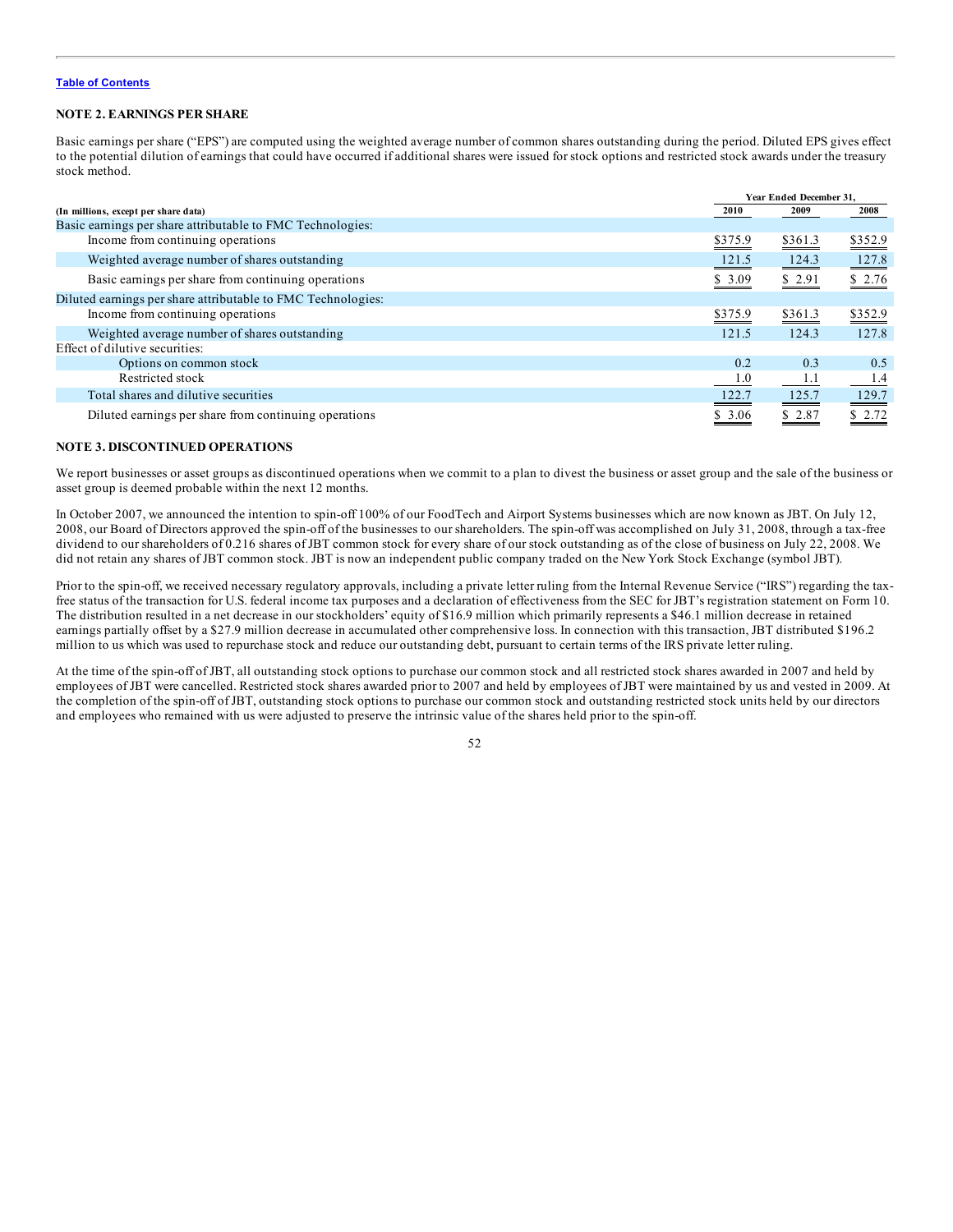During 2008, we also sold certain tangible assets related to our FoodTech segment which generated an after-tax gain of \$0.5 million.

Liabilities of businesses reported as discontinued operations included in the accompanying consolidated balance sheets represent other liabilities of \$2.1 million and \$1.1 million at December 31, 2010 and 2009, respectively.

The results of the businesses have been reported in discontinued operations as follows:

|                                     | Year Ended December 31, |             |  |                          |  |         |
|-------------------------------------|-------------------------|-------------|--|--------------------------|--|---------|
|                                     |                         | <u>2010</u> |  | 2009                     |  | 2008    |
| (In millions)                       |                         |             |  |                          |  |         |
| Revenue                             |                         |             |  | $\overline{\phantom{a}}$ |  | \$612.5 |
| Income before income taxes          |                         | (0.5)       |  | (0.3)                    |  | \$35.3  |
| Income tax provision                | S                       | (0.1)       |  | (0.8)                    |  | 26.9    |
| Income from discontinued operations | S                       | (0.4)       |  | 0.5                      |  | 8.4     |

## **NOTE 4. BUSINESS COMBINATIONS**

Direct Drive Systems, Inc. ("DDS") and Multi Phase Meters AS ("MPM")—In October 2009, we acquired all of the equity interests of California-based DDS, a leader in the development and manufacture of high-performance permanent magnet motors and bearings for the oil and gas industry, to leverage our experience as a systems integrator and technology leader. In October 2009, we acquired 100 percent ownership of Norway-based MPM, a leader in the development and manufacture of high-performance multiphase flow meters, to further enhance and expand our portfolio of subsea technologies. The acquisitions were recorded using the acquisition method of accounting and, accordingly, DDS and MPM have been included in the consolidated subsidiaries reported in the Energy Processing segment and Energy Production segment, respectively, since their acquisition dates.

The acquisition-date fair value of the consideration transferred for both acquisitions totaled \$213.7 million, which consisted of the following:

| (In millions)                         | <b>DDS</b> | <b>MPM</b> | <b>Total</b> |
|---------------------------------------|------------|------------|--------------|
| Cash                                  | \$120.4    | \$33.1     | \$153.5      |
| Earn-out contingent consideration (1) |            | 56.1       | 56.1         |
| Debt assumed                          |            | 4.1        | 4.1          |
| Total                                 | \$120.4    | \$93.3     | \$213.7      |

(1) See Note 15 for fair value measurement and related assumptions.

The following table summarizes the fair values of the assets acquired and liabilities assumed at the acquisition date.

| (In millions)                                           | DDS     | MPM   | Total   |
|---------------------------------------------------------|---------|-------|---------|
| Current assets                                          | \$ 0.7  | \$9.6 | \$10.3  |
| Property, plant and equipment                           | 2.8     | 2.1   | 4.9     |
| Intangible assets                                       | 63.9    | 28.4  | 92.3    |
| Other long-term assets                                  | 0.1     | 0.2   | 0.3     |
| Total identifiable assets acquired                      | 67.5    | 40.3  | 107.8   |
| Total liabilities assumed                               | (14.1)  | (8.4) | (22.5)  |
| Net identifiable assets acquired                        | 53.4    | 31.9  | 85.3    |
| Goodwill (all non-deductible for tax purposes) (Note 7) | 67.0    | 61.4  | 128.4   |
| Net assets acquired                                     |         |       |         |
|                                                         | \$120.4 | 893.3 | \$213.7 |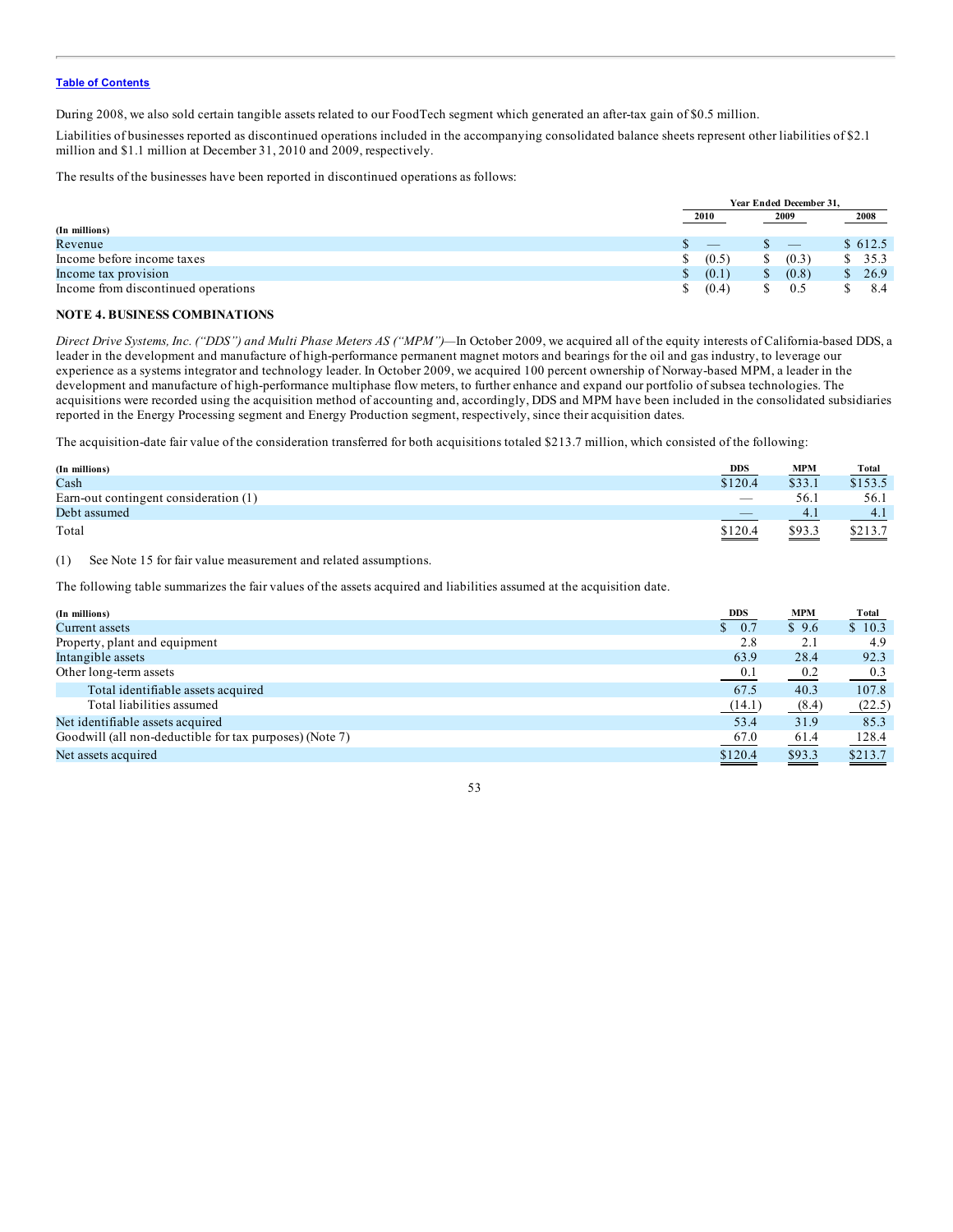The goodwill recognized is attributable primarily to expected synergies and the assembled workforce of DDS and MPM.

The acquired intangibles included the following on acquisition date:

|                            |                            | <b>DDS</b>           |                   | <b>MPM</b>    |
|----------------------------|----------------------------|----------------------|-------------------|---------------|
|                            |                            | Wgtd. Avg.           |                   | Wgtd. Avg.    |
| (In millions)              | <b>Fair Value</b>          | <b>Amort. Period</b> | <b>Fair Value</b> | Amort. Period |
| Technology/patents         | \$62.3                     | 20                   | 22.8              | 15            |
| Trademarks/trade name      | 1.6                        | 10                   |                   | 8             |
| Customer relationships     |                            |                      | 2.8               | 10            |
| Other                      |                            |                      | 0.9               |               |
| Total acquired intangibles | 63.9<br><u>records and</u> | 19.7                 | 28.4              |               |

We recognized \$0.9 million of acquisition-related costs in 2009 for DDS and MPM that were recorded as selling, general and administrative expense in the consolidated statement of income.

## **NOTE 5. INVENTORIES**

Inventories consisted of the following:

|                                                                  |         | December 31. |
|------------------------------------------------------------------|---------|--------------|
| (In millions)                                                    | 2010    | 2009         |
| Raw materials                                                    | \$108.8 | \$105.9      |
| Work in process                                                  | 95.8    | 111.3        |
| Finished goods                                                   | 508.4   | 511.6        |
| Gross inventories before LIFO reserves and valuation adjustments | 713.0   | 728.8        |
| LIFO reserves and valuation adjustments                          | (146.5) | (137.0)      |
| Inventory, net                                                   | \$566.5 | \$591.8      |

Net inventories accounted for under the LIFO method totaled \$157.9 million and \$147.0 million at December 31, 2010 and 2009, respectively. The current replacement costs of LIFO inventories exceeded their recorded values by \$81.7 million and \$80.9 million at December 31, 2010 and 2009, respectively. There were no reductions to the base LIFO inventory in 2010 or 2008. In 2009, we reduced certain LIFO inventories which were carried at costs lower than current replacement costs. The result was a decrease in cost of sales by approximately \$0.2 million in 2009.

## **NOTE 6. PROPERTY, PLANT AND EQUIPMENT**

Property, plant and equipment consisted of the following:

|                                    |         | December 31. |
|------------------------------------|---------|--------------|
| (In millions)                      | 2010    | 2009         |
| Land and land improvements         | 23.3    | 22.3         |
| <b>Buildings</b>                   | 185.7   | 179.0        |
| Machinery and equipment            | 802.4   | 768.3        |
| Construction in process            | 75.2    | 37.5         |
|                                    | 1,086.6 | 1,007.1      |
| Accumulated depreciation           | (477.6) | (425.2)      |
| Property, plant and equipment, net | \$609.0 | \$581.9      |

Depreciation expense was \$80.7 million, \$78.3 million, and \$57.7 million in 2010, 2009 and 2008, respectively.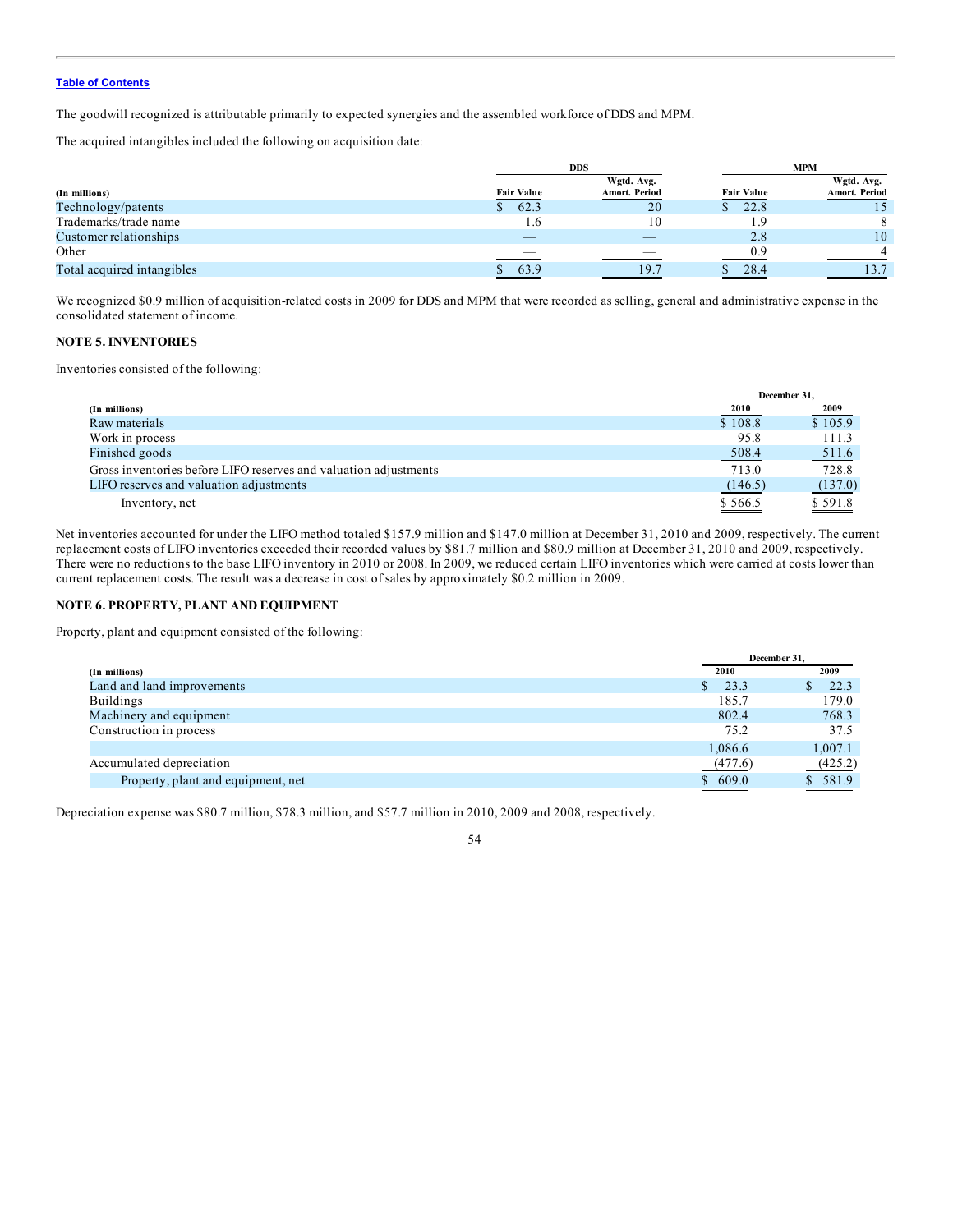The amount of interest cost capitalized was \$0.2 million, \$0.6 million and \$3.8 million in 2010, 2009 and 2008, respectively.

### **NOTE 7. GOODWILL AND INTANGIBLE ASSETS**

*Goodwill*—The carrying amount of goodwill by business segment was as follows:

| Production<br>Processing                                                                                                                                                                                                                                                   | Energy         | <b>Energy</b>                                  |
|----------------------------------------------------------------------------------------------------------------------------------------------------------------------------------------------------------------------------------------------------------------------------|----------------|------------------------------------------------|
|                                                                                                                                                                                                                                                                            |                |                                                |
| Systems<br>(In millions)                                                                                                                                                                                                                                                   | <b>Systems</b> |                                                |
| 191.7<br>December $31, 2009$<br>81.0                                                                                                                                                                                                                                       |                | $\frac{\text{Total}}{\$272.7}$                 |
| Translation<br>$\sim$<br>$\hspace{0.1mm}-\hspace{0.1mm}$<br>$\sim$ $\sim$ $\sim$                                                                                                                                                                                           |                | $\sim$<br>$\sim$ .<br>$\overline{\phantom{a}}$ |
| 193.8<br>81.0<br>December 31, 2010<br><u> The Common State of the Common State of the Common State of the Common State of the Common State of the Common State of the Common State of the Common State of the Common State of the Common State of the Common State of </u> |                | \$274.8                                        |

In 2009, we recorded \$128.4 million in goodwill in connection with our acquisitions of DDS and MPM (See Note 4).

*Intangible assets*—The components of intangible assets were as follows:

|                                 |          |              | December 31, |              |
|---------------------------------|----------|--------------|--------------|--------------|
|                                 |          | 2010         |              | 2009         |
|                                 | Gross    |              | <b>Gross</b> |              |
|                                 | Carrying | Accumulated  | Carrying     | Accumulated  |
| (In millions)                   | Amount   | Amortization | Amount       | Amortization |
| Customer lists                  | \$36.9   | 11.9         | \$37.1       | 9.2          |
| Patents and acquired technology | 132.3    | 22.2         | 133.5        | 14.7         |
| Trademarks                      | 8.2      | 3.4          | 10.2         | 3.1          |
| Other                           | 5.4      | 4.8          | 2.8          | 2.0          |
| Total intangible assets         | \$182.8  | 42.3         | \$183.6      | 29.0         |

Additions to intangible assets during 2009 included assets associated with our acquisitions of DDS and MPM (See Note 4). There were no additions to our intangible assets during 2010.

All of our acquired identifiable intangible assets are subject to amortization and, where applicable, foreign currency translation adjustments. We recorded \$11.5 million, \$7.8 million and \$7.2 million in amortization expense related to acquired intangible assets during the years ended December 31, 2010, 2009 and 2008, respectively. During the years 2011 through 2015, annual amortization expense is expected to be as follows: \$11.1 million in 2011, \$10.9 million in 2012, \$10.6 million in 2013, \$10.5 million in 2014, \$10.5 million in 2015 and \$86.9 million thereafter.

#### **NOTE 8. SALE LEASEBACK TRANSACTION**

In March 2007, we sold and leased back property in Houston, Texas, consisting of land, corporate offices and production facilities primarily related to the Energy Production Systems segment. We received proceeds of \$58.1 million in connection with the sale. The carrying value of the property sold was \$20.3 million. We accounted for the transaction as a sale leaseback resulting in (i) first quarter 2007 recognition of \$1.3 million of the \$37.4 million gain on the transaction and (ii) the deferral of the remaining \$36.1 million of the gain, which will be amortized to rent expense over a noncancellable ten-year lease term. The deferred gain is presented in other liabilities in the consolidated balance sheet. The lease expires in 2022 and provides for two 5-year optional extensions as well as the option to terminate the lease in 2017, subject to a \$3.3 million fee. Annual rent of \$4.2 million escalates 2% per year. The lease has been recorded as an operating lease.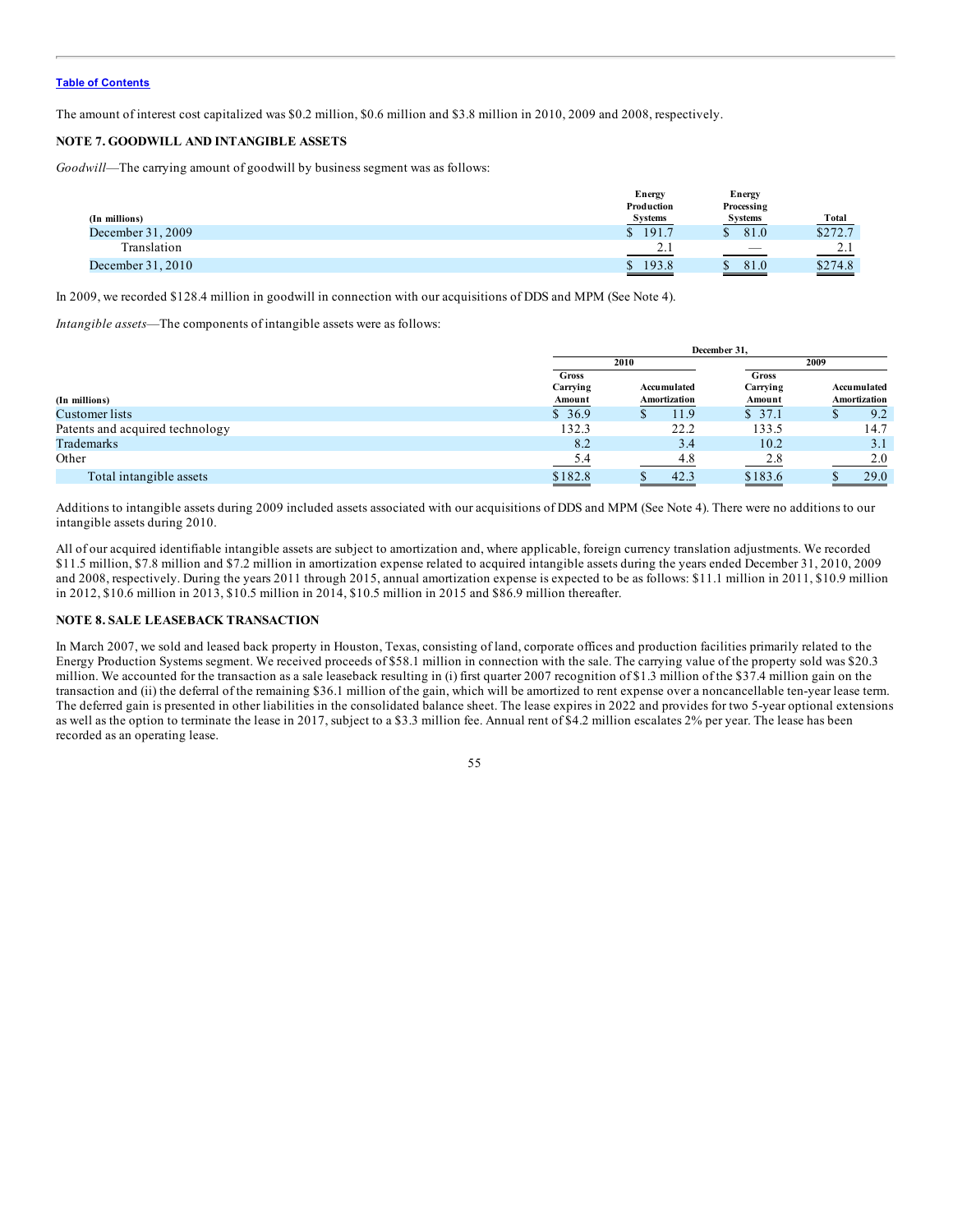#### **NOTE 9. DEBT**

*Revolving credit facilities*—We have a \$600 million five-year revolving credit agreement which matures in December 2012 with JPMorgan Chase Bank, N.A., as Administrative Agent. Under the credit agreement interest accrues at a rate equal to, at our option; either (a) a base rate determined by reference to the higher of (1) the agent's prime rate and (2) the federal funds rate plus 1/2 of 1% or (b) an interest rate of 45 basis points above the London Interbank Offered Rate ("LIBOR"). The margin over LIBOR is variable and is determined based on our debt rating. Available capacity under the credit facility is reduced by outstanding letters of credit associated with the facility, which totaled \$16.1 million as of December 31, 2010, and any outstanding commercial paper.

In January 2010, we entered into a \$350 million revolving credit agreement maturing on January 14, 2013, with Bank of America, N.A., as Administrative Agent. Under the credit agreement, interest accrues at a rate equal to, at our option, either (a) a base rate determined by reference to the higher of (1) the agent's prime rate, (2) the federal funds rate plus 1/2 of 1% or (3) LIBOR plus 1.00% or (b) LIBOR plus 2.75%. The margin over LIBOR is variable and is determined based on our debt rating.

Unused capacity under the credit facilities at December 31, 2010 totaled \$622.9 million.

Among other restrictions, the terms of the credit agreements include negative covenants related to liens and a financial covenant related to the debt-toearnings ratio. We were in compliance with all restrictive covenants as of December 31, 2010.

*Commercial paper*—Under our commercial paper program, we have the ability to access \$750.0 million of short-term financing through our commercial paper dealers subject to the limit of unused capacity of the \$600 million five-year revolving credit facility and the \$350 million three-year revolving credit agreement. Commercial paper borrowings are issued at market interest rates.

*Term loan*—In May 2010, we entered into a R\$54.7 million term loan agreement in Brazil maturing on June 15, 2013, with Itaú BBA., as Administrative Agent. Under the loan agreement, interest accrues at an annual rate of 4.50%. Principal and interest are due at maturity.

*Property financing*—In September 2004, we entered into agreements for the sale and leaseback of an office building having a net book value of \$8.5 million. Under the terms of the agreement, the building was sold for \$9.7 million in net proceeds and leased back under a 10-year lease. We have subleased this property to a third party under a lease agreement that is being accounted for as an operating lease. We have accounted for the transaction as a financing transaction and are amortizing the related obligation using an effective annual interest rate of 5.37%.

*Uncommitted credit*—We have uncommitted credit lines at many of our international subsidiaries for immaterial amounts. We utilize these facilities to provide a more efficient daily source of liquidity. The effective interest rates depend upon the local national market.

*Short-term debt and current portion of long-term debt*—Short-term debt and current portion of long-term debt consisted of the following:

|                                                             |                                                                                                                                                                                                                                                | December 31. |
|-------------------------------------------------------------|------------------------------------------------------------------------------------------------------------------------------------------------------------------------------------------------------------------------------------------------|--------------|
| (In millions)                                               | <u>2010</u>                                                                                                                                                                                                                                    | $-2009$      |
| Property financing                                          | \$0.4                                                                                                                                                                                                                                          | \$0.4        |
| Foreign uncommitted credit facilities                       | 6.6                                                                                                                                                                                                                                            | 28.1         |
| Other                                                       |                                                                                                                                                                                                                                                |              |
| Total short-term debt and current portion of long-term debt | \$12.2<br><u>and the second part of the second part of the second part of the second part of the second part of the second part of the second part of the second part of the second part of the second part of the second part of the seco</u> | \$28.5       |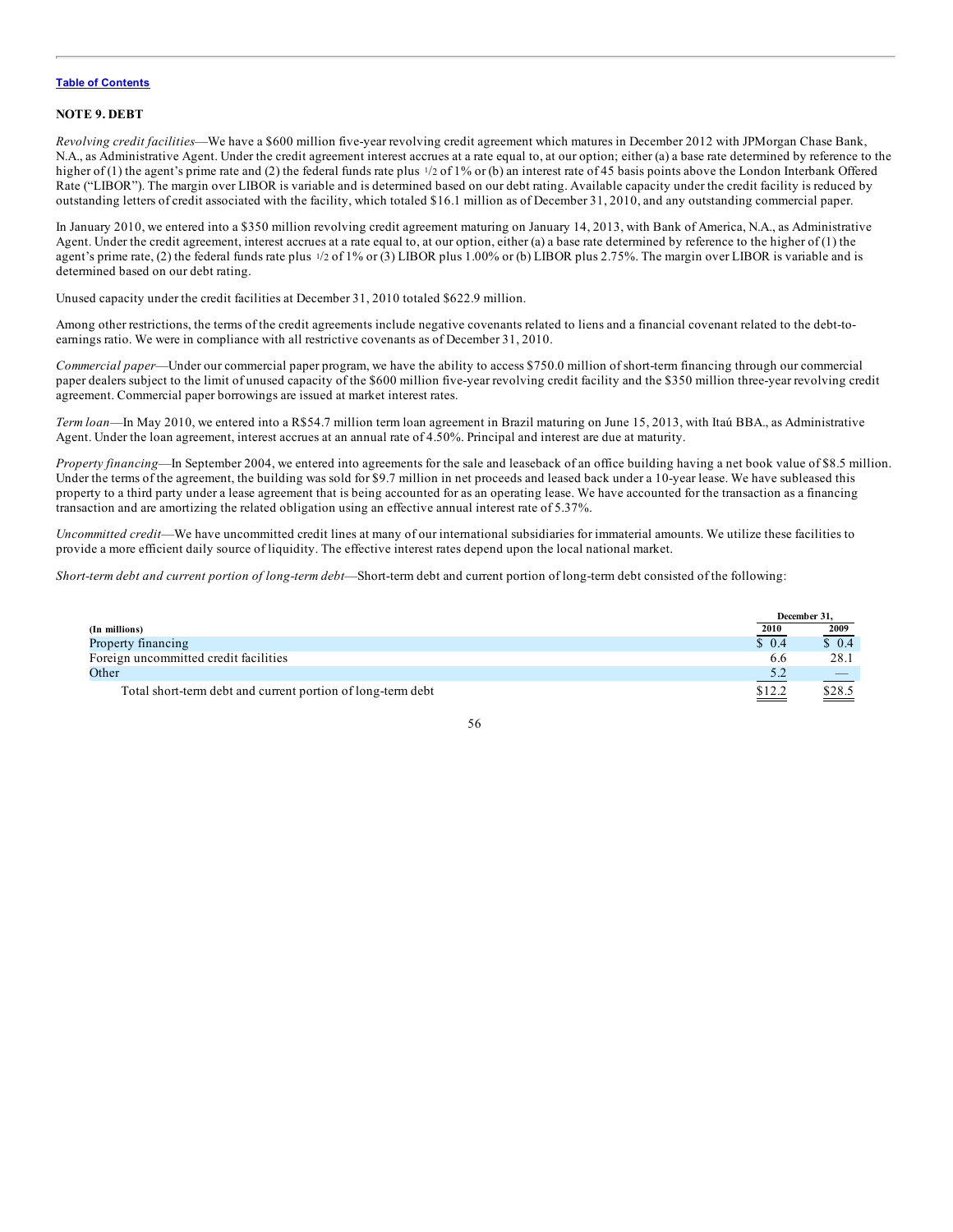*Long-term debt*—Long-term debt consisted of the following:

|                                      |         | December 31, |
|--------------------------------------|---------|--------------|
| (In millions)                        | 2010    | 2009         |
| Revolving credit facilities          | \$100.0 | \$100.0      |
| Commercial paper $(1)$               | 211.0   | 278.7        |
| Term loan                            | 32.8    |              |
| Property financing                   | 7.7     | 8.1          |
| Other                                | 5.2     | 5.2          |
| Total long-term debt                 | 356.7   | 392.0        |
| Less: current portion                | (5.6)   | (0.4)        |
| Long-term debt, less current portion | \$351.1 | \$391.6      |

(1) Committed credit available under our five- and three-year revolving credit facilities provides the ability to refinance our commercial paper obligations on a long-term basis. Since we have both the ability and intent to refinance these obligations on a long-term basis, our commercial paper borrowings were classified as long-term on the consolidated balance sheet at December 31, 2010. Commercial paper borrowings as of December 31, 2010 had an average interest rate of 0.38%.

Maturities of total long-term debt as of December 31, 2010, are payable as follows: \$5.6 million in 2011, \$311.4 million in 2012, and \$33.3 million in 2013, and \$6.4 million thereafter.

*Interest rate swaps—*In March 2009, we entered into interest rate swaps related to interest payments on \$100.0 million of our variable rate borrowings on our \$600 million revolving credit facility. The effect of these interest rate swaps was to fix the effective annual interest rate of these variable rate borrowings at 2.08%. The swaps were accounted for as cash flow hedges.

## **NOTE 10. INCOME TAXES**

Domestic and foreign components of income before income taxes are shown below:

|                            |         | <b>Year Ended December 31.</b> |         |  |
|----------------------------|---------|--------------------------------|---------|--|
| (In millions)              | 2010    | 2009                           | 2008    |  |
| Domestic                   | \$64.6  | \$70.4                         | \$63.4  |  |
| Foreign                    | 470.9   | 446.0                          | 441.5   |  |
| Income before income taxes | \$535.5 | \$516.4                        | \$504.9 |  |
|                            |         |                                |         |  |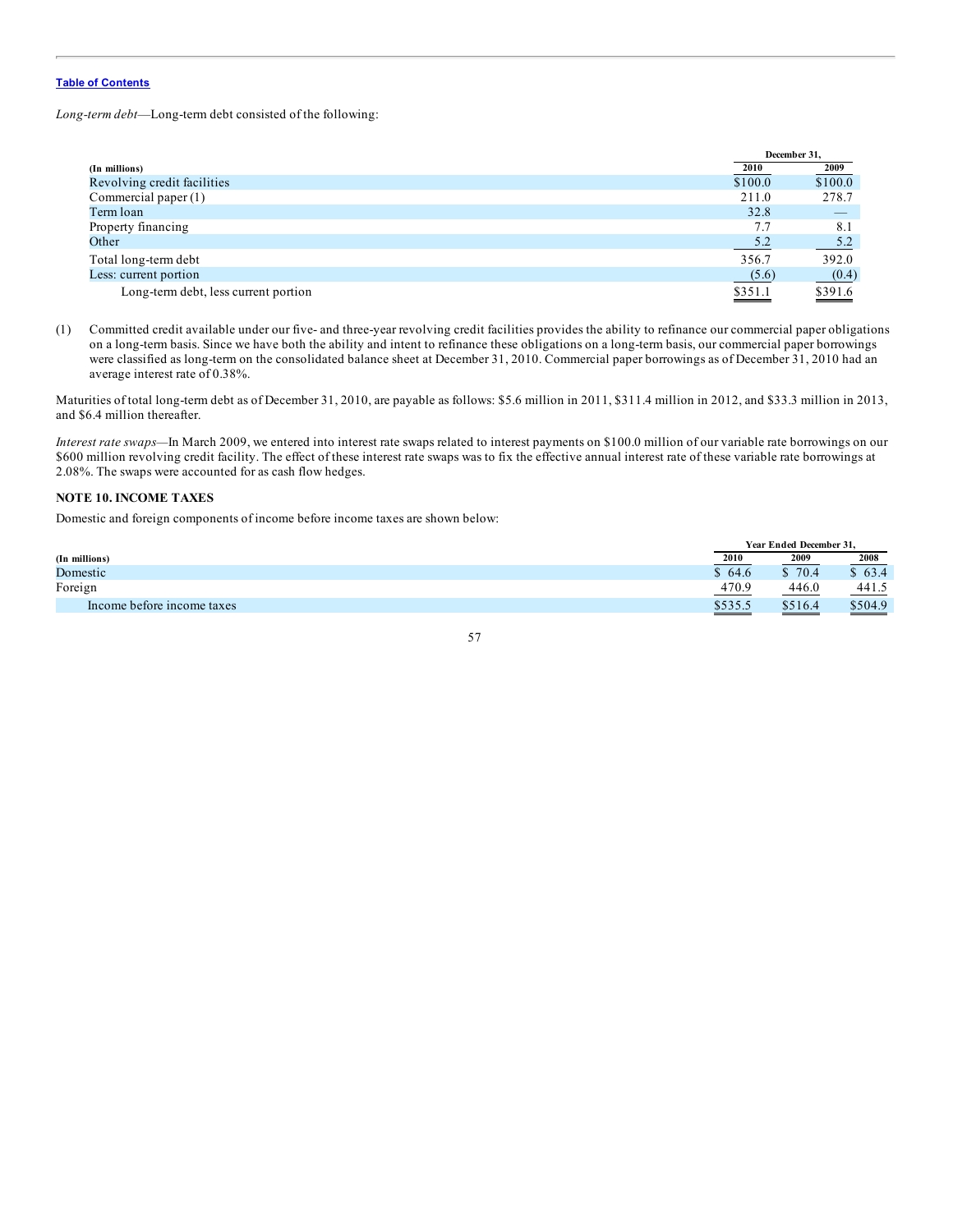The provision for income taxes consisted of:

|                                                                        | Year Ended December 31, |         |         |
|------------------------------------------------------------------------|-------------------------|---------|---------|
| (In millions)                                                          | 2010                    | 2009    | 2008    |
| Current:                                                               |                         |         |         |
| Federal                                                                | \$20.5                  | \$39.3  | \$19.7  |
| <b>State</b>                                                           | 1.0                     | 1.9     | 0.8     |
| Foreign                                                                | 48.7                    | 95.9    | 58.9    |
| Total current                                                          | 70.2                    | 137.1   | 79.4    |
| Non-Current                                                            | 2.8                     | 14.1    | 9.2     |
| Deferred:                                                              |                         |         |         |
| (Decrease) increase in the valuation allowance for deferred tax assets | 0.1                     | 1.4     | (0.5)   |
| Other deferred tax expense                                             | 86.5                    | 2.5     | 63.9    |
| Total deferred                                                         | 86.6                    | 3.9     | 63.4    |
| Provision for income taxes                                             | \$159.6                 | \$155.1 | \$152.0 |

Significant components of our deferred tax assets and liabilities were as follows:

|                                                                                                    | December 31. |        |
|----------------------------------------------------------------------------------------------------|--------------|--------|
| (In millions)                                                                                      | 2010         | 2009   |
| Deferred tax assets attributable to:                                                               |              |        |
| Accrued expenses                                                                                   | \$49.9       | \$64.1 |
| Foreign tax credit carryforwards                                                                   | 7.6          | 16.7   |
| Accrued pension and other postretirement benefits                                                  | 63.3         | 55.9   |
| Stock-based compensation                                                                           | 22.0         | 25.1   |
| Net operating loss carryforwards                                                                   | 29.4         | 19.2   |
| Inventories                                                                                        | 20.8         | 17.9   |
| Foreign exchange                                                                                   | 4.3          | 23.0   |
| Other                                                                                              | 1.3          | 0.3    |
| Deferred tax assets                                                                                | 198.6        | 222.2  |
| Valuation allowance                                                                                | (3.5)        | (3.4)  |
| Deferred tax assets, net of valuation allowance                                                    | 195.1        | 218.8  |
| Deferred tax liabilities attributable to:                                                          |              |        |
| Revenue in excess of billings on contracts accounted for under the percentage of completion method | 140.2        | 118.1  |
| U.S. tax on foreign subsidiaries' undistributed earnings not indefinitely reinvested               | 36.1         | 11.8   |
| Property, plant and equipment, goodwill and other assets                                           | 88.5         | 78.4   |
| Deferred tax liabilities                                                                           | 264.8        | 208.3  |
| Net deferred tax assets (liabilities)                                                              | \$ (69.7)    | \$10.5 |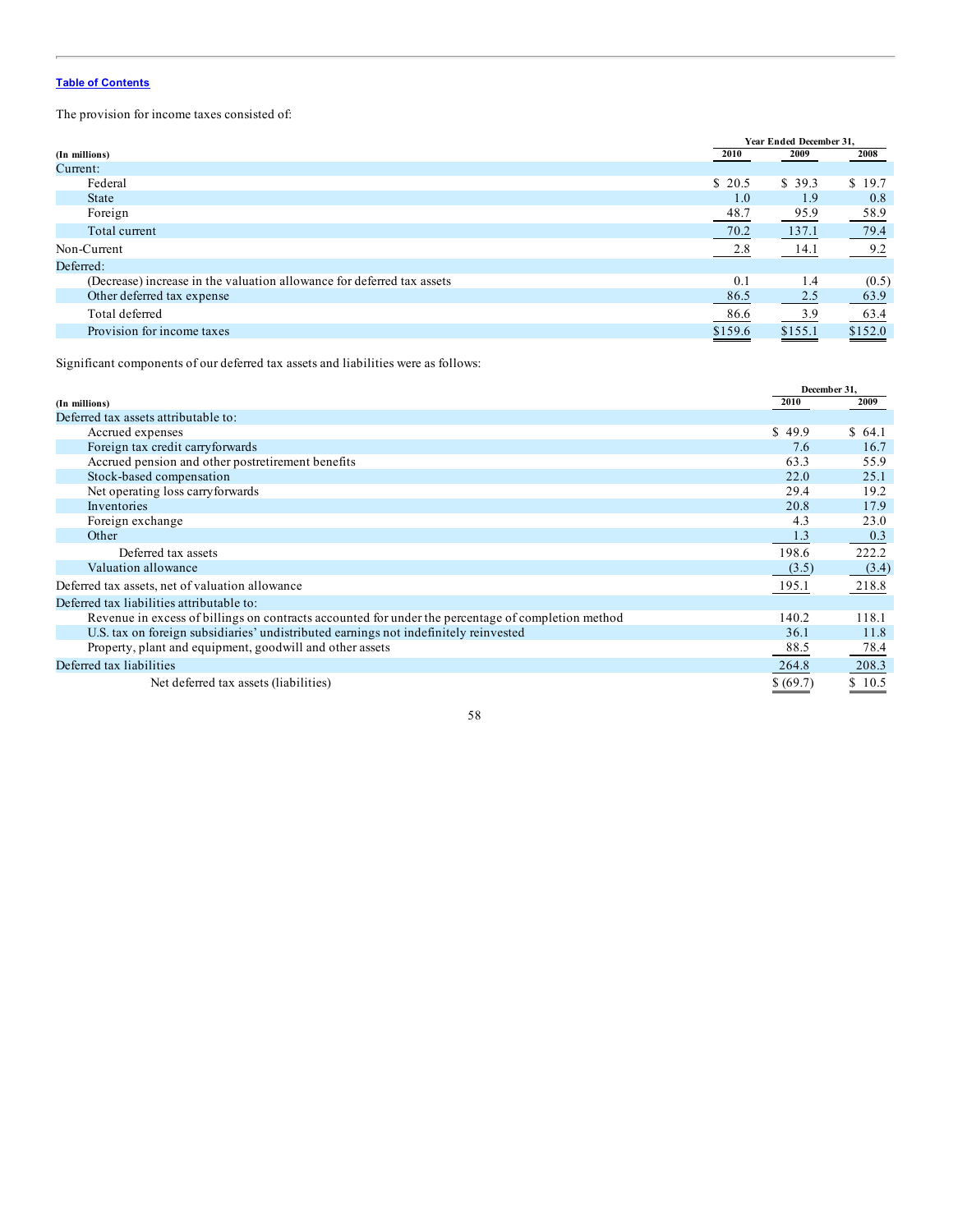At December 31, 2010 and 2009, the carrying amount of net deferred tax assets and the related valuation allowance included the impact of foreign currency translation adjustments. Included in our deferred tax assets at December 31, 2010 are U.S. foreign tax credit carryforwards of \$7.6 million, which, if not utilized, will begin to expire after 2015. Realization of these deferred tax assets is dependent on the generation of sufficient U.S. taxable income prior to the above date. Based on long-term forecasts of operating results, management believes that it is more likely than not that domestic earnings over the forecast period will result in sufficient U.S. taxable income to fully realize these deferred tax assets. In its analysis, management has considered the effect of foreign deemed dividends and other expected adjustments to domestic earnings that are required in determining U.S. taxable income. Foreign earnings taxable to us as dividends, including deemed dividends for U.S. tax purposes, were \$341.2 million, \$275.5 million and \$134.3 million, in 2010, 2009 and 2008, respectively. Also included in deferred tax assets are tax benefits related to net operating loss carryforwards attributable to foreign entities. If not utilized, these net operating loss carryforwards will begin to expire in 2012. Management believes it is more likely than not that we will not be able to utilize certain of these operating loss carryforwards before expiration; therefore, we have established a valuation allowance against the related deferred tax assets.

By country, current and non-current deferred income taxes included in our consolidated balance sheet at December 31, 2010, were as follows:

|                                       |              | December 31, 2010 |                          |              |                            |  |  |
|---------------------------------------|--------------|-------------------|--------------------------|--------------|----------------------------|--|--|
|                                       |              | Non-              |                          | Non-         |                            |  |  |
|                                       | Current      | Current           | Current                  | Current      |                            |  |  |
| (In millions)                         | <b>Asset</b> | <b>Asset</b>      | (Liability)              | (Liability)  | Total                      |  |  |
| <b>United States</b>                  | \$45.5       | \$20.0            | $\overline{\phantom{a}}$ |              | \$65.5                     |  |  |
| Brazil                                | 13.1         | $-$               |                          | (14.8)       | (1.7)                      |  |  |
| Norway                                |              |                   | (61.9)                   | (66.1)       | (128.0)                    |  |  |
| Other foreign                         | 3.1          | 6.8               | (2.4)                    | (13.0)       | (5.5)                      |  |  |
| Net deferred tax assets (liabilities) | \$61.7       | \$26.8            | (64.3)<br>S.             | (93.9)<br>S. | \$ (69.7)<br>$\sim$ $\sim$ |  |  |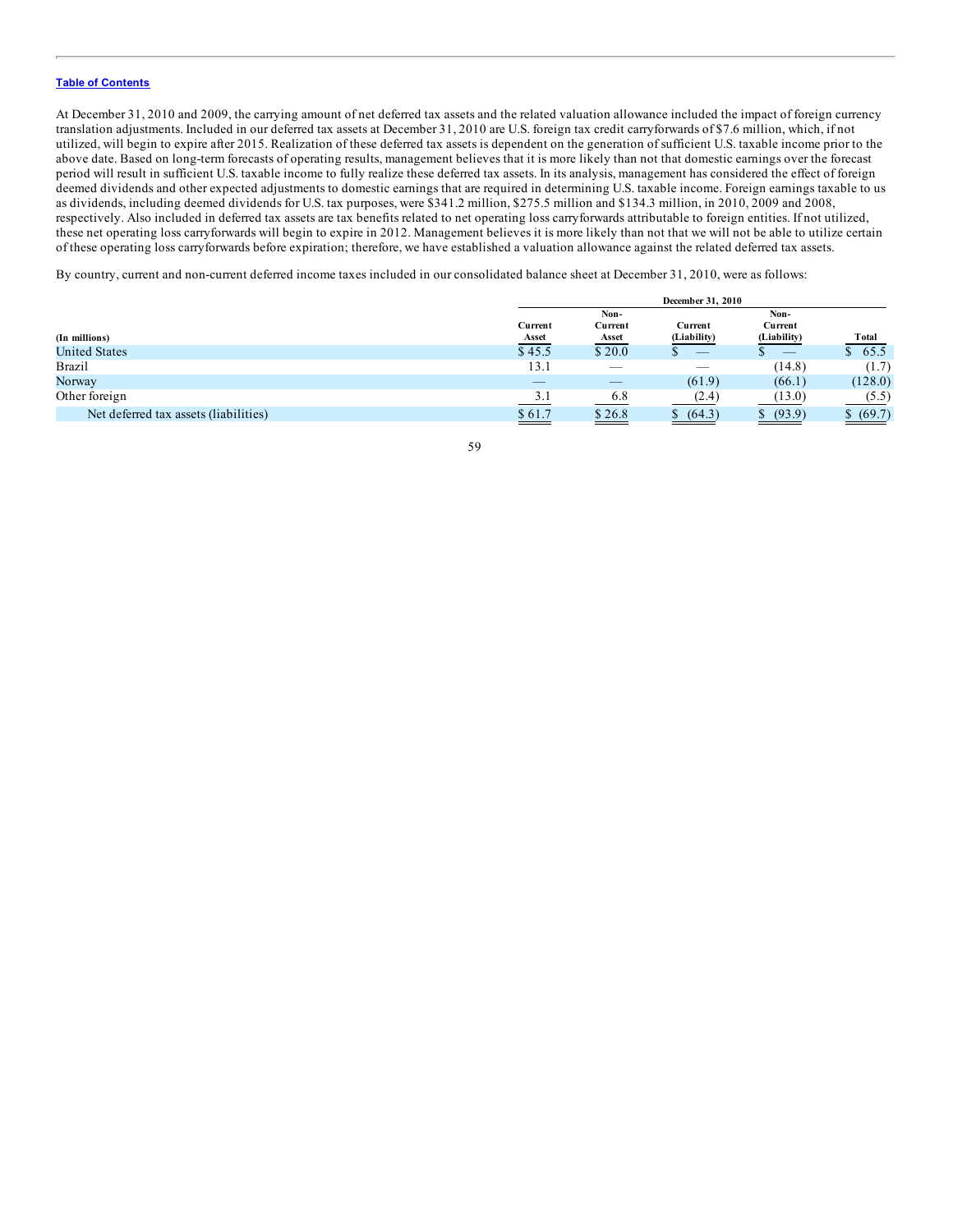The following table presents a rollforward of our unrecognized tax benefits and associated interest and penalties:

| (In millions)                                             | Federal.<br>State and<br>Foreign<br>Tax | Accrued<br><b>Interest</b><br>and<br><b>Penalties</b> | <b>Total Gross</b><br>Unrecognized<br><b>Income Tax</b><br><b>Benefits</b> |
|-----------------------------------------------------------|-----------------------------------------|-------------------------------------------------------|----------------------------------------------------------------------------|
| Balance at January 1, 2008                                | \$18.9                                  | $\frac{1}{2}$ 3.5                                     | $\mathbf{s}$<br>22.4                                                       |
| Additions for tax positions related to the current year   |                                         |                                                       |                                                                            |
| Additions for tax positions related to prior years        | 9.9                                     | 3.1                                                   | 13.0                                                                       |
| Reductions for tax positions due to settlements           |                                         |                                                       |                                                                            |
| Reductions due to a lapse of the statute of limitations   |                                         |                                                       |                                                                            |
| Other reductions for tax positions related to prior years | (0.8)                                   | (0.3)                                                 | (1.1)                                                                      |
| Balance at January 1, 2009                                | 28.0                                    | 6.3                                                   | 34.3                                                                       |
| Additions for tax positions related to the current year   | 13.8                                    |                                                       | 13.8                                                                       |
| Additions for tax positions related to prior years        | 1.0                                     | 1.6                                                   | 2.6                                                                        |
| Reductions for tax positions due to settlements           | (3.1)                                   | (1.9)                                                 | (5.0)                                                                      |
| Reductions due to a lapse of the statute of limitations   | (0.3)                                   |                                                       | (0.3)                                                                      |
| Other reductions for tax positions related to prior years | (1.7)                                   |                                                       | (1.7)                                                                      |
| Balance at January 1, 2010                                | 37.7                                    | 6.0                                                   | 43.7                                                                       |
| Additions for tax positions related to the current year   | 17.2                                    |                                                       | 17.2                                                                       |
| Additions for tax positions related to prior years        | 12.4                                    | 3.9                                                   | 16.3                                                                       |
| Reductions for tax positions due to settlements           | (15.3)                                  | (4.7)                                                 | (20.0)                                                                     |
| Reductions due to a lapse of the statute of limitations   | (2.7)                                   | (0.4)                                                 | (3.1)                                                                      |
| Other reductions for tax positions related to prior years | (8.7)                                   | (0.4)                                                 | (9.1)                                                                      |
| Balance at December 31, 2010                              | 40.6                                    | 4.4<br>\$                                             | 45.0                                                                       |

At December 31, 2010, 2009, and 2008, there are \$41.3 million, \$43.3 million, and \$33.0 million, respectively, of unrecognized tax benefits that if recognized would affect the annual effective tax rate.

It is our policy to classify interest expense and penalties recognized on underpayments of income taxes as income tax expense.

It is reasonably possible that within twelve months unrecognized tax benefits related to certain tax reporting positions taken in prior periods could decrease by up to \$18.8 million, due to either the expiration of the statute of limitations in certain jurisdictions or the resolution of current income tax examinations, or both.

In April 2009, we filed a protest with the IRS Appeals Office with respect to proposed adjustments to our federal income tax returns for our 2004 and 2005 tax years related to our treatment of intercompany transfer pricing. In November 2010, we resolved this matter with the IRS Appeals Office. As a result of the resolution, we recorded a benefit in the fourth quarter of 2010, of approximately \$27.6 million, representing the resolution of the 2004 and 2005 matter, as well as the associated impact of remeasuring reserves related to intercompany transfer pricing for all other open tax years.

Tax years after 2000 remain subject to examination in Norway in addition to tax years after 2004 for Brazil and 2006 for the United States.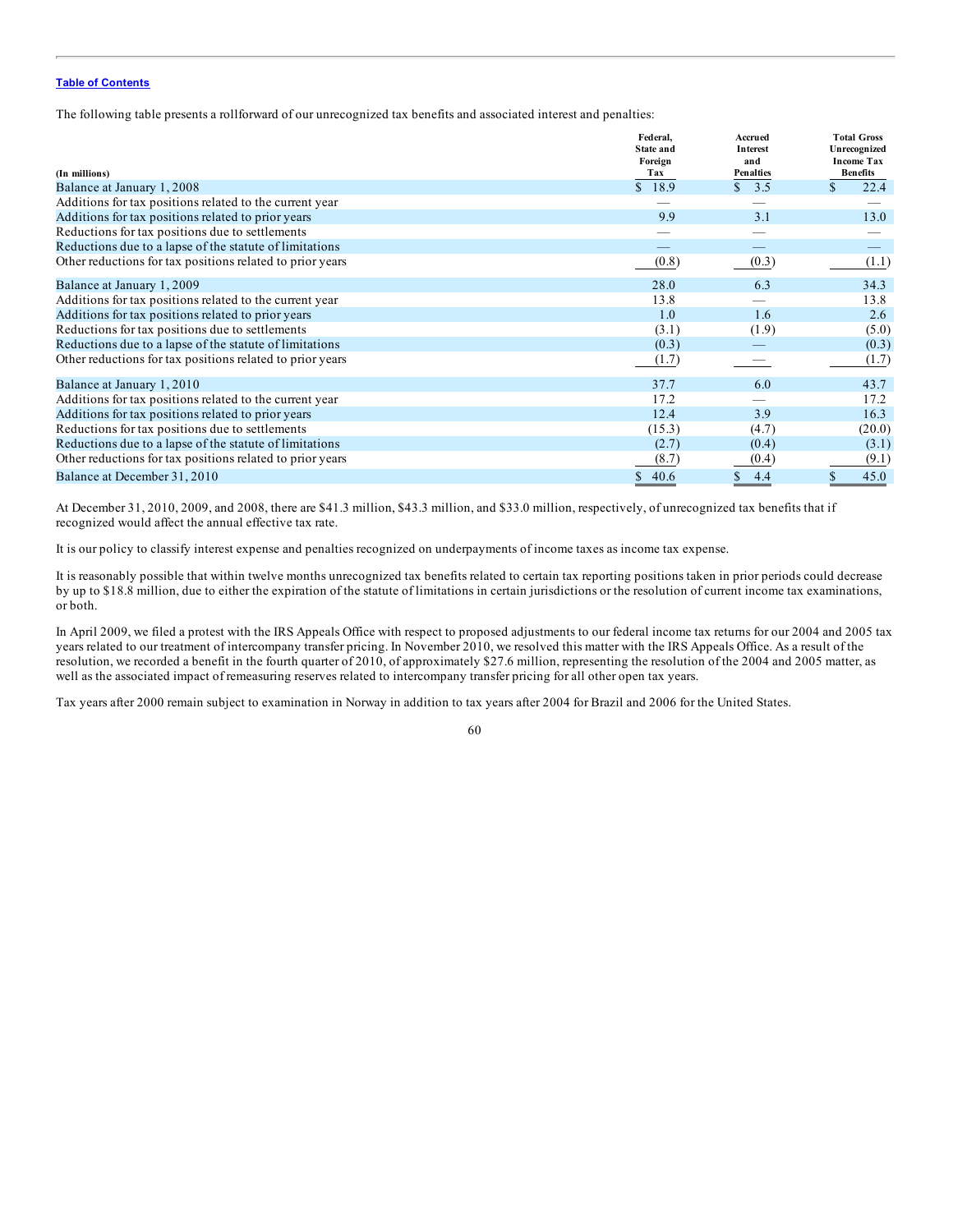The effective income tax rate was different from the statutory U.S. federal income tax rate due to the following:

|                                                 |      | Year Ended December 31. |      |  |
|-------------------------------------------------|------|-------------------------|------|--|
|                                                 | 2010 | 2009                    | 2008 |  |
| Statutory U.S. federal income tax rate          | 35%  | 35%                     | 35%  |  |
| Net difference resulting from:                  |      |                         |      |  |
| Foreign earnings subject to different tax rates | (14) | (12)                    | (9)  |  |
| Foreign earnings subject to U.S. tax            |      |                         |      |  |
| Net change in unrecognized tax benefits         |      |                         |      |  |
| Other                                           |      |                         |      |  |
| Total difference                                |      | (5)                     |      |  |
| Effective income tax rate                       | 30%  | 30%                     | 30%  |  |

We have provided U.S. income taxes on \$654.5 million of cumulative undistributed earnings of certain foreign subsidiaries where we have determined that the foreign subsidiaries' earnings are not indefinitely reinvested. No provision for U.S. income taxes has been recorded on earnings of foreign subsidiaries that are indefinitely reinvested. The cumulative balance of foreign earnings with respect to which no provision for U.S. income taxes has been recorded was \$1,063.9 million at December 31, 2010. The amount of applicable U.S. income taxes that would be incurred if these earnings were repatriated is approximately \$274.2 million.

We benefit from income tax holidays in India, Singapore and Malaysia, which will expire after 2012 for India and Singapore and 2015 for Malaysia. For the year ended December 31, 2010, these tax holidays reduced our provision for income taxes by \$5.3 million, or \$0.04 per common share outstanding. In January 2011 we received final approval from the Singapore Economic Development Board for an extension to 2013 of our existing tax holiday in Singapore, along with a reduction in the incentive tax rate from 10% to 5%, retroactive to January 1, 2009. In addition we received final approval for an additional tax holiday in Singapore conditioned on additional local investment and applicable to income related to certain products manufactured in Singapore. This additional tax holiday is retroactive to January 1, 2009 and expires after 2018. We will recognize the retroactive benefit of approximately \$7.0 million, or \$0.06 per share on a diluted basis, related to these tax holidays in the first quarter of 2011.

## **NOTE 11. PENSIONS AND POSTRETIREMENT AND OTHER BENEFIT PLANS**

We have funded and unfunded defined benefit pension plans which provide defined benefits based on years of service and final average salary. In October 2009, the Board of Directors amended the U.S. Qualified and Non-Qualified Defined Benefit Pension Plans ("U.S. Pension Plans") to freeze participation in the U.S. Pension Plans for all new nonunion employees hired on or after January 1, 2010, and current nonunion employees with less than five years of vesting service as of December 31, 2009. For current nonunion employees with less than five years of vesting service as of December 31, 2009, benefits accrued under the U.S. Pension Plans and earned as of that date were frozen based on credited service and pay as of December 31, 2009.

Foreign-based employees are eligible to participate in FMC Technologies-sponsored or government-sponsored benefit plans to which we contribute. Several of the foreign defined benefit pension plans sponsored by us provide for employee contributions; the remaining plans are noncontributory.

We have other postretirement benefit plans covering substantially all of our U.S. employees who were hired prior to January 1, 2003. The postretirement health care plans are contributory; the postretirement life insurance plans are noncontributory.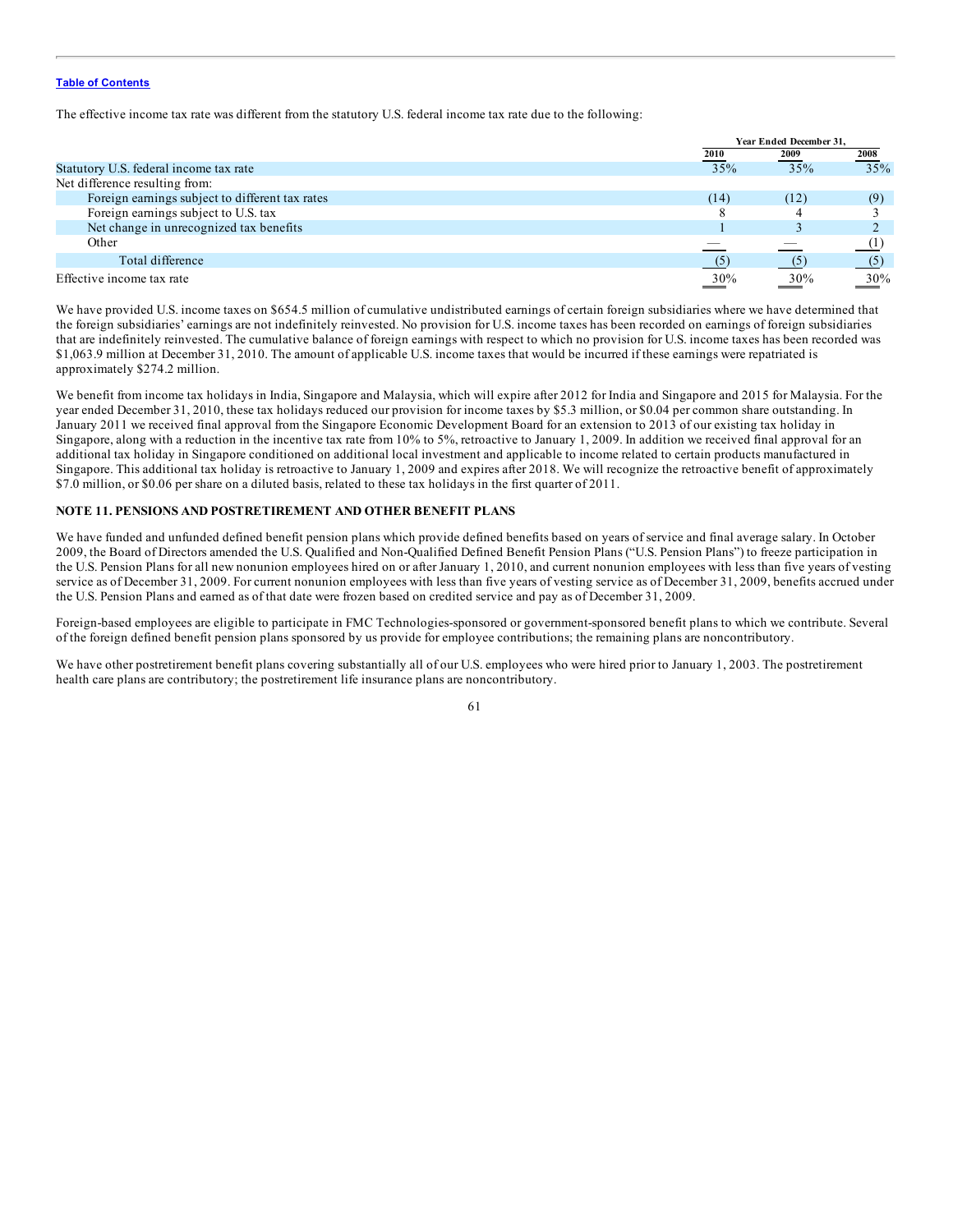We are required to recognize the funded status of defined benefit postretirement plans as an asset or liability in the consolidated balance sheet and recognize changes in that funded status in comprehensive income in the year in which the changes occur. Further, we are required to measure the plan's assets and its obligations that determine its funded status as of the date of the consolidated balance sheet. We have applied this guidance to our domestic pension and other postretirement benefit plans as well as for many of our non-U.S. plans, including those in the United Kingdom, Norway, Germany, France and Canada. Pension expense measured in compliance with GAAP for the other non-U.S. pension plans is not materially different from the locally reported pension expense.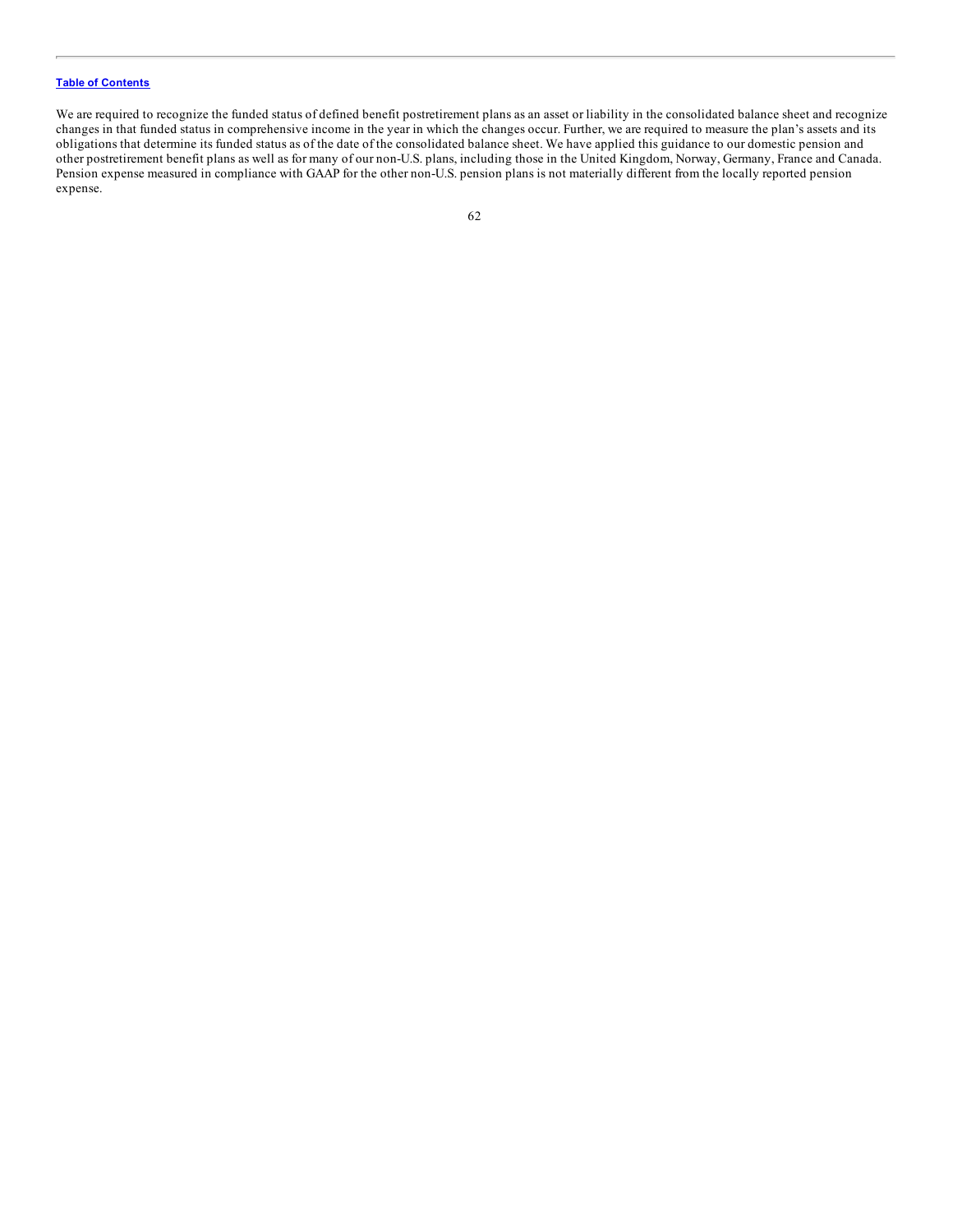The funded status of our U.S. qualified and nonqualified pension plans, certain foreign pension plans and U.S. postretirement health care and life insurance benefit plans, together with the associated balances recognized in our consolidated financial statements as of December 31, 2010 and 2009, were as follows:

|                                                                                           | <b>Pensions</b> |                          | Other<br>Postretirement<br><b>Benefits</b> |                             |
|-------------------------------------------------------------------------------------------|-----------------|--------------------------|--------------------------------------------|-----------------------------|
| (In millions)                                                                             | 2010            | 2009                     | 2010                                       | 2009                        |
| Accumulated benefit obligation                                                            | \$723.5         | \$613.7                  |                                            |                             |
| Projected benefit obligation at January 1                                                 | \$753.9         | \$669.4                  | \$7.9                                      | \$11.0                      |
| Service cost                                                                              | 36.0            | 36.6                     | 0.1                                        | 0.1                         |
| Interest cost                                                                             | 43.1            | 39.7                     | 0.5                                        | 0.6                         |
| Actuarial (gain) loss (1)                                                                 | 71.2            | 18.3                     | 0.9                                        | (3.2)                       |
| Amendments                                                                                | 1.0             | $\overline{\phantom{a}}$ |                                            | $\overline{\phantom{0}}$    |
| Curtailment                                                                               |                 | (5.2)                    | $\qquad \qquad \overline{\qquad \qquad }$  |                             |
| Foreign currency exchange rate changes                                                    | (7.0)           | 40.7                     | $\frac{1}{2}$                              |                             |
| Plan participants' contributions                                                          | 1.6             | 1.6                      | $\overline{\phantom{m}}$                   | $\overline{\phantom{0}}$    |
| Benefits paid                                                                             | (24.4)          | (47.2)                   | (0.8)                                      | (0.6)                       |
| Projected benefit obligation at December 31                                               | 875.4           | 753.9                    | 8.6                                        | 7.9                         |
| Fair value of plan assets at January 1                                                    | 619.8           | 476.5                    | $\overline{\phantom{0}}$                   | $\overline{\phantom{0}}$    |
| Actual return on plan assets                                                              | 61.5            | 89.3                     |                                            | $\frac{1}{2}$               |
| Company contributions                                                                     | 50.9            | 63.9                     | 0.8                                        | 0.7                         |
| Foreign currency exchange rate changes                                                    | (7.0)           | 35.7                     |                                            | $\overline{\phantom{m}}$    |
| Plan participants' contributions                                                          | 1.6             | 1.6                      |                                            |                             |
| Benefits paid                                                                             | (24.4)          | (47.2)                   | (0.8)                                      | (0.7)                       |
| Fair value of plan assets at December 31                                                  | 702.4           | 619.8                    | $\overline{\phantom{m}}$                   | $\overbrace{\hspace{15em}}$ |
| Funded status of the plans (liability) at December 31                                     | \$(173.0)       | \$(134.1)                | \$(8.6)                                    | \$ (7.9)                    |
| Current portion of accrued pension and other postretirement benefits                      | (3.0)           | (1.2)                    | (0.9)                                      | (0.8)                       |
| Accrued pension and other postretirement benefits, net of current portion                 | (170.0)         | (132.9)                  | (7.7)                                      | (7.1)                       |
| Funded status recognized in the consolidated balance sheets at December 31, 2010 and 2009 | \$(173.0)       | \$(134.1)                | \$(8.6)                                    | \$(7.9)                     |
| Amounts recognized in accumulated other comprehensive (income) loss:                      |                 |                          |                                            |                             |
| Unrecognized actuarial (gain) loss                                                        | \$317.0         | \$264.4                  | \$(2.6)                                    | \$ (3.8)                    |
| Unrecognized prior service (credit) cost                                                  | 0.1             | (0.9)                    | (2.9)                                      | (4.1)                       |
| Unrecognized transition asset                                                             | (1.3)           | (1.8)                    | $\overline{\phantom{m}}$                   |                             |
| Accumulated other comprehensive (income) loss at December 31                              | \$315.8         | \$261.7                  | \$(5.5)                                    | \$(7.9)                     |
| Plans with underfunded or non-funded projected benefit obligation:                        |                 |                          |                                            |                             |
| Aggregate projected benefit obligation                                                    | \$875.4         | \$753.9                  | \$8.6                                      | \$7.9                       |
| Aggregate fair value of plan assets                                                       | 702.4           | 619.8                    |                                            |                             |
| Plans with underfunded or non-funded accumulated benefit obligation:                      |                 |                          |                                            |                             |
| Aggregate accumulated benefit obligation                                                  | \$457.9         | \$386.6                  |                                            |                             |
| Aggregate fair value of plan assets                                                       | 386.5           | 316.3                    |                                            |                             |

(1) The year-over-year change in actuarial (gain) loss is primarily due to the decrease in the discount rates used to determine the benefit obligation.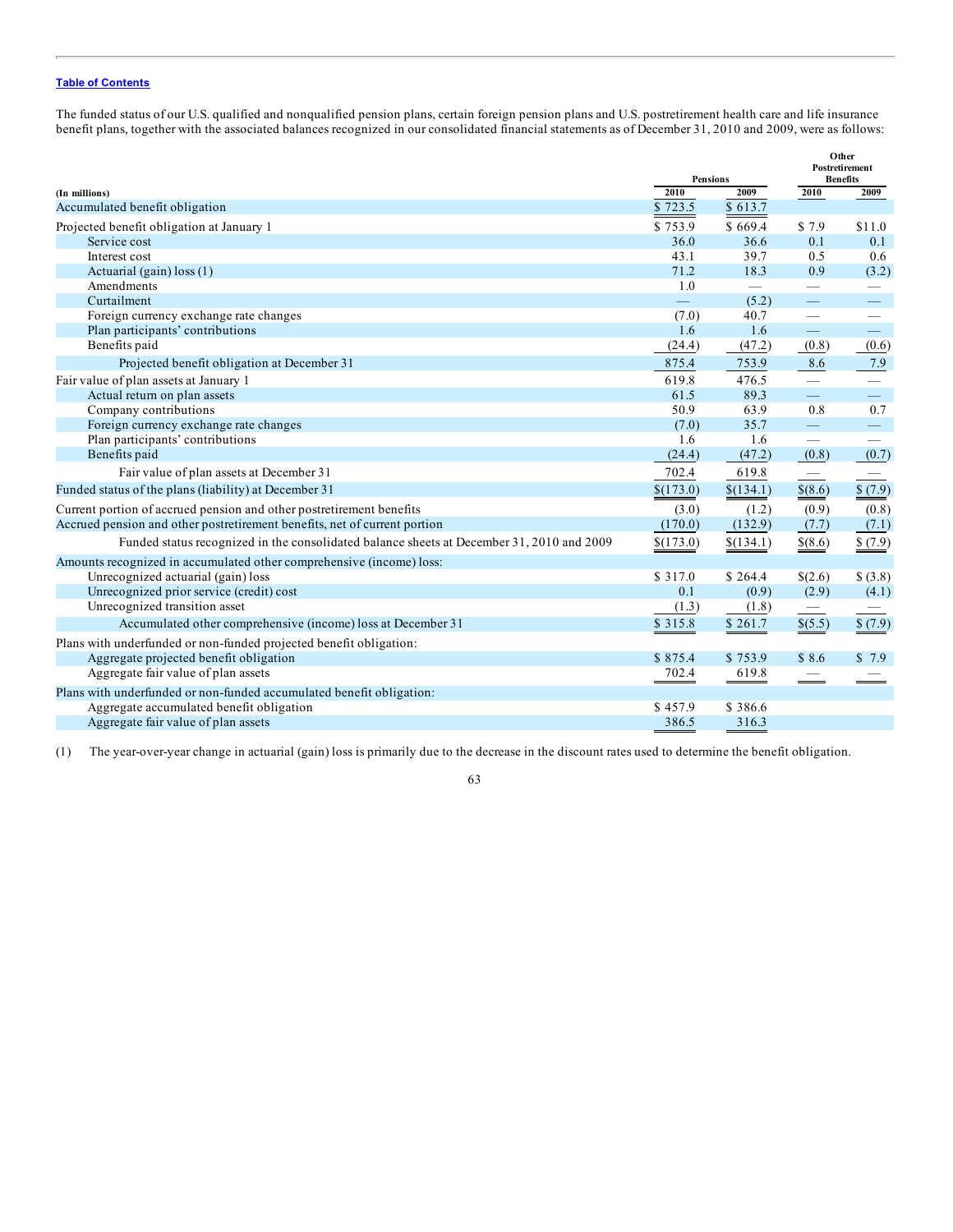The following table summarizes the components of net periodic benefit cost for the years ended December 31, 2010, 2009, and 2008:

|                                                                                                   |         | <b>Pensions</b> |         |                          | <b>Other Postretirement</b><br><b>Benefits</b> |         |
|---------------------------------------------------------------------------------------------------|---------|-----------------|---------|--------------------------|------------------------------------------------|---------|
| (In millions)                                                                                     | 2010    | 2009            | 2008    | 2010                     | 2009                                           | 2008    |
| Components of net annual benefit cost:                                                            |         |                 |         |                          |                                                |         |
| Service cost                                                                                      | \$36.0  | \$36.6          | \$33.5  | \$0.1                    | \$0.1                                          | \$0.1   |
| Interest cost                                                                                     | 43.1    | 39.7            | 38.9    | 0.5                      | 0.6                                            | 0.7     |
| Expected return on plan assets                                                                    | (54.6)  | (45.8)          | (49.9)  |                          |                                                |         |
| Curtailment                                                                                       |         | (0.5)           |         |                          |                                                |         |
| Settlement cost                                                                                   |         |                 | 8.1     |                          |                                                |         |
| Amortization of transition asset                                                                  | (0.5)   | (0.5)           | (0.6)   |                          |                                                |         |
| Amortization of prior service cost (credit)                                                       | (0.1)   | (0.2)           | 0.3     | (1.2)                    | (1.3)                                          | (1.4)   |
| Amortization of net actuarial loss (gain)                                                         | 11.8    | 16.1            | 3.7     | (0.3)                    | (0.1)                                          | (0.1)   |
| Net periodic benefit cost (income)                                                                | \$ 35.7 | \$45.4          | \$34.0  | \$(0.9)                  | \$(0.7)                                        | \$(0.7) |
| Other changes in plan assets and benefit obligations recognized in other comprehensive<br>income: |         |                 |         |                          |                                                |         |
| Net actuarial loss (gain)                                                                         | \$64.4  | \$(30.4)        | \$189.2 | \$0.9                    | \$(3.2)                                        | \$(0.7) |
| Amortization of net actuarial loss (gain)                                                         | (11.8)  | (16.1)          | (3.7)   | 0.3                      | 0.1                                            | 0.2     |
| Prior service cost                                                                                | 0.9     |                 | 0.9     |                          |                                                | 4.4     |
| Amortization of prior service (cost) credit                                                       | 0.1     | 0.2             | (0.3)   | 1.2                      | 1.3                                            | 2.0     |
| Amortization of transition asset                                                                  | 0.5     | 0.5             | 0.6     | $\overline{\phantom{m}}$ |                                                |         |
| Total recognized in other comprehensive loss (income)                                             | 54.1    | (45.8)          | 186.7   | 2.4                      | (1.8)                                          | 5.9     |
| Total recognized in net periodic benefit cost (income) and other comprehensive<br>loss (income)   | \$89.8  | \$<br>(0.4)     | \$220.7 | \$1.5                    | \$(2.5)                                        | \$5.2   |

Included in accumulated other comprehensive income at December 31, 2010, are noncash, pretax charges which have not yet been recognized in net periodic benefit cost (income). The estimated amounts that will be amortized from the portion of each component of accumulated other comprehensive income as a component of net period benefit cost (income), during the next fiscal year are as follows:

|                              |              | Other           |
|------------------------------|--------------|-----------------|
|                              | Pension      | Postretirement  |
| (In millions)                | <b>Plans</b> | <b>Benefits</b> |
| Net actuarial losses (gains) | \$16.8       | (0.2)           |
| Prior service cost (credit)  | \$ (0.1)     | 1.3)            |
| Transition asset             | \$ (0.5)     |                 |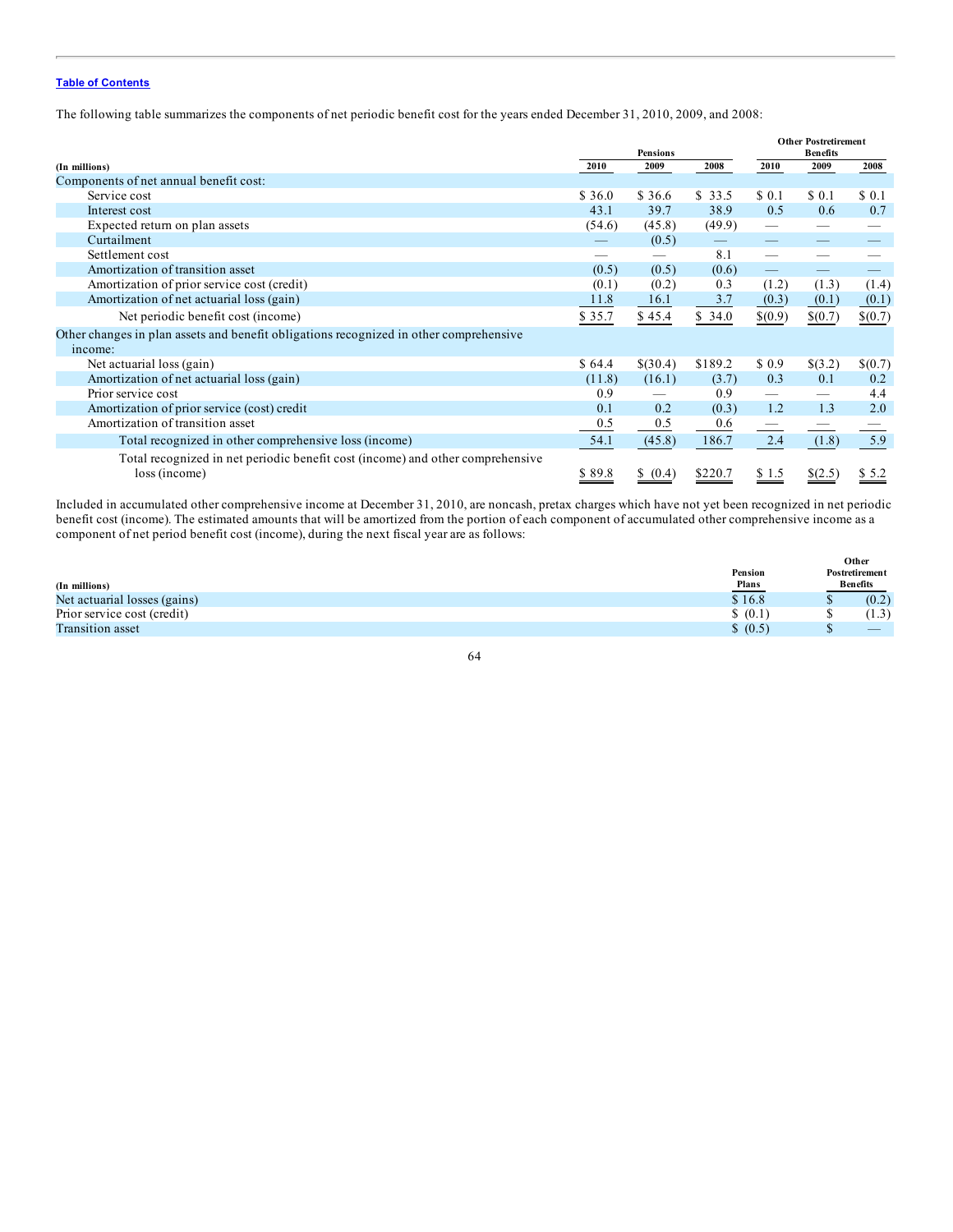*Key assumptions—*The following weighted-average assumptions were used to determine the benefit obligations:

|                               |          |          | Other                           |                   |  |                 |
|-------------------------------|----------|----------|---------------------------------|-------------------|--|-----------------|
|                               |          |          | Postretirement                  |                   |  |                 |
|                               |          | Pensions |                                 |                   |  | <b>Benefits</b> |
|                               | 2010     | 2009     | 2010                            | 2009              |  |                 |
| Discount rate                 | $5.22\%$ | 5.76%    | 5.40%                           | 5.90%             |  |                 |
| Rate of compensation increase | 4.08%    | 4.07%    | $\hspace{0.1mm}-\hspace{0.1mm}$ | $\hspace{0.05cm}$ |  |                 |

The discount rate used for determining the U.K. pension benefit obligations decreased from 5.87% in 2009 to 5.49% in 2010. The discount rate used for determining the Norway pension benefit obligations was 4.50% and 5.25% in 2010 and 2009, respectively. The discount rate used in determining U.S. pension benefit obligations was 5.40% and 5.90% in 2010 and 2009, respectively.

The following weighted-average assumptions were used to determine net periodic benefit cost:

|                                        |       |                 |          |          | Other                    |                          |
|----------------------------------------|-------|-----------------|----------|----------|--------------------------|--------------------------|
|                                        |       |                 |          |          | Postretirement           |                          |
|                                        |       | <b>Pensions</b> |          |          | <b>Benefits</b>          |                          |
|                                        | 2010  | 2009            | 2008     | 2010     | 2009                     | 2008                     |
| Discount rate                          | 5.76% | 5.92%           | $6.02\%$ | $5.90\%$ | $6.10\%$                 | $6.50\%$                 |
| Rate of compensation increase          | 4.07% | $4.04\%$        | $4.00\%$ |          | $\overline{\phantom{a}}$ | $\overline{\phantom{a}}$ |
| Expected rate of return on plan assets | 8.30% | 8.35%           | 8.21%    |          |                          |                          |

Our estimate of expected rate of return on plan assets is based primarily on the historical performance of plan assets, current market conditions, our asset allocation and long-term growth expectations.

In 2008, we moved to a fully insured postretirement medical plan in which premium costs are paid by the employee. The disclosed postretirement medical obligation (included in other postretirement benefits) reflects a flat dollar subsidy paid to retirees hired prior to 2003 that offsets employee premiums to the plan. This subsidy will not be indexed for inflation or expected healthcare cost increases.

*Plan assets—*Our pension plan assets measured at fair value are as follows at December 31, 2010 and 2009. Please refer to "Fair Value" in Note 1 for a description of the levels.

|                          |                 | December 31, 2010               |                 |                |  |  |  |
|--------------------------|-----------------|---------------------------------|-----------------|----------------|--|--|--|
| (In millions)            | Total           | Level 1                         | Level 2         | Level 3        |  |  |  |
| Cash                     | \$37.3          | \$37.3                          | $\frac{1}{2}$ – | $\mathbf{s}$ — |  |  |  |
| Equity securities:       |                 |                                 |                 |                |  |  |  |
| U.S. companies:          |                 |                                 |                 |                |  |  |  |
| Large cap                | 126.5           | 126.5                           |                 |                |  |  |  |
| Small cap                | 63.2            | 63.2                            |                 |                |  |  |  |
| International companies  | 269.5           | 269.5                           |                 |                |  |  |  |
| Hedge funds $(1)$        | 32.1            |                                 | __              | 32.1           |  |  |  |
| Limited partnerships (2) | 42.3            |                                 | $-$             | 42.3           |  |  |  |
| Insurance contracts (3)  | 128.1           | $\hspace{0.1mm}-\hspace{0.1mm}$ | 128.1           |                |  |  |  |
| Emerging market bonds    | $\frac{3.4}{2}$ | 3.4                             |                 |                |  |  |  |
| Total assets             |                 |                                 |                 | \$74.4         |  |  |  |
|                          | \$702.4         | \$499.9                         | \$128.1         |                |  |  |  |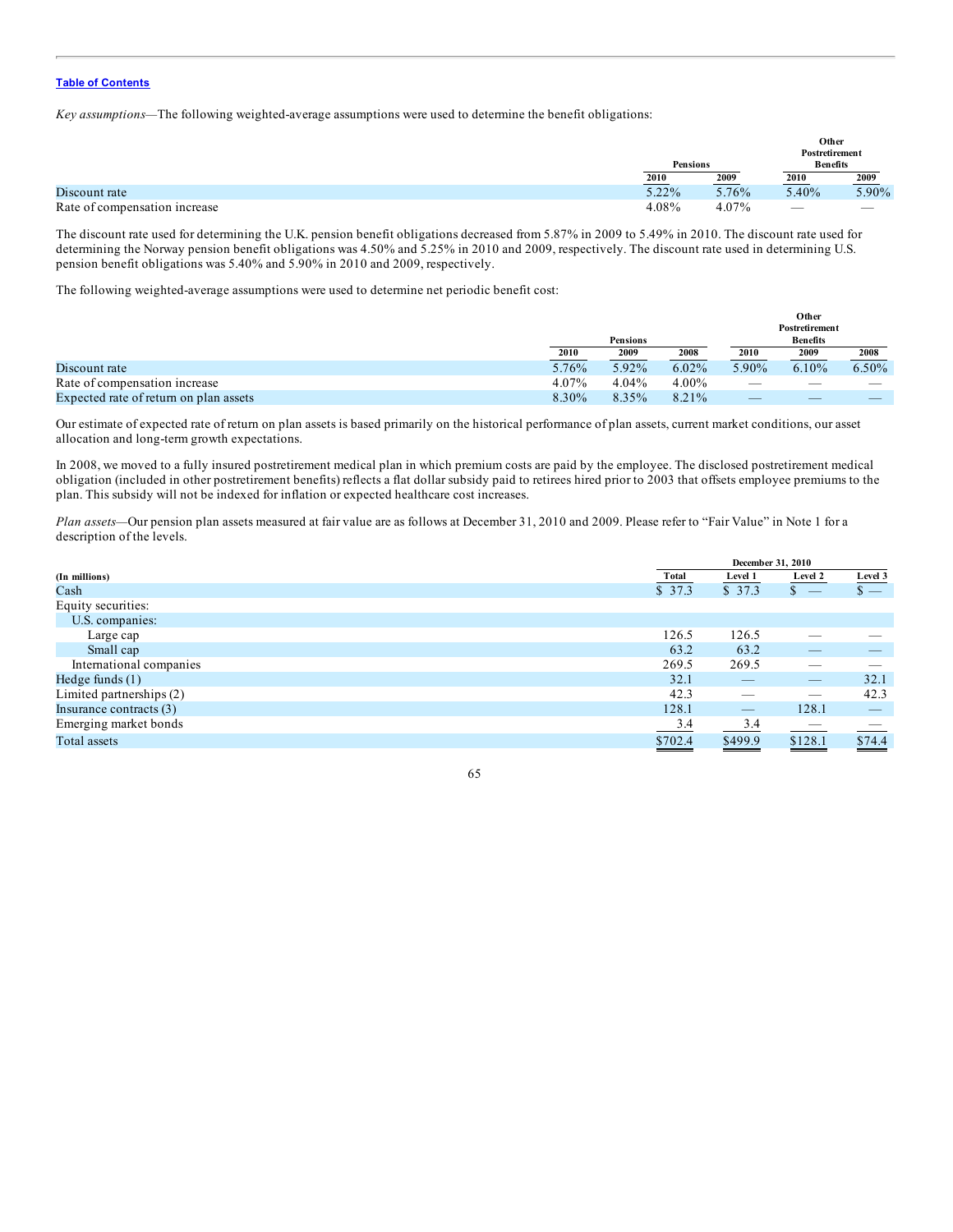|                          |         | December 31, 2009               |                          |                                 |
|--------------------------|---------|---------------------------------|--------------------------|---------------------------------|
| (In millions)            | Total   | Level 1                         | Level 2                  | Level 3                         |
| Cash                     | \$22.9  | \$22.9                          | $s =$                    | $\mathbf{s}$ —                  |
| Equity securities:       |         |                                 |                          |                                 |
| U.S. companies:          |         |                                 |                          |                                 |
| Large cap                | 116.3   | 116.3                           |                          |                                 |
| Small cap                | 51.3    | 51.3                            |                          |                                 |
| International companies  | 235.6   | 235.6                           |                          |                                 |
| Hedge funds $(1)$        | 23.9    |                                 | $\overline{\phantom{a}}$ | 23.9                            |
| Limited partnerships (2) | 35.6    |                                 | $\qquad \qquad$          | 35.6                            |
| Insurance contracts (3)  | 131.5   | $\hspace{0.1mm}-\hspace{0.1mm}$ | 131.5                    | $\hspace{0.1mm}-\hspace{0.1mm}$ |
| Emerging market bonds    | 2.7     | 2.7                             |                          |                                 |
| Total assets             | \$619.8 | \$428.8                         | \$131.5                  | \$59.5                          |

(1) This category includes two hedge funds. One hedge fund is a dedicated value-oriented fund of hedge funds. The fund invests in approximately 10 to 20 funds that employ a range of value-oriented investment philosophies. The investment strategy centers on long-term returns with a strong focus on capital preservation. The second hedge fund's investment objective is to deliver superior risk adjusted returns by employing a value-oriented eventdriven strategy. The fund invests across the capital structure in debt and equity investments. Hedge funds are valued using the net asset value ("NAV") as determined by the administrator or custodian of the fund.

(2) This category includes two limited partnership investments. One partnership seeks high long-term returns following a value-oriented investment approach. The partnership may invest in a variety of securities, including U.S. and international company equities, debt securities and preferred stocks. The second investment is a partnership with a global asset manager focused on the stock of emerging market small-cap companies. Limited partnerships are valued using the NAV as determined by the administrator or custodian of the fund.

(3) This primarily represents assets in our Norwegian pension plans. Our pension program for the Norwegian plans follows a pension insurance arrangement. We pay premiums to an insurance company in exchange for a guaranteed return. Our guaranteed return was 2.75% at December 31, 2010. Insurance contracts are valued at book value, which approximates fair value, and is calculated using the prior year balance plus or minus investment returns and changes in cash flows.

The summary of changes in the fair value of the pension plan Level 3 assets for the years ended December 31, 2010 and 2009 is as follows:

|                          |                    | Limited      |
|--------------------------|--------------------|--------------|
|                          |                    | Partnerships |
| $\overline{\phantom{a}}$ |                    | 4.2          |
| 3.9                      |                    | 10.6         |
| 20.0                     |                    | 20.8         |
| 23.9                     |                    | 35.6         |
| 3.2                      |                    | 6.7          |
| 5.0                      |                    |              |
| 32.1                     |                    | 42.3         |
|                          | <b>Hedge Funds</b> |              |

Our pension investment strategy emphasizes maximizing returns consistent with minimizing risk. Excluding our international plans with insurance-based investments, 82% of our total pension assets represent the U.S. qualified plan, the U.K. and Canadian plans. These plans are invested primarily in equities to maximize the long-term returns of the plans. The investment managers of these assets, including the hedge funds and limited partnerships, use Graham and Dodd fundamental investment analysis to select securities that have a margin of safety between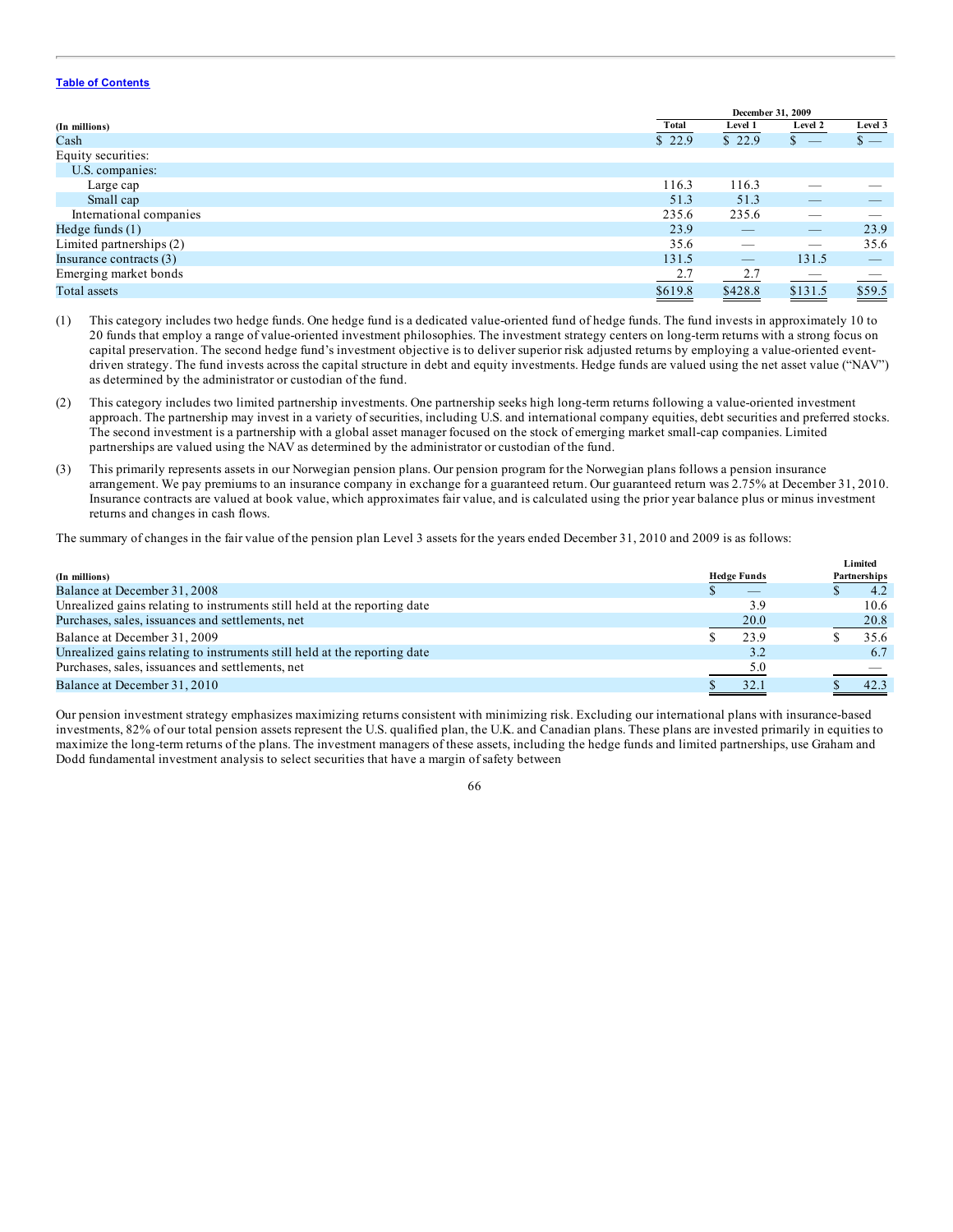the price of the security and the estimated value of the security. This value-oriented approach tends to mitigate the risk of a large equity allocation.

*Contributions—*We expect to contribute approximately \$28.0 million to our international pension and other postretirement benefit plans in 2011, representing primarily the U.K. and Norway qualified pension plans. Additionally, we may make a discretionary contribution of approximately \$35.0 million to our U.S. qualified pension plan in 2011. All of the contributions are expected to be in the form of cash. In 2010 and 2009, we contributed \$50.9 million and \$63.9 million to the pension plans, respectively, which included \$39.0 million and \$13.1 million, respectively, to the U.S. qualified pension plan.

*Estimated future benefit payments—*The following table summarizes expected benefit payments from our various pension and postretirement benefit plans through 2020. Actual benefit payments may differ from expected benefit payments.

| (In millions) | Pensions            | Other<br>Postretirement<br><b>Benefits</b> |
|---------------|---------------------|--------------------------------------------|
| 2011          | $\overline{$}$ 25.2 | 0.9                                        |
| 2012          | 39.2                | 0.9                                        |
| 2013          | 39.7                | 0.9                                        |
| 2014          | 29.4                | 0.8                                        |
| 2015          | 30.8                | 0.8                                        |
| 2016-2020     | 188.8               | 3.7                                        |

*Savings Plans—*The FMC Technologies, Inc. Savings and Investment Plan ("Qualified Plan"), a qualified salary reduction plan under Section 401(k) of the Internal Revenue Code, is a defined contribution plan. Additionally, we have a non-qualified deferred compensation plan, the Non-Qualified Plan, which allows certain highly compensated employees the option to defer the receipt of a portion of their salary. We match a portion of the participants' deferrals to both plans. In October 2009, the Board of Directors approved amendments to the U.S. Qualified Plan and U.S. Non-Qualified Plan ("Amended Plans"). Under the Amended Plans, we are required to make a nonelective contribution equal to four percent of an employee's eligible earnings every pay period to all new nonunion employees hired on or after January 1, 2010, and current nonunion employees with less than five years of vesting service as of December 31, 2009. The vesting schedule for the four percent nonelective contribution under the Amended Plans is three years of vesting service with FMC.

Participants in the Non-Qualified Plan earn a return based on hypothetical investments in the same options as our 401(k) plan, including FMC Technologies stock. Changes in the market value of these participant investments are reflected as an adjustment to the deferred compensation liability with an offset to other income (expense), net. As of December 31, 2010 and 2009, our liability for the Non-Qualified Plan was \$32.3 million and \$26.4 million, respectively, and was recorded in other non-current liabilities. We hedge the financial impact of changes in the participants' hypothetical investments by purchasing the investments that the participants have chosen. With the exception of FMC Technologies stock, which is maintained at its cost basis, changes in the fair value of these investments are recognized as an offset to other income (expense), net. As of December 31, 2010 and 2009, we had investments for the Non-Qualified Plan totaling \$26.4 million and \$19.2 million, respectively, at fair market value and FMC Technologies stock held in trust of \$3.4 million and \$5.7 million, respectively, at its cost basis.

We recognized expense of \$11.1 million, \$10.6 million and \$10.6 million, for matching contributions to these plans in 2010, 2009 and 2008, respectively. Additionally, we recognized expense of \$6.2 million for nonelective contributions in 2010.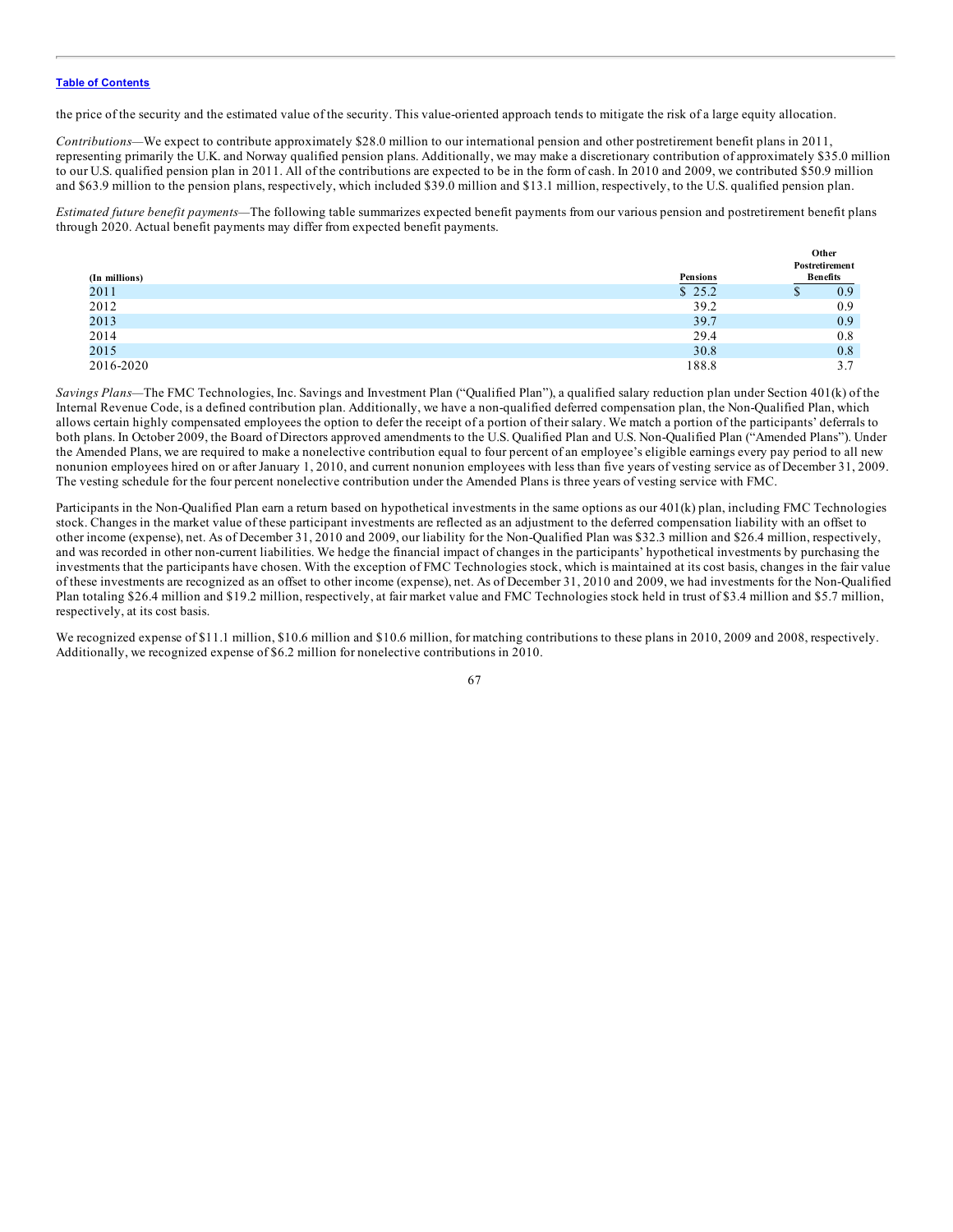#### **NOTE 12. STOCK-BASED COMPENSATION**

We sponsor a stock-based compensation plan, which is described below, and have granted awards primarily in the form of nonvested stock awards (also known as restricted stock in the plan document) and stock options. The compensation expense for awards under the plan for each of the years in the three year period ended December 31, 2010 is as follows:

| (In millions)                                                   | 2010   | 2009   | 2008   |
|-----------------------------------------------------------------|--------|--------|--------|
| Stock-based compensation expense                                |        |        |        |
| Restricted stock                                                | \$25.4 | \$27.0 | \$26.2 |
| Other                                                           | 2.1    | 2.2    | 1.8    |
| Total stock-based compensation expense                          | \$27.5 | \$29.2 | \$28.0 |
| Income tax benefits related to stock-based compensation expense | \$9.4  | \$10.8 | \$10.4 |

Stock-based compensation expense is recognized over the lesser of the stated vesting period (three or four years) or the period until the employee reaches age 62 (the retirement eligible age under the plan). As of December 31, 2010, a portion of the stock-based compensation expense related to outstanding awards remains to be recognized in future periods. The compensation expense related to nonvested awards yet to be recognized totaled \$24.5 million for restricted stock. These costs are expected to be recognized over a weighted average period of 1.1 years.

*Incentive compensation and stock plan—*The Amended and Restated FMC Technologies, Inc. Incentive Compensation and Stock Plan (the "Plan") provides certain incentives and awards to officers, employees, directors and consultants of FMC Technologies or its affiliates. The Plan allows our Board of Directors (the "Board") to make various types of awards to non-employee directors and the Compensation Committee (the "Committee") of the Board to make various types of awards to other eligible individuals. Awards include management incentive awards, common stock, stock options, stock appreciation rights, restricted stock and stock units. All awards are subject to the Plan's provisions.

Under the Plan, 24.0 million shares of our common stock were authorized for awards. These shares are in addition to shares previously granted by FMC Corporation and converted into approximately 9.0 million shares of our common stock. As of December 31, 2010, 2.8 million shares were reserved to satisfy existing awards and 11.0 million shares were available for future awards.

Management incentive awards may be awards of cash, common stock options, restricted stock or a combination thereof. Grants of common stock options may be incentive and/or nonqualified stock options. Under the plan, the exercise price for options cannot be less than the market value of our common stock at the date of grant. Options vest in accordance with the terms of the award as determined by the Committee, which is generally after three years of service, and expire not later than 10 years after the grant date. Restricted stock grants specify any applicable performance goals, the time and rate of vesting and such other provisions as determined by the Committee. Restricted stock grants generally vest after three to four years of service. Additionally, most awards vest immediately upon a change of control as defined in the Plan agreement.

Stock-based compensation awards to non-employee directors consist of restricted stock units. Awards to non-employee directors generally vest on the date of our annual stockholder meeting following the date of grant. Stock units are not settled until a director ceases services to the Board. At December 31, 2010, outstanding awards to active and retired non-employee directors included 386 thousand stock units.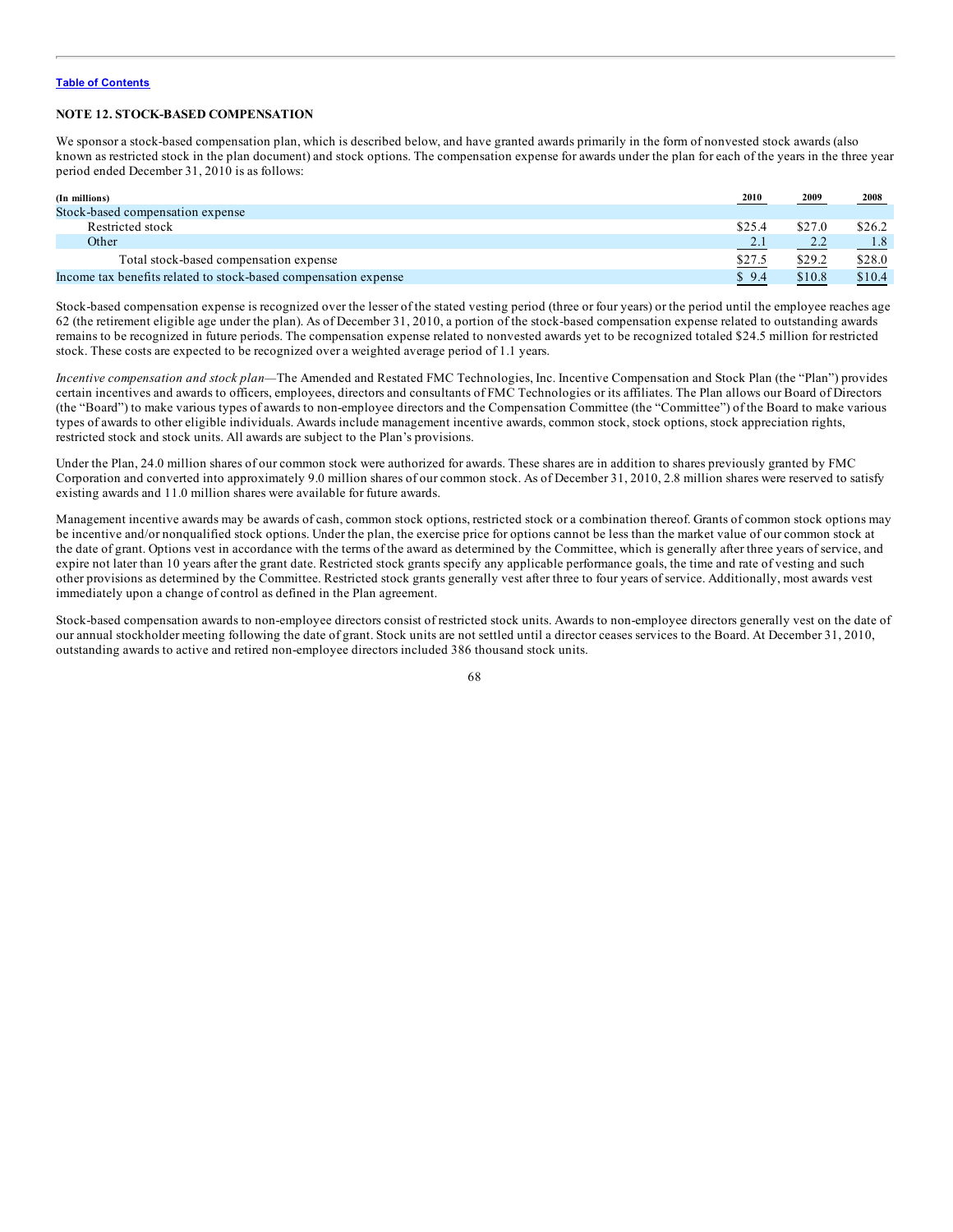*Restricted stock—*A summary of the nonvested restricted stock awards as of December 31, 2010, and changes during the year is presented below:

|                                                  |               | Weighted-<br><b>Average Grant</b> |
|--------------------------------------------------|---------------|-----------------------------------|
| (Number of restricted stock shares in thousands) | <b>Shares</b> | Date Fair Value                   |
| Nonvested at December 31, 2009                   | 2.522         | 34.21                             |
| Granted                                          | 549           | 53.87                             |
| Vested                                           | (913)         | 30.94                             |
| Cancelled                                        | (47)          | 40.96                             |
| Nonvested at December 31, 2010                   | <u>2,111</u>  | 40.59                             |
|                                                  |               |                                   |

In 2010, we granted time-based restricted stock awards, as well as awards with performance and market conditions.

For current year performance-based awards, the payout was dependent upon our performance relative to a peer group of companies with respect to EBITDA growth and return on investment for the year ending December 31, 2010. Based on results for the performance period, the payout will be 152 thousand shares at the vesting date in January 2013. Compensation cost has been measured for 2010 based on the actual outcome of the performance conditions.

For current year market-based awards, the payout was contingent upon our performance relative to the same peer group of companies with respect to total shareholder return for the year ending December 31, 2010. Based on results for the performance period, the payout will be 101 thousand shares at the vesting date in January 2013. Compensation cost for these awards has been calculated using the grant date fair market value, as estimated using a Monte Carlo simulation.

The following summarizes values for restricted stock activity in each of the years in the three year period ended December 31, 2010:

|                                                                           | 2010    | 2009                    | 2008<br>and the contract of the contract of |
|---------------------------------------------------------------------------|---------|-------------------------|---------------------------------------------|
| Weighted average grant date fair value of restricted stock awards granted | \$53.87 | \$28.57                 | \$51.01                                     |
| Fair value of restricted stock vested (in millions)                       |         | $$54.3$ $$26.6$ $$62.9$ |                                             |

On January 3, 2011, restricted stock awards vested and approximately 465 thousand shares were issued to employees.

*Stock options—*There were no options granted, forfeited or expired during the year ended December 31, 2010.

The following shows stock option activity for the year ended December 31, 2010:

|                                                                     |                 |                 | Weighted-   |                        |
|---------------------------------------------------------------------|-----------------|-----------------|-------------|------------------------|
|                                                                     |                 | Weighted-       | Average     |                        |
|                                                                     | <b>Shares</b>   | Average         | Remaining   |                        |
|                                                                     | Under           | <b>Exercise</b> | Contractual | Aggregate              |
| (Number of stock options in thousands, intrinsic value in millions) | Option          | Price           | Term        | <b>Intrinsic Value</b> |
| Outstanding at December 31, 2009                                    | 500             | \$10.34         |             |                        |
| Exercised                                                           | (220)           | \$10.62         |             |                        |
| Outstanding and exercisable at December 31, 2010                    | $\frac{280}{1}$ | \$10.11         | 2.2         | 22.1                   |
|                                                                     |                 |                 |             |                        |

The aggregate intrinsic value reflects the value to the option holders, or the difference between the market price as of December 31, 2010, and the exercise price of the option, which would have been received by the option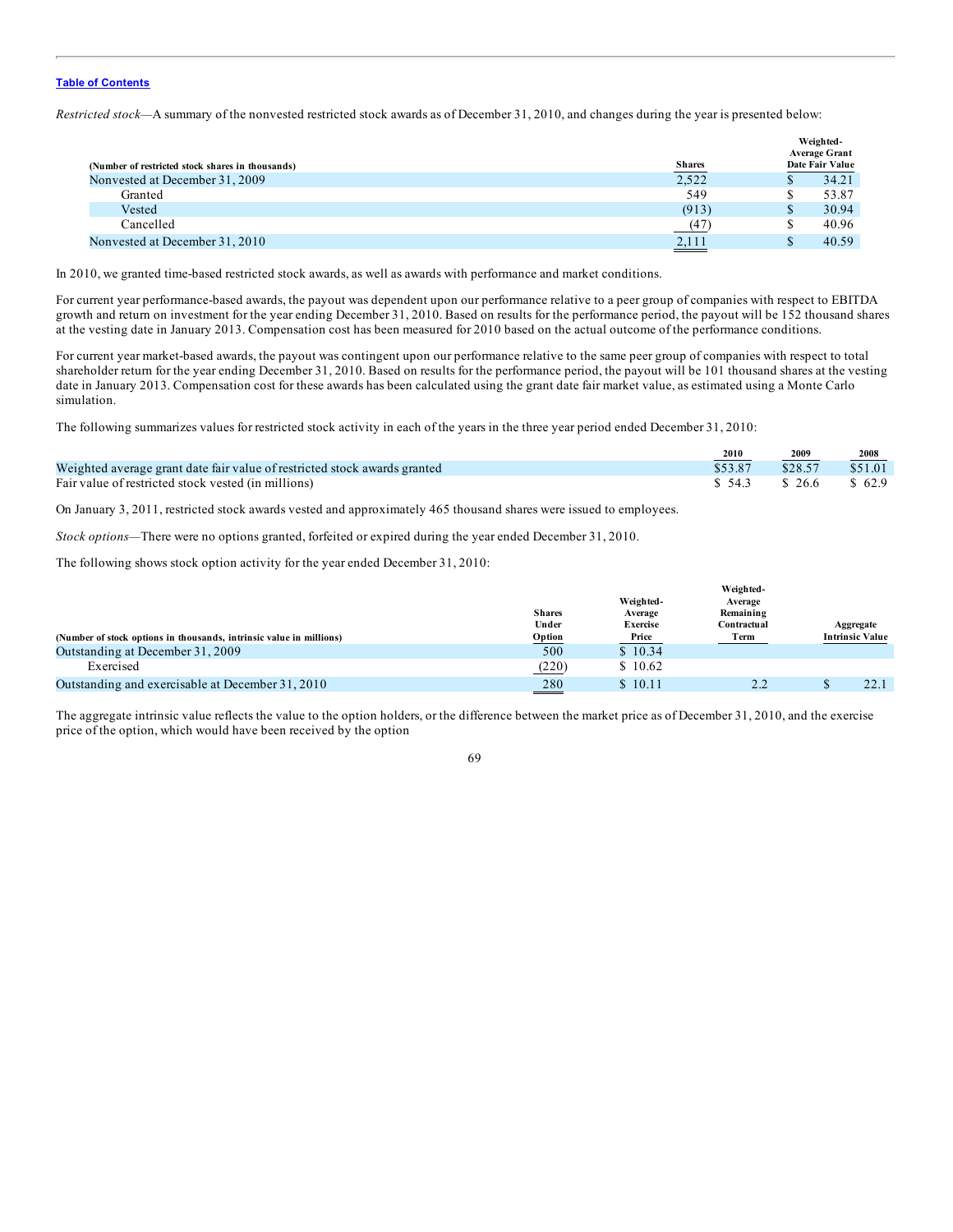holders had all options been exercised as of that date. While the intrinsic value is representative of the value to be gained by the option holders, this value is not indicative of compensation expense recorded by us. Compensation expense on stock options was calculated on the date of grant using the fair value of the options, as determined by a Black-Scholes option pricing model and the number of options granted, reduced by estimated forfeitures.

The intrinsic value of options exercised for each year in the three year period ended December 31, 2010, was \$14.9 million, \$16.8 million, and \$26.9 million, respectively.

## **NOTE 13. STOCKHOLDERS' EQUITY**

*Capital stock*—The following is a summary of our capital stock activity during each of the years in the three-year period ended December 31, 2010:

| (Number of shares in thousands)                 | Common<br><b>Stock Issued</b> | <b>Common Stock</b><br><b>Held in Employee</b><br><b>Benefit Trust</b> | Common<br><b>Stock Held in</b><br>Treasury |
|-------------------------------------------------|-------------------------------|------------------------------------------------------------------------|--------------------------------------------|
| December 31, 2007                               | 143,159                       | 170                                                                    | 13,670                                     |
| Stock awards                                    |                               |                                                                        | (1,254)                                    |
| Treasury stock purchases                        |                               |                                                                        | 5,703                                      |
| Net stock sold from employee benefit trust      |                               | (48)                                                                   |                                            |
| December 31, 2008                               | 143,159                       | 122                                                                    | 18,119                                     |
| Stock awards                                    |                               |                                                                        | (1,183)                                    |
| Treasury stock purchases                        |                               |                                                                        | 4,270                                      |
| Net stock purchased from employee benefit trust |                               |                                                                        |                                            |
| December 31, 2009                               | 143,159                       | 124                                                                    | 21,206                                     |
| Stock awards                                    |                               |                                                                        | 2,902                                      |
| Treasury stock purchases                        |                               |                                                                        | (835)                                      |
| Net stock purchased from employee benefit trust |                               | (58)                                                                   |                                            |
| December 31, 2010                               | 143,159                       | 66                                                                     | 23,273                                     |

The plan administrator of the Non-Qualified Plan purchases shares of our common stock on the open market. Such shares are placed in a trust owned by FMC Technologies.

In 2005, we announced a repurchase plan approved by our Board of Directors authorizing the repurchase of up to two million shares of our issued and outstanding common stock through open market purchases. The Board of Directors authorized extensions of this program, adding five million shares in February 2006 and eight million shares in February 2007 for a total of 15 million shares of common stock authorized for repurchase. As a result of the twofor-one stock split on August 31, 2007, the authorization was increased to 30 million shares. In July 2008, in connection with the JBT spin-off, and as required by the IRS, the Board of Directors authorized the repurchase of \$95.0 million of our outstanding common stock in addition to the 30 million shares described above. We repurchased \$164.4 million, \$155.7 million and \$324.0 million of common stock during 2010, 2009 and 2008, respectively, under the authorized repurchase program. As of December 31, 2010, approximately 2.5 million shares remained available for purchase under the current program which may be executed from time to time in the open market. We intend to hold repurchased shares in treasury for general corporate purposes, including issuances under our employee stock plans. Treasury shares are accounted for using the cost method.

On May 15, 2009, we amended our Amended and Restated Certificate of Incorporation to increase the number of authorized shares of common stock from 195 million shares to 300 million shares.

No cash dividends were paid on our common stock in 2010, 2009 or 2008.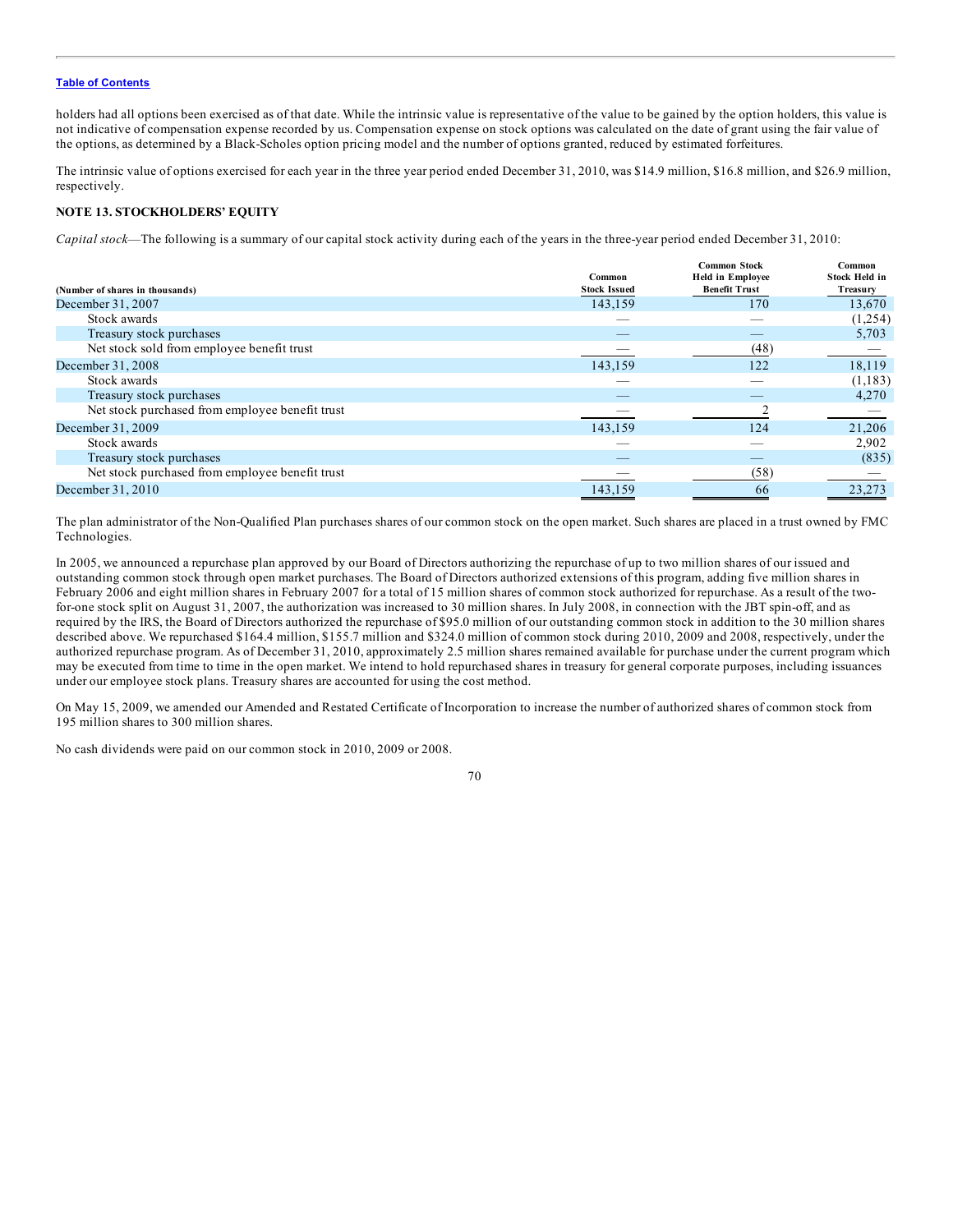On June 7, 2001, our Board of Directors declared a dividend distribution to each recordholder of common stock of one Preferred Share Purchase Right for each share of common stock outstanding at that date. Each right entitles the holder to purchase, under certain circumstances related to a change in control of FMC Technologies, one one-hundredth of a share of Series A junior participating preferred stock, without par value, at a price of \$95 per share (subject to adjustment), subject to the terms and conditions of a Rights Agreement dated June 5, 2001. The rights expire on June 6, 2011, unless redeemed by us at an earlier date. The redemption price of \$0.01 per right is subject to adjustment to reflect stock splits, stock dividends or similar transactions. We have reserved 800,000 shares of Series A junior participating preferred stock for possible issuance under the agreement.

*Accumulated other comprehensive loss*—Accumulated other comprehensive loss consisted of the following:

|                                                                                                                           | December 31.  |               |
|---------------------------------------------------------------------------------------------------------------------------|---------------|---------------|
| (In millions)                                                                                                             | 2010          | 2009          |
| Cumulative foreign currency translation adjustments                                                                       | \$(51.7)      | \$(44.8)      |
| Cumulative deferral of hedging losses, net of tax of $\S(3.8)$ million and \$7.3 million, respectively                    | 6.            | (13.0)        |
| Cumulative deferral of pension and other postretirement benefit losses, net of tax of \$103.8 million and \$85.8 million, |               |               |
| respectively                                                                                                              | (206.5)       | (168.0)       |
| Accumulated other comprehensive loss                                                                                      | $$^{(252.1)}$ | $$^{(225.8)}$ |

## **NOTE 14. DERIVATIVE FINANCIAL INSTRUMENTS**

We hold derivative financial instruments for the purpose of hedging the risks of certain identifiable and anticipated transactions. The types of risks hedged are those relating to the variability of future earnings and cash flows caused by movements in foreign currency exchange rates and interest rates. We hold the following types of derivative instruments:

Interest rate swap instruments—The purpose of these instruments is to hedge the uncertainty of anticipated interest expense from variable-rate debt obligations and achieve a fixed net interest rate. At December 31, 2010, we held three instruments which in aggregate hedge the risk of changes in future interest payments on \$100.0 million of variable-rate debt.

Foreign exchange rate forward contracts—The purpose of these instruments is to hedge the risk of changes in future cash flows of anticipated purchase or sale commitments denominated in foreign currencies. At December 31, 2010, we held the following material positions:

|                   | <b>Notional Amount</b><br><b>Bought (Sold)</b> |                       |  |
|-------------------|------------------------------------------------|-----------------------|--|
| (In millions)     |                                                | <b>USD Equivalent</b> |  |
| Brazilian real    | 107.6                                          | 64.6                  |  |
| Euro              | (19.3)                                         | (25.8)                |  |
| British pound     | 94.6                                           | 147.7                 |  |
| Kuwaiti dinar     | (4.0)                                          | (14.3)                |  |
| Malaysian ringgit | 41.8                                           | 13.6                  |  |
| Norwegian krone   | 3,897.9                                        | 669.5                 |  |
| Singapore dollar  | 128.3                                          | 100.0                 |  |
| U.S. dollar       | (906.5)                                        | (906.5)               |  |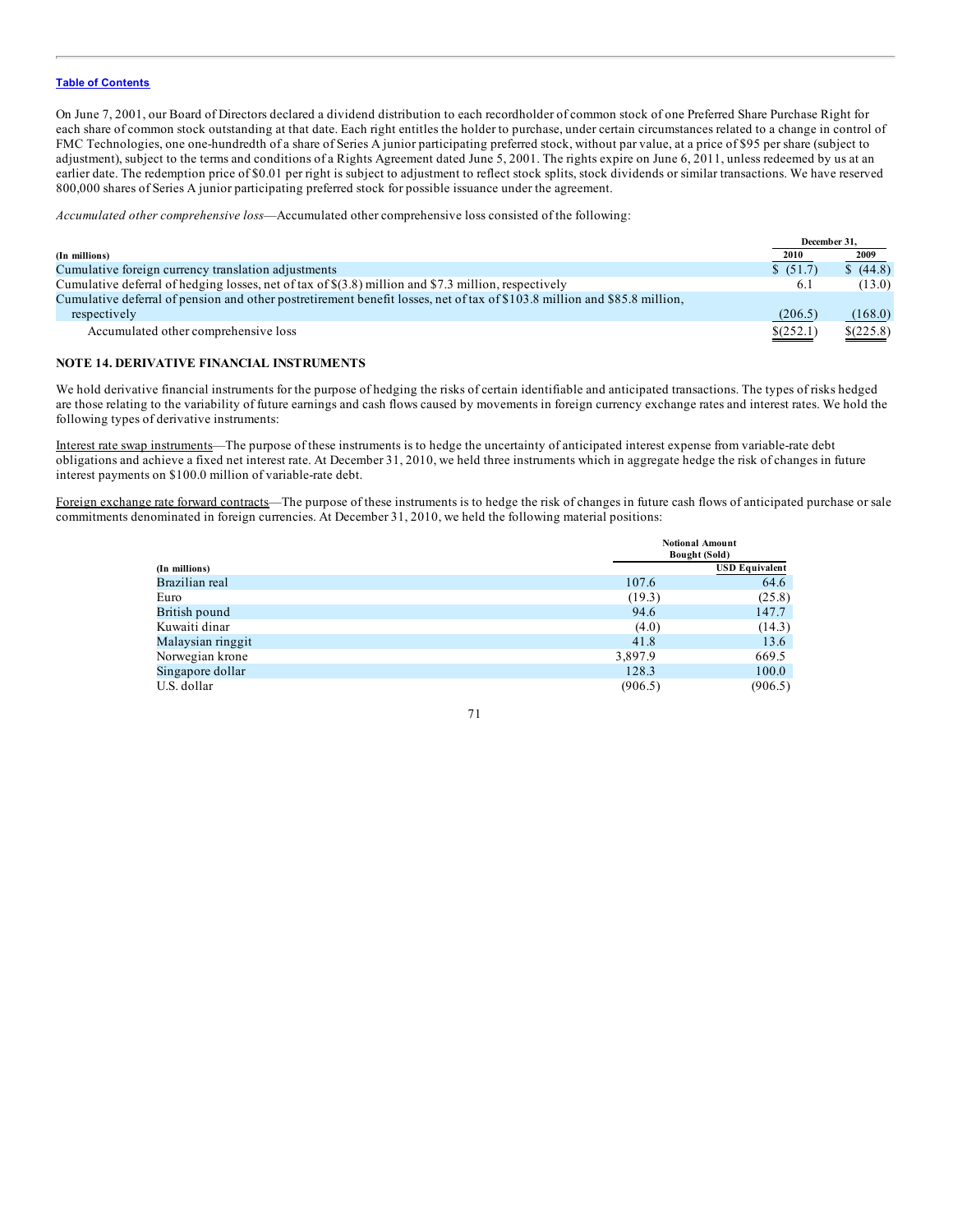Foreign exchange rate instruments embedded in purchase and sale contracts—The purpose of these instruments is to match offsetting currency payments for particular projects, or to comply with government restrictions on the currency used to purchase goods in certain countries. At December 31, 2010, our portfolio of these instruments included the following material positions:

|                 |           | <b>Notional Amount</b><br><b>Bought (Sold)</b> |  |  |
|-----------------|-----------|------------------------------------------------|--|--|
| (In millions)   |           | <b>USD Equivalent</b>                          |  |  |
| Brazilian real  | (20.1)    | (12.1)                                         |  |  |
| Euro            | 31.6      | 42.3                                           |  |  |
| British pound   | 6.5       | 10.2                                           |  |  |
| Norwegian krone | (1,110.9) | (190.8)                                        |  |  |
| U.S. dollar     | 135.9     | 135.9                                          |  |  |

The purpose of our foreign currency hedging activities is to manage the volatility associated with anticipated foreign currency purchases and sales created in the normal course of business. We primarily utilize forward exchange contracts with maturities of less than three years.

Our policy is to hold derivatives only for the purpose of hedging risks and not for trading purposes where the objective is solely to generate profit. Generally, we enter into hedging relationships such that changes in the fair values or cash flows of the transactions being hedged are expected to be offset by corresponding changes in the fair value of the derivatives. For derivative instruments that qualify as a cash flow hedge, the effective portion of the gain or loss of the derivative, which does not include the time value component of a forward currency rate, is reported as a component of other comprehensive income ("OCI") and reclassified into earnings in the same period or periods during which the hedged transaction affects earnings.

The following tables of all outstanding derivative instruments are based on estimated fair value amounts that have been determined using available market information and commonly accepted valuation methodologies. Refer to Note 15 for further disclosures related to the fair value measurement process. Accordingly, the estimates presented may not be indicative of the amounts that we would realize in a current market exchange and may not be indicative of the gains or losses we may ultimately incur when these contracts settle or mature.

|                                                         |                                                   |                      | Fair Value (in millions) |                      |        |  |
|---------------------------------------------------------|---------------------------------------------------|----------------------|--------------------------|----------------------|--------|--|
| Derivatives Designated as Hedging<br><b>Instruments</b> | <b>Balance Sheet Location</b>                     | December 31,<br>2010 |                          | December 31,<br>2009 |        |  |
| Interest rate contracts                                 | Long-term liabilities – Derivative financial      |                      |                          |                      |        |  |
|                                                         | instruments                                       |                      | (2.7)                    |                      | (0.5)  |  |
| Foreign exchange contracts                              | Current assets – Derivative financial instruments |                      | 40.7                     |                      | 77.0   |  |
|                                                         | Long-term assets – Derivative financial           |                      |                          |                      |        |  |
|                                                         | instruments                                       |                      | 45.5                     |                      | 14.2   |  |
|                                                         | Current liabilities – Derivative financial        |                      |                          |                      |        |  |
|                                                         | instruments                                       |                      | (39.7)                   |                      | (78.0) |  |
|                                                         | Long-term liabilities - Derivative financial      |                      |                          |                      |        |  |
|                                                         | instruments                                       |                      | (31.8)                   |                      | (13.2) |  |
| Total derivatives designated as hedging instruments     |                                                   |                      | 12.0                     |                      | (0.5)  |  |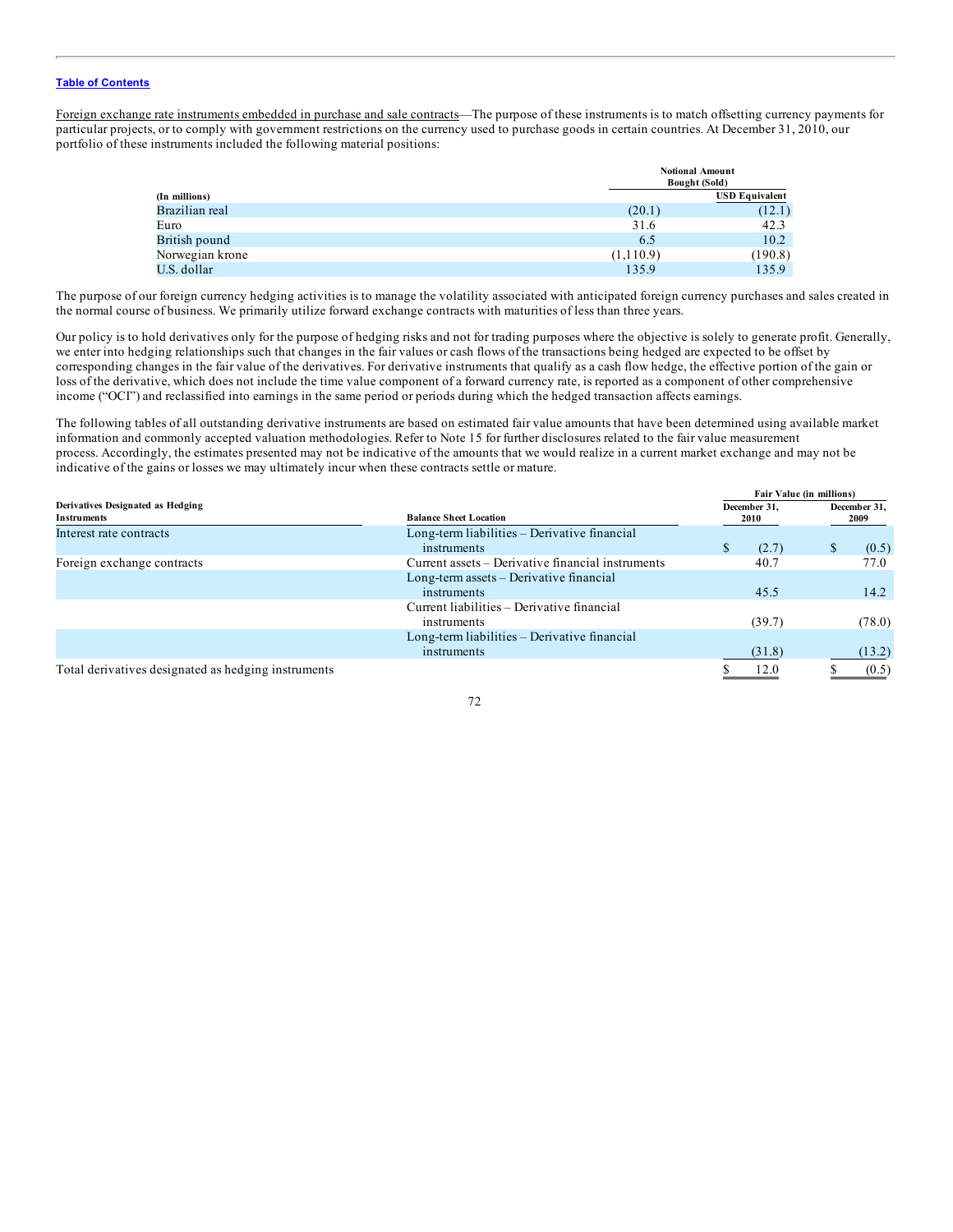|                                                             |                                                   | Fair Value (in millions) |                      |        |  |  |
|-------------------------------------------------------------|---------------------------------------------------|--------------------------|----------------------|--------|--|--|
| Derivatives Not Designated as Hedging<br><b>Instruments</b> | <b>Balance Sheet Location</b>                     | December 31.<br>2010     | December 31,<br>2009 |        |  |  |
| Foreign exchange contracts                                  | Current assets – Derivative financial instruments | 33.1                     |                      | 31.0   |  |  |
|                                                             | Long-term assets – Derivative financial           |                          |                      |        |  |  |
|                                                             | instruments                                       | 14.6                     |                      | 14.3   |  |  |
|                                                             | Current liabilities – Derivative financial        |                          |                      |        |  |  |
|                                                             | instruments                                       | (35.2)                   |                      | (33.5) |  |  |
|                                                             | Long-term liabilities – Derivative financial      |                          |                      |        |  |  |
|                                                             | instruments                                       | (11.6)                   |                      | (15.9) |  |  |
| Total derivatives not designated as hedging instruments     |                                                   | 0.9                      |                      | (4.1)  |  |  |

We recognized losses of \$2.6 million and \$3.5 million for the years ended December 31, 2010 and 2009, respectively, on cash flow hedges as it is probable that the original forecasted transaction will not occur. Cash flow hedges of forecasted transactions, net of tax, resulted in accumulated other comprehensive gains of \$6.1 million and losses of \$13.0 million at December 31, 2010 and 2009, respectively. We expect to transfer an approximate \$4.8 million gain from accumulated OCI to earnings during the next 12 months when the forecasted transactions actually occur. All forecasted transactions currently being hedged are expected to occur by 2014. The following tables present the impact of derivative instruments and their location within the accompanying consolidated statements of income for the years ended December 31, 2010 and 2009.

| Derivatives in Cash Flow Hedging Relationships                                                                                                                                           | Gain or (Loss) Recognized in OCI on Derivative<br><b>Instruments (Effective Portion)</b>                                                    |                         |        |  |  |  |  |  |  |
|------------------------------------------------------------------------------------------------------------------------------------------------------------------------------------------|---------------------------------------------------------------------------------------------------------------------------------------------|-------------------------|--------|--|--|--|--|--|--|
|                                                                                                                                                                                          |                                                                                                                                             | Year Ended December 31, |        |  |  |  |  |  |  |
| (In millions)                                                                                                                                                                            | 2010                                                                                                                                        |                         | 2009   |  |  |  |  |  |  |
| Interest rate contracts                                                                                                                                                                  | (2.3)                                                                                                                                       | \$                      | (0.5)  |  |  |  |  |  |  |
| Foreign exchange contracts                                                                                                                                                               | 7.8                                                                                                                                         |                         | 55.7   |  |  |  |  |  |  |
| Total                                                                                                                                                                                    | 5.5                                                                                                                                         |                         | 55.2   |  |  |  |  |  |  |
| Derivatives in Cash Flow Hedging Relationships<br>Location of Gain or (Loss) Reclassified from Accumulated OCI into Income                                                               | Gain or (Loss) Reclassified from Accumulated<br><b>OCI</b> into Income (Effective Portion)                                                  |                         |        |  |  |  |  |  |  |
|                                                                                                                                                                                          | 2010                                                                                                                                        | Year Ended December 31, | 2009   |  |  |  |  |  |  |
| (In millions)                                                                                                                                                                            |                                                                                                                                             |                         |        |  |  |  |  |  |  |
| Foreign exchange contracts:<br>Revenue                                                                                                                                                   |                                                                                                                                             |                         |        |  |  |  |  |  |  |
|                                                                                                                                                                                          | \$<br>(5.5)                                                                                                                                 | S                       | (33.5) |  |  |  |  |  |  |
| Cost of sales                                                                                                                                                                            | (19.5)                                                                                                                                      |                         | (24.2) |  |  |  |  |  |  |
| Selling, general and administrative expense                                                                                                                                              | 0.2                                                                                                                                         |                         | (0.2)  |  |  |  |  |  |  |
| Total                                                                                                                                                                                    | (24.8)                                                                                                                                      |                         | (57.9) |  |  |  |  |  |  |
| Derivatives in Cash Flow Hedging Relationships<br>Location of Gain or (Loss) Recognized in Income on Derivatives<br>(Ineffective Portion and Amount Excluded from Effectiveness Testing) | Gain or (Loss) Recognized in Income on<br><b>Derivatives (Ineffective Portion and Amount</b><br><b>Excluded from Effectiveness Testing)</b> |                         |        |  |  |  |  |  |  |
|                                                                                                                                                                                          |                                                                                                                                             | Year Ended December 31. |        |  |  |  |  |  |  |
| (In millions)                                                                                                                                                                            | 2010                                                                                                                                        |                         | 2009   |  |  |  |  |  |  |
| Foreign exchange contracts:                                                                                                                                                              |                                                                                                                                             |                         |        |  |  |  |  |  |  |
| Revenue                                                                                                                                                                                  | \$<br>8.3                                                                                                                                   | S                       | 7.1    |  |  |  |  |  |  |
| Cost of sales                                                                                                                                                                            | (10.1)                                                                                                                                      |                         | (5.2)  |  |  |  |  |  |  |
| Selling, general and administrative expense                                                                                                                                              |                                                                                                                                             |                         | (0.1)  |  |  |  |  |  |  |

73

Total  $\qquad \qquad \qquad \qquad$  (1.8)  $\qquad \qquad \qquad$  (1.8)  $\qquad \qquad \qquad$  (1.8)  $\qquad \qquad$  1.8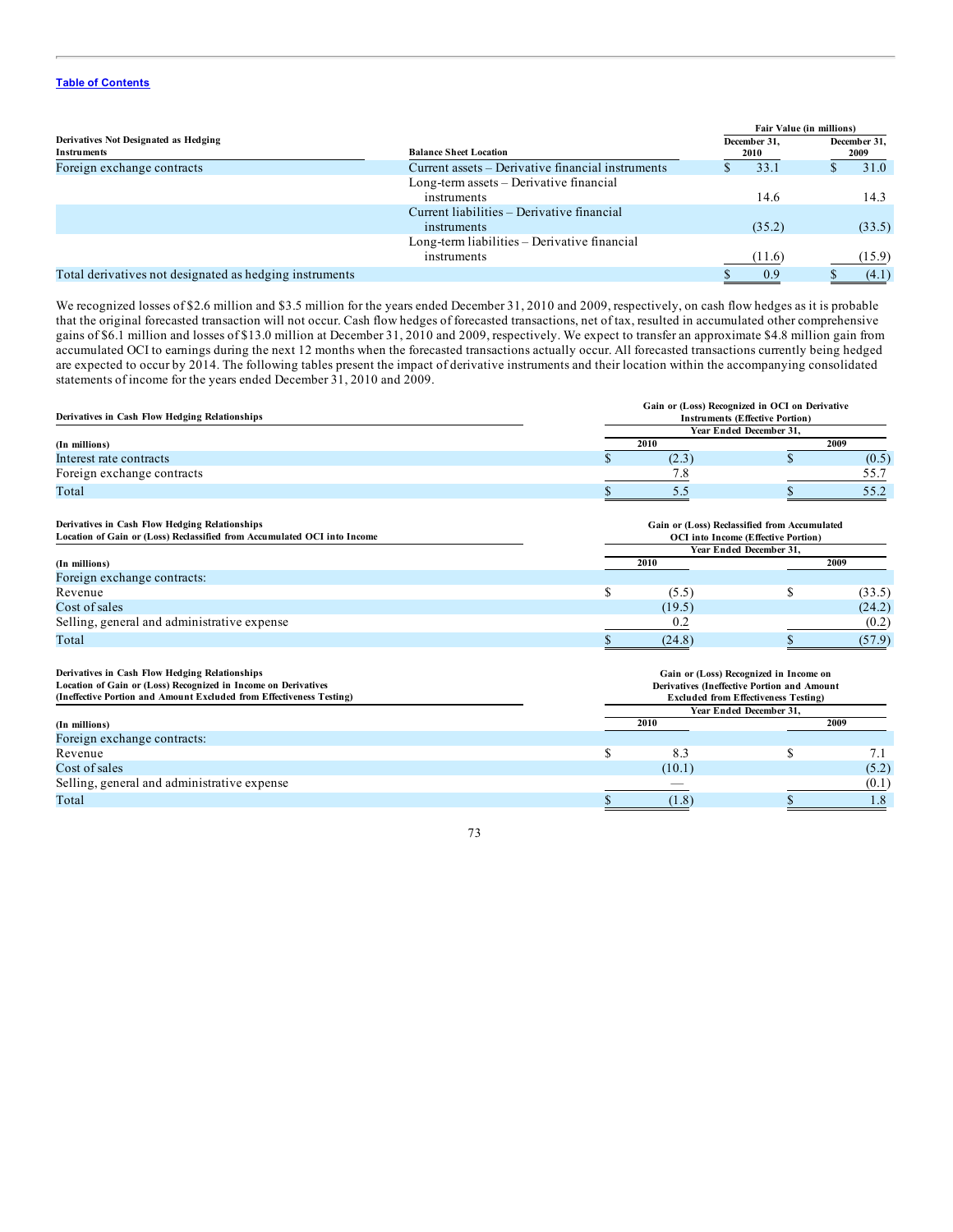Instruments that are not designated as hedging instruments are executed to hedge the effect of exposures in the consolidated balance sheets. Typically forward foreign currency contracts or currency options are executed to hedge exposures which do not meet all of the criteria to qualify for hedge accounting.

| Location of Gain or (Loss) Recognized in Income on Derivatives<br>(Not Designated as Hedging Instruments) |       | Gain or (Loss) Recognized in Income on<br>Derivatives (Ineffective Portion and Amount<br><b>Excluded from Effectiveness Testing)</b><br>Year Ended December 31. |
|-----------------------------------------------------------------------------------------------------------|-------|-----------------------------------------------------------------------------------------------------------------------------------------------------------------|
| (In millions)                                                                                             | 2010  | 2009                                                                                                                                                            |
| Foreign exchange contracts:                                                                               |       |                                                                                                                                                                 |
| Revenue                                                                                                   | 3.6   | (1.4)                                                                                                                                                           |
| Cost of sales                                                                                             | (0.4) | (2.3)                                                                                                                                                           |
| Selling, general and administrative expense                                                               | (7.8) | (5.7)                                                                                                                                                           |
| Total                                                                                                     | (4.6) | (9.4)                                                                                                                                                           |

# **NOTE 15. FAIR VALUE MEASUREMENTS**

Financial assets and liabilities measured at fair value on a recurring basis at December 31, 2010 and 2009 are as follows. Please refer to "Fair Value" in Note 1 for a description of the levels.

|                                              | December 31, 2010 |                |              |                  |  |
|----------------------------------------------|-------------------|----------------|--------------|------------------|--|
| (In millions)                                | Total             | Level 1        | Level 2      | Level 3          |  |
| Assets                                       |                   |                |              |                  |  |
| Investments:                                 |                   |                |              |                  |  |
| Equity securities                            | \$19.3            | \$19.3         | $\mathbf{s}$ | $\frac{\ }{s}$ — |  |
| Fixed income fund                            | 8.4               | 8.4            |              |                  |  |
| Stable value fund                            | 3.1               |                | 3.1          |                  |  |
| Cash equivalents/other                       | 1.7               | 1.7            |              |                  |  |
| Derivative financial instruments:            |                   |                |              |                  |  |
| Foreign exchange contracts                   | 133.9             |                | 133.9        |                  |  |
| Total assets                                 | \$166.4           | \$29.4         | \$137.0      |                  |  |
| Liabilities                                  |                   |                |              |                  |  |
| Derivative financial instruments:            |                   |                |              |                  |  |
| Interest rate contracts                      | S.<br>2.7         | $\mathbf{s}$ — | S.<br>2.7    | $\mathbf{s} =$   |  |
| Foreign exchange contracts                   | 118.3             |                | 118.3        |                  |  |
| Earn-out contingent consideration obligation | 59.0              |                |              | 59.0             |  |
| <b>Total liabilities</b>                     | \$180.0           | $\mathbf{s}$ — | \$121.0      | 859.0            |  |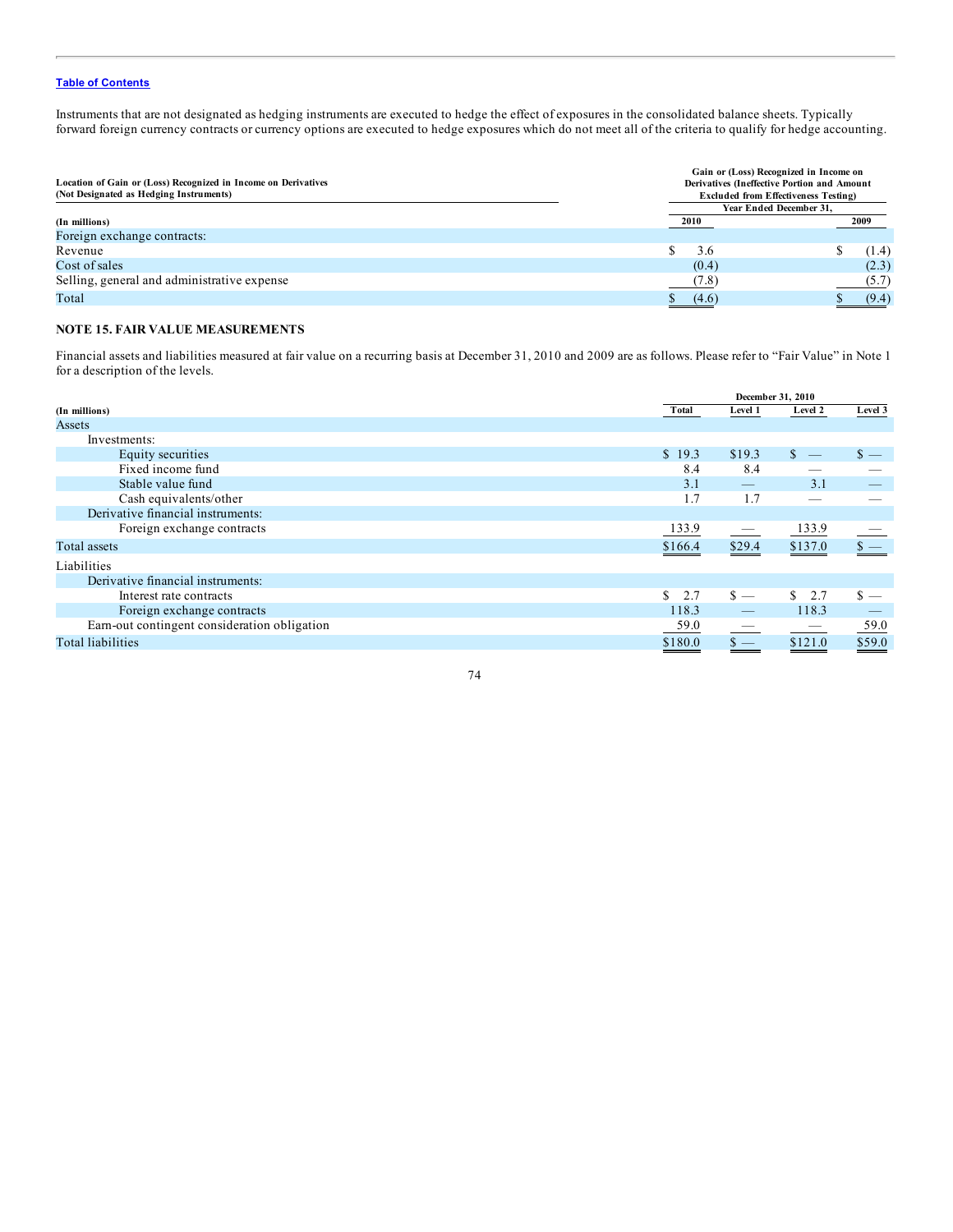|                                              | December 31, 2009 |                                 |                          |                |  |  |  |  |
|----------------------------------------------|-------------------|---------------------------------|--------------------------|----------------|--|--|--|--|
| (In millions)                                | Total             | Level 1                         | Level 2                  | Level 3        |  |  |  |  |
| Assets                                       |                   |                                 |                          |                |  |  |  |  |
| Investments:                                 |                   |                                 |                          |                |  |  |  |  |
| Equity securities                            | \$12.8            | \$12.8                          | $\mathbb{S}$             | $\hat{s}$ —    |  |  |  |  |
| Fixed income fund                            | 7.9               | 7.9                             |                          |                |  |  |  |  |
| Cash equivalents/other                       | 4.5               | 4.5                             |                          |                |  |  |  |  |
| Derivative financial instruments:            |                   |                                 |                          |                |  |  |  |  |
| Foreign exchange contracts                   | 136.5             |                                 | 136.5                    |                |  |  |  |  |
| Total assets                                 | \$161.7           | \$25.2                          | \$136.5                  |                |  |  |  |  |
| Liabilities                                  |                   |                                 |                          |                |  |  |  |  |
| Derivative financial instruments:            |                   |                                 |                          |                |  |  |  |  |
| Interest rate contracts                      | $\frac{1}{2}$ 0.5 | $\mathbf{s}$ —                  | $\frac{1}{2}$ 0.5        | $\mathbf{s} =$ |  |  |  |  |
| Foreign exchange contracts                   | 140.6             |                                 | 140.6                    |                |  |  |  |  |
| Earn-out contingent consideration obligation | 54.0              | $\overline{\phantom{m}}$        | $\overline{\phantom{0}}$ | 54.0           |  |  |  |  |
| Total liabilities                            | \$195.1           | $\hspace{0.1mm}-\hspace{0.1mm}$ | \$141.1                  | \$54.0         |  |  |  |  |

*Investments*— The fair value measurement of our equity securities, fixed income fund and other investment assets is based on quoted prices that we have the ability to access in public markets. Our stable value fund is valued at the net asset value of the shares held at the end of the quarter which is based on the fair value of the underlying investments using information reported by the investment advisor at year-end.

*Derivative financial instruments—*We use the income approach as the valuation technique to measure the fair value of foreign currency derivative instruments on a recurring basis. This approach calculates the present value of the future cash flow by measuring the change from the derivative contract rate and the published market indicative currency rate, multiplied by the contract notional values. Credit risk is then incorporated by reducing the derivative's fair value in asset positions by the result of multiplying the present value of the portfolio by the counterparty's published credit spread. Portfolios in a liability position are adjusted by the same calculation; however, we utilize our credit spread for this adjustment. Our credit spread and that of other counterparties not publicly available are approximated by using the spread of similar companies in the same industry, of similar size and with the same credit rating. Our derivative asset values were reduced by \$0.1 million and \$0.2 million, and our derivative liability values were reduced by \$0.7 million and \$0.1 million at December 31, 2010 and 2009, respectively, to approximate fair value, including credit risk.

At the present time, we have no credit risk-related contingent features in our agreements with the financial institutions which would require us to post collateral for derivative positions in a liability position.

See Note 14 for additional disclosure related to derivative financial instruments.

*Earn-out contingent consideration obligation—*The fair value measurement of the earn-out contingent consideration obligation relates to the acquisition of MPM in October 2009 and is included in other long-term liabilities in the consolidated balance sheets. We determined the fair value of the earn-out contingent consideration obligation using a discounted cash flow model. The key assumption used in applying the income approach is a discount rate which approximates our debt credit rating. The fair value measurement is based upon significant inputs not observable in the market. Changes in the value of the obligation are recorded as income or expense in our consolidated statements of income.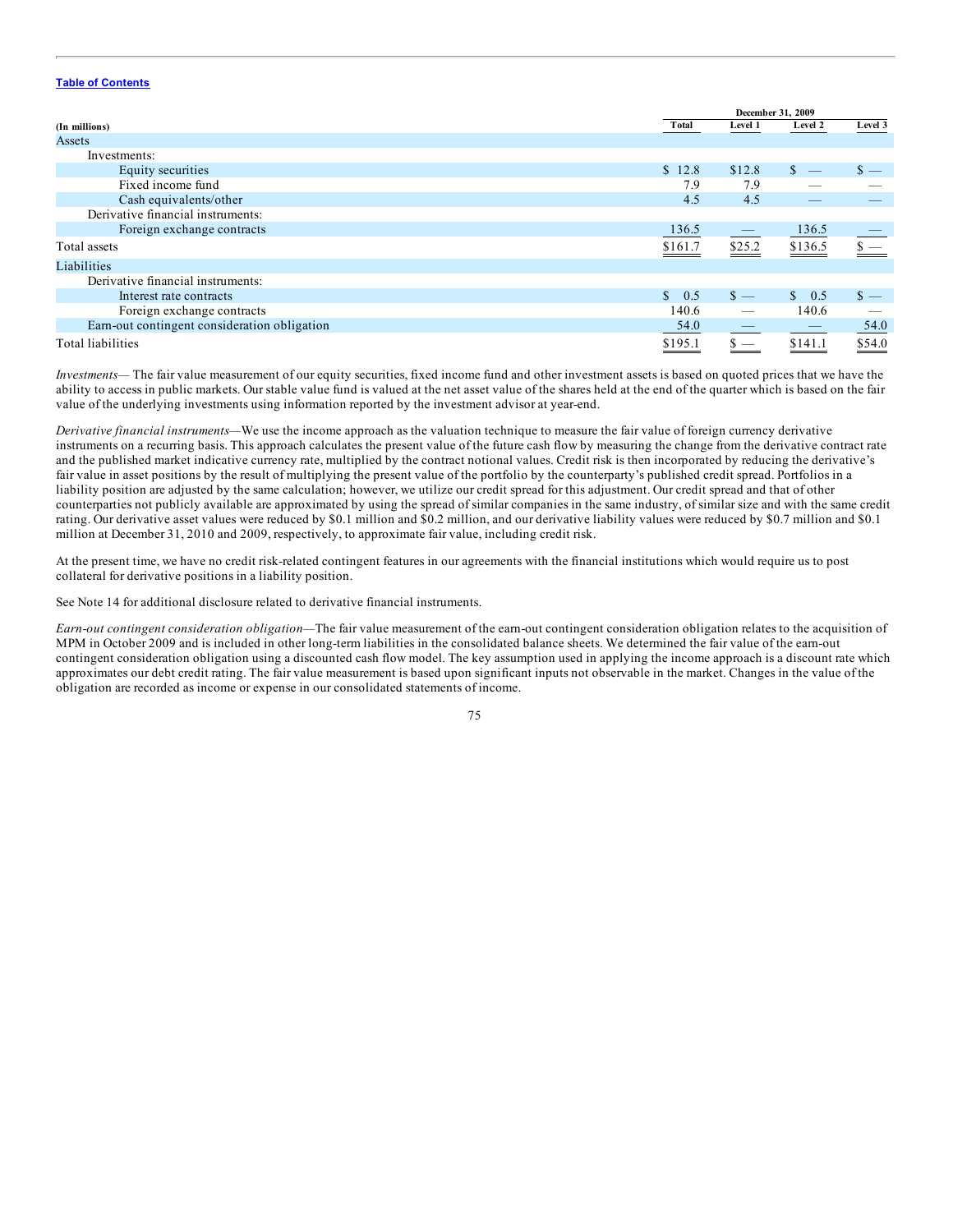Changes in the fair value of our Level 3 earn-out contingent consideration obligation for the year ended December 31, 2010, are as follows:

|                                         | Earn-out<br>Contingent |
|-----------------------------------------|------------------------|
| (In millions)                           | Consideration          |
| Balance at December 31, 2009            | 54.0                   |
| Gain included in earnings               |                        |
| Foreign currency translation adjustment | (0.2)                  |
| Balance at December 31, 2010            | 59.0                   |

*Other fair value disclosures—*The carrying amounts of cash and cash equivalents, trade receivables, accounts payable, short-term debt, commercial paper, and debt associated with our term loan and revolving credit facilities, as well as amounts included in other current assets and other current liabilities that meet the definition of financial instruments, approximate fair value because of their short-term maturities.

*Credit risk—*By their nature, financial instruments involve risk including credit risk for non-performance by counterparties. Financial instruments that potentially subject us to credit risk primarily consist of trade receivables and derivative contracts. We manage the credit risk on financial instruments by transacting only with what management believes are financially secure counterparties, requiring credit approvals and credit limits, and monitoring counterparties' financial condition. Our maximum exposure to credit loss in the event of non-performance by the counterparty is limited to the amount drawn and outstanding on the financial instrument. Allowances for losses on trade receivables are established based on collectability assessments. We mitigate credit risk on derivative contracts by executing contracts only with counterparties that consent to a master netting agreement, which permits the net settlement of the gross derivative assets against the gross derivative liabilities.

### **NOTE 16. RELATED PARTY TRANSACTIONS**

*John Bean Technologies Corporation—*On July 31, 2008, the spin-off of 100% of our FoodTech and Airport Systems businesses to our shareholders was accomplished through a tax-free dividend of all outstanding shares of JBT, now an independent public company traded on the New York Stock Exchange (symbol JBT).

We entered into certain agreements which defined key provisions related to the spin-off and the relationship between the two companies after the spin-off, including, among others, a Separation and Distribution Agreement, dated July 31, 2008, between FMC Technologies and JBT (the "JBT Separation and Distribution Agreement") and a tax sharing agreement, dated July 31, 2008, between FMC Technologies and JBT (the "JBT Tax Sharing Agreement"). The JBT Separation and Distribution Agreement required us to contribute certain business segments and their associated assets and liabilities to JBT. As a result of the contribution, we have no interest in JBT's assets and business and, subject to certain exceptions described below, generally have no obligation with respect to JBT's liabilities. Similarly, JBT has no interest in our assets and generally has no obligation with respect to our liabilities related to retained businesses after the distribution. We generally made no representations or warranties as to the assets, businesses or liabilities transferred or assumed as part of the contribution, and generally made the transfers on an "as is, where is" basis. JBT agreed to use reasonable best efforts to cause us to be released from all FMC Technologies obligations to guarantee or otherwise support any liabilities or obligations of JBT not later than July 31, 2010. JBT agreed to reimburse and otherwise indemnify and hold us harmless for any and all costs and charges associated with and such liabilities or obligations of JBT or any guarantee to third parties not terminated prior to July 31, 2008.

As parties to the JBT Separation and Distribution Agreement, FMC Technologies and JBT each indemnify the other party from liabilities arising from their respective businesses or contracts, from liabilities arising from breach of the JBT Separation and Distribution Agreement and from certain claims made prior to the spin-off of JBT (Note 18).

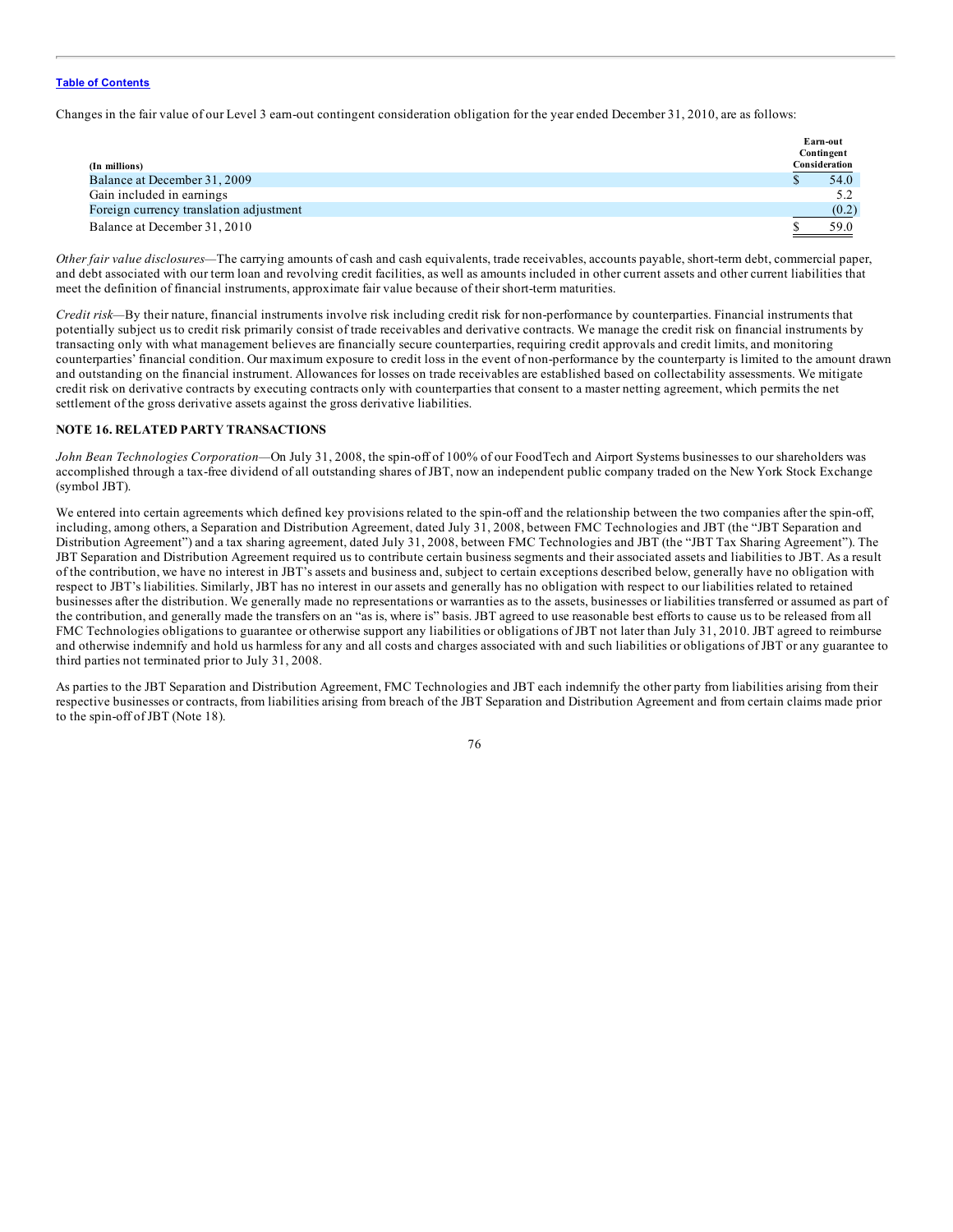The JBT Tax Sharing Agreement sets forth the responsibilities of the parties with respect to, among other things, liabilities for federal, state, local and foreign taxes for periods before and including the spin-off, the preparation and filing of tax returns for such periods, and disputes with taxing authorities regarding taxes for such periods. The JBT Tax Sharing Agreement also provides that JBT will indemnify us for any tax liability we may incur as a result of any action taken by JBT after the spin-off which causes the distribution to not qualify as tax-free for U.S. federal income tax purposes under the terms of the private letter ruling received from the IRS. We will indemnify JBT against any tax liability in the case any action taken by us causes the distribution to not qualify as taxfree.

*FMC Corporation—*FMC Technologies was a subsidiary of FMC Corporation until the distribution of FMC Technologies' common stock by FMC Corporation, which was completed on December 31, 2001.

In June 2001, FMC Corporation contributed to us substantially all of the assets and liabilities of the businesses that comprise FMC Technologies (the "Separation"). FMC Technologies and FMC Corporation entered into certain agreements which defined key provisions related to the Separation and the ongoing relationship between the two companies after the Separation. These agreements included a Separation and Distribution Agreement, dated May 31, 2001 ("SDA"), and a Tax Sharing Agreement, which provided that FMC Technologies and FMC Corporation would make payments between them as appropriate to properly allocate tax liabilities for pre-Separation periods.

As parties to the SDA, FMC Corporation and FMC Technologies each indemnify the other party from liabilities arising from their respective businesses or contracts, from liabilities arising from breach of the SDA, from certain claims made prior to our spin-off from FMC Corporation, and for claims related to discontinued operations (Note 18).

### **NOTE 17. WARRANTY OBLIGATIONS**

We provide warranties of various lengths and terms to certain of our customers based on standard terms and conditions and negotiated agreements. We provide for the estimated cost of warranties at the time revenue is recognized for products where reliable, historical experience of warranty claims and costs exists. We also provide warranty liability when additional specific obligations are identified. The obligation reflected in other current liabilities in the consolidated balance sheets is based on historical experience by product and considers failure rates and the related costs in correcting a product failure. Warranty cost and accrual information is as follows:

|                                  | December 31. |        |
|----------------------------------|--------------|--------|
| (In millions)                    | 2010         | 2009   |
| Balance at beginning of year     | \$16.9       | \$13.5 |
| Expenses for new warranties      | 24.4         | 24.6   |
| Adjustments to existing accruals | (1.4)        | (6.5)  |
| Claims paid                      | (17.5)       | (14.7) |
| Balance at end of year           | \$22.4       | \$16.9 |

#### **NOTE 18. COMMITMENTS AND CONTINGENT LIABILITIES**

*Commitments—* We lease office space, manufacturing facilities and various types of manufacturing and data processing equipment. Leases of real estate generally provide for payment of property taxes, insurance and repairs by us. Substantially all leases are classified as operating leases for accounting purposes. Rent expense under operating leases amounted to \$99.1 million, \$77.7 million and \$72.6 million in 2010, 2009 and 2008, respectively.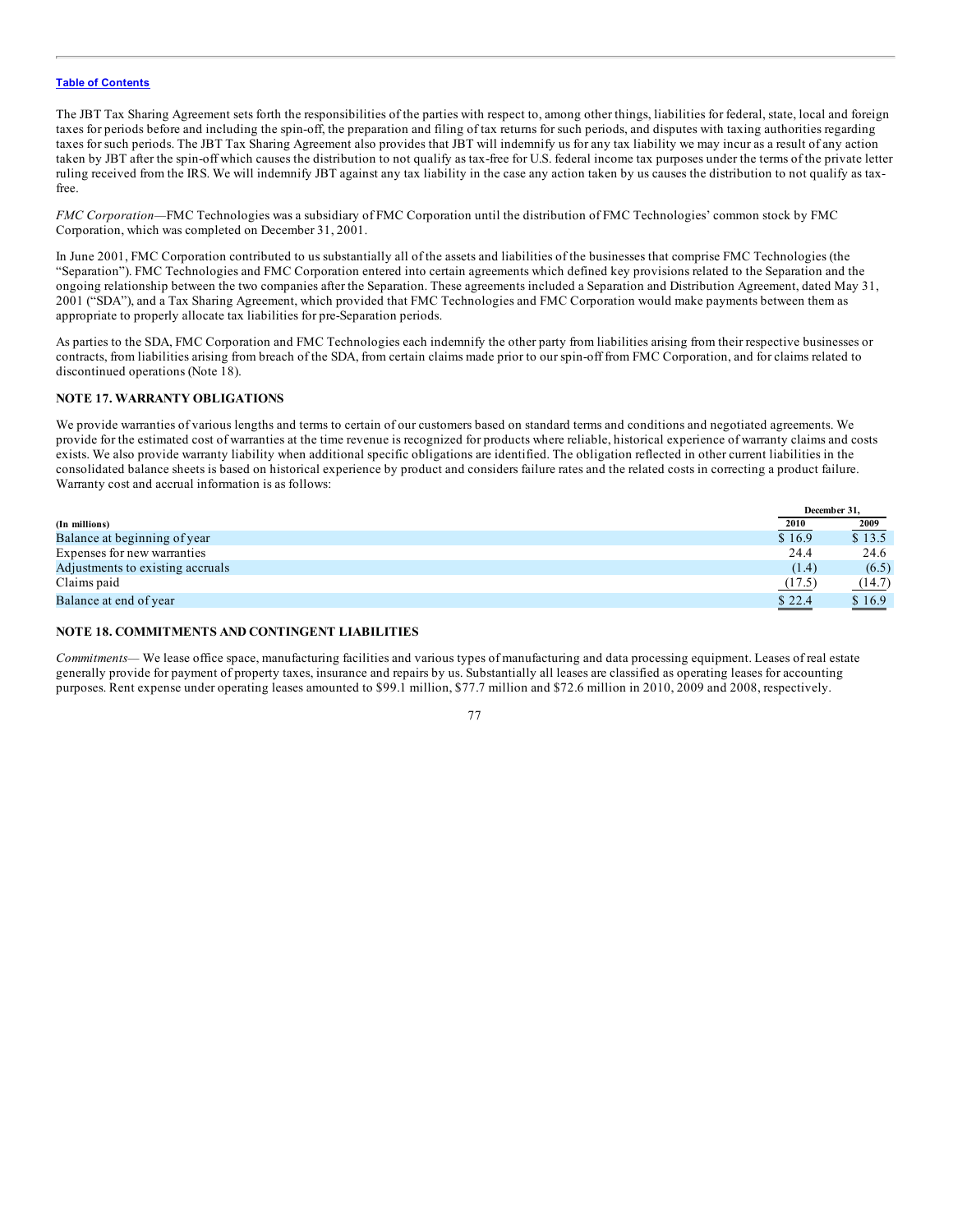Minimum future rental payments under noncancelable operating leases amounted to \$528.2 million as of December 31, 2010, and are payable as follows: \$76.6 million in 2011, \$69.1 million in 2012, \$58.9 million in 2013, \$51.7 million in 2014, \$48.5 million in 2015 and \$223.4 million thereafter. Minimum future rental payments to be received under noncancelable subleases totaled \$6.3 million at December 31, 2010.

*Contingent liabilities associated with guarantees—*In the ordinary course of business with customers, vendors and others, we issue standby letters of credit, performance bonds, surety bonds and other guarantees. These financial instruments at December 31, 2010, represented \$736.0 million for guarantees of our future performance and \$39.4 million of bank guarantees and letters of credit to secure a portion of our existing financial obligations. The majority of these financial instruments expire within two years; we expect to replace them through the issuance of new or the extension of existing letters of credit and surety bonds.

Management believes that the ultimate resolution of our known contingencies will not materially affect our consolidated financial position or results of operations.

*Contingent liabilities associated with legal matters—*We are the named defendant in a number of lawsuits; however, while the results of litigation cannot be predicted with certainty, management believes that the most probable, ultimate resolution of these matters will not have a material adverse effect on our consolidated financial position, results of operations or cash flows.

In addition, under the SDA between FMC Corporation and FMC Technologies, which contains key provisions relating to our 2001 spin-off from FMC Corporation, FMC Corporation is required to indemnify us for certain claims made prior to the spin-off, as well as for other claims related to discontinued operations. We expect that FMC Corporation will bear responsibility for the majority of these claims. Under the JBT Separation and Distribution Agreement, which contains key provisions relating to the spin-off of the Airport and FoodTech businesses from us in 2008, JBT is required to indemnify us for certain claims made prior to the spin-off, as well as for other claims related to JBT products or business operations. Some of these claims may include those described in this paragraph involving FMC Corporation. While the ultimate responsibility for claims involving FMC Technologies, FMC Corporation or JBT cannot yet be determined due to lack of identification of the products or premises involved, we expect that FMC Corporation will bear responsibility for a majority of these claims initiated subsequent to the spin-off and that JBT will bear responsibility for other claims initiated subsequent to the spin-off.

# **NOTE 19. BUSINESS SEGMENTS**

Our determination of our reportable segments was made on the basis of our strategic business units and the commonalities among the products and services within each segment, and corresponds to the manner in which our management reviews and evaluates operating performance.

Our reportable segments are:

- Energy Production Systems—designs and manufactures systems and provides services used by oil and gas companies involved in land and offshore, particularly deepwater, exploration and production of crude oil and gas.
- Energy Processing Systems—designs, manufactures and supplies technologically advanced high pressure valves and fittings for oilfield service customers; also manufactures and supplies liquid and gas measurement and transportation equipment and systems to customers involved in the production, transportation and processing of crude oil, natural gas and petroleum-based refined products.

Total revenue by segment includes intersegment sales, which are made at prices approximating those that the selling entity is able to obtain on external sales. Segment operating profit is defined as total segment revenue less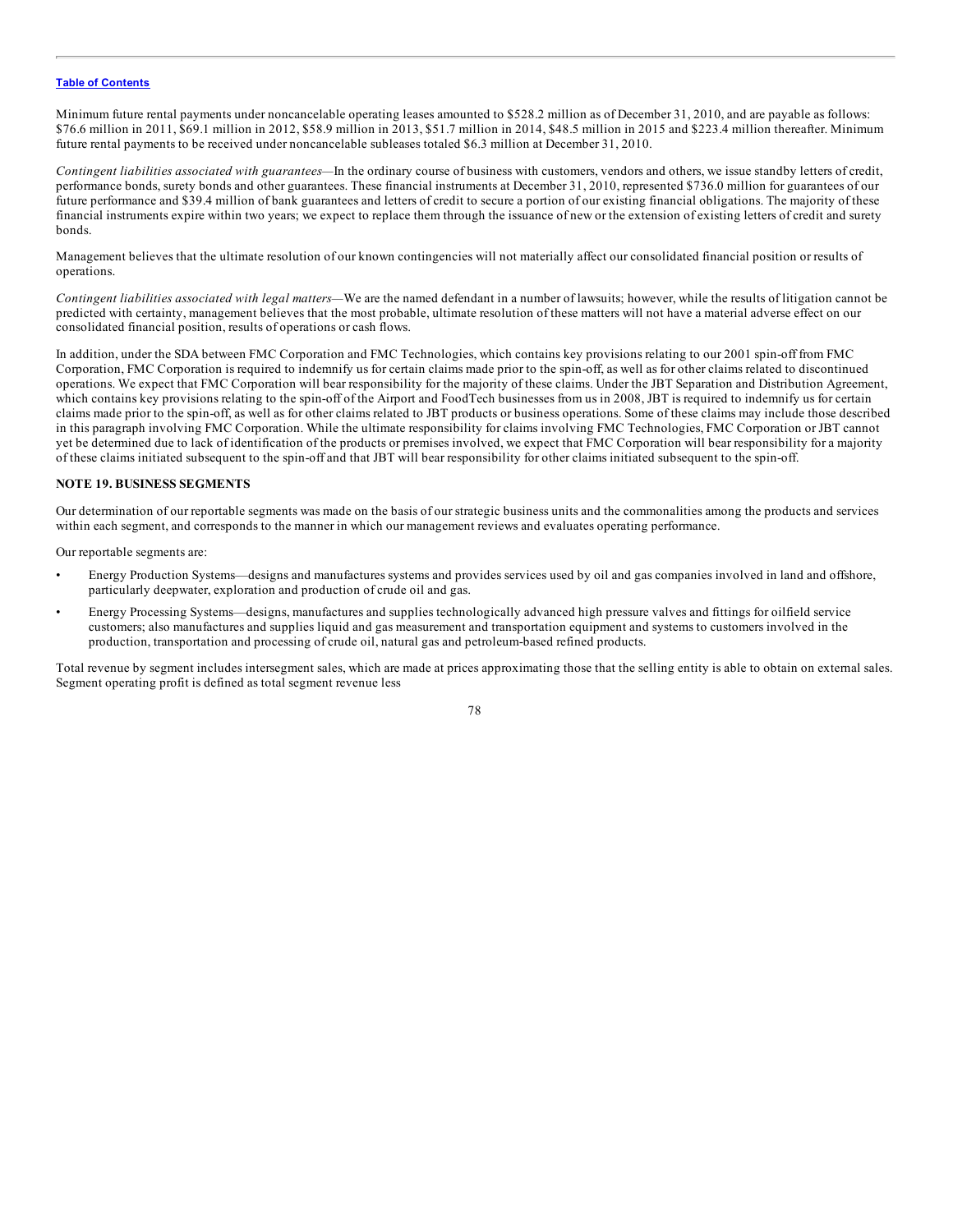segment operating expenses. The following items have been excluded in computing segment operating profit: corporate staff expense, net interest income (expense) associated with corporate debt facilities, income taxes, and other revenue and other (expense), net.

*Segment revenue and segment operating profit*

|                                                                                              | Year Ended December 31, |                       |             |  |  |  |  |
|----------------------------------------------------------------------------------------------|-------------------------|-----------------------|-------------|--|--|--|--|
| (In millions)                                                                                | 2010                    | 2009                  | 2008        |  |  |  |  |
| <b>Revenue:</b>                                                                              |                         |                       |             |  |  |  |  |
| Energy Production Systems (1)                                                                | \$3,355.7               | \$3,721.9             | \$3,670.7   |  |  |  |  |
| <b>Energy Processing Systems</b>                                                             | 775.5                   | 698.4                 | 883.2       |  |  |  |  |
| Other revenue (2) and intercompany eliminations                                              | (5.6)                   | (14.9)                | (3.0)       |  |  |  |  |
| Total revenue                                                                                | \$4,125.6               | \$4,405.4             | \$4,550.9   |  |  |  |  |
| Income before income taxes:                                                                  |                         |                       |             |  |  |  |  |
| Segment operating profit:                                                                    |                         |                       |             |  |  |  |  |
| <b>Energy Production Systems</b>                                                             | 498.6<br>S.             | 516.1<br><sup>S</sup> | 420.7<br>S. |  |  |  |  |
| <b>Energy Processing Systems</b>                                                             | 134.8                   | 102.4                 | 165.5       |  |  |  |  |
| Total segment operating profit                                                               | 633.4                   | 618.5                 | 586.2       |  |  |  |  |
| Corporate items:                                                                             |                         |                       |             |  |  |  |  |
| Corporate expense (3)                                                                        | (40.2)                  | (35.4)                | (37.5)      |  |  |  |  |
| Other revenue $(2)$ and other (expense), net $(4)$                                           | (48.9)                  | (57.2)                | (42.3)      |  |  |  |  |
| Net interest expense                                                                         | (8.8)                   | (9.5)                 | (1.5)       |  |  |  |  |
| Total corporate items                                                                        | (97.9)                  | (102.1)               | (81.3)      |  |  |  |  |
| Income from continuing operations before income taxes attributable to FMC Technologies, Inc. | 535.5                   | 516.4                 | 504.9       |  |  |  |  |

(1) We had two customers in our Energy Production Systems segment that comprised approximately 13% and 10% of our consolidated revenue for the year ended December 31, 2010. We had one customer in our Energy Production Systems segment that comprised approximately 16% and 19% of our consolidated revenue for the years ended December 31, 2009 and 2008, respectively.

(2) Other revenue comprises certain unrealized gains and losses on derivative instruments related to unexecuted sales contracts.

(3) Corporate expense primarily includes corporate staff expenses.

(4) Other expense, net, generally includes stock-based compensation, other employee benefits, LIFO adjustments, certain foreign exchange gains and losses, and the impact of unusual or strategic transactions not representative of segment operations.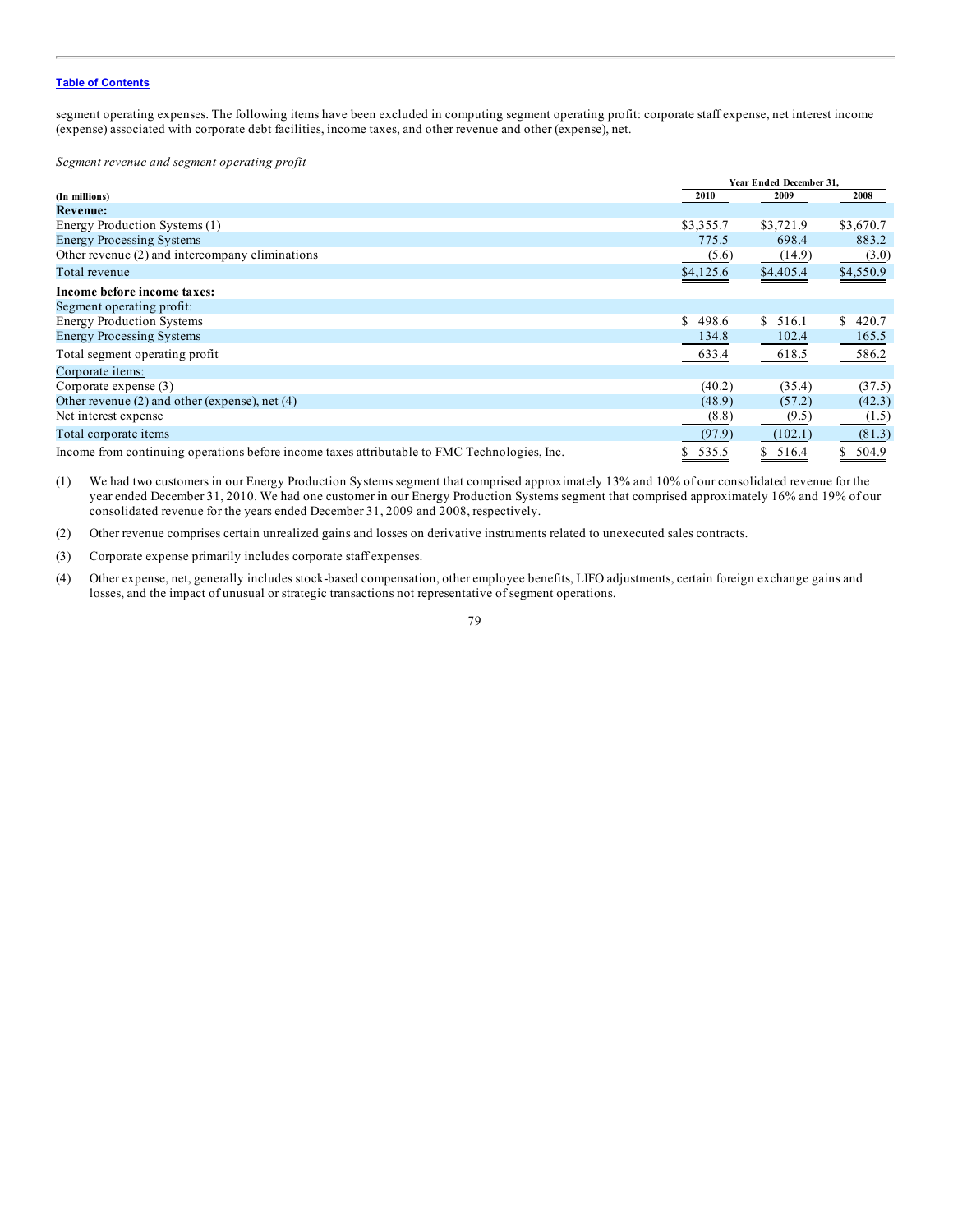*Segment operating capital employed and segment assets*

|                                                                              | December 31, |           |
|------------------------------------------------------------------------------|--------------|-----------|
| (In millions)                                                                | 2010         | 2009      |
| Segment operating capital employed (1):                                      |              |           |
| <b>Energy Production Systems</b>                                             | \$1,349.7    | \$1,022.0 |
| <b>Energy Processing Systems</b>                                             | 373.1        | 347.6     |
| Total segment operating capital employed                                     | 1,722.8      | 1,369.6   |
| Segment liabilities included in total segment operating capital employed (2) | 1,375.8      | 1,508.9   |
| Corporate $(3)$                                                              | 545.6        | 677.9     |
| Total assets                                                                 | \$3,644.2    | \$3,556.4 |
| Segment assets:                                                              |              |           |
| <b>Energy Production Systems</b>                                             | \$2,553.1    | \$2,397.7 |
| <b>Energy Processing Systems</b>                                             | 549.3        | 486.2     |
| Intercompany eliminations                                                    | (3.8)        | (5.4)     |
| Total segment assets                                                         | 3.098.6      | 2,878.5   |
| Corporate $(3)$                                                              | 545.6        | 677.9     |
| Total assets                                                                 | \$3,644.2    | \$3,556.4 |

(1) FMC Technologies' management views segment operating capital employed, which consists of assets, net of its liabilities, as the primary measure of segment capital. Segment operating capital employed excludes debt, pension liabilities, income taxes and LIFO inventory reserves.

(2) Segment liabilities included in total segment operating capital employed consist of trade and other accounts payable, advance payments and progress billings, accrued payroll and other liabilities.

(3) Corporate includes cash, LIFO inventory reserves, deferred income tax balances, property, plant and equipment not associated with a specific segment, pension assets and the fair value of derivative financial instruments.

# *Geographic segment information*

Geographic segment sales were identified based on the location where our products and services were delivered. Geographic segment long-lived assets represent property, plant and equipment, net.

|                                    |             | Year Ended December 31, |             |  |  |  |  |  |
|------------------------------------|-------------|-------------------------|-------------|--|--|--|--|--|
| (In millions)                      | 2010        | 2009                    | 2008        |  |  |  |  |  |
| Revenue (by location of customer): |             |                         |             |  |  |  |  |  |
| <b>United States</b>               | \$939.9     | \$996.2                 | \$1,110.1   |  |  |  |  |  |
| Norway                             | 703.4       | 911.6                   | 1,068.1     |  |  |  |  |  |
| Angola                             | 564.7       | 584.3                   | 238.5       |  |  |  |  |  |
| All other countries                | 1,917.6     | 1,913.3                 | 2,134.2     |  |  |  |  |  |
| Total revenue                      | \$4,125.6   | \$4,405.4               | \$4,550.9   |  |  |  |  |  |
|                                    |             | December 31,            |             |  |  |  |  |  |
| (In millions)                      | 2010        | 2009                    | 2008        |  |  |  |  |  |
| Long-lived assets:                 |             |                         |             |  |  |  |  |  |
| <b>United States</b>               | S.<br>185.3 | \$<br>184.4             | \$<br>178.5 |  |  |  |  |  |
| Norway                             | 153.7       | 160.3                   | 118.2       |  |  |  |  |  |
| Brazil                             | 93.3        | 66.8                    | 43.3        |  |  |  |  |  |
| All other countries                | 176.7       | 170.4                   | 154.9       |  |  |  |  |  |
| Total long-lived assets            | 609.0       | 581.9                   | \$494.9     |  |  |  |  |  |

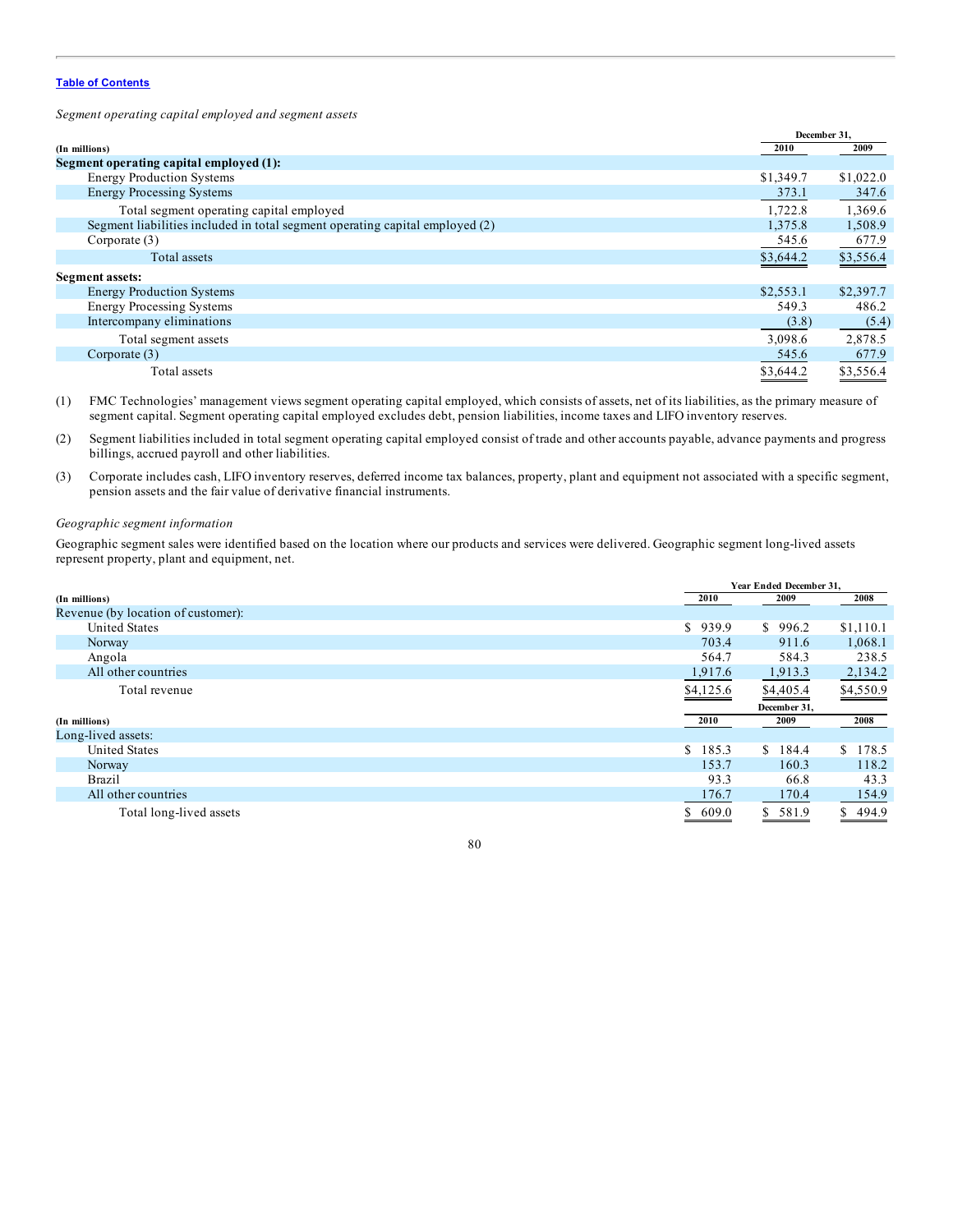*Other business segment information*

|                                  |                              |                      |         |         | Depreciation and |        | Research and               |        |        |  |  |
|----------------------------------|------------------------------|----------------------|---------|---------|------------------|--------|----------------------------|--------|--------|--|--|
|                                  |                              | Capital Expenditures |         |         | Amortization     |        | <b>Development Expense</b> |        |        |  |  |
|                                  |                              | <b>Year Ended</b>    |         |         | Year Ended       |        | <b>Year Ended</b>          |        |        |  |  |
|                                  | December 31,<br>December 31, |                      |         |         | December 31,     |        |                            |        |        |  |  |
| (In millions)                    | 2010                         | 2009                 | 2008    | 2010    | 2009             | 2008   | 2010                       | 2009   | 2008   |  |  |
| <b>Energy Production Systems</b> | \$99.1                       | \$102.9              | \$153.7 | 84.4    | \$80.3           | \$60.7 | \$57.2                     | \$43.6 | \$38.4 |  |  |
| <b>Energy Processing Systems</b> | 12.8                         | 6.5                  | 7.2     | 13.7    | 10.6             | 9.6    | 10.8                       |        | 6.9    |  |  |
| Corporate                        | 0.6                          | 0.6                  | 4.1     | 3.2     | 2.1              | 2.3    |                            |        |        |  |  |
| Total                            | \$112.5                      | \$110.0              | \$165.0 | \$101.3 | \$93.0           | \$72.6 | \$68.0                     | \$51.3 | \$45.3 |  |  |

# **NOTE 20. QUARTERLY INFORMATION (UNAUDITED)**

|                                                                    | 2010 |           |          |       |    | 2009      |     |           |     |           |     |           |               |           |   |           |
|--------------------------------------------------------------------|------|-----------|----------|-------|----|-----------|-----|-----------|-----|-----------|-----|-----------|---------------|-----------|---|-----------|
| (In millions, except<br>per share data and<br>common stock prices) |      | 4th Qtr.  | 3rd Qtr. |       |    | 2nd Qtr.  |     | 1st Qtr.  |     | 4th Qtr.  |     | 3rd Qtr.  |               | 2nd Qtr.  |   | 1st Qtr.  |
| Revenue                                                            |      | \$1.102.8 | \$960.0  |       |    | \$1,012.5 |     | \$1,050.3 |     | \$1,160.2 |     | \$1,088.4 |               | \$1,103.8 |   | \$1,053.0 |
| Cost of sales                                                      |      | 828.4     |          | 723.0 |    | 746.6     |     | 776.0     |     | 898.4     |     | 835.7     |               | 856.2     |   | 844.2     |
| Income from continuing operations                                  |      | 100.0     |          | 80.7  |    | 96.2      |     | 99.0      |     | 92.9      |     | 91.2      |               | 105.9     |   | 71.3      |
| Income (loss) from discontinued operations                         |      | (0.7)     |          | 0.3   |    |           |     |           |     | 0.3       |     | 0.4       |               | 0.1       |   | (0.3)     |
| Net income attributable to FMC Technologies.                       |      |           |          |       |    |           |     |           |     |           |     |           |               |           |   |           |
| lnc.                                                               | \$   | 99.3      | \$81.0   |       | S  | 96.2      | S.  | 99.0      | S   | 93.2      | \$  | 91.6      | S.            | 106.0     |   | 71.0      |
| Basic earnings per share (1)                                       |      | 0.82      | \$0.67   |       | S  | 0.79      |     | 0.81      | \$. | 0.76      | \$  | 0.74      | \$.           | 0.86      |   | 0.57      |
| Diluted earnings per share $(1)$                                   |      | 0.82      | \$0.67   |       | S  | 0.78      | \$. | 0.80      | S   | 0.75      | S   | 0.73      | <sup>\$</sup> | 0.84      |   | 0.56      |
| Common stock price:                                                |      |           |          |       |    |           |     |           |     |           |     |           |               |           |   |           |
| High                                                               |      | 89.12     | \$68.96  |       | S. | 73.32     |     | 65.36     |     | 58.84     | \$. | 55.31     |               | 43.70     | S | 33.97     |
| Low                                                                |      | 67.51     | \$53.42  |       | \$ | 47.60     |     | 53.17     | £.  | 49.96     |     | 35.10     |               | 31.63     |   | 23.79     |

(1) Basic and diluted EPS are computed independently for each of the periods presented. Accordingly, the sum of the quarterly EPS amounts may not agree to the annual total.

# **NOTE 21. SUBSEQUENT EVENT**

On February 25, 2011, we announced that our Board of Directors approved a two-for-one stock split of our outstanding shares of common stock to be effected in the form of a stock dividend. The stock split will entitle each stockholder of record at the close of business on March 14, 2011, to receive one additional share for every one share owned as of that date, payable on March 31, 2011. Upon the completion of the stock split, we will have approximately 240 million shares of common stock outstanding. Information presented in our consolidated financial statements and notes thereto has not been restated to reflect this authorized stock split.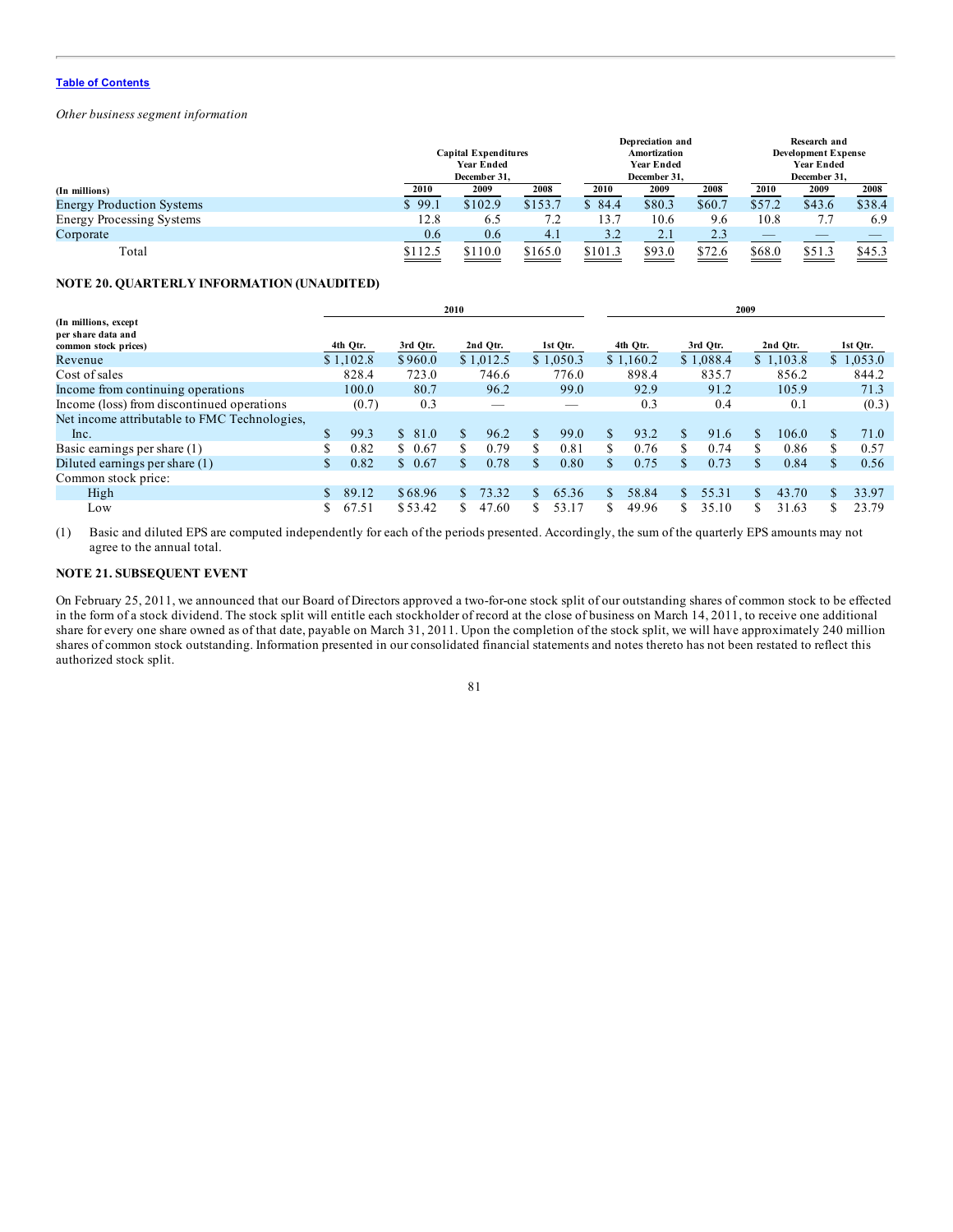# **ITEM 9. CHANGES IN AND DISAGREEMENTS WITH ACCOUNTANTS ON ACCOUNTING AND FINANCIAL DISCLOSURE**

None.

### **ITEM 9A. CONTROLS AND PROCEDURES**

### **Evaluation of Disclosure Controls and Procedures**

Under the direction of our principal executive officer and principal financial officer, we have evaluated the effectiveness of our disclosure controls and procedures as of December 31, 2010. Our disclosure controls and procedures are designed to:

- i) ensure that information required to be disclosed by us in reports that we filed under the Exchange Act is recorded, processed, summarized and reported within the time periods specified in the SEC's rules and forms; and
- ii) ensure that information required to be disclosed by us in reports that we filed under the Exchange Act is accumulated and communicated to management, including our principal executive officer and principal financial officer, as appropriate to allow timely decisions regarding required disclosure.

Based on the results of our evaluation, our principal executive officer and principal financial officer concluded that, as of December 31, 2010, our disclosure controls and procedures were effective at a reasonable assurance level.

### **Management's Annual Report on Internal Control over Financial Reporting**

Our management is responsible for establishing and maintaining adequate internal control over financial reporting, as such term is defined in Exchange Act Rules 13a-15(f). Our internal control over financial reporting is a process designed under the supervision of the Chief Executive Officer and Chief Financial Officer to provide reasonable assurance regarding the reliability of financial reporting and the preparation of our financial statements for external purposes in accordance with generally accepted accounting principles. Under the supervision and with the participation of our management, including our principal executive officer and principal financial officer, we conducted an evaluation of the effectiveness of our internal control over financial reporting based on the framework in *Internal Control—Integrated Framework* issued by the Committee of Sponsoring Organizations of the Treadway Commission. Based on our evaluation under the framework in *Internal Control—Integrated Framework*, our management concluded that our internal control over financial reporting was effective in providing this reasonable assurance as of December 31, 2010.

During the quarter ended December 31, 2010 there were no changes in our internal control over financial reporting that have materially affected, or are reasonably likely to materially affect, our internal control over financial reporting.

The effectiveness of our internal control over financial reporting as of December 31, 2010, has been audited by KPMG LLP, an independent registered public accounting firm, as stated in their report which is included herein in Item 8.

# **ITEM 9B. OTHER INFORMATION**

None.

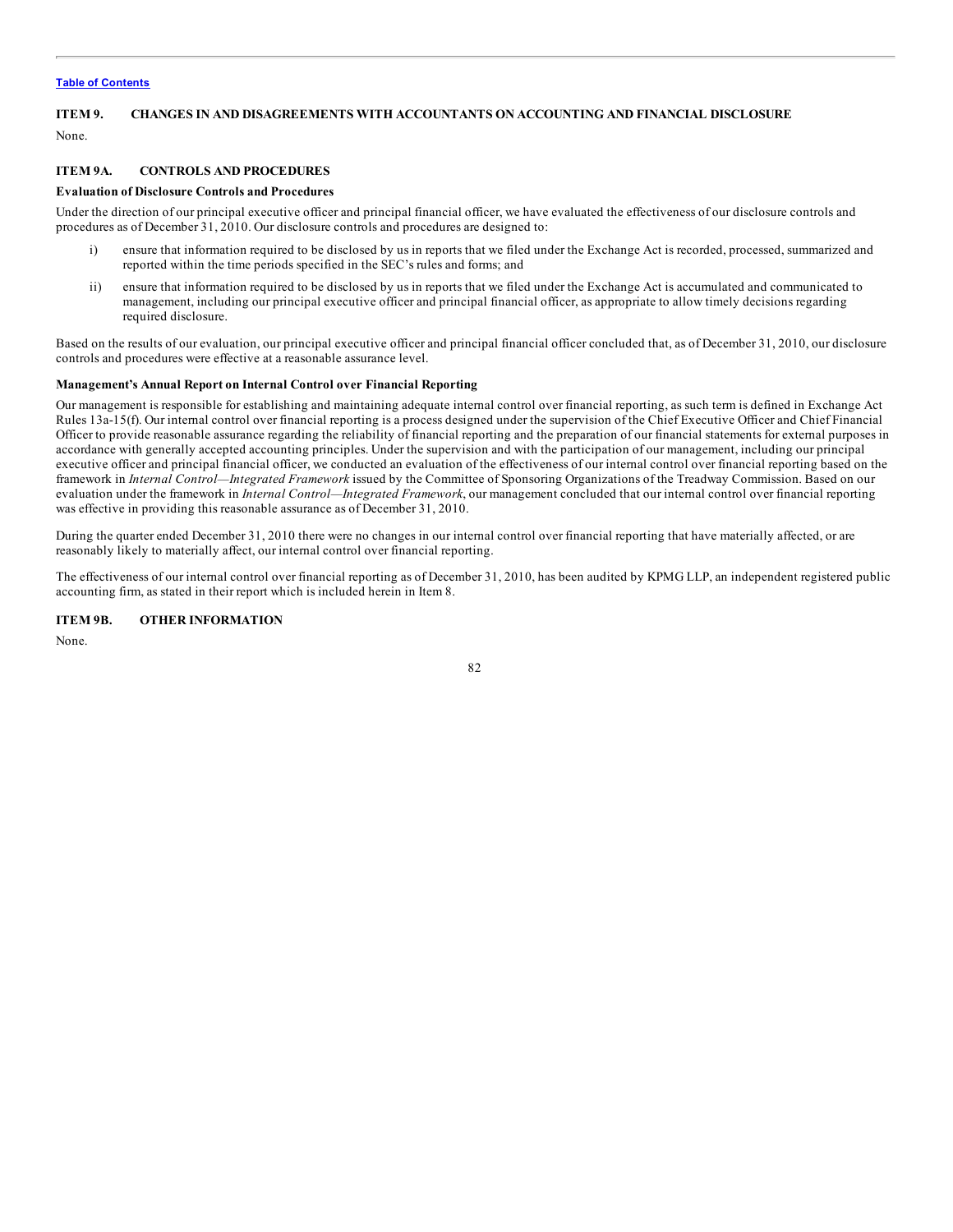### **PART III**

# **ITEM 10. DIRECTORS, EXECUTIVE OFFICERS AND CORPORATE GOVERNANCE**

Information regarding our directors is incorporated herein by reference from the section entitled "Our Board of Directors" of the Proxy Statement for the 2011 Annual Meeting of Stockholders. Our Board of Directors has three standing committees: an Audit Committee, a Compensation Committee and a Nominating and Governance Committee. Each of these committees operates pursuant to a written charter setting out the functions and responsibilities of the committee. The charters for the Audit Committee, the Compensation Committee and the Nominating and Governance Committee of the Board of Directors may be found on our website at www.fmctechnologies.com under "About Us—Corporate Governance" and are also available in print to any stockholder upon request without charge by submitting a written request to Jeffrey W. Carr, Senior Vice President, General Counsel and Secretary, FMC Technologies, Inc., 1803 Gears Road, Houston, Texas 77067. Information concerning audit committee financial experts on the Audit Committee of the Board of Directors is incorporated herein by reference from the section entitled "Committees of the Board of Directors—Audit Committee" of the Proxy Statement for the 2011 Annual Meeting of Stockholders.

Information regarding our executive officers is presented in the section entitled "Executive Officers of the Registrant" in Item I of this Annual Report on Form 10-K.

Information regarding compliance by our directors and executive officers with Section 16(a) of the Securities and Exchange Act of 1934, as amended, is incorporated herein by reference from the section entitled "Section 16(a) Beneficial Ownership Reporting Compliance" of the Proxy Statement for the 2011 Annual Meeting of Stockholders.

We have adopted a code of ethics, which includes provisions that apply to our principal executive officer, principal financial officer, principal accounting officer or controller and other key professionals serving in a finance, accounting, treasury, tax or investor relations role. A copy of our code of ethics may be found on our website at www.fmctechnologies.com under "About Us—Corporate Governance" and is available in print to stockholders without charge by submitting a request to the address set forth above.

# **ITEM 11. EXECUTIVE COMPENSATION**

Information required by this item is incorporated herein by reference from the sections entitled "Director Compensation," "Compensation Committee Interlocks and Insider Participation in Compensation Decisions" and "Executive Compensation" of the Proxy Statement for the 2011 Annual Meeting of Stockholders.

# **ITEM 12. SECURITY OWNERSHIP OF CERTAIN BENEFICIAL OWNERS AND MANAGEMENT AND RELATED STOCKHOLDER MATTERS**

Information required by this item is incorporated herein by reference from the section entitled "Security Ownership of FMC Technologies Management and Holders of More Than Five Percent of Outstanding Shares of Common Stock" of the Proxy Statement for the 2011 Annual Meeting of Stockholders. Additionally, Equity Plan Compensation Information is presented in Item 5 of Part II of this Annual Report on Form 10-K.

# **ITEM 13. CERTAIN RELATIONSHIPS AND RELATED TRANSACTIONS, AND DIRECTOR INDEPENDENCE**

Information required by this item is incorporated herein by reference from the sections entitled "Transactions with Related Persons" and "Director Independence" of the Proxy Statement for the 2011 Annual Meeting of Stockholders.

# **ITEM 14. PRINCIPAL ACCOUNTANT FEES AND SERVICES**

Information required by this item is incorporated herein by reference from the section entitled "Proposal to Ratify the Appointment of KPMG LLP" of the Proxy Statement for the 2011 Annual Meeting of Stockholders.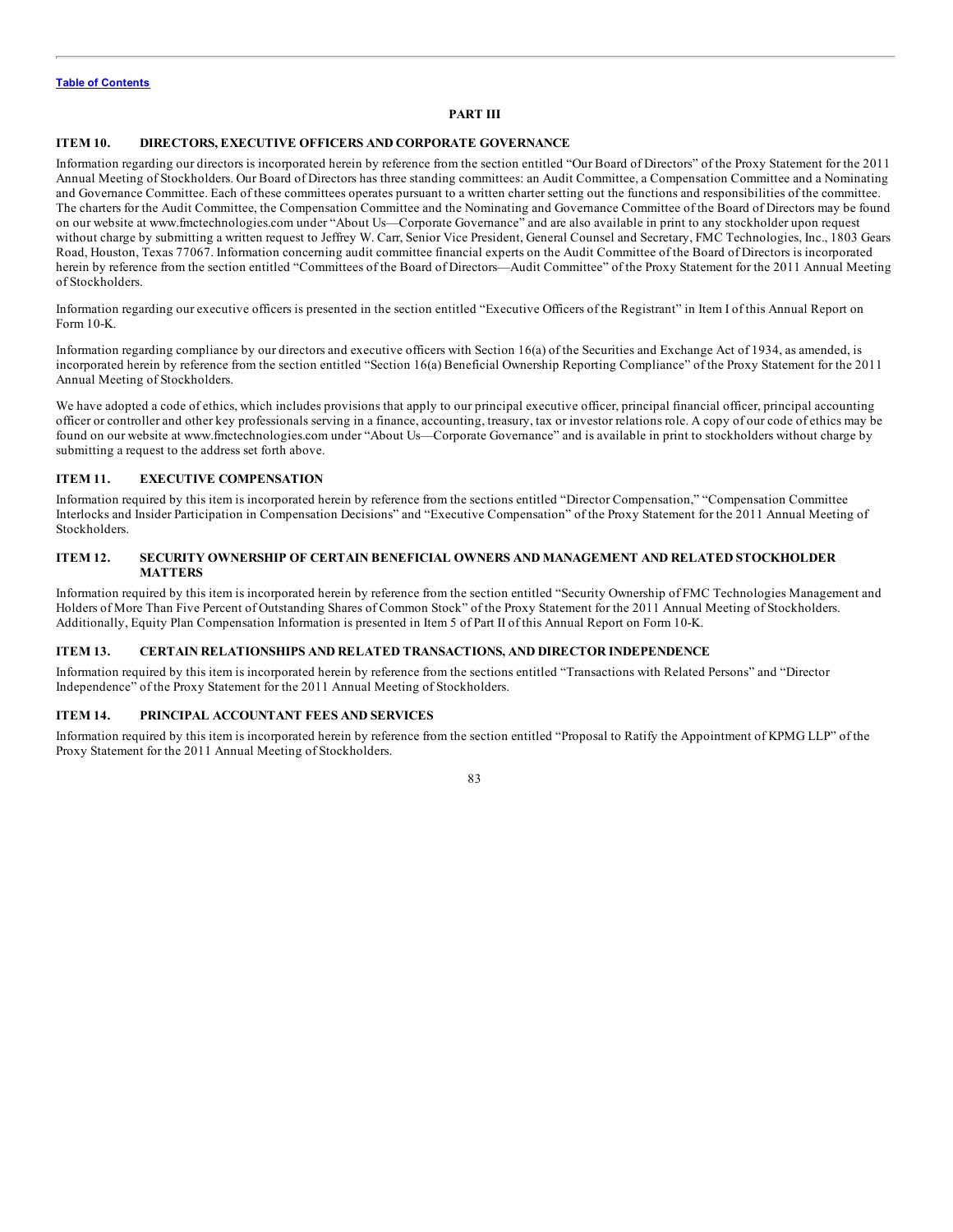### **PART IV**

### **ITEM 15. EXHIBITS AND FINANCIAL STATEMENT SCHEDULES**

(a) The following documents are filed as part of this Report:

1. Financial Statements and Related Report of Independent Registered Public Accounting Firm:

Reports of Independent Registered Public Accounting Firm

Consolidated Statements of Income for the Years Ended December 31, 2010, 2009 and 2008

Consolidated Balance Sheets as of December 31, 2010 and 2009

Consolidated Statements of Cash Flows for the Years Ended December 31, 2010, 2009 and 2008

Consolidated Statements of Changes in Stockholders' Equity for the Years Ended December 31, 2010, 2009 and 2008

Notes to Consolidated Financial Statements

2. Financial Statement Schedule and related Report of Independent Registered Public Accounting Firm:

See "Schedule II—Valuation and Qualifying Accounts" and the related Report of Independent Registered Public Accounting Firm included herein. All other schedules are omitted because of the absence of conditions under which they are required or because information called for is shown in the consolidated financial statements and notes thereto in Item 8 of this Annual Report on Form 10-K.

3. Exhibits:

See Index of Exhibits beginning on page 88 of this Annual Report on Form 10-K.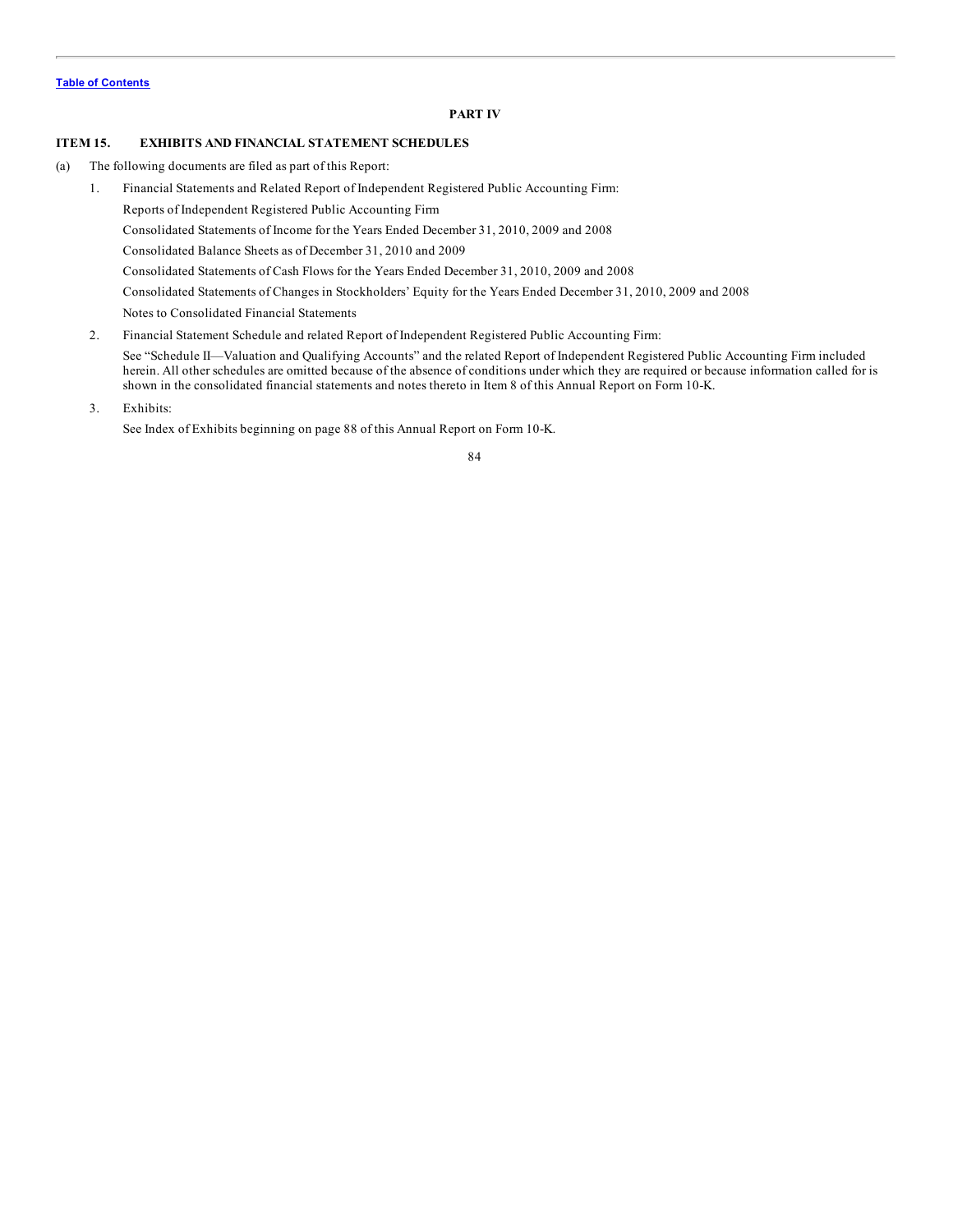# **Schedule II—Valuation and Qualifying Accounts**

**(In thousands)**

| uu monsanus,                     |                                                 |       |                                         |       |                                  |         |                                    |          |                                           |        |
|----------------------------------|-------------------------------------------------|-------|-----------------------------------------|-------|----------------------------------|---------|------------------------------------|----------|-------------------------------------------|--------|
|                                  |                                                 |       | <b>Additions</b>                        |       |                                  |         |                                    |          |                                           |        |
| <b>Description</b>               | <b>Balance at</b><br><b>Beginning of Period</b> |       | <b>Charged</b> to Costs<br>and Expenses |       | Charged to<br>Other Accounts (a) |         | <b>Deductions</b><br>and Other (b) |          | <b>Balance</b> at<br><b>End of Period</b> |        |
|                                  |                                                 |       |                                         |       |                                  |         |                                    |          |                                           |        |
| Year ended December 31, 2008:    |                                                 |       |                                         |       |                                  |         |                                    |          |                                           |        |
| Allowance for doubtful accounts  |                                                 | 2,826 | S                                       | 6,268 | \$                               | (1,994) | \$                                 | (2, 287) | ъ.                                        | 9,387  |
| Valuation allowance for deferred |                                                 |       |                                         |       |                                  |         |                                    |          |                                           |        |
| tax assets                       |                                                 | 2.469 | $\mathbb{S}$                            | 922   | \$                               | (86)    | \$                                 | 1,339    | \$                                        | 1.966  |
| Year ended December 31, 2009:    |                                                 |       |                                         |       |                                  |         |                                    |          |                                           |        |
| Allowance for doubtful accounts  | <b>J</b>                                        | 9,387 | $\mathbb{S}$                            | 3,309 | \$                               | 295     | \$                                 | 4,997    | Ъ.                                        | 7,994  |
| Valuation allowance for deferred |                                                 |       |                                         |       |                                  |         |                                    |          |                                           |        |
| tax assets                       | J.                                              | 1,966 | S                                       | 2.050 | S                                | (15)    | ۰D.                                | 620      | ۰D.                                       | 3,381  |
| Year ended December 31, 2010:    |                                                 |       |                                         |       |                                  |         |                                    |          |                                           |        |
| Allowance for doubtful accounts  |                                                 | 7,994 | S                                       | 4,014 | ¢<br>D                           | (188)   |                                    | 785      | \$                                        | 11,035 |
| Valuation allowance for deferred |                                                 |       |                                         |       |                                  |         |                                    |          |                                           |        |
| tax assets                       |                                                 | 3.381 | S                                       | 1.438 | D                                | 61      | \$                                 | 1.425    |                                           | 3.455  |

(a)—"Additions charged to other accounts" includes translation adjustments and allowances acquired through business combinations.

(b)—"Deductions and other" includes write-offs, net of recoveries, and reductions in the allowances credited to expense.

See accompanying Report of Independent Registered Public Accounting Firm.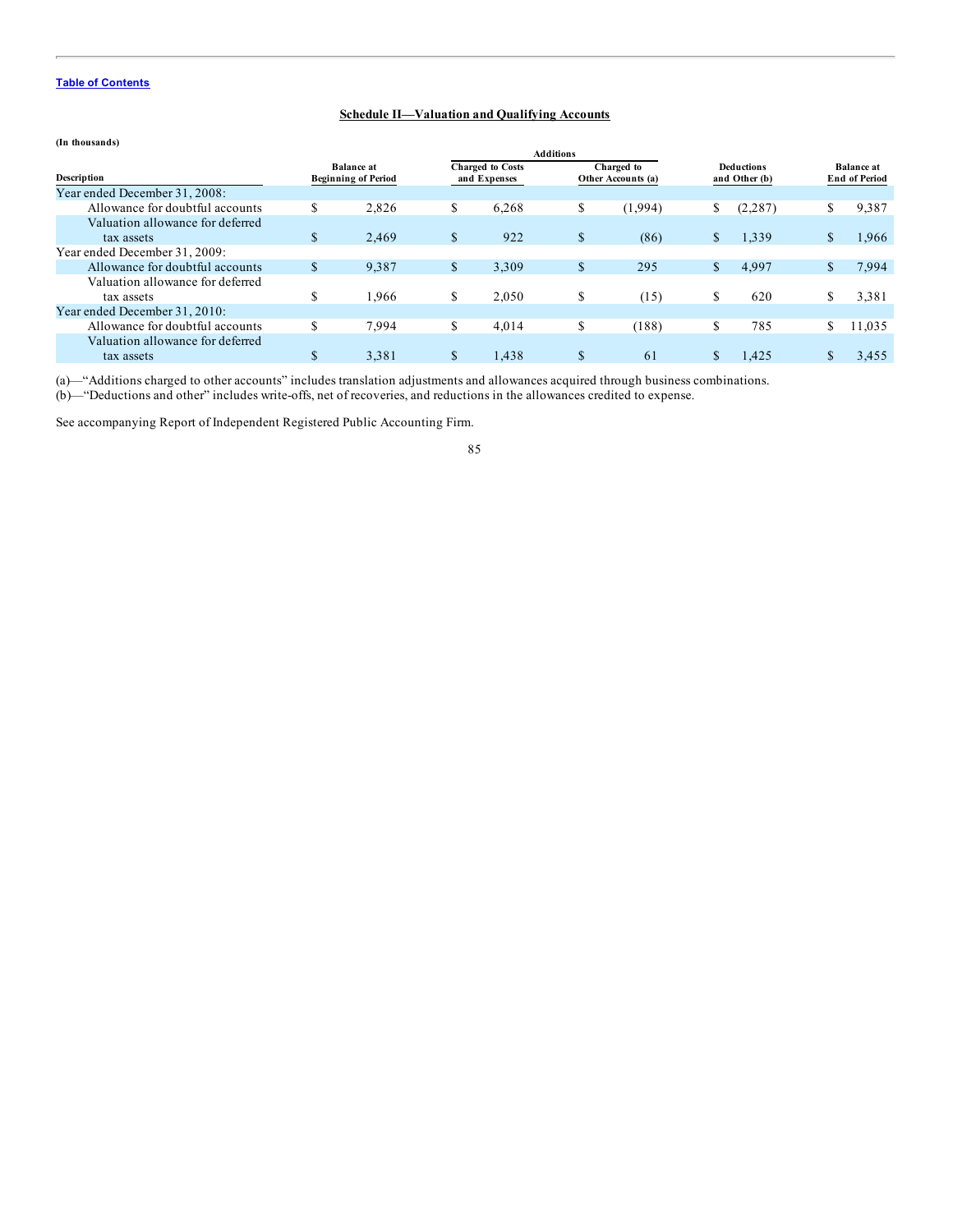### **SIGNATURES**

Pursuant to the requirements of Section 13 or 15(d) of the Securities Exchange Act of 1934, the Registrant has duly caused this report to be signed on its behalf by the undersigned, thereunto duly authorized.

> FMC TECHNOLOGIES, INC. (Registrant)

By: /S/ WILLIAM H. SCHUMANN, III **William H. Schumann, III Executive Vice President and Chief Financial Officer**

Date: February 28, 2011

L,

Pursuant to the requirements of the Securities Exchange Act of 1934, this report has been signed below by the following persons on behalf of the Registrant and in the capacities and on the date indicated.

| Date              | Signature                                                   |
|-------------------|-------------------------------------------------------------|
|                   |                                                             |
| February 28, 2011 | PETER D. KINNEAR<br>/S/                                     |
|                   | Peter D. Kinnear                                            |
|                   | Chairman and Chief Executive Officer                        |
|                   | (Principal Executive Officer)                               |
| February 28, 2011 | WILLIAM H. SCHUMANN, III<br>/S/                             |
|                   | William H. Schumann, III                                    |
|                   | <b>Executive Vice President and Chief Financial Officer</b> |
|                   | (Principal Financial Officer)                               |
|                   |                                                             |
| February 28, 2011 | /S/ JAY A. NUTT                                             |
|                   | Jay A. Nutt                                                 |
|                   | Vice President and Controller                               |
|                   | (Principal Accounting Officer)                              |
| February 28, 2011 | MIKE R. BOWLIN<br>/S/                                       |
|                   | Mike R. Bowlin,                                             |
|                   | <b>Director</b>                                             |
|                   |                                                             |
| February 28, 2011 | ELEAZAR DE CARVALHO FILHO<br>/S/                            |
|                   | Eleazar De Carvalho Filho,                                  |
|                   | <b>Director</b>                                             |
| February 28, 2011 | <b>C. MAURY DEVINE</b><br>/S/                               |
|                   | C. Maury Devine,                                            |
|                   | <b>Director</b>                                             |
|                   |                                                             |
| February 28, 2011 | DR. THORLEIF ENGER<br>/S/                                   |
|                   | Dr. Thorleif Enger,                                         |
|                   | <b>Director</b>                                             |
| February 28, 2011 | <b>CLAIRE S. FARLEY</b><br>/S/                              |
|                   |                                                             |
|                   | Claire S. Farley,<br><b>Director</b>                        |
|                   |                                                             |
| February 28, 2011 | THOMAS M. HAMILTON<br>/S/                                   |
|                   | Thomas M. Hamilton,                                         |
|                   | <b>Director</b>                                             |
|                   |                                                             |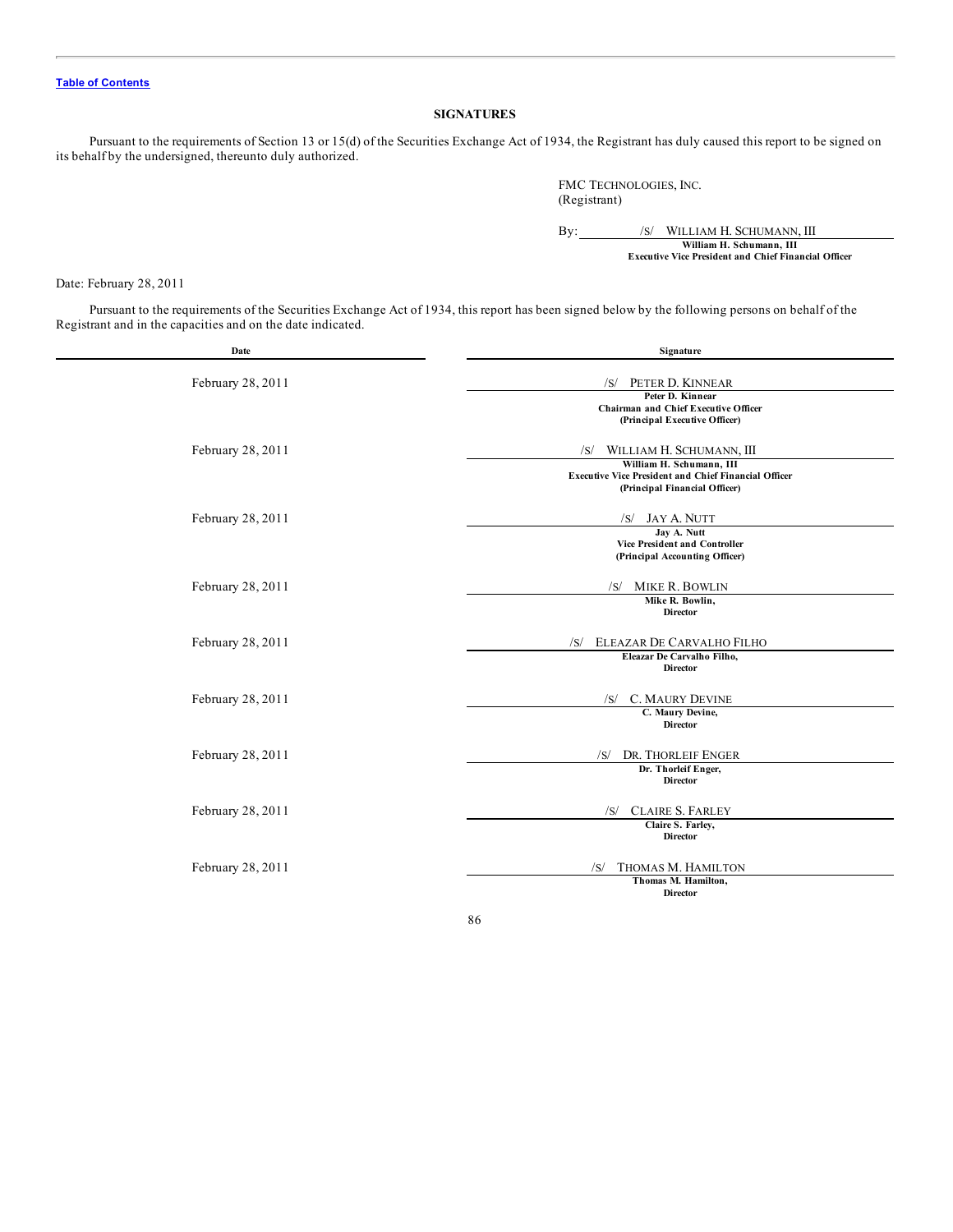| Date              | Signature                                 |
|-------------------|-------------------------------------------|
| February 28, 2011 | <b>EDWARD J. MOONEY</b><br>/S/            |
|                   | Edward J. Mooney,<br><b>Director</b>      |
| February 28, 2011 | JOSEPH H. NETHERLAND<br>/S/               |
|                   | Joseph H. Netherland,<br><b>Director</b>  |
| February 28, 2011 | RICHARD A. PATTAROZZI<br>/S/              |
|                   | Richard A. Pattarozzi,<br><b>Director</b> |
| February 28, 2011 | <b>JAMES M. RINGLER</b><br>/S/            |
|                   | James M. Ringler,<br><b>Director</b>      |
|                   |                                           |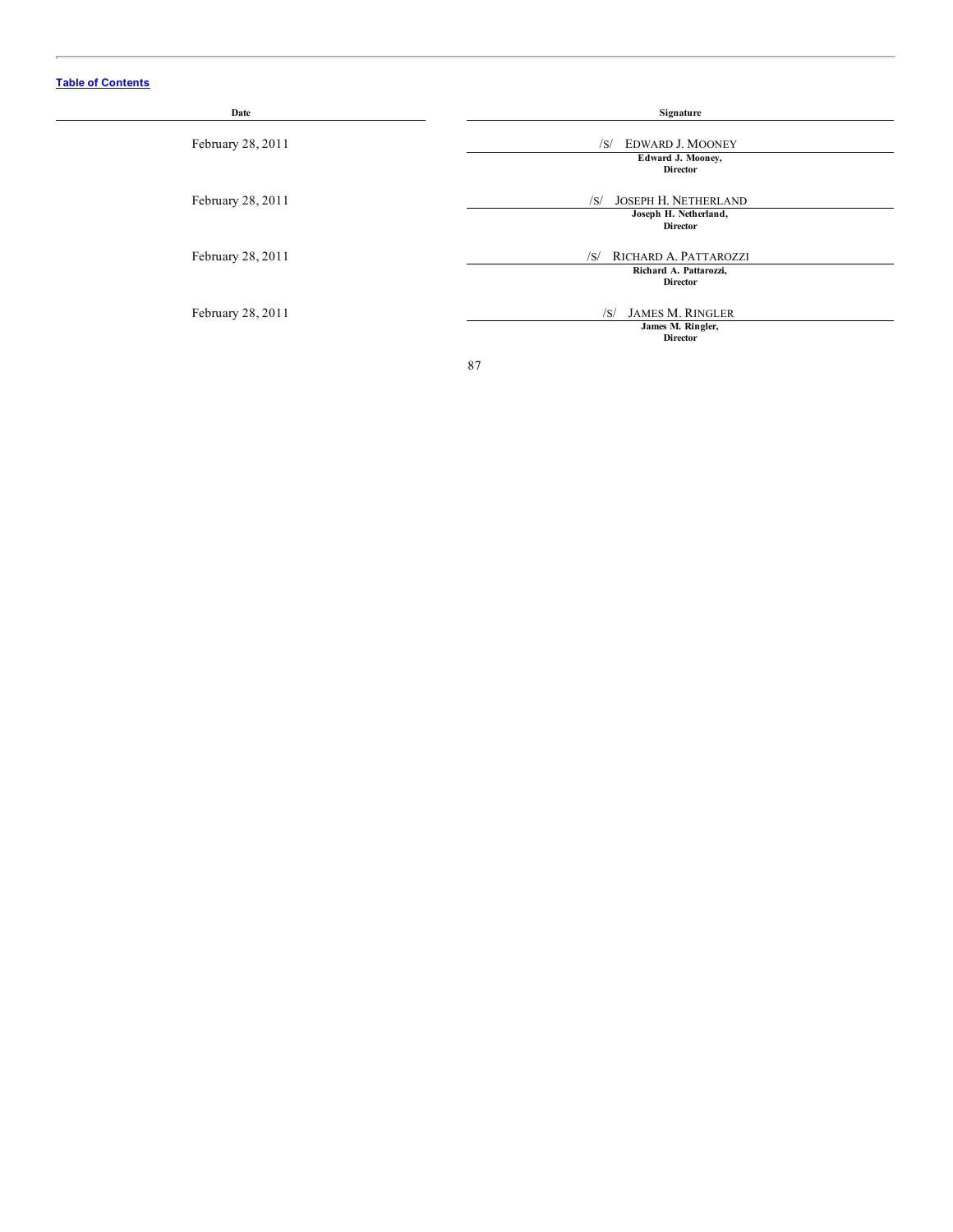# **INDEX OF EXHIBITS**

| Exhibit<br>No. | <b>Exhibit Description</b>                                                                                                                                                                                                                                                                                                                                                                                       |
|----------------|------------------------------------------------------------------------------------------------------------------------------------------------------------------------------------------------------------------------------------------------------------------------------------------------------------------------------------------------------------------------------------------------------------------|
| 2.1            | Separation and Distribution Agreement by and between FMC Corporation and the Company, dated as of May 31, 2001 (incorporated by<br>reference from Exhibit 2.1 to the Form S-1/A filed on June 6, 2001) (Registration No. 333-55920).                                                                                                                                                                             |
| 2.2            | Separation and Distribution Agreement by and between FMC Technologies and John Bean Technologies Corporation, dated July 31, 2008<br>(incorporated by reference from Exhibit 2.1 to the Form 8-K filed on August 6, 2008) (File No. 001-16489).                                                                                                                                                                  |
| 2.3            | Amendment, dated October 25, 2010, by and between FMC Technologies, Inc. and John Bean Technologies Corporation that amends the<br>Separation and Distribution Agreement by and between FMC Technologies, Inc. and John Bean Technologies Corporation, dated July 31,<br>2008 (incorporated by reference from Exhibit 2.2a to the Quarterly Report on Form 10-Q filed on November 2, 2010) (File No. 001-16489). |
| 3.1            | Registrant's Amended and Restated Certificate of Incorporation (incorporated by reference from Exhibit 3.1 to the Quarterly Report on Form<br>10-O filed on August 7, 2009) (File No. 001-16489).                                                                                                                                                                                                                |
| 3.2            | Registrant's Amended and Restated Bylaws (incorporated by reference from Exhibit 3.2 to the Quarterly Report on Form 10-Q filed on<br>November 3, 2010) (File No. 001-16489).                                                                                                                                                                                                                                    |
| 4.1            | Form of Specimen Certificate for the Company's Common Stock (incorporated by reference from Exhibit 4.1 to the Form S-1/A filed on<br>May 4, 2001) (Registration No. 333-55920).                                                                                                                                                                                                                                 |
| 4.2            | Preferred Share Purchase Rights Agreement (incorporated by reference from Exhibit 4.2 to the Form S-8 filed on June 14, 2001) (Registration<br>No. 333-62996).                                                                                                                                                                                                                                                   |
| 4.3            | Amendment to Preferred Share Purchase Rights Agreement (incorporated by reference from Exhibit 4.2 to the Form 8-K filed on September<br>11, 2009) (File No. 001-16489).                                                                                                                                                                                                                                         |
| 10.1           | Tax Sharing Agreement by and among FMC Corporation and the Company, dated as of May 31, 2001 (incorporated by reference from<br>Exhibit 10.1 to the Form S-1/A filed on June $6, 2001$ ) (Registration No. 333-55920).                                                                                                                                                                                           |
| 10.2           | Employee Benefits Agreement by and between FMC Corporation and the Company, dated as of May 30, 2001 (incorporated by reference<br>from Exhibit 10.2 to the Form $S-1/A$ filed on June 6, 2001) (Registration No. 333-55920).                                                                                                                                                                                    |
| 10.3           | Transition Services Agreement between FMC Corporation and the Company, dated as of May 31, 2001 (incorporated by reference from<br>Exhibit 10.3 to the Form S-1/A filed on June 6, 2001) (Registration No. 333-55920).                                                                                                                                                                                           |
| $10.4*$        | Amended and Restated Incentive Compensation and Stock Plan, dated February 25, 2010 (incorporated by reference from Exhibit 10.4 to the<br>Annual Report Form 10-K filed on March 1, 2010) (File No. 001-16489).                                                                                                                                                                                                 |
| $10.5*$        | Form of Grant Agreement for Long Term Incentive Restricted Stock Grant Pursuant to FMC Technologies, Inc. Incentive Compensation and<br>Stock Plan (Employee) (incorporated by reference from Exhibit 10.4d to the Quarterly Report on Form 10-Q filed on May 10, 2005)<br>(File No. 001-16489).                                                                                                                 |
| $10.6*$        | Form of Grant Agreement for Long Term Incentive Restricted Stock Grant Pursuant to FMC Technologies, Inc. Incentive Compensation and                                                                                                                                                                                                                                                                             |

Stock Plan (Non-Employee Director) (incorporated by reference from Exhibit 10.4e to the Quarterly Report on Form 10-Q filed on May 10, 2005) (File No. 001-16489).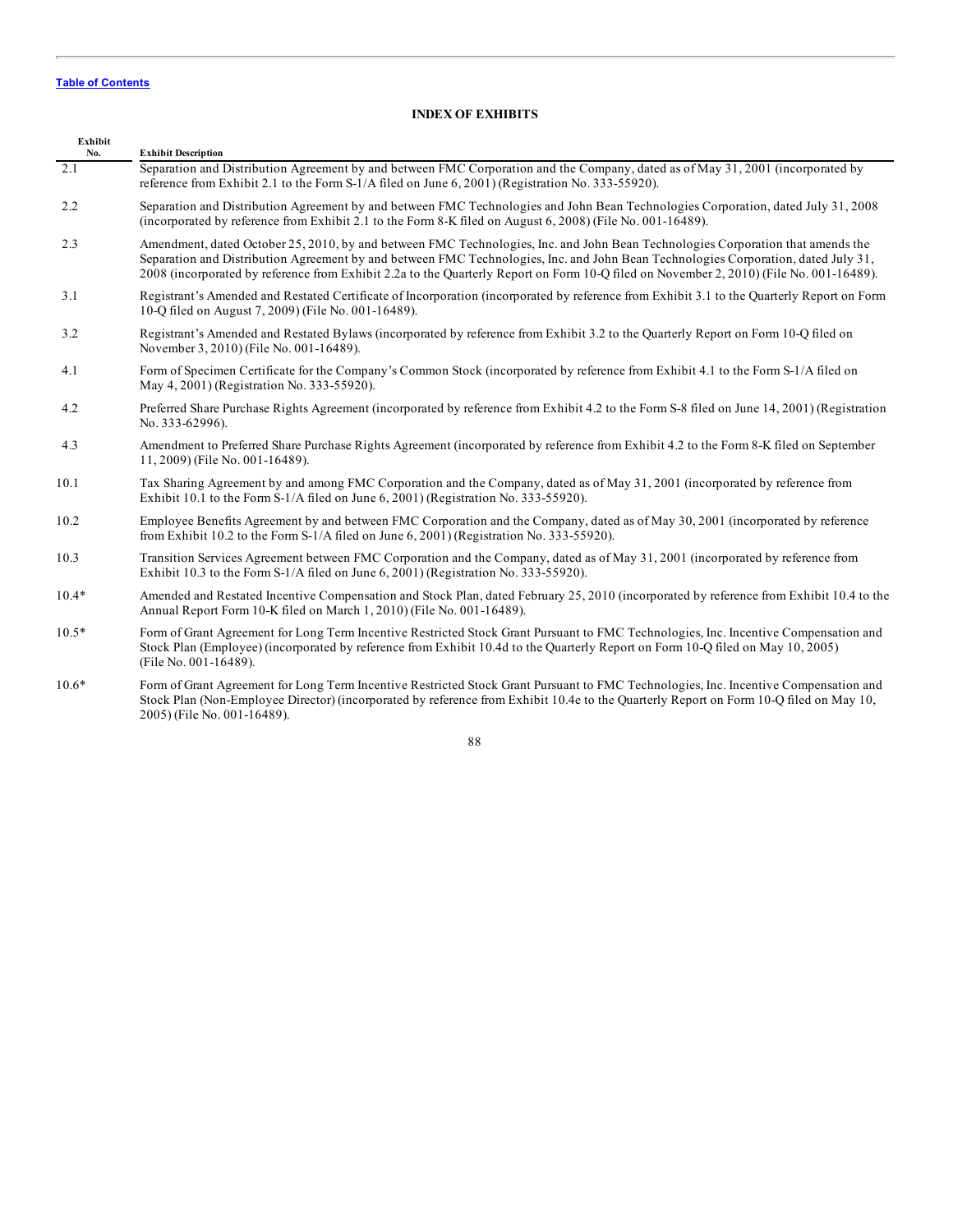| Exhibit        |                                                                                                                                                                                                                                                                                                                  |
|----------------|------------------------------------------------------------------------------------------------------------------------------------------------------------------------------------------------------------------------------------------------------------------------------------------------------------------|
| No.<br>$10.7*$ | <b>Exhibit Description</b><br>Form of Grant Agreement for Key Manager Restricted Stock Grant Pursuant to FMC Technologies, Inc. Incentive Compensation and Stock<br>Plan (incorporated by reference from Exhibit 10.4f to the Quarterly Report on Form 10-Q filed on May 10, 2005) (File No. 001-16489).         |
| $10.8*$        | Form of Grant Agreement for Non-Qualified Stock Option Grant Pursuant to FMC Technologies, Inc. Incentive Compensation and Stock Plan<br>(Employee) (incorporated by reference from Exhibit 10.4g to the Quarterly Report on Form 10-Q filed on May 10, 2005) (File No. 001-<br>16489).                          |
| $10.9*$        | Form of Grant Agreement for Non-Qualified Stock Option Grant Pursuant to FMC Technologies, Inc. Incentive Compensation and Stock Plan<br>(Non-Employee Director) (incorporated by reference from Exhibit 10.4h to the Quarterly Report on Form 10-Q filed on May 10, 2005) (File<br>No. 001-16489).              |
| $10.10*$       | Form of Grant Agreement for Stock Appreciation Rights Grant Pursuant to FMC Technologies, Inc. Incentive Compensation and Stock Plan<br>(incorporated by reference from Exhibit 10.4i to the Quarterly Report on Form 10-Q filed on May 10, 2005) (File No. 001-16489).                                          |
| $10.11*$       | Form of Grant Agreement for Performance Units Grant Pursuant to FMC Technologies, Inc. Incentive Compensation and Stock Plan<br>(incorporated by reference from Exhibit 10.4) to the Quarterly Report on Form 10-Q filed on May 10, 2005) (File No. 001-16489).                                                  |
| $10.12*$       | Form of Long Term Incentive Performance Share Restricted Stock Agreement Pursuant to the FMC Technologies, Inc. Incentive<br>Compensation and Stock Plan (incorporated by reference from Exhibit 10.4.k to the Quarterly Report on Form 10-Q filed on May 9, 2006)<br>(File No. 001-16489).                      |
| $10.13*$       | Form of Long Term Incentive Performance Share Restricted Stock Agreement Pursuant to the FMC Technologies, Inc. Incentive<br>Compensation and Stock Plan (incorporated by reference from Exhibit 10.4.i to the Annual Report on Form 10-K filed on March 1, 2010)<br>(File No 001-16489).                        |
| $10.14*$       | Form of Long Term Incentive Restricted Stock Unit Agreement for Employees of FMC Technologies SA Pursuant to the Amended and<br>Restated Incentive Compensation and Stock Plan (incorporated by reference from Exhibit 10.4.j to the Annual Report on Form 10-K filed on<br>March 1, 2010) (File No. 001-16489). |
| $10.15*$       | Forms of Executive Severance Agreements (incorporated by reference from Exhibit 10.4.i to the Annual Report on Form 10-K filed on<br>February 27, 2009) (File No. 001-16489).                                                                                                                                    |
| $10.16*$       | Amended and Restated FMC Technologies, Inc. Employees' Retirement Program Part I Salaried and Nonunion Hourly Employees'<br>Retirement Program (incorporated by reference from Exhibit 10.6 to the Annual Report on Form 10-K filed on March 1, 2010) (File No. 001-<br>$16489$ ).                               |
| $10.17*$       | First Amendment to the Amended and Restated FMC Technologies, Inc. Employees' Retirement Program Part I Salaried and Nonunion                                                                                                                                                                                    |

- Hourly Employees' Retirement Program (incorporated by reference from Exhibit 10.6.a to the Annual Report on Form 10-K filed on March 1, 2010) (File No. 001-16489).
- 10.18\* Eighth Amendment to the FMC Technologies, Inc. Employees' Retirement Program Part I Salaried and Nonunion Hourly Employees' Retirement Program (incorporated by reference from Exhibit 10.6h to the Quarterly Report on Form 10-Q filed on November 3, 2009) (File No. 001-16489).
- 10.19\* Ninth Amendment to the FMC Technologies, Inc. Employees' Retirement Program Part I Salaried and Nonunion Hourly Employees' Retirement Program (incorporated by reference from Exhibit 10.6.c to the Annual Report on Form 10-K filed on March 1, 2010) (File No. 001- 16489).
- 10.20\* Amended and Restated FMC Technologies, Inc. Employees' Retirement Program Part II Union Hourly Employees' Retirement Plan (incorporated by reference from Exhibit 10.6.d to the Annual Report on Form 10-K filed on March 1, 2010) (File No. 001-16489).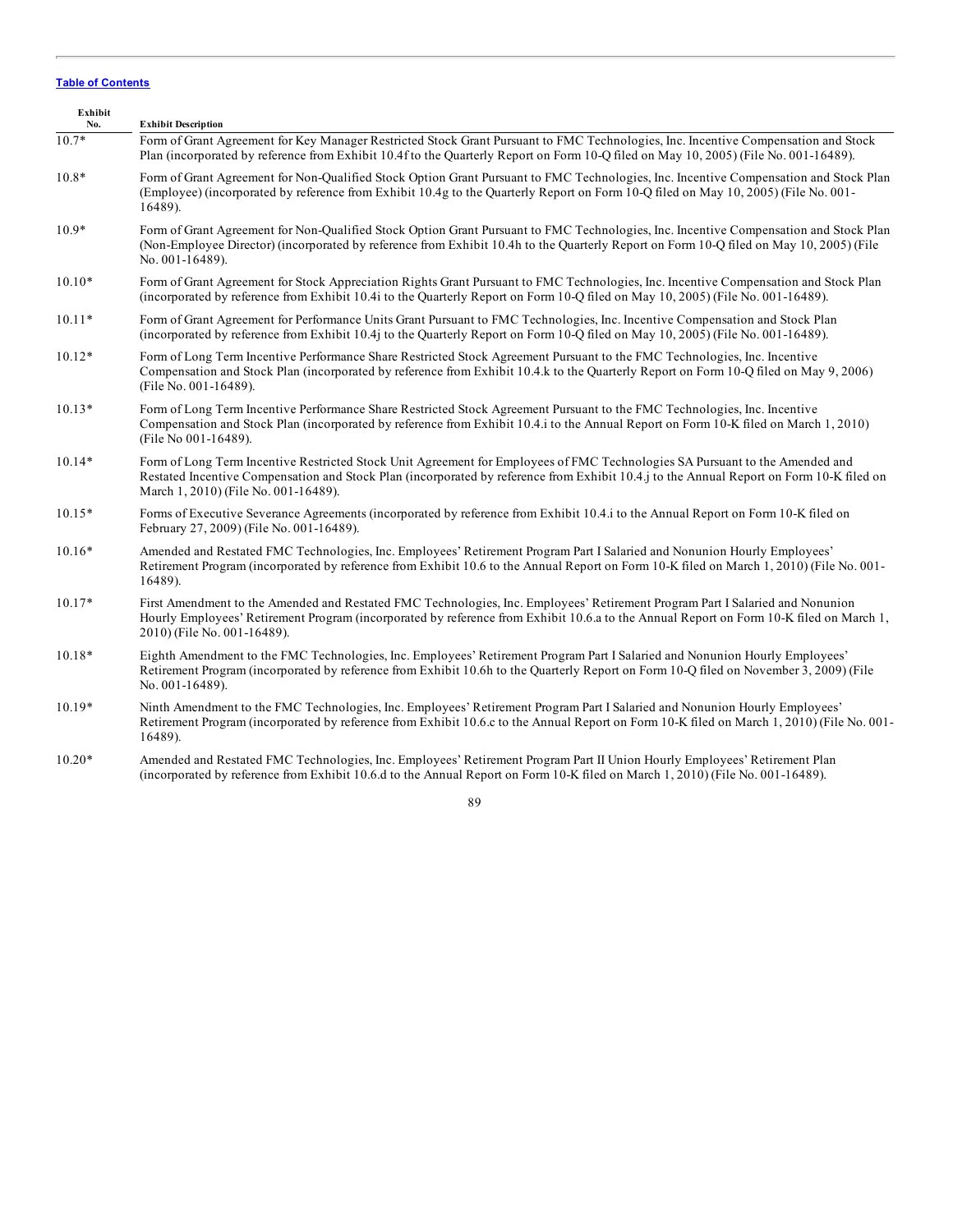| Exhibit<br>No. | <b>Exhibit Description</b>                                                                                                                                                                                                                                                             |
|----------------|----------------------------------------------------------------------------------------------------------------------------------------------------------------------------------------------------------------------------------------------------------------------------------------|
| $10.21*$       | First Amendment to the Amended and Restated FMC Technologies, Inc. Employees' Retirement Program Part II Union Hourly Employees'<br>Retirement Plan (incorporated by reference from Exhibit 10.6.e to the Annual Report on Form 10-K filed on March 1, 2010) (File No. 001-<br>16489). |
| $10.22*$       | Sixth Amendment to the FMC Technologies, Inc. Employees' Retirement Program Part II Union Hourly Employees' Retirement Plan<br>(incorporated by reference from Exhibit 10.6.f to the Annual Report on Form 10-K filed on March 1, 2010) (File No. 001-16489).                          |
| $10.23*$       | Amended and Restated FMC Technologies, Inc. Salaried Employees' Equivalent Retirement Plan (incorporated by reference from Exhibit<br>10.7 to the Annual Report on Form 10-K filed on March 1, 2010) (File No. 001-16489).                                                             |
| $10.24*$       | FMC Technologies, Inc. Equivalent Retirement Plan Grantor Trust Agreement (incorporated by reference from Exhibit 10.7.a to the Annual<br>Report on Form 10-K filed on March 1, 2010) (File No. 001-16489).                                                                            |
| $10.25*$       | First Amendment to the Amended and Restated FMC Technologies, Inc. Salaried Employees' Equivalent Retirement Plan (incorporated by<br>reference from Exhibit 10.7 to the Quarterly Report on Form 10-Q filed on November 3, 2009) (File No. 001-16489).                                |
| $10.26*$       | Amended and Restated FMC Technologies, Inc. Savings and Investment Plan (incorporated by reference from Exhibit 10.8 to the Annual<br>Report on Form 10-K filed on March 1, 2010) (File No. 001-16489).                                                                                |
| $10.27*$       | FMC Technologies, Inc. Savings and Investment Plan Trust (incorporated by reference from Exhibit 10.8.a to the Annual Report on Form 10-<br>K filed on March 1, 2010) (File No. 001-16489).                                                                                            |
| $10.28*$       | First Amendment to the Amended and Restated FMC Technologies, Inc. Savings and Investment Plan (incorporated by reference from Exhibit<br>10.8.b the Annual Report on Form 10-K filed on March 1, 2010) (File No. 001-16489).                                                          |
| $10.29*$       | Ninth Amendment to the FMC Technologies, Inc. Savings and Investment Plan (incorporated by reference from Exhibit 10.8.1 to the<br>Ouarterly Report on Form 10-O filed on November 3, 2009) (File No. 001-16489).                                                                      |
| $10.30*$       | Tenth Amendment to the FMC Technologies, Inc. Savings and Investment Plan (incorporated by reference from Exhibit 10.8.j the Quarterly<br>Report on Form 10-Q filed on November 3, 2009) (File No. 001-16489).                                                                         |
| $10.31*$       | Eleventh Amendment to the FMC Technologies, Inc. Savings and Investment Plan (incorporated by reference from Exhibit 10.8.e to the<br>Annual Report on Form 10-K filed on March 1, 2010) (File No. 001-16489).                                                                         |
| $10.32*$       | Amended and Restated FMC Technologies, Inc. Non-Qualified Savings and Investment Plan (incorporated by reference from Exhibit 10.9 the<br>Annual Report on Form 10-K filed on March 1, 2010) (File No. 001-16489).                                                                     |
| $10.33*$       | FMC Technologies, Inc. Non-Qualified Savings and Investment Plan Trust Agreement (incorporated by reference from Exhibit 10.9.a the<br>Annual Report on Form 10-K filed on March 1, 2010) (File No. 001-16489).                                                                        |
| $10.34*$       | First Amendment to the FMC Technologies, Inc. Non-Qualified Savings and Investment Plan (incorporated by reference from Exhibit 10.9 the<br>Quarterly Report on Form 10-Q filed on November 3, 2009) (File No. 001-16489).                                                             |
| 10.35          | Commercial Paper Dealer Agreement 4(2) Program between Banc of America Securities LLC and the Company dated as of January 24, 2003                                                                                                                                                     |

10.35 Commercial Paper Dealer Agreement 4(2) Program between Banc of America Securities LLC and the Company, dated as of January 24, 2003 (incorporated by reference from Exhibit 10.10 to the Annual Report on Form 10-K filed on March 1, 2010) (File No. 001-16489).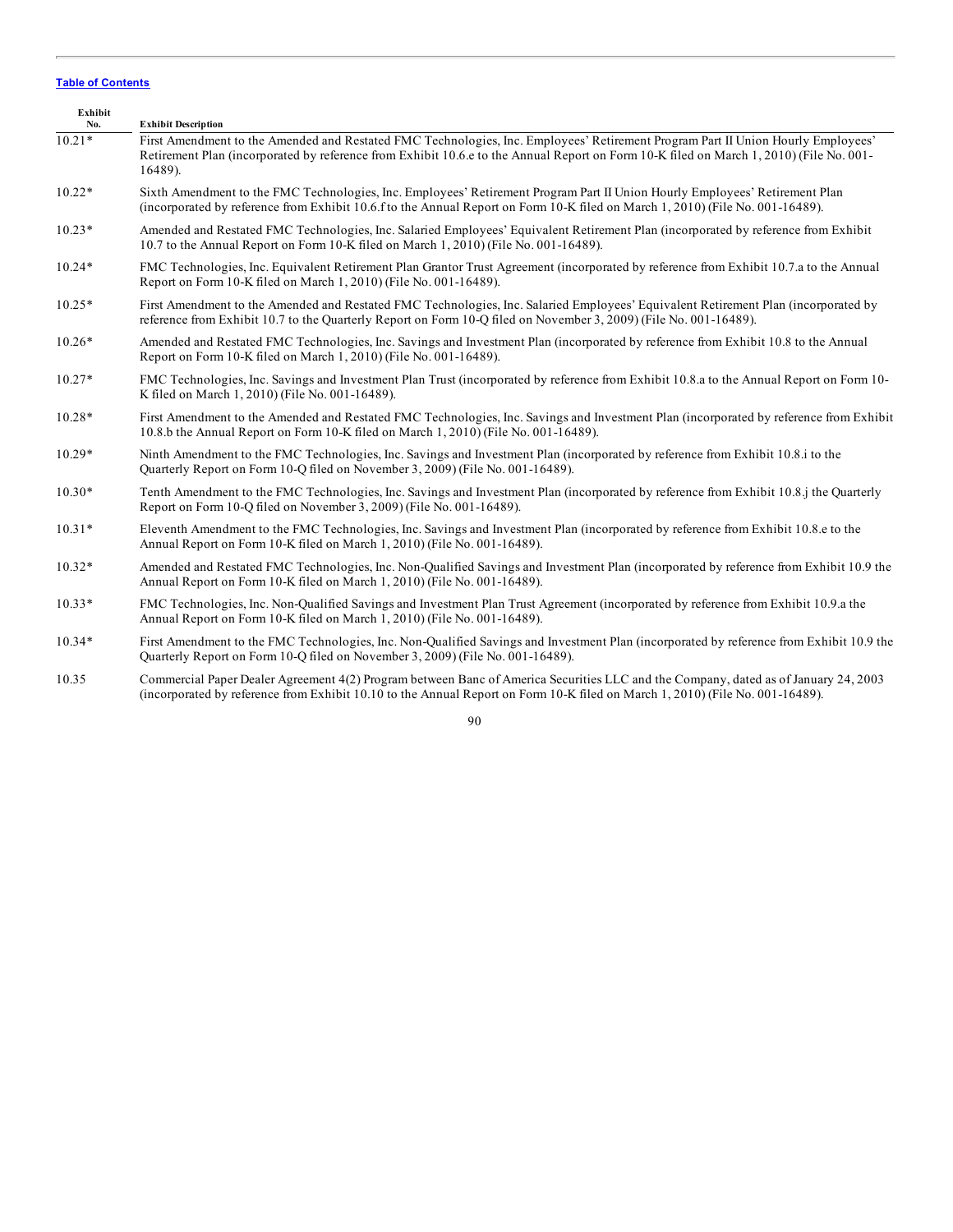| Exhibit<br>No. | <b>Exhibit Description</b>                                                                                                                                                                                                                                                                                                                               |
|----------------|----------------------------------------------------------------------------------------------------------------------------------------------------------------------------------------------------------------------------------------------------------------------------------------------------------------------------------------------------------|
| 10.36          | Commercial Paper Dealer Agreement 4(2) Program between Wells Fargo Brokerage Services, LLC. and the Company, dated as of December<br>21, 2007 (incorporated by reference from Exhibit 10.11 to the Annual Report on Form 10-K filed on March 1, 2010) (File No. 001-16489).                                                                              |
| 10.37          | Commercial Paper Dealer Agreement 4(2) Program between J.P. Morgan Securities Inc. and the Company, dated as of March 7, 2008<br>(incorporated by reference from Exhibit 10.12 to the Annual Report on Form 10-K filed on March 1, 2010) (File No. 001-16489).                                                                                           |
| 10.38          | Commercial Paper Dealer Agreement 4(2) Program between Citigroup Global Markets, Inc. and the Company, dated as of January 2010<br>(incorporated by reference from Exhibit 10.13 to the Annual Report on Form 10-K filed on March 1, 2010) (File No. 001-16489).                                                                                         |
| 10.39          | Issuing and Paying Agency Agreement between Wells Fargo Bank, National Association and the Company, dated as of January 3, 2004<br>(incorporated by reference from Exhibit 10.14 to the Annual Report on Form 10-K filed on March 1, 2010). (File No. 001-16489).                                                                                        |
| 10.40          | \$600,000,000 Five-Year Credit Agreement dated December 6, 2007, between FMC Technologies, Inc. and JPMorgan Chase Bank, N.A., as<br>Administrative Agent (incorporated by reference from Exhibit 10.15 to the Form 8-K filed on December 7, 2007) (File No. 001-16489).                                                                                 |
| 10.41          | \$350,000,000 Credit Agreement dated January 13, 2010, between FMC Technologies, Inc. and Bank of America, N.A., as Administrative<br>Agent (incorporated by reference from Exhibit 10 to the Form 8-K filed on January 15, 2010) (File No. 001-16489).                                                                                                  |
| 10.42          | Tax Sharing Agreement between FMC Technologies, Inc. and John Bean Technologies Corporation, dated July 31, 2008 (incorporated by<br>reference from Exhibit 10.1 to the Form 8-K filed on August 6, 2008) (File No. 001-16489).                                                                                                                          |
| 10.43          | Securities Purchase Agreement among FMC Technologies, Inc. and Schilling Robotics, Inc., Schilling Robotics, LLC and Tyler Schilling,<br>dated December 24, 2008 (incorporated by reference from Exhibit 10.15 to the Annual Report on Form 10-K filed on February 27, 2009) (File<br>No. 001-16489).                                                    |
| 10.44          | Unit Holders Agreement among FMC Technologies, Inc., Schilling Robotics, Inc., and Tyler Schilling, dated December 26, 2008<br>(incorporated by reference from Exhibit 10.16 to the Annual Report on Form 10-K filed on February 27, 2009) (File No. 001-16489).                                                                                         |
| 10.45          | Amended and Restated Operating Agreement among FMC Technologies, Inc., Schilling Robotics, Inc., Schilling Robotics Newco, LLC,<br>Schilling Robotics, LLC and Tyler Schilling, dated December 26, 2008 (incorporated by reference from Exhibit 10.17 to the Annual Report<br>on Form 10-K filed on February 27, 2009) (File No. 001-16489).             |
| 10.46          | Purchase Agreement, dated September 9, 2009, among FMC Technologies, Inc. and Direct Drive Systems, Inc., ("DDS") each stakeholder in<br>DDS signatory thereto and Vatche Artinian as the Sellers' Representative (incorporated by reference from Exhibit 10.10 to the Quarterly<br>Report on Form 10-Q filed on November 3, 2009) (File No. 001-16489). |
| 14.1           | FMC Technologies, Inc. Code of Business Conduct and Ethics Including Provisions for Principal Executive and Financial Officers                                                                                                                                                                                                                           |

(incorporated by reference from Exhibit 14.1 to the Annual Report on Form 10-K filed on March 12, 2004) (File No. 001-16489).

21.1 Significant Subsidiaries of the Registrant.

23.1 Consent of Independent Registered Public Accounting Firm.

31.1 Certification of Chief Executive Officer Pursuant to Rule 13a-14(a) and Rule 15d-14(a).

31.2 Certification of Chief Financial Officer Pursuant to Rule 13a-14(a) and Rule 15d-14(a).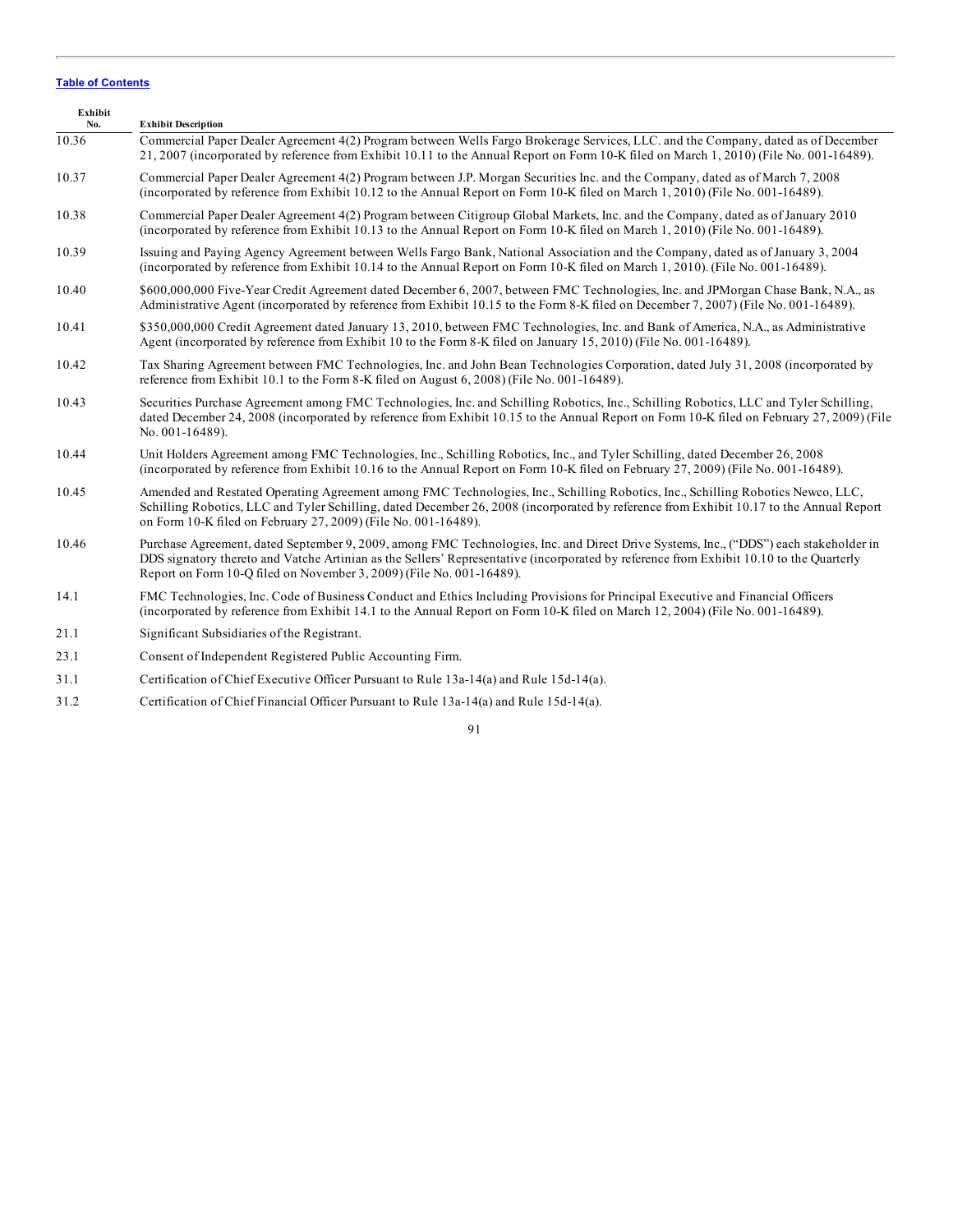| Exhibit<br>No. | <b>Exhibit Description</b>                                                                                    |
|----------------|---------------------------------------------------------------------------------------------------------------|
| 32.1           | Certification of Chief Executive Officer Under Section 906 of the Sarbanes-Oxley Act of 2002, 18 U.S.C. 1350. |
| 32.2           | Certification of Chief Financial Officer Under Section 906 of the Sarbanes-Oxley Act of 2002, 18 U.S.C. 1350. |
| $101.$ INS**   | <b>XBRL</b> Instance Document                                                                                 |
| $101.SCH**$    | XBRL Schema Document                                                                                          |
| $101.CAI.**$   | <b>XBRL Calculation Linkbase Document</b>                                                                     |
| $101.$ DEF**   | <b>XBRL Definition Linkbase Document</b>                                                                      |
| $101$ .LAB**   | XBRL Label Linkbase Document                                                                                  |
| $101.PREF**$   | <b>XBRL</b> Presentation Linkbase Document                                                                    |

\* Indicates a management contract or compensatory plan or arrangement.<br>\*\* Furnished herewith

Furnished herewith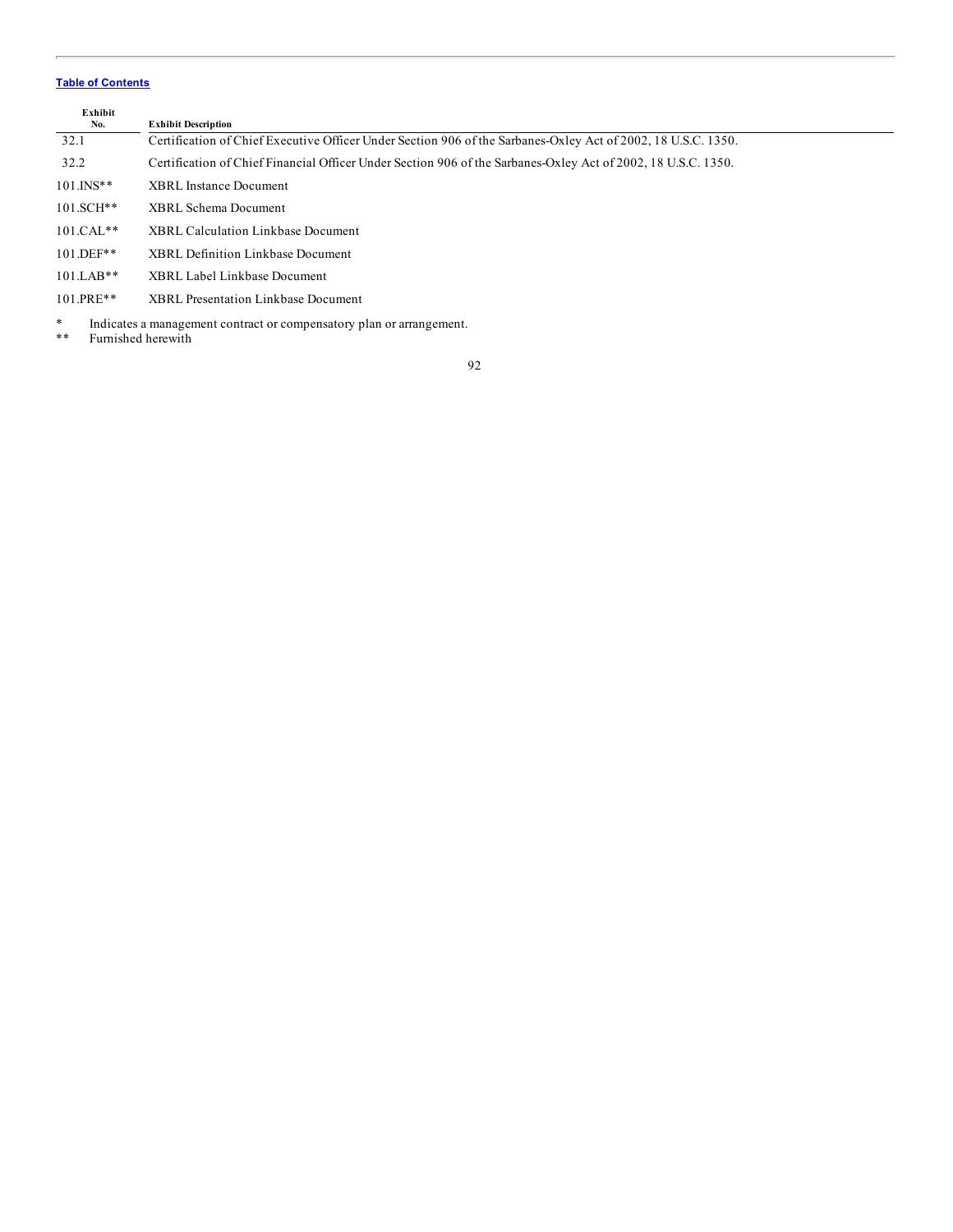# SIGNIFICANT SUBSIDIARIES OF REGISTRANT December 31, 2010

| Company(1)                                     | Organized Under<br>Laws of | Percent of Voting<br>Securities Owned(2) |
|------------------------------------------------|----------------------------|------------------------------------------|
|                                                |                            |                                          |
| FMC Technologies Inc.                          | Delaware                   | Registrant                               |
| CDS Engineering B.V.                           | Netherlands                | $100\%$                                  |
| Direct Drive Systems, Inc.                     | Delaware                   | $100\%$                                  |
| FMC Kongsberg Holding AS                       | Norway                     | 100%                                     |
| FMC Kongsberg International A.G.               | Switzerland                | $100\%$                                  |
| FMC Kongsberg Subsea AS                        | Norway                     | $100\%$                                  |
| FMC Subsea Service, Inc.                       | Delaware                   | 100%                                     |
| FMC Technologies A.G.                          | Switzerland                | $100\%$                                  |
| <b>FMC</b> Technologies AS                     | Norway                     | $100\%$                                  |
| FMC Technologies B.V.                          | Netherlands                | 100%                                     |
| FMC Technologies Company                       | Nova Scotia                | $100\%$                                  |
| FMC Technologies do Brasil Ltda.               | <b>Brazil</b>              | $100\%$                                  |
| FMC Technologies International Services B.V.   | <b>Netherlands</b>         | $100\%$                                  |
| FMC Technologies Limited                       | England                    | $100\%$                                  |
| FMC Technologies Limited (Nigeria)             | Nigeria                    | $100\%$                                  |
| FMC Technologies Measurement Solutions, Inc.   | Delaware                   | 100%                                     |
| FMC Technologies S.A.                          | France                     | $100\%$                                  |
| FMC Technologies Singapore Pte. Ltd.           | Singapore                  | $100\%$                                  |
| Multi Phase Meters A.S.                        | Norway                     | $100\%$                                  |
| P.T. FMC Santana Petroleum Equipment Indonesia | Indonesia                  | 60%                                      |
| Smith Meter GmbH                               | Germany                    | 100%                                     |

(1) The names of various active and inactive subsidiaries have been omitted. Such subsidiaries, considered in the aggregate as a single subsidiary, would not constitute a significant subsidiary. The Company is a minority owner of certain other affiliates. These entities are not subject to inclusion in determination of the Company's significant subsidiaries.

(2) Percentages shown for indirect subsidiaries reflect the percentage of voting securities owned by the parent.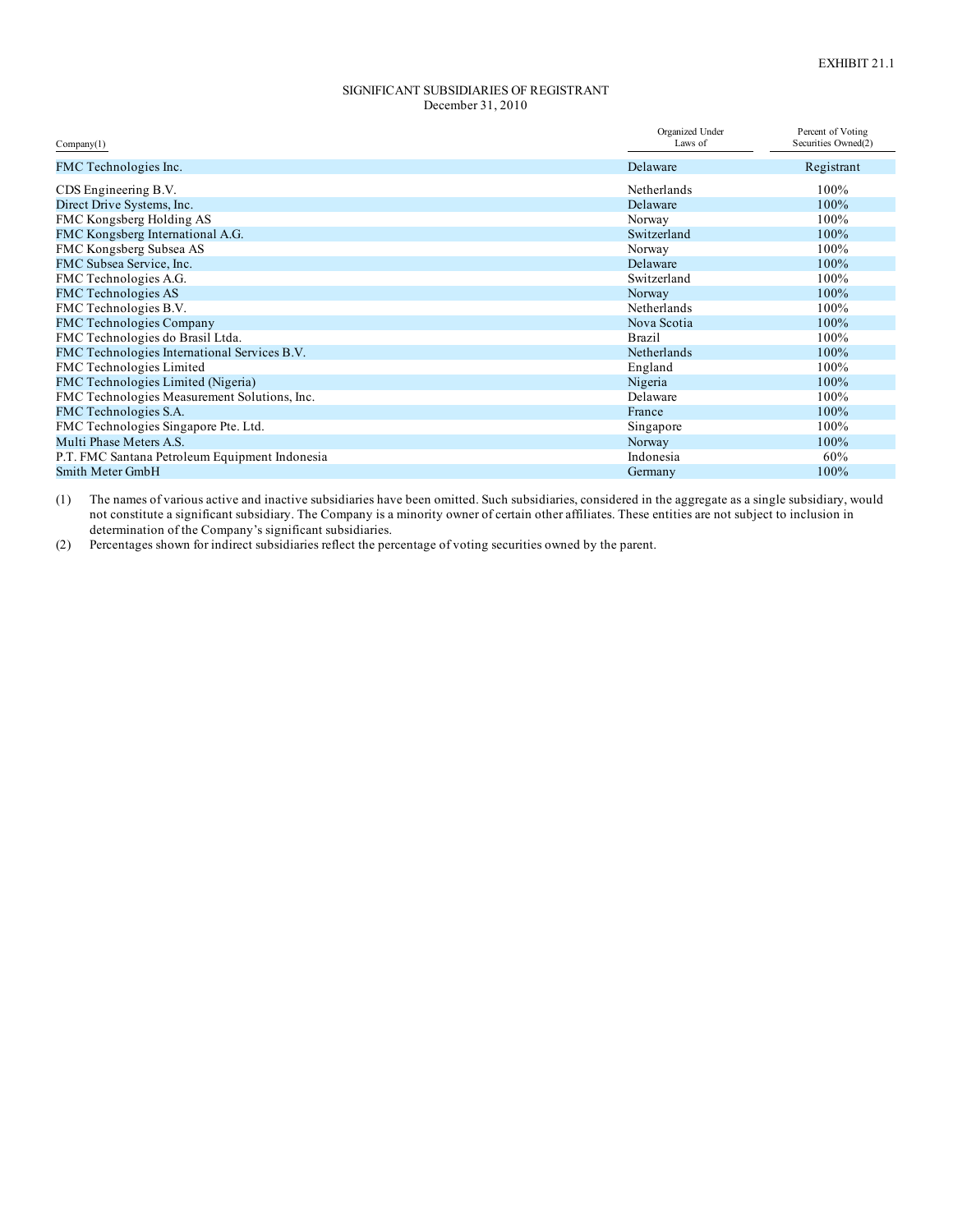# **Consent of Independent Registered Public Accounting Firm**

The Board of Directors and Stockholders, FMC Technologies, Inc.:

We consent to the incorporation by reference in the registration statements (Nos. 333-62996, 333-76210, 333-762114, and 333-76216) on Form S-8 of FMC Technologies, Inc. and consolidated subsidiaries as of December 31, 2010 and 2009, and the related consolidated statements of income, cash flows, and changes in stockholders' equity for each of the years in the three-year ended period ended December 31, 2010, and all related financial statement schedules, and the effectiveness of internal control over financial reporting as of December 31, 2010, which reports appear in the December 31, 2010 annual report on Form 10-K of FMC Technologies, Inc.

/s/ KPMG LLP Houston, Texas February 28, 2011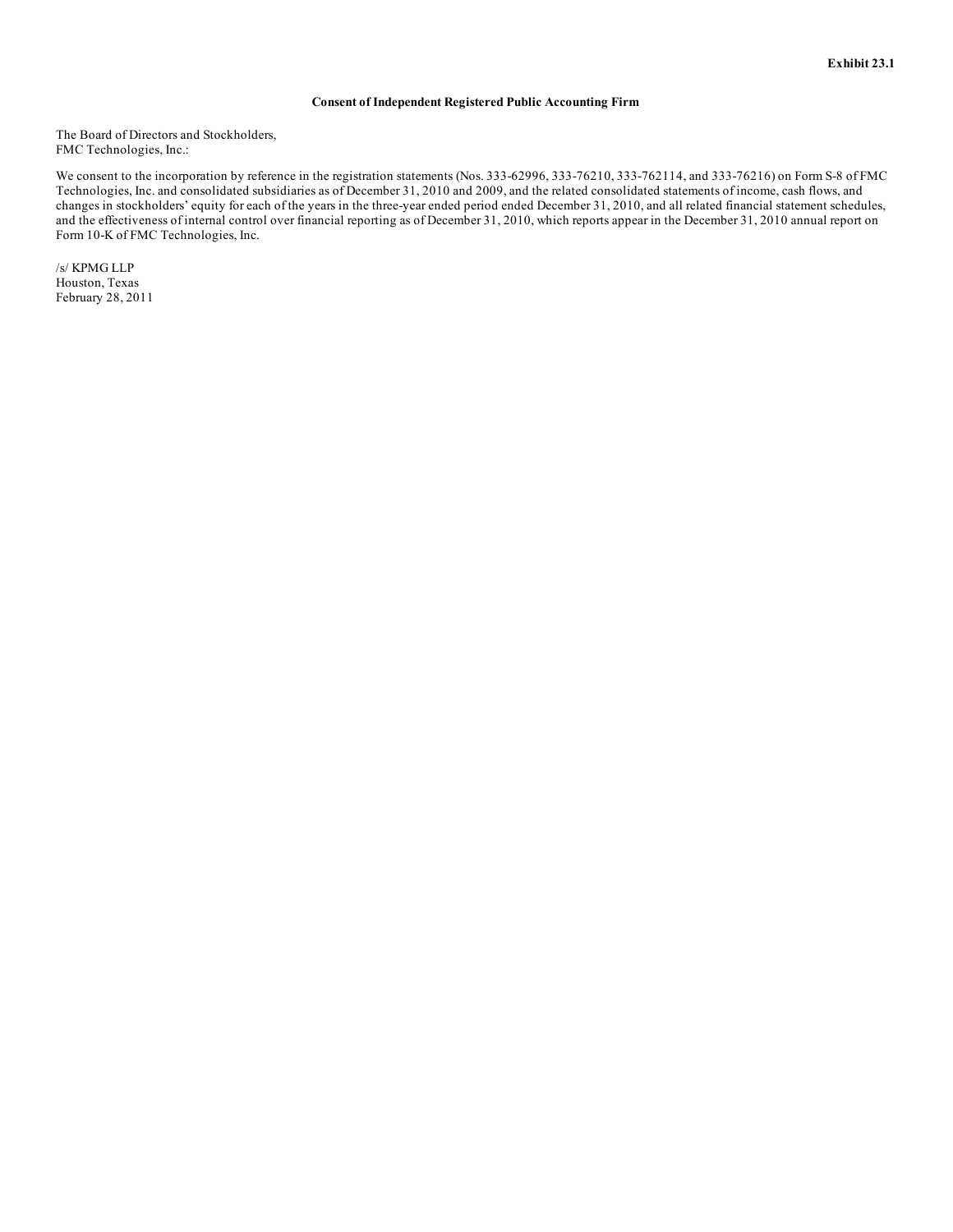### **CERTIFICATION OF CHIEF EXECUTIVE OFFICER PURSUANT TO RULE 13A-14(A) AND RULE 15D-14(A) OF THE SECURITIES EXCHANGE ACT OF 1934**

I, Peter D. Kinnear, certify that:

- 1. I have reviewed this annual report on Form 10-K of FMC Technologies, Inc. (the "registrant");
- 2. Based on my knowledge, this report does not contain any untrue statement of a material fact or omit to state a material fact necessary to make the statements made, in light of the circumstances under which such statements were made, not misleading with respect to the period covered by this report;
- 3. Based on my knowledge, the financial statements, and other financial information included in this report, fairly present in all material respects the financial condition, results of operations and cash flows of the registrant as of, and for, the periods presented in this report;
- 4. The registrant's other certifying officer and I are responsible for establishing and maintaining disclosure controls and procedures (as defined in Exchange Act Rules 13a-15(e) and 15d-15(e)) and internal control over financial reporting (as defined in Exchange Act Rules 13a-15(f) and 15d-15(f)) for the registrant and have:
	- a) designed such disclosure controls and procedures, or caused such disclosure controls and procedures to be designed under our supervision, to ensure that material information relating to the registrant, including its consolidated subsidiaries, is made known to us by others within those entities, particularly during the period in which this report is being prepared;
	- b) designed such internal control over financial reporting, or caused such internal control over financial reporting to be designed under our supervision, to provide reasonable assurance regarding the reliability of financial reporting and the preparation of financial statements for external purposes in accordance with generally accepted accounting principles;
	- c) evaluated the effectiveness of the registrant's disclosure controls and procedures and presented in this report our conclusions about the effectiveness of the disclosure controls and procedures, as of the end of the period covered by this report based on such evaluation; and
	- d) disclosed in this report any change in the registrant's internal control over financial reporting that occurred during the registrant's most recent fiscal quarter (the registrant's fourth fiscal quarter in the case of an annual report) that has materially affected, or is reasonably likely to materially affect, the registrant's internal control over financial reporting; and
- 5. The registrant's other certifying officer and I have disclosed, based on our most recent evaluation of internal control over financial reporting, to the registrant's auditors and the audit committee of the registrant's board of directors (or persons performing the equivalent functions):
	- a) all significant deficiencies and material weaknesses in the design or operation of internal control over financial reporting which are reasonably likely to adversely affect the registrant's ability to record, process, summarize and report financial information; and
	- b) any fraud, whether or not material, that involves management or other employees who have a significant role in the registrant's internal control over financial reporting.

Date: February 28, 2011

/S/ PETER D. KINNEAR

**Peter D. Kinnear Chairman and Chief Executive Officer (Principal Executive Officer)**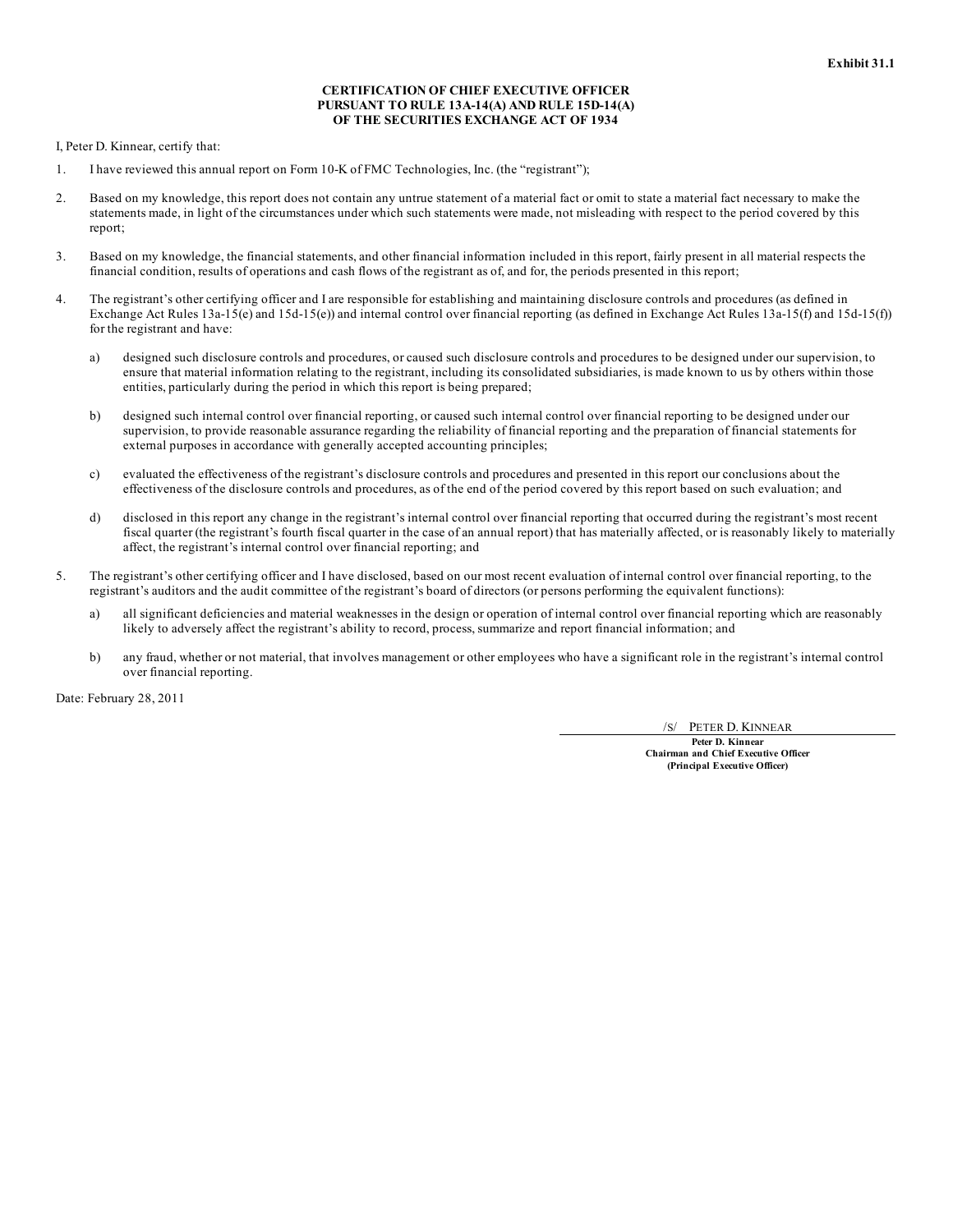### **CERTIFICATION OF CHIEF FINANCIAL OFFICER PURSUANT TO RULE 13A-14(A) AND RULE 15D-14(A) OF THE SECURITIES EXCHANGE ACT OF 1934**

I, William H. Schumann, III, certify that:

- 1. I have reviewed this annual report on Form 10-K of FMC Technologies, Inc. (the "registrant");
- 2. Based on my knowledge, this report does not contain any untrue statement of a material fact or omit to state a material fact necessary to make the statements made, in light of the circumstances under which such statements were made, not misleading with respect to the period covered by this report;
- 3. Based on my knowledge, the financial statements, and other financial information included in this report, fairly present in all material respects the financial condition, results of operations and cash flows of the registrant as of, and for, the periods presented in this report;
- 4. The registrant's other certifying officer and I are responsible for establishing and maintaining disclosure controls and procedures (as defined in Exchange Act Rules 13a-15(e) and 15d-15(e)) and internal control over financial reporting (as defined in Exchange Act Rules 13a-15(f) and 15d-15(f)) for the registrant and have:
	- a) designed such disclosure controls and procedures, or caused such disclosure controls and procedures to be designed under our supervision, to ensure that material information relating to the registrant, including its consolidated subsidiaries, is made known to us by others within those entities, particularly during the period in which this report is being prepared;
	- b) designed such internal control over financial reporting, or caused such internal control over financial reporting to be designed under our supervision, to provide reasonable assurance regarding the reliability of financial reporting and the preparation of financial statements for external purposes in accordance with generally accepted accounting principles;
	- c) evaluated the effectiveness of the registrant's disclosure controls and procedures and presented in this report our conclusions about the effectiveness of the disclosure controls and procedures, as of the end of the period covered by this report based on such evaluation; and
	- d) disclosed in this report any change in the registrant's internal control over financial reporting that occurred during the registrant's most recent fiscal quarter (the registrant's fourth fiscal quarter in the case of an annual report) that has materially affected, or is reasonably likely to materially affect, the registrant's internal control over financial reporting; and
- 5. The registrant's other certifying officer and I have disclosed, based on our most recent evaluation of internal control over financial reporting, to the registrant's auditors and the audit committee of the registrant's board of directors (or persons performing the equivalent functions):
	- a) all significant deficiencies and material weaknesses in the design or operation of internal control over financial reporting which are reasonably likely to adversely affect the registrant's ability to record, process, summarize and report financial information; and
	- b) any fraud, whether or not material, that involves management or other employees who have a significant role in the registrant's internal control over financial reporting.

Date: February 28, 2011

/S/ WILLIAM H. SCHUMANN, III

**William H. Schumann, III Executive Vice President and Chief Financial Officer (Principal Financial Officer)**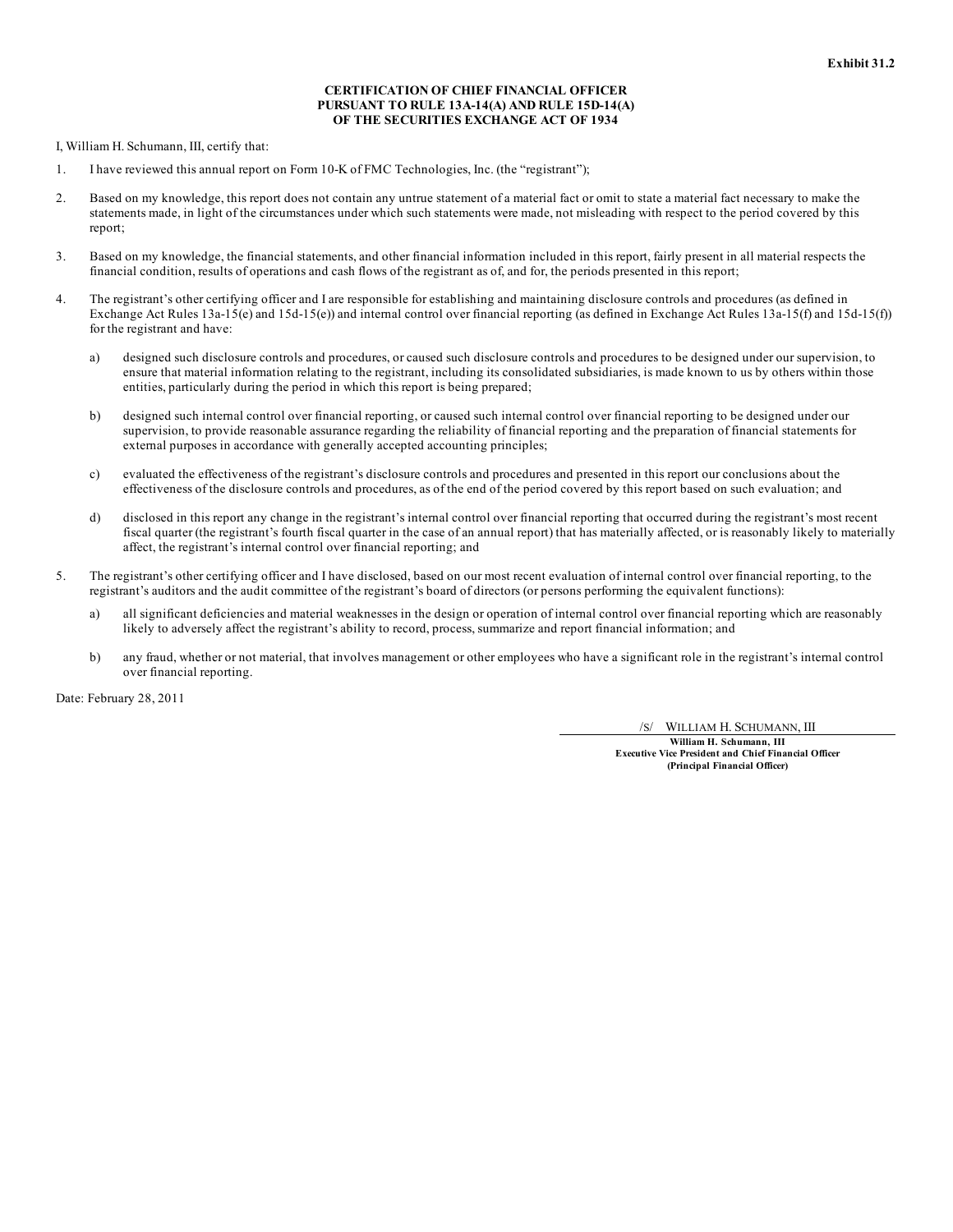### **CERTIFICATION OF CHIEF EXECUTIVE OFFICER UNDER SECTION 906 OF THE SARBANES-OXLEY ACT OF 2002, 18 U.S.C. 1350**

I, Peter D. Kinnear, Chairman and Chief Executive Officer of FMC Technologies, Inc. (the "Company"), do hereby certify, pursuant to 18 U.S.C. 1350, as adopted pursuant to Section 906 of the Sarbanes-Oxley Act of 2002, that:

(a) the Annual Report on Form 10-K of the Company for the year ended December 31, 2010, as filed with the Securities and Exchange Commission (the "Report"), fully complies with the requirements of Section 13(a) or 15(d) of the Securities Exchange Act of 1934; and

(b) the information contained in the Report fairly presents, in all material respects, the financial condition and results of operations of the Company.

Date: February 28, 2011

/S/ PETER D. KINNEAR

**Peter D. Kinnear Chairman and Chief Executive Officer (Principal Executive Officer)**